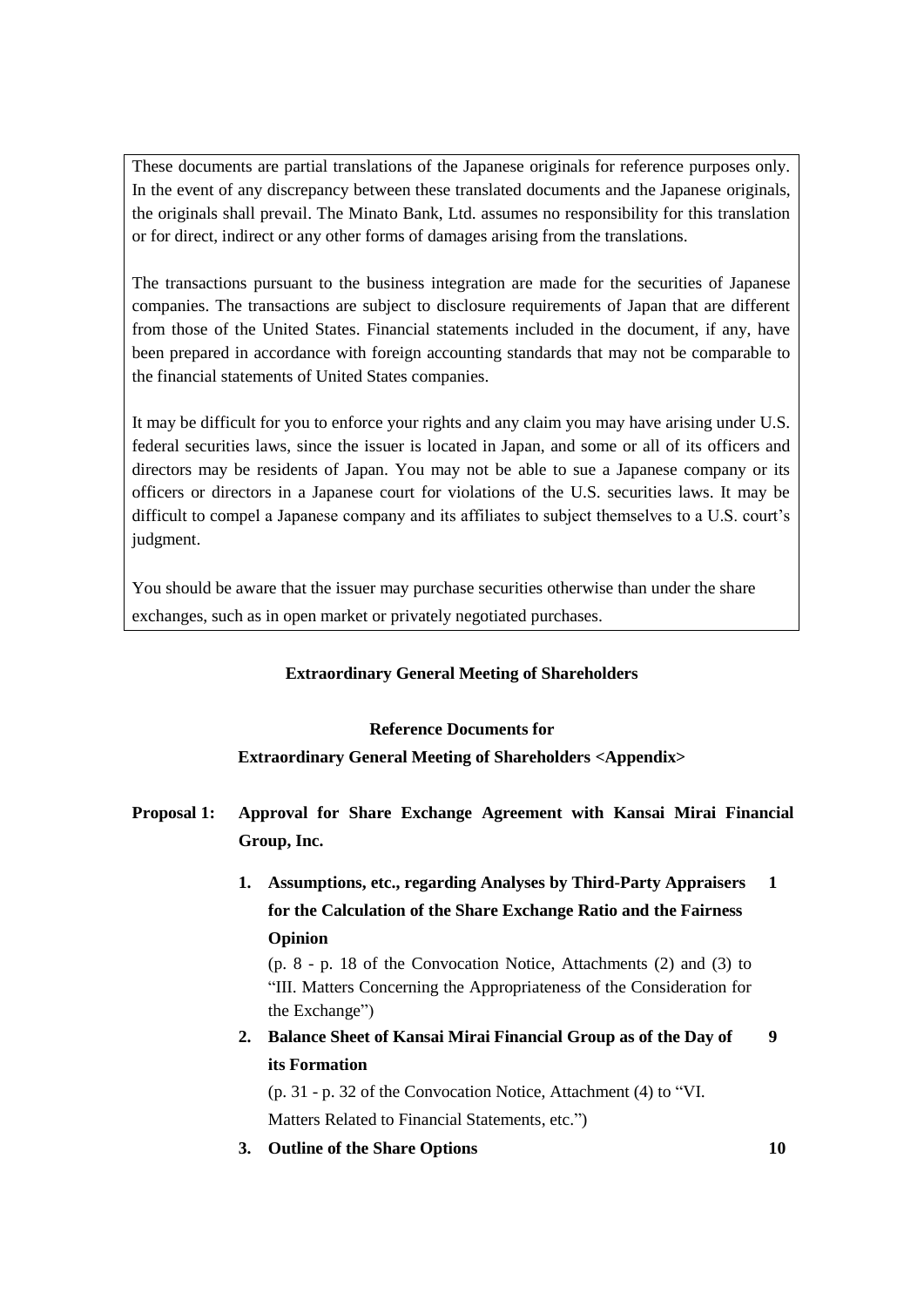(p. 30 - p. 31 of the Convocation Notice, "V. Matters related to the Appropriateness of the Provisions for the Share Options pertaining to the Share Exchange" and p. 33 - p. 41 of the Convocation Notice, Attachments 1 through 12 to "Share Exchange Agreement (Copy)")

- **4. Contents of Representations and Warranties 100** (p. 33 - p. 41 of the Convocation Notice, Attachment 13 to "Share Exchange Agreement (Copy)")
- **5. Contents of Representations and Warranties of Kansai Mirai 109** (p. 33 - p. 41 of the Convocation Notice, Attachment 14 to "Share Exchange Agreement (Copy)")

The Minato Bank, Ltd. (Securities Code: 8543)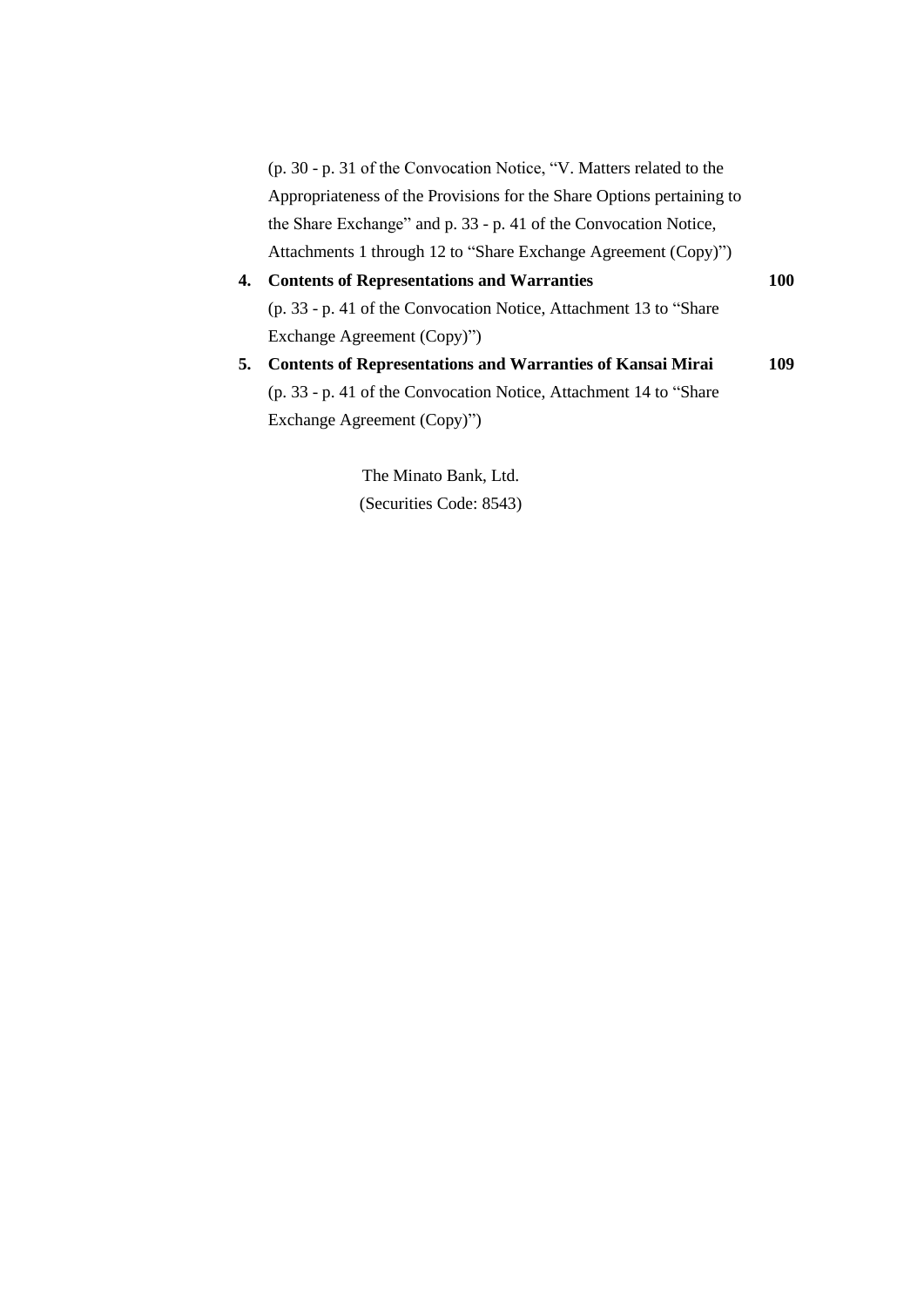**1. Assumptions, etc., regarding Analyses by Third-Party Appraisers for the Calculation of the Share Exchange Ratio and the Fairness Opinion**

[Attachment (2)]

## **Preconditions and Disclaimer with respect to the Analysis in the Stock Valuation Report and the Opinion of Merrill Lynch Japan Securities Co., Ltd.**

The Stock Valuation Report and the opinion (the "**Opinion**") of Merrill Lynch Japan Securities Co., Ltd. ("**Merrill Lynch Japan Securities**") described above have been delivered solely for the use and benefit of the board of directors of Resona Holdings in its capacity as such in connection with and for purposes of its evaluation of the Aggregate Consideration from a financial point of view. The Opinion is limited to the fairness, from a financial point of view, to Resona Holdings of the Aggregate Consideration to be paid in the Business Integration and no opinion or view is expressed with respect to any consideration received in connection with the Business Integration by the holders of any class of securities, creditors or other constituencies of any party. Merrill Lynch Japan Securities expresses no view or opinion as to any terms or other aspects of the Business Integration (other than the Aggregate Consideration to the extent expressly specified in the Opinion), including, without limitation, the form or structure of the Business Integration, the Tender Offer, Kansai Urban's tender offer, (the Tender Offer and Kansai Urban's tender offer shall hereinafter collectively be referred to as the

"**Tender Offer, Etc.**") the consideration to be paid in each Tender Offer or for the Preferred Stock, the exchange ratios to be used in the Share Exchanges and other consideration to be paid in any part of the Business Integration. In addition, no opinion or view is expressed with respect to the fairness (financial or otherwise) of the amount, nature or any other aspect of any compensation to any of the officers, directors or employees of any party to the Business Integration, relative to the Aggregate Consideration. Merrill Lynch Japan Securities expresses no opinion or view as to the relative merits of the Business Integration in comparison to other strategies or transactions that might be available to Resona Holdings or in which Resona Holdings might engage or as to the underlying business decision of Resona Holdings to proceed with or effect the Business Integration. Merrill Lynch Japan Securities is not expressing any opinion as to what the value of common stock of the Holding Company actually will be when issued or the prices at which the common stock of Kansai Urban, Resona Holdings, the Bank or the Holding Company will trade at any time, including following the announcement or commencement of the Business Integration. In addition, Merrill Lynch Japan Securities does not express any opinion or recommendation as to how any stockholder should vote or act in connection with the Business Integration, the Tender Offer, Etc., the Share Exchanges or any related matter.

Merrill Lynch Japan Securities, in conducting a valuation analysis (the "**Analysis**") for the Stock Valuation Report and preparing the Opinion, has assumed and relied upon, without independent verification, the accuracy and completeness of the financial and other information and data publicly available or provided to or otherwise reviewed by or discussed with it and has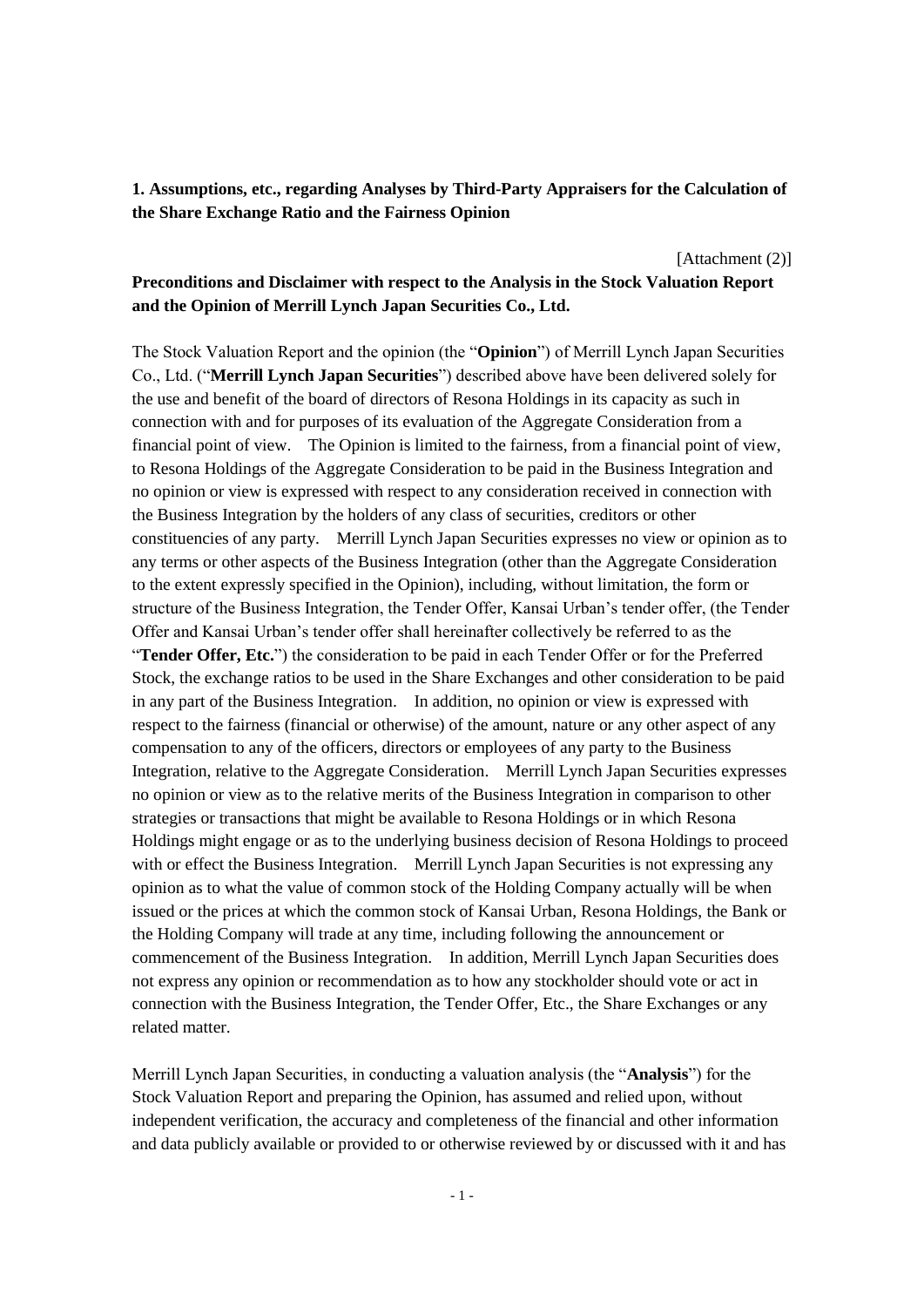relied upon the assurances of the managements of Resona Holdings and the Integrating Parties that they are not aware of any facts or circumstances that would make such information or data inaccurate or misleading in any material respect.

With respect to the financial forecasts relating to Kansai Urban and the Bank prepared by the managements of Kansai Urban and the Bank, respectively (such forecasts, collectively, the "**Target Forecasts**"), Merrill Lynch Japan Securities has been advised by Kansai Urban and the Bank, and has assumed, that they have been reasonably prepared reflecting the best currently available estimates and good faith judgments of the managements of Kansai Urban and the Bank as to the future financial performance of Kansai Urban and the Bank, respectively.

With respect to an alternative version of the Target Forecasts incorporating certain adjustments thereto made by the managements of Resona Holdings and Kinki Osaka (the "**Adjusted Target Forecasts**"), the financial forecasts relating to Kinki Osaka prepared by the managements of Resona Holdings and Kinki Osaka and certain estimates as to the amount and timing of synergies arising in connection with the Business Integration, Merrill Lynch Japan Securities has assumed, at the direction of Resona Holdings, that they have been reasonably prepared on bases reflecting the best currently available estimates and good faith judgments of the managements of Resona Holdings and Kinki Osaka as to the future financial performance of the Integrating Parties and the other matters covered thereby and, based on the assessments of the managements of Resona Holdings and Kinki Osaka as to the relative likelihood of achieving the future financial results reflected in the Target Forecasts and the Adjusted Target Forecasts, Merrill Lynch Japan Securities has relied, at the direction of Resona Holdings, on the Adjusted Target Forecasts for purposes of conducting the Analysis and preparing the Opinion. It has relied, at the direction of Resona Holdings, on the assessments of the managements of Resona Holdings and Kinki Osaka as to their ability to achieve the synergies arising in connection with the Business Integration, has been advised by Resona Holdings and Kinki Osaka and has assumed that the synergies would be realized in the amounts and at the times projected. The Analysis and the Opinion are necessarily based on financial, economic, monetary, market and other conditions and circumstances as in effect on, and the information made available to Merrill Lynch Japan Securities as of, the date of the Analysis and the Opinion. It should be understood that subsequent developments on or after the date of the Analysis and the Opinion may affect the Analysis and the Opinion, and Merrill Lynch Japan Securities does not have any obligation to update, revise, or reaffirm them.

In conducting the Analysis and preparing the Opinion, Merrill Lynch Japan Securities has assumed, at the direction of Resona Holdings, that Resona Holdings will acquire 51% of the total issued and outstanding common stock of the Holding Company through the Business Integration.

As noted above, the discussion set forth above is a summary of the material financial analyses presented by Merrill Lynch Japan Securities to the board of directors of Resona Holdings in connection with the Opinion and is not a comprehensive description of all analyses undertaken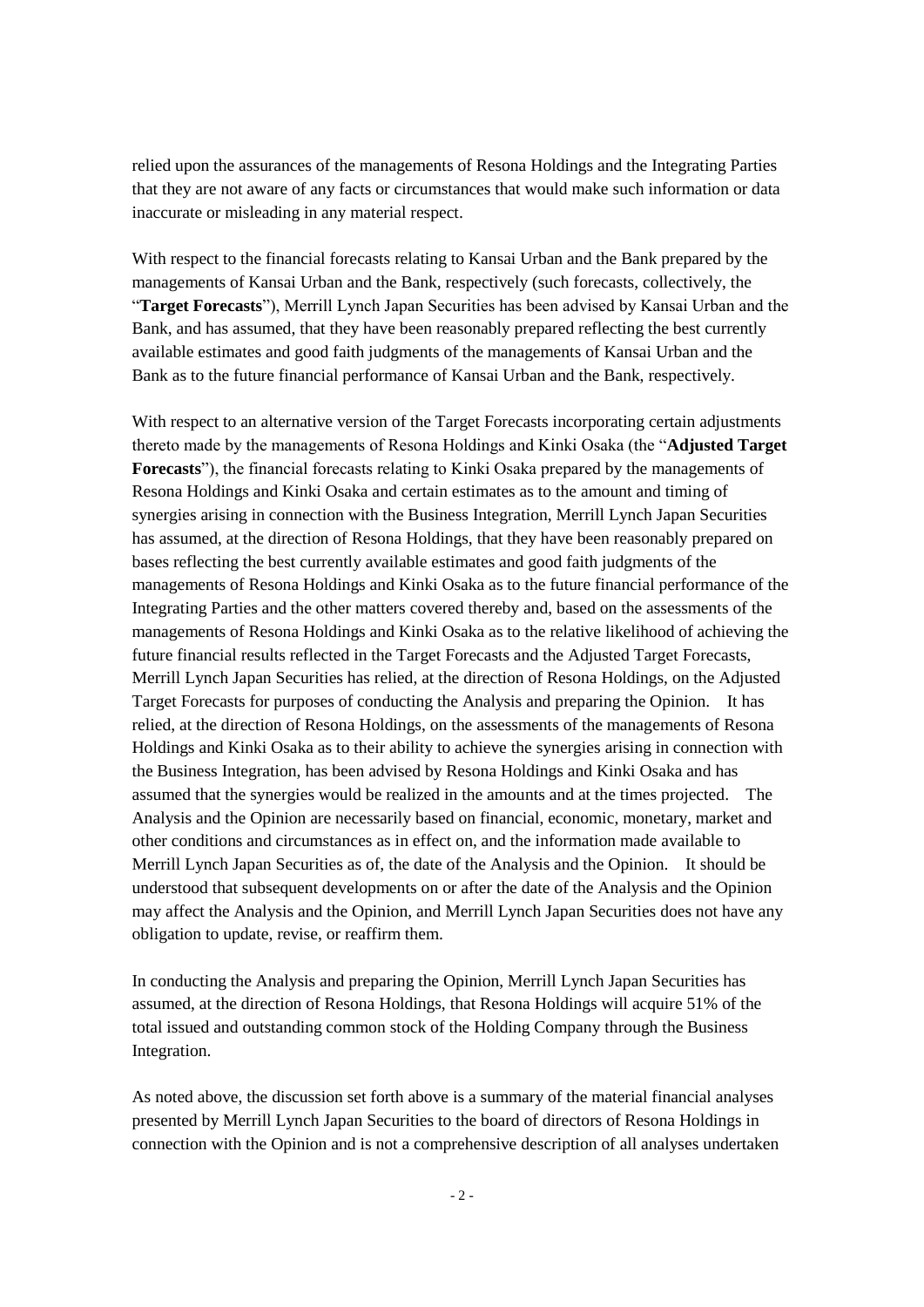by Merrill Lynch Japan Securities in connection with the Opinion. The preparation of a financial opinion and its underlying analysis is a complex analytical process involving various determinations as to the most appropriate and relevant methods of financial analysis and the application of those methods to the particular circumstances and, therefore, a financial opinion is not readily susceptible to partial analysis or summary description. Merrill Lynch Japan Securities believes that its analyses must be considered as a whole. Merrill Lynch Japan Securities further believes that selecting portions of its analyses and the factors considered or focusing on information presented in tabular format, without considering all analyses and factors or the narrative description of the analyses, could create a misleading or incomplete view of the processes underlying Merrill Lynch Japan Securities' analysis and the opinion. The fact that any specific analysis has been referred to in the summary above is not meant to indicate that such analysis was given greater weight than any other analysis referred to in the summary.

In performing its analyses, Merrill Lynch Japan Securities considered industry performance, general business and economic conditions and other matters, many of which are beyond the control of Resona Holdings, Kinki Osaka, Kansai Urban, the Bank and the Holding Company. The estimates of the future performance of Resona Holdings, Kinki Osaka, Kansai Urban, the Bank and the Holding Company in or underlying Merrill Lynch Japan Securities' analyses are not necessarily indicative of actual values or actual future results, which may be significantly more or less favorable than those estimates or those suggested by Merrill Lynch Japan Securities' analyses. These analyses were prepared solely as part of Merrill Lynch Japan Securities' analysis of the fairness, from a financial point of view, of the Aggregate Consideration and were provided to the board of directors of Resona Holdings in connection with the delivery of the Opinion. The analyses do not purport to be appraisals or to reflect the prices at which a company might actually be sold or the prices at which any securities have traded or may trade at any time in the future. Accordingly, the estimates used in, and the ranges of valuations resulting from, any particular analysis described above are inherently subject to substantial uncertainty and should not be taken to be Merrill Lynch Japan Securities' view of the actual value of Resona Holdings, Kinki Osaka, Kansai Urban, the Bank and the Holding Company. The Business Integration was determined through negotiations among Resona Holdings, Kinki Osaka, SMFG, SMBC, Kansai Urban and the Bank, rather than by any financial advisor, and was approved by the board of directors of Resona Holdings. decision to implement the Business Integration was solely that of the board of directors of Resona Holdings. As described above, the Opinion and the Stock Valuation Report were only one of many factors considered by the board of directors of Resona Holdings in its evaluation of the Business Integration and should not be viewed as determinative of the views of the board of directors or management of Resona Holdings with respect to the Business Integration or its terms and conditions.

Merrill Lynch Japan Securities has not made or been provided with any independent evaluation or appraisal of the assets or liabilities (contingent or otherwise) of the Integrating Parties, nor has it made any physical inspection of the properties or assets of the Integrating Parties. Merrill Lynch Japan Securities has not evaluated the solvency or fair value of the Integrating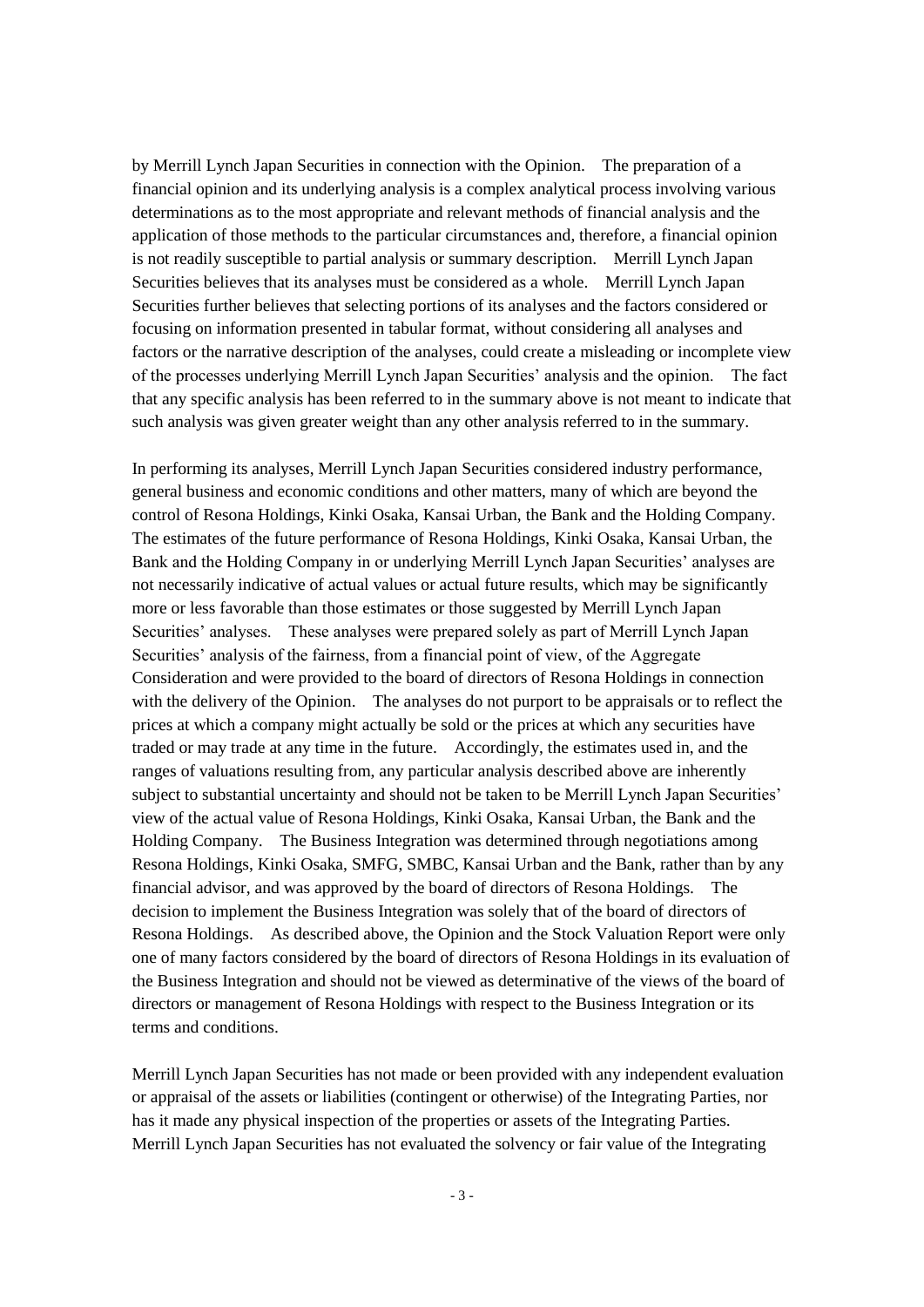Parties under any local, national or other laws or regulations relating to bankruptcy, insolvency or similar matters. Merrill Lynch Japan Securities has assumed, at the direction of Resona Holdings, that the Business Integration will be consummated in accordance with its terms, without waiver, modification or amendment of any material term, condition or agreement of the Business Integration Agreement and the Share Exchange Agreements (collectively, the "**Definitive Agreements**") and that, in the course of obtaining the necessary governmental, regulatory and other approvals, consents, releases and waivers for the Business Integration, no delay, limitation, restriction or condition, including any divestiture requirements or amendments or modifications, will be imposed that would have an adverse effect on Resona Holdings, the Integrating Parties, SMFG and SMBC or the contemplated benefits of the Business Integration. Merrill Lynch Japan Securities also has assumed, at the direction of Resona Holdings, that the final executed version of the Definitive Agreements and related documents will not differ in any material respect from the draft Definitive Agreements reviewed by Merrill Lynch Japan Securities.

Merrill Lynch Japan Securities has acted as financial advisor to Resona Holdings and Kinki Osaka in connection with the Business Integration and will receive a fee for its services, a significant portion of which is contingent upon execution of the Definitive Agreements and a significant portion of which is contingent upon consummation of the Business Integration. In addition, Resona Holdings and Kinki Osaka have agreed to reimburse expenses of Merrill Lynch Japan Securities and indemnify Merrill Lynch Japan Securities against certain liabilities arising out of its engagement.

Merrill Lynch Japan Securities and its affiliates comprise a full service securities firm and commercial bank engaged in securities, commodities and derivatives trading, foreign exchange and other brokerage activities, and principal investing as well as providing investment, corporate and private banking, asset and investment management, financing and financial advisory services and other commercial services and products to a wide range of companies, governments and individuals. In the ordinary course of its businesses, Merrill Lynch Japan Securities and its affiliates may invest on a principal basis or on behalf of customers or manage funds that invest, make or hold long or short positions, finance positions or trade or otherwise effect transactions in equity, debt or other securities or financial instruments (including derivatives, bank loans or other obligations) of Resona Holdings, the Integrating Parties, SMFG, SMBC and certain of their respective affiliates.

Merrill Lynch Japan Securities and its affiliates in the past have provided, may be currently providing, and in the future may provide, investment banking, commercial banking and other financial services to Resona Holdings and/or Kinki Osaka and have received or in the future may receive compensation for the rendering of these services.

In addition, Merrill Lynch Japan Securities and its affiliates in the past have provided, may be currently providing, and in the future may provide, investment banking, commercial banking and other financial services to SMFG, SMBC, Kansai Urban and/or the Bank and have received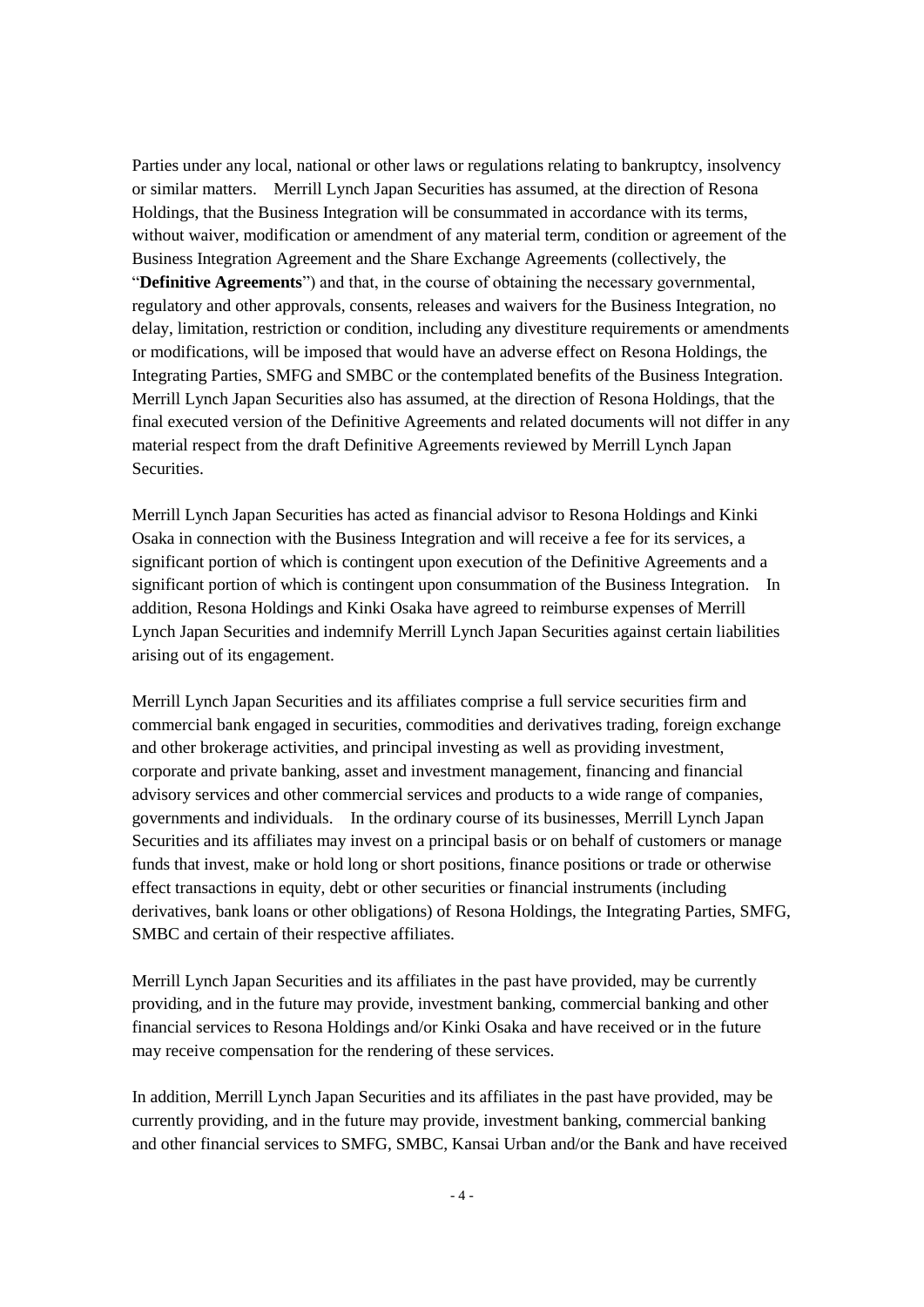or in the future may receive compensation for the rendering of these services, including having acted as financial advisor to SMBC in connection with its acquisition of American Railcar Leasing LLC from Icahn Enterprises L.P.

Merrill Lynch Japan Securities does not provide any legal, accounting or tax-related advice.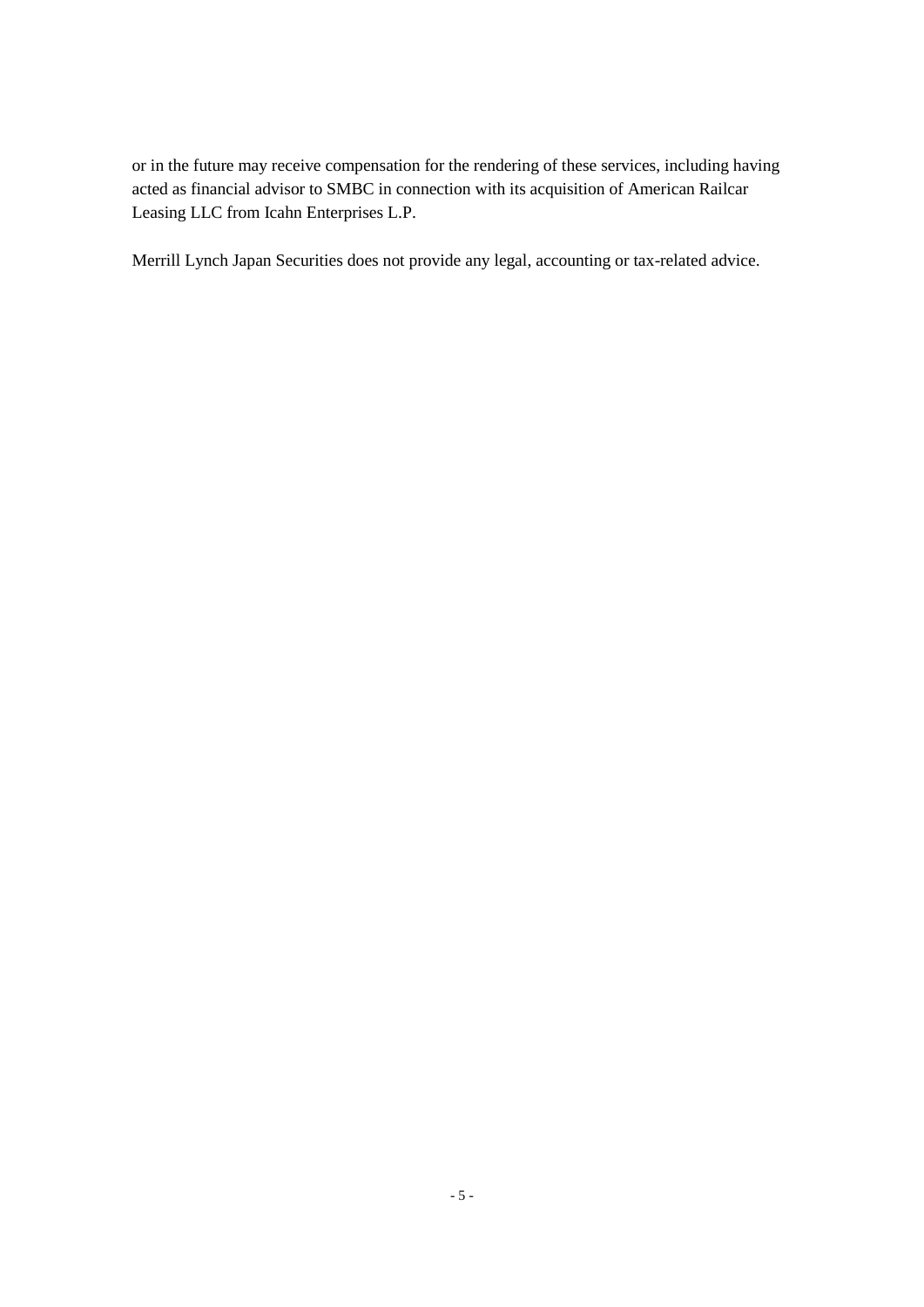## **Assumptions and Disclaimers Regarding EYTAS's Opinion**

In preparing its opinion that the tender offer price of the shares of the Bank (the "**Tender Offer Price for the Bank's Stock**") and share exchange ratio agreed by the Bank and Resona Holdings (the "**Bank's Share Exchange Ratio**" in this Attachment) which is applied to the share exchange between the Holding Company and the Bank (the "**Bank's Share Exchange**") is fair from a financial point of view to the holders of the common stock of the Bank excluding Resona Holdings, SMFG, SMBC, Kansai Urban, and Kinki Osaka (the "**EYTAS Fairness Opinion**"), EYTAS has analyzed and reviewed the share exchange ratio. For such analysis and review, EYTAS has assumed and relied on the accuracy and completeness of all material and information provided by the Bank, Kansai Urban, and Kinki Osaka, as well as all publicly available information obtained by EYTAS. EYTAS has not independently verified or assumed any obligation to independently verify the accuracy or completeness of such information that EYTAS has reviewed or analyzed.

EYTAS solely prepared the EYTAS Fairness Opinion to provide the Board of Directors of the Bank with reference information to review the Tender Offer Price for the Bank's Stock and the Bank's Share Exchange Ratio, at the request of the Bank (the "**EYTAS Opinion Purpose**").

EYTAS has not undertaken an evaluation or assessment of any of the assets or liabilities of the Bank, Kansai Urban, Kinki Osaka, or any of their respective affiliates (where "affiliates" here and hereafter refers to "affiliates" as defined in Article 8(8) of the Ordinance on Terminology, Forms, and Preparation Methods of Financial Statements), nor has EYTAS evaluated the solvency or creditworthiness under any applicable laws relating to bankruptcy, insolvency, or similar matters of the Bank, Kansai Urban, Kinki Osaka, or any of their respective affiliates.

Moreover, in preparing the EYTAS Fairness Opinion, EYTAS has assumed that there are no undisclosed facts pertaining to the present or future of the Bank, Kansai Urban, Kinki Osaka, or any of their respective affiliates that may affect the EYTAS Fairness Opinion.

In preparing the EYTAS Fairness Opinion, EYTAS has assumed that the business plans, financial forecasts, and other information regarding the future of the Bank, Kansai Urban, and Kinki Osaka furnished to EYTAS by the Bank, Kansai Urban, and Kinki Osaka have been prepared according to reasonable and appropriate procedures, and reflect the best currently available estimates and judgment of the management of the Bank, Kansai Urban, and Kinki Osaka, respectively. Also, EYTAS has assumed that all assumptions for the preparation of the business plans and financial forecasts are accurate and feasible, and has conducted no independent verification of the accuracy or feasibility thereof, nor has EYTAS assumed any obligation to do so.

EYTAS has assumed that the integration agreement concerning the Tender Offer and the Bank's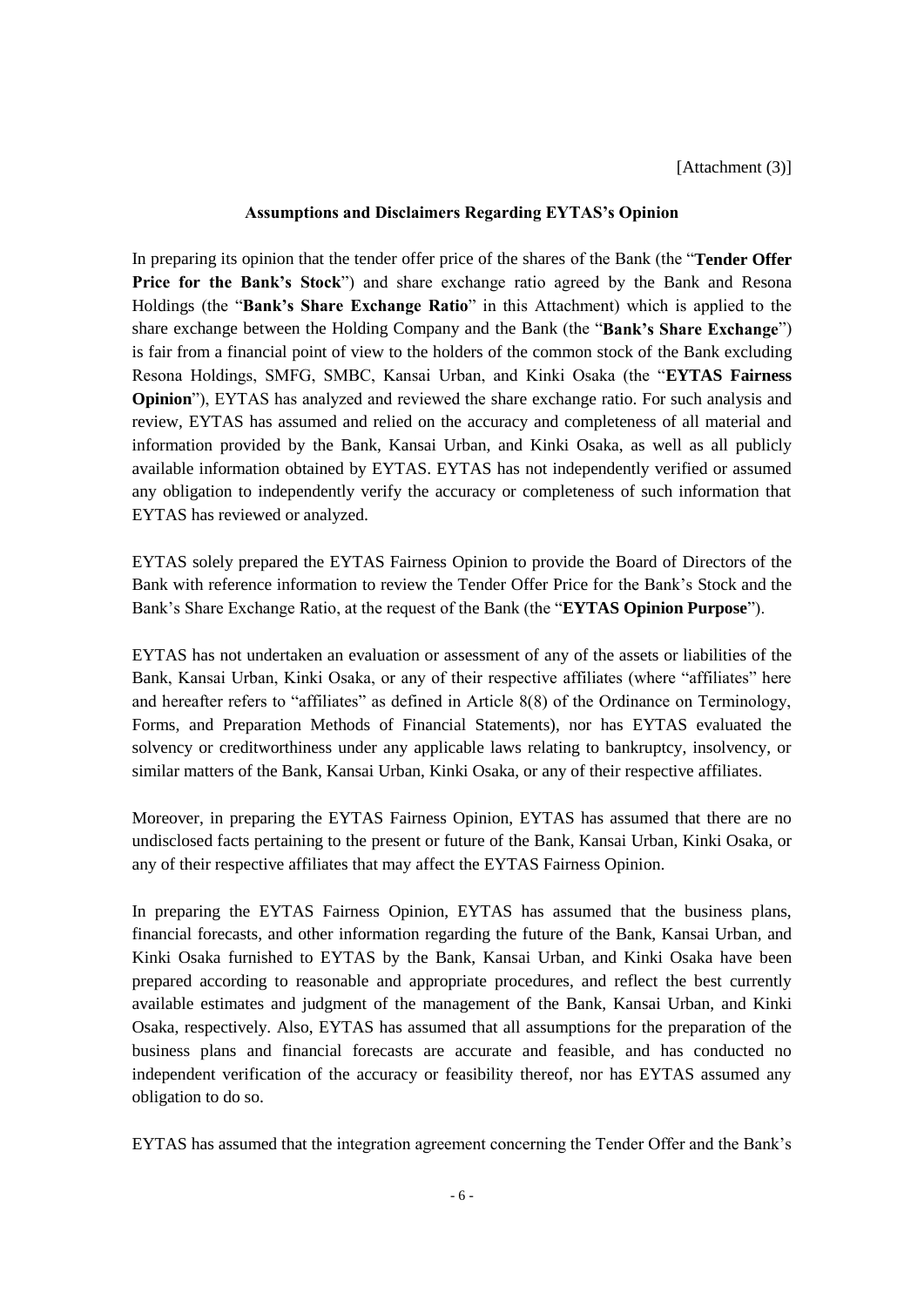Share Exchange will be properly and validly executed by all related parties, and that the Tender Offer and the Bank's Share Exchange will be legally and validly performed pursuant to the terms and conditions of the agreement, without any waiver, revision, or amendment of any material terms or conditions thereof. Furthermore, EYTAS has assumed that the governmental, regulatory, or other consents or approvals necessary for the execution of the Tender Offer and the Bank's Share Exchange will be obtained without any implication to the expected benefits from the Tender Offer and the Bank's Share Exchange.

EYTAS has not evaluated the decision of the Bank with respect to its execution of the Tender Offer and the Bank's Share Exchange or the relative merits of the Tender Offer and the Bank's Share Exchange compared to any strategic alternatives that may be available to the Bank.

EYTAS has neither independently reviewed or analyzed nor assumed any obligation to independently review or analyze the legality or validity of any matter regarding the Tender Offer and the Bank's Share Exchange, or the appropriateness of the accounting and tax treatment of any matter regarding the Tender Offer and the Bank's Share Exchange.

The Bank may not disclose, copy, refer to, or communicate the entire or a part of the EYTAS Fairness Opinion to any third party without EYTAS's prior written consent. The Bank will be also solely responsible for disclosure to any third party with EYTAS's prior consent, and EYTAS will not be responsible for such disclosure.

EYTAS assumes no liability to any third party other than the Bank in connection with the EYTAS Fairness Opinion or the Tender Offer and the Bank's Share Exchange, as well as any consequences arising in connection with the use of the EYTAS Fairness Opinion for purposes other than stated in the EYTAS Fairness Opinion.

The EYTAS Fairness Opinion addresses only the fairness of the Tender Offer Price for the Bank's Stock and the Bank's Share Exchange Ratio from a financial point of view to the holders of the shares of the common stock of the Bank, excluding Resona Holdings, SMFG, SMBC, Kansai Urban, and Kinki Osaka. The Bank has not asked EYTAS to address, and, therefore, the EYTAS Fairness Opinion does not address, the fairness to, or any other consideration of, any third party other than the holders of shares of common stock of the Bank.

EYTAS does not provide any opinion on the underlying business decision of the Bank to proceed with the Tender Offer and the Bank's Share Exchange.

EYTAS is also not expressing any opinion as to the prices at which the shares of common stock of the Bank, Kansai Urban, Kinki Osaka, or The Holding Company will be traded at any time after the date of this opinion.

EYTAS is not expressing any opinion as to how shareholders of the Bank should vote on the Tender Offer and the Bank's Share Exchange.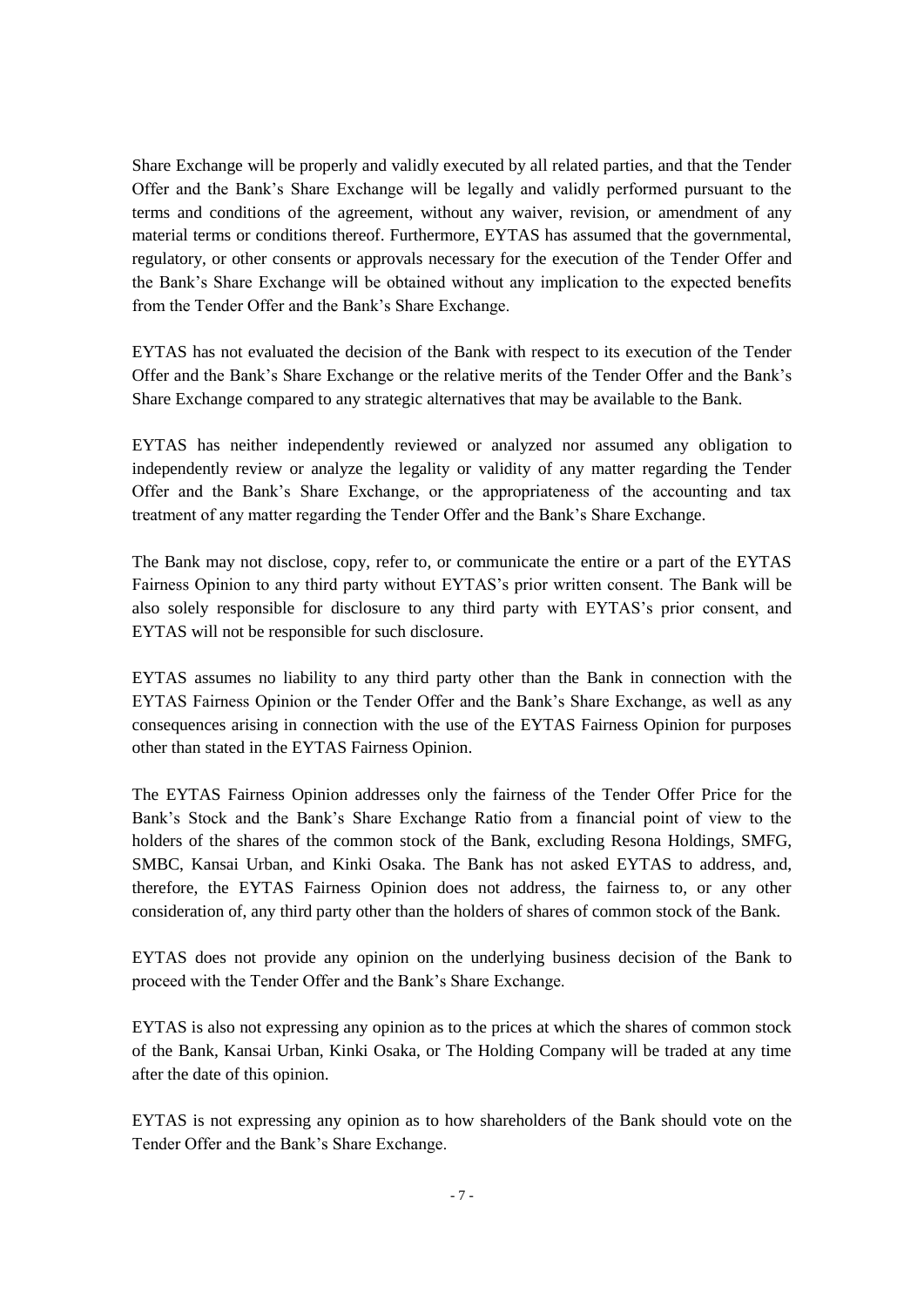In addition, EYTAS expresses no opinion with respect to the fairness of the amount or nature of any compensation to be received in relation to the Tender Offer Price for the Bank Stock and the Bank's Share Exchange Ratio by any officers, directors, employees, or any other person involved in the Tender Offer and Share Exchange.

The EYTAS Fairness Opinion is based on financial information prepared in accordance with accounting principles generally accepted in Japan, and did not take any possible differences in such financial information if prepared under international financial reporting standards into consideration.

The EYTAS Fairness Opinion is also based upon economic, financial, market and other conditions as of the date of the EYTAS Fairness Opinion, and relies on information made available to EYTAS by the date of the EYTAS Fairness Opinion.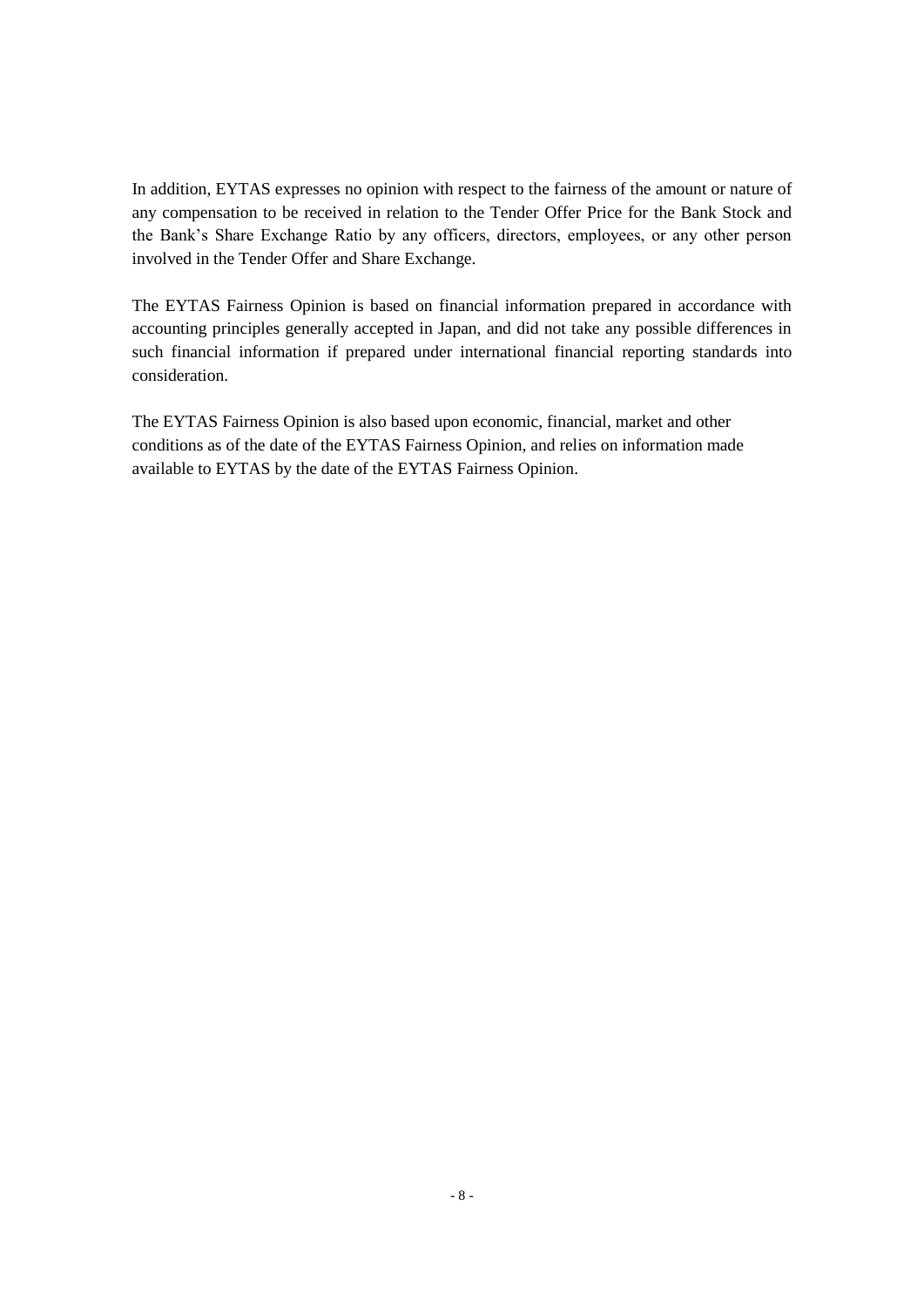# [Attachment (4)]

|                             |                |                                           | (Unit: yen) |
|-----------------------------|----------------|-------------------------------------------|-------------|
| Item                        | Amount         | Item                                      | Amount      |
| <b>Assets</b>               |                | <b>Liabilities</b>                        |             |
| <b>Current assets</b>       |                | <b>Current liabilities</b>                |             |
| Cash and deposits           | 500,001,985    | <b>Total current liabilities</b>          | $\Omega$    |
| <b>Total current assets</b> | 500,001,985    | <b>Fixed liabilities</b>                  |             |
| <b>Fixed assets</b>         |                | <b>Total fixed liabilities</b>            | $\Omega$    |
| <b>Total fixed assets</b>   | $\overline{0}$ | <b>Total liabilities</b>                  | $\Omega$    |
|                             |                | <b>Net assets</b>                         |             |
|                             |                | <b>Shareholders' equity</b>               |             |
|                             |                | <b>Stated capital</b>                     | 250,000,993 |
|                             |                | <b>Capital surplus</b>                    |             |
|                             |                | Capital reserves                          | 250,000,992 |
|                             |                | <b>Total capital surplus</b>              | 250,000,992 |
|                             |                | shareholders'<br><b>Total</b>             | 500,001,985 |
|                             |                | equity                                    |             |
|                             |                | <b>Total net assets</b>                   | 500,001,985 |
| <b>Total assets</b>         | 500,001,985    | <b>Total</b><br>liabilities<br>and<br>net | 500,001,985 |
|                             |                | assets                                    |             |

**Balance Sheet of Kansai Mirai Financial Group as of the Day of its Formation**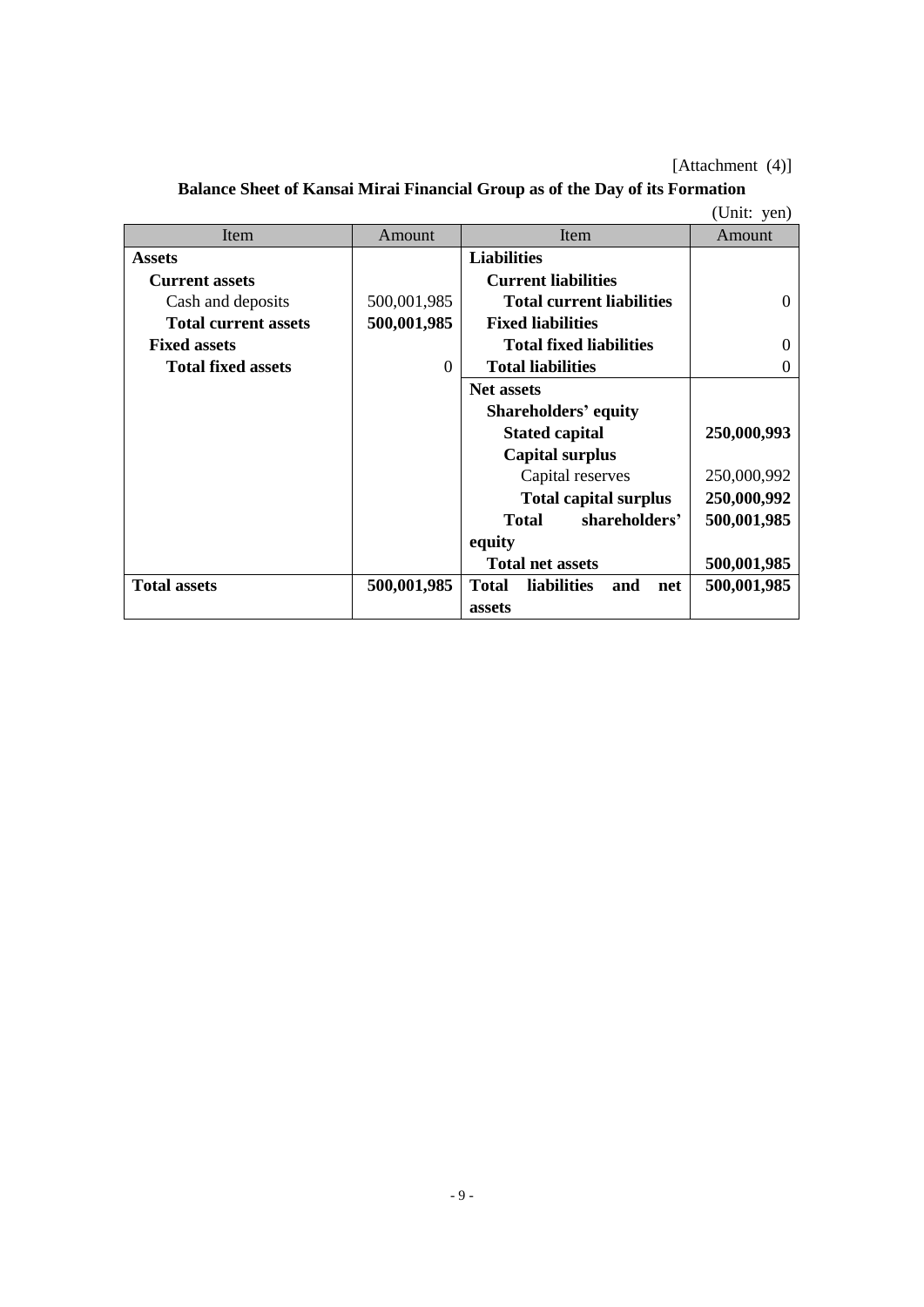#### **Attachment 1: Outline of Series 1 Share Options of The Minato Bank, Ltd.**

## **1. Name of the share options for subscription:**

Series 1 Share Options of The Minato Bank, Ltd.

#### **2. Class and number of shares that are the object of the share options for subscription**

The class of the shares that are the object of the share options shall be the shares of common stock of The Minato Bank, Ltd. (the "**Bank**") and the number of the shares that are the object of each share option for subscription (the "**Number of Granted Shares**") shall be 1,000 shares (the Number of Granted Shares after adjustment as a result of the consolidation of shares whose effective date is set on October 1, 2016 shall be 100 shares); provided, however, that, on or after the day on which the share options are allotted (the "**Allotment Date**"), in cases where the Bank conducts a share split in relation to the shares of common stock of the Bank (including allotment of the shares of common stock of the Bank without contribution; the same shall apply hereinafter as to the description of a share split) or a share consolidation in relation to the shares of common stock of the Bank, the Number of Granted Shares shall be adjusted using the formula set forth below, with any fraction less than one share resulting therefrom being rounded off:

Number of Granted Shares  
\nafter adjustment\n
$$
after adjustment\n\begin{aligned}\n&5 \text{Number of Granted Shares} \\
&6 \text{Figure 2} \text{Number of Granted Shares} \\
&7 \text{Number of Granted Shares} \\
&8 \text{where } \text{considering} \text{Example 3} \\
&9 \text{6} \text{Time of Shares} \\
&1 \text{6} \text{Time of Shares} \\
&1 \text{6} \text{Time of Shares} \\
&1 \text{6} \text{Time of Shares} \\
&1 \text{6} \text{Time of Shares} \\
&1 \text{6} \text{Time of Shares} \\
&1 \text{6} \text{Time of Shares} \\
&1 \text{6} \text{Time of Shares} \\
&1 \text{6} \text{Time of Shares} \\
&1 \text{6} \text{Time of Shares} \\
&1 \text{6} \text{Time of Shares} \\
&1 \text{6} \text{Time of Shares} \\
&1 \text{6} \text{Time of Shares} \\
&1 \text{6} \text{Time of Shares} \\
&1 \text{6} \text{Time of Shares} \\
&1 \text{6} \text{Time of Shares} \\
&1 \text{6} \text{Time of Shares} \\
&1 \text{6} \text{Time of Shares} \\
&1 \text{6} \text{Time of Shares} \\
&1 \text{6} \text{Time of Shares} \\
&1 \text{6} \text{Time of Shares} \\
&1 \text{6} \text{Time of Shares} \\
&1 \text{6} \text{Time of Shares} \\
&1 \text{6} \text{Time of Shares} \\
&1 \text{6} \text{Time of Shares} \\
&1 \text{6} \text{Time of Shares} \\
&1 \text{6} \text{Time of Shares} \\
&1 \text{6} \text{Time of Shares} \\
&1 \text{6} \text{Time of Shares} \\
&1 \text{6} \text{Time of Shares} \\
&1 \text{6} \text{Time of Shares} \\
&1 \text{6} \text{Time of Shares} \\
&1 \text{6} \text{Time of Shares} \\
&1 \text{6} \text{Time of Shares} \\
&1 \text{6} \text{Time of Shares} \\
&1 \text{6} \text{Time of Shares} \\
&1 \text{6} \text{Time of Shares} \\
&1 \text{6} \text{Time of Shares} \\
&1 \text{6} \text{Time of Shares} \\
&1
$$

The Number of Granted Shares after adjustment shall be applied: for a share split, on or after the day immediately following the record date of the share split (or, if no record date is set, the effective date of the share split); or, for a share consolidation, on or after the day immediately following the effective date of the share consolidation; provided, however, that if a share split is subject to a proposal concerning an increase in the stated capital or the reserves by reducing the amount of surplus to be approved at a general meeting of shareholders and also a day on or before the conclusion of such general meeting of shareholders is set as the record date for such share split, then the Number of Granted Shares after adjustment shall apply retroactively to the day immediately following such record date, on or after the day immediately following the conclusion of such general meeting of shareholders.

Further, on or after the Allotment Date, if adjustment of the Number of Granted Shares becomes necessary in cases where the Bank conducts a merger or company split or in cases where the Bank is otherwise under circumstances similar to the foregoing cases, the Bank may appropriately adjust the Number of Granted Shares to a reasonable extent.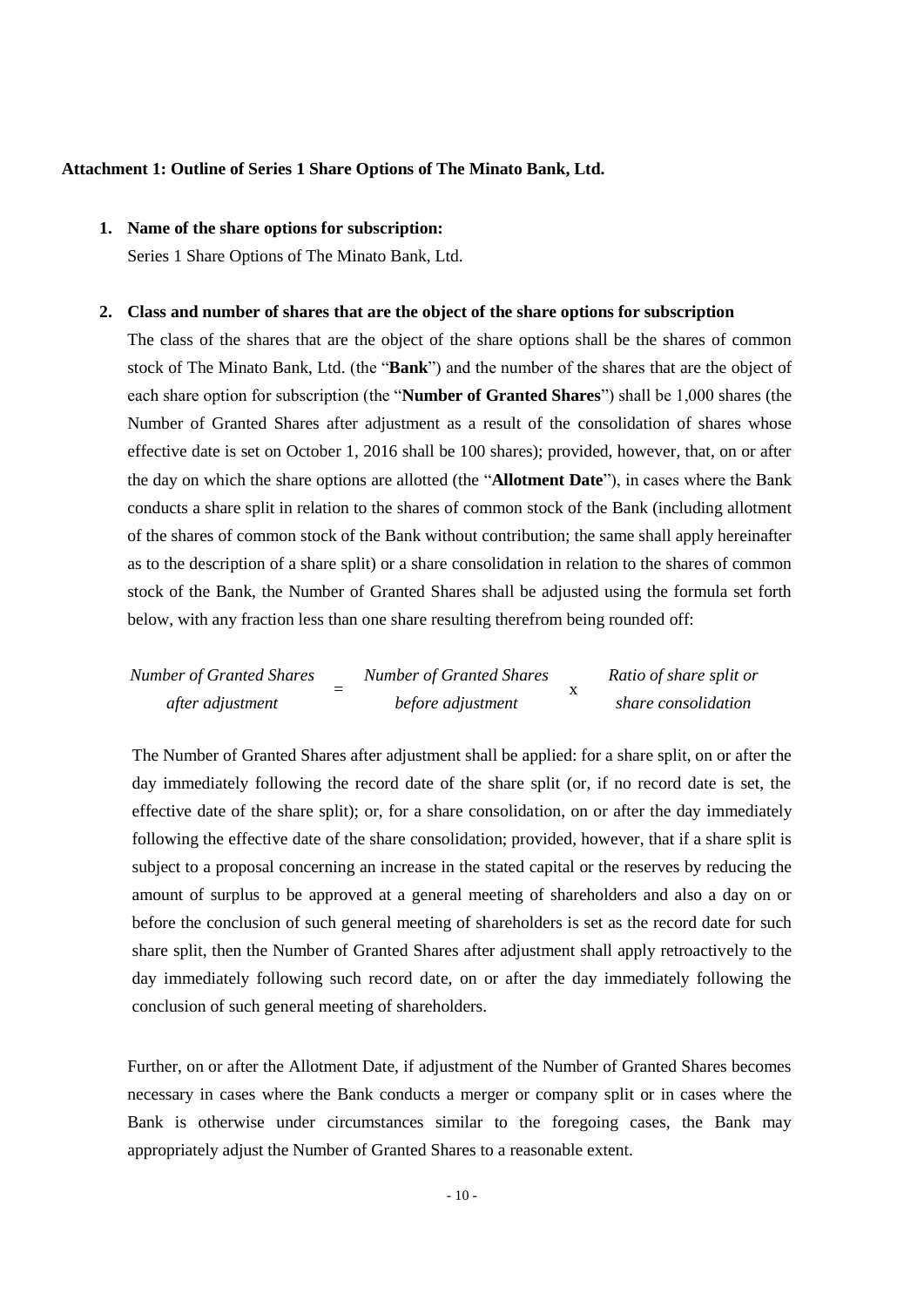When making adjustment for the Number of Granted Shares, the Bank shall provide notice of or publish a public notice on the necessary matters to the holders of each share option stated in the share option register ("**Share Option Holders**") by no later than the day immediately preceding the application date of the number of shares after adjustment; provided, however, that in cases where the Bank is unable to provide notice or publish a public notice by the day immediately preceding such application date, the Bank shall promptly thereafter provide notice or publish a public notice.

# **3. The value of the property to be contributed upon exercise of the share options for subscription**

The value of the property to be contributed upon exercise of each share option shall be the amount calculated by multiplying one (1) yen per share to be delivered through exercise of each such share option by the Number of Granted Shares.

### **4. Exercise period of the share options for subscription**

From July 21, 2012 to July 20, 2042

- **5. Matters related to the stated capital and capital reserves to be increased in cases where shares are issued through exercise of the share options for subscription**
	- (1) The amount of the stated capital to be increased in cases where shares are issued through exercise of the share options shall be the amount of one-half of the maximum amount of increase in stated capital calculated pursuant to Article 17, Paragraph 1 of the Rules of Corporate Accounting, with any fraction less than one share resulting therefrom being rounded up.
	- (2) The amount of the capital reserves to be increased in cases where shares are issued through exercise of the share options shall be the amount obtained by subtracting the amount of the stated capital to be increased specified in (1) above from the maximum amount of increase in stated capital specified in (1) above.

### **6. Restriction on acquisition of the share options for subscription by transfer**

The acquisition of the share options by transfer requires approval by resolution of the board of directors of the Bank.

**7. Terms on acquisition of the share options for subscription**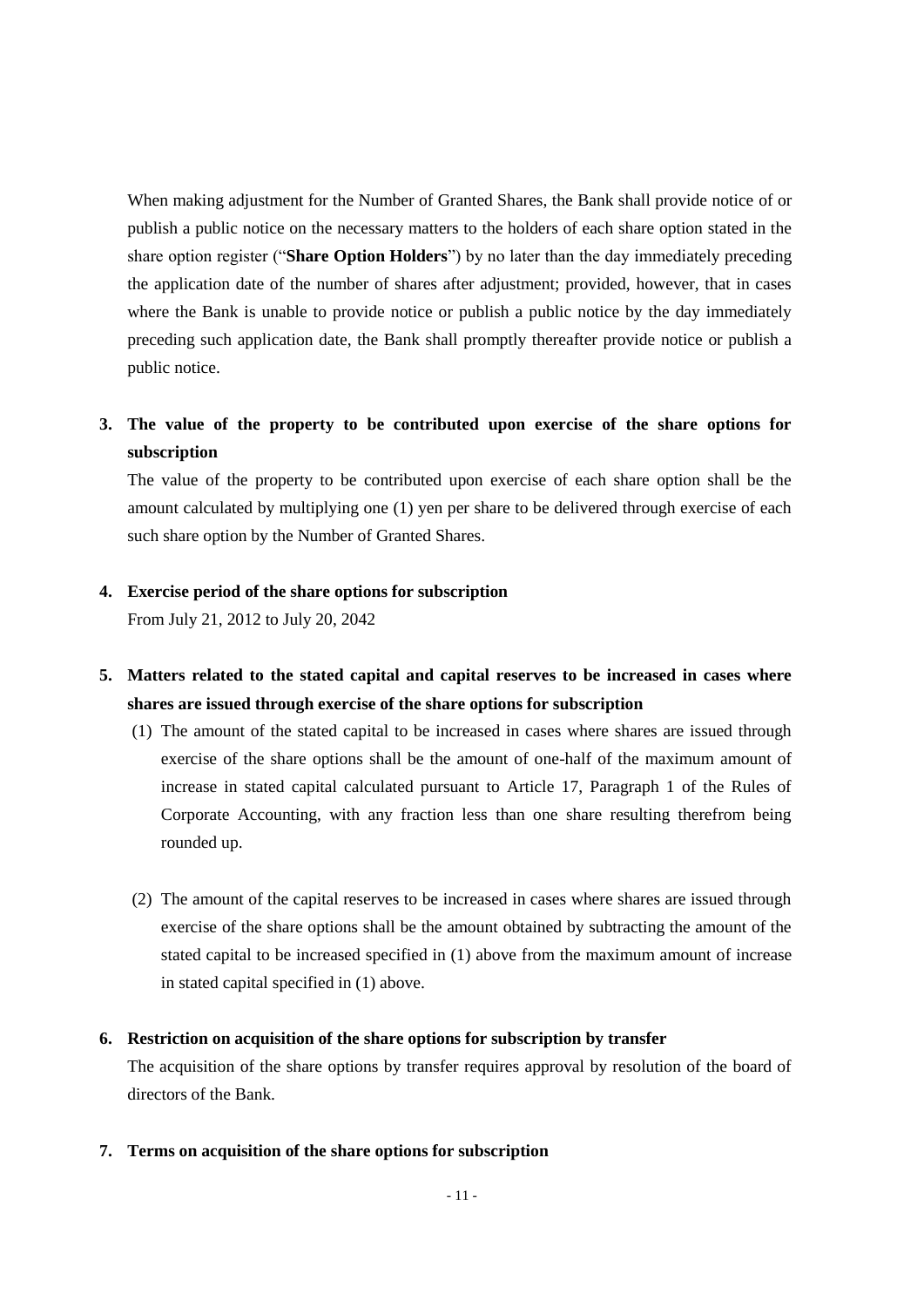In cases where any of the proposals specified in  $(1)$ ,  $(2)$ ,  $(3)$ ,  $(4)$  or  $(5)$  below is approved by a general meeting of shareholders of the Bank (or resolved by a board of directors meeting of the Bank if resolution of a general meeting of shareholders is not required), the Bank may acquire the share options without consideration:

- (1) Proposal for approval of a merger agreement under which the Bank becomes a company absorbed in such merger;
- (2) Proposal for approval of a company split agreement or company split plan under which the Bank becomes a split company;
- (3) Proposal for approval of a share exchange agreement or share transfer plan under which the Bank becomes a wholly owned subsidiary company;
- (4) Proposal for approval of amendment to the articles of incorporation wherein the Bank provides, as a content of all of the shares issued by the Bank, that the approval of the Bank is required for the acquisition of such shares by transfer; or
- (5) Proposal for approval of amendment to the articles of incorporation wherein the Bank provides, as a content of class shares that are the object of the share options, that the approval of the Bank is required for the acquisition of such class shares by transfer requires the approval of the Bank, or wherein the Bank acquires all of such class shares by resolution of a general meeting of shareholders.

# **8. Decision policy regarding the details of delivery of the share options of a company subject to restructuring in organization restructuring**

In the event that the Bank conducts a merger (limited to cases where the Bank becomes a company absorbed in such merger), an absorption-type company split or incorporation-type company split (in each event, limited to cases where the Bank becomes a split company) or a share exchange or share transfer (in each event, limited to cases where the Bank becomes a wholly owned subsidiary company) (collectively, "**Organization Restructuring Action**"), the share options of the stock company specified in Article 236, Paragraph 1, Item 8, Sub-items (a) through (e) of the Companies Act (such company, "**Company Subject to Restructuring**") shall be delivered to Share Option Holders holding remaining share options ("**Remaining Share Options**") as of the point in time immediately preceding the effective date of a relevant Organization Restructuring Action (i.e., the effective date meaning: (a) the day on which an absorption-merger comes into effect with respect to such absorption-merger; (b) the day on which a stock company incorporated through consolidated-type merger is formed with respect to such consolidation-type merger; (c) the day on which an absorption-type company split comes into effect with respect to such absorption-type company split; (d) the day on which a stock company incorporated through incorporation-type company split is formed with respect to such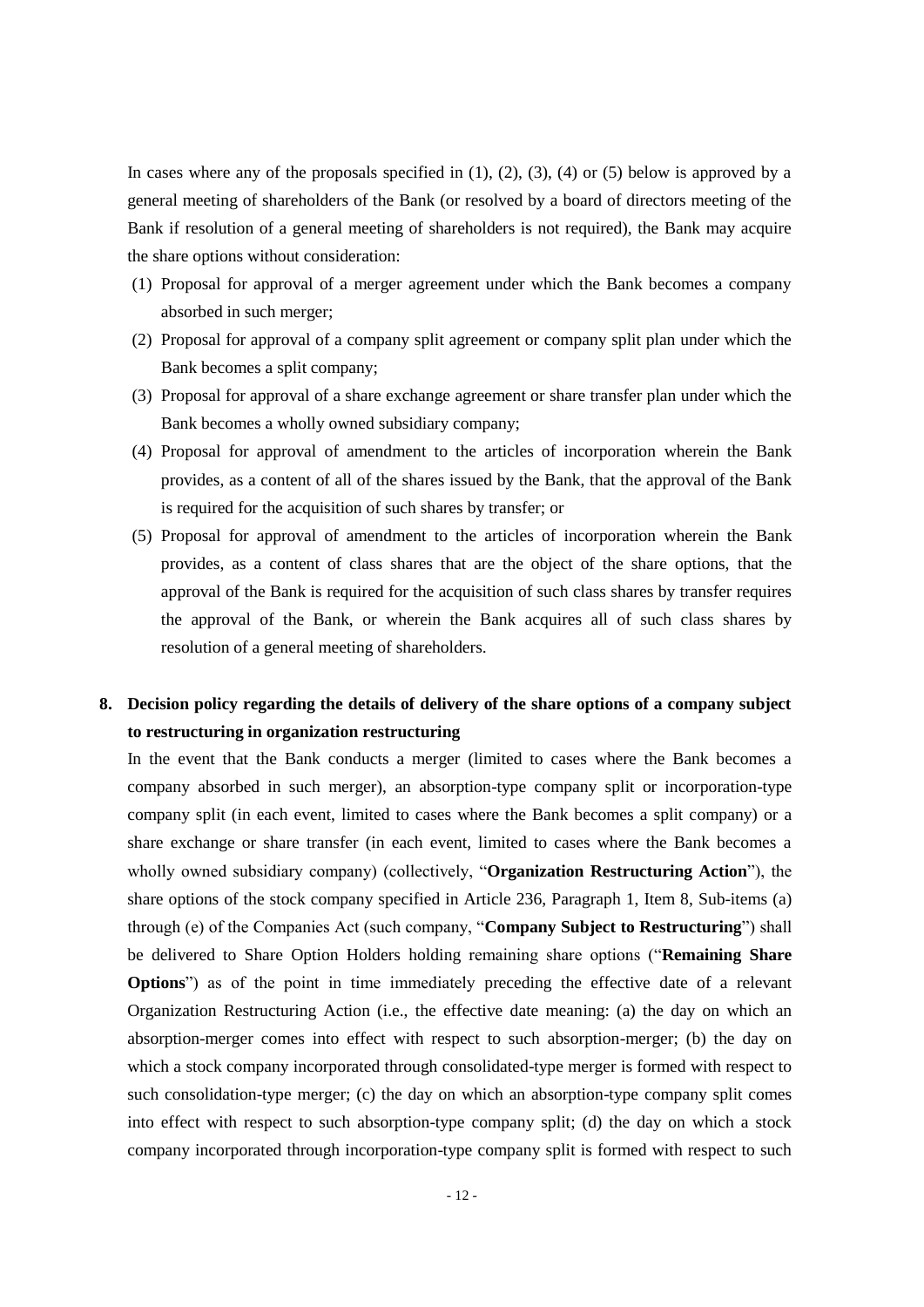incorporation-type company split; (e) the day on which a share exchange comes into effect with respect to such share exchange; and (f) the day on which a wholly owning parent company incorporated through share transfer is formed with respect to such share transfer; hereinafter the same shall apply), respectively, but on the condition that it is stipulated, in a relevant absorption-type merger agreement, consolidation-type merger agreement, absorption-type company split agreement, incorporation-type company split plan, share exchange agreement or share transfer plan, that the share options of a relevant Company Subject to Restructuring shall be delivered in accordance with each of the following:

- (1) The number of share options of a Company Subject to Restructuring to be delivered: In each case, the share options shall be delivered in the number equal to the number of Remaining Share Options held by Share Option Holders.
- (2) The class of shares of a Company Subject to Restructuring that are the object of the share options: The class of shares shall be the shares of common stock of a Company Subject to

Restructuring.

(3) The number of shares of a Company Subject to Restructuring that are the object of the share options:

To be determined in accordance with (2) above, taking into consideration the conditions, etc. of a Company Subject to Restructuring.

(4) The value of the property to be contributed upon exercise of the share options:

The value of the property to be contributed upon exercise of each share option shall be the amount calculated by multiplying the Exercise Value after Restructuring set forth below by the number of shares of a Company Subject to Restructuring that are the object of the share options determined pursuant to (3) above.

The exercise value after restructuring (the "**Exercise Value after Restructuring**") shall be one (1) yen per share which may be received through exercise of each such share option to be delivered.

(5) Exercise period of the share options:

The period starting from whichever is later of (a) the starting date of the exercise period of the share options as stipulated in 4. above or (b) the effective date of a relevant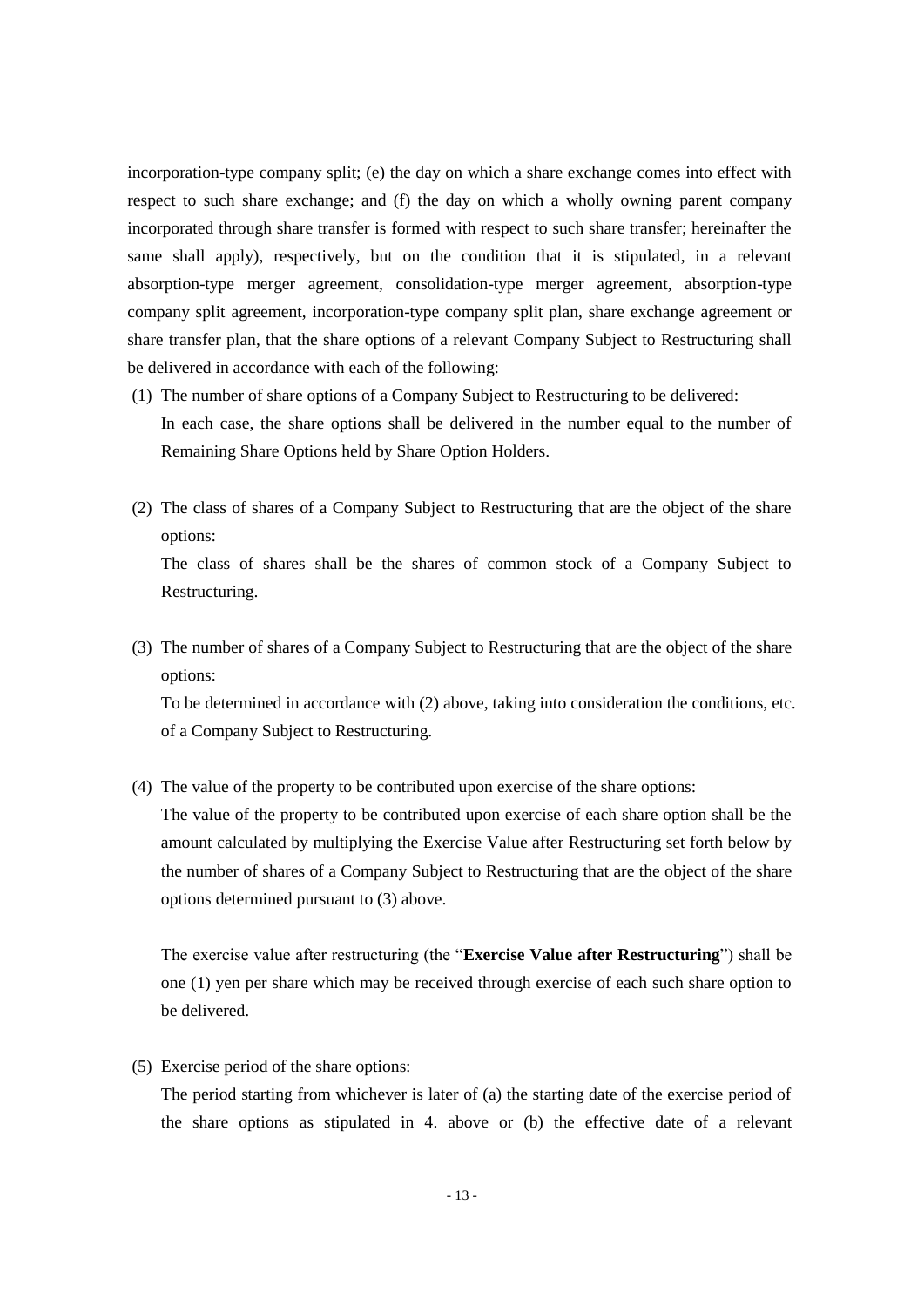Organization Restructuring Action, and ending on the expiration date of the exercise period of the share options as stipulated in 4. above.

- (6) Matters related to the stated capital and capital reserves to be increased in cases where shares are issued through exercise of the share options: To be determined in accordance with 5. above.
- (7) Restriction on acquisition of the share options by transfer: The acquisition of the share options by transfer requires approval by resolution of the board of directors of a relevant Company Subject to Restructuring.
- (8) Terms on acquisition of the share options: To be determined in accordance with 7. above.
- (9) Other conditions for exercise of the share options: To be determined in accordance with 10. below.

# **9. Arrangement for the treatment of any fraction less than one share occurring upon exercise of the share options for subscription**

If the number of shares to be delivered to Share Option Holders who have exercised share options includes any fraction less than one share, such fraction shall be rounded off.

## **10. Other conditions for exercise of the share options for subscription**

- (1) A Share Option Holder may, within the period specified in 4. above, exercise the share options on or after the day immediately following the day on which such Share Option Holder ceases to hold a position as either a director or an executive officer of the Bank (the "**Position End Date**").
- (2) Notwithstanding (1) above, a Share Option Holder may, within the period specified in 4. above, if the circumstances stipulated in either (a) or (b) applies (but, as for (b), excluding cases where it is stipulated, in a relevant absorption-type merger agreement, consolidation-type merger agreement, absorption-type company split agreement, incorporation-type company split plan, share exchange agreement or share transfer plan, that the share options of a relevant Company Subject to Restructuring shall be delivered to Share Option Holders in accordance with 8. above), exercise the share options only within the respective period stipulated below: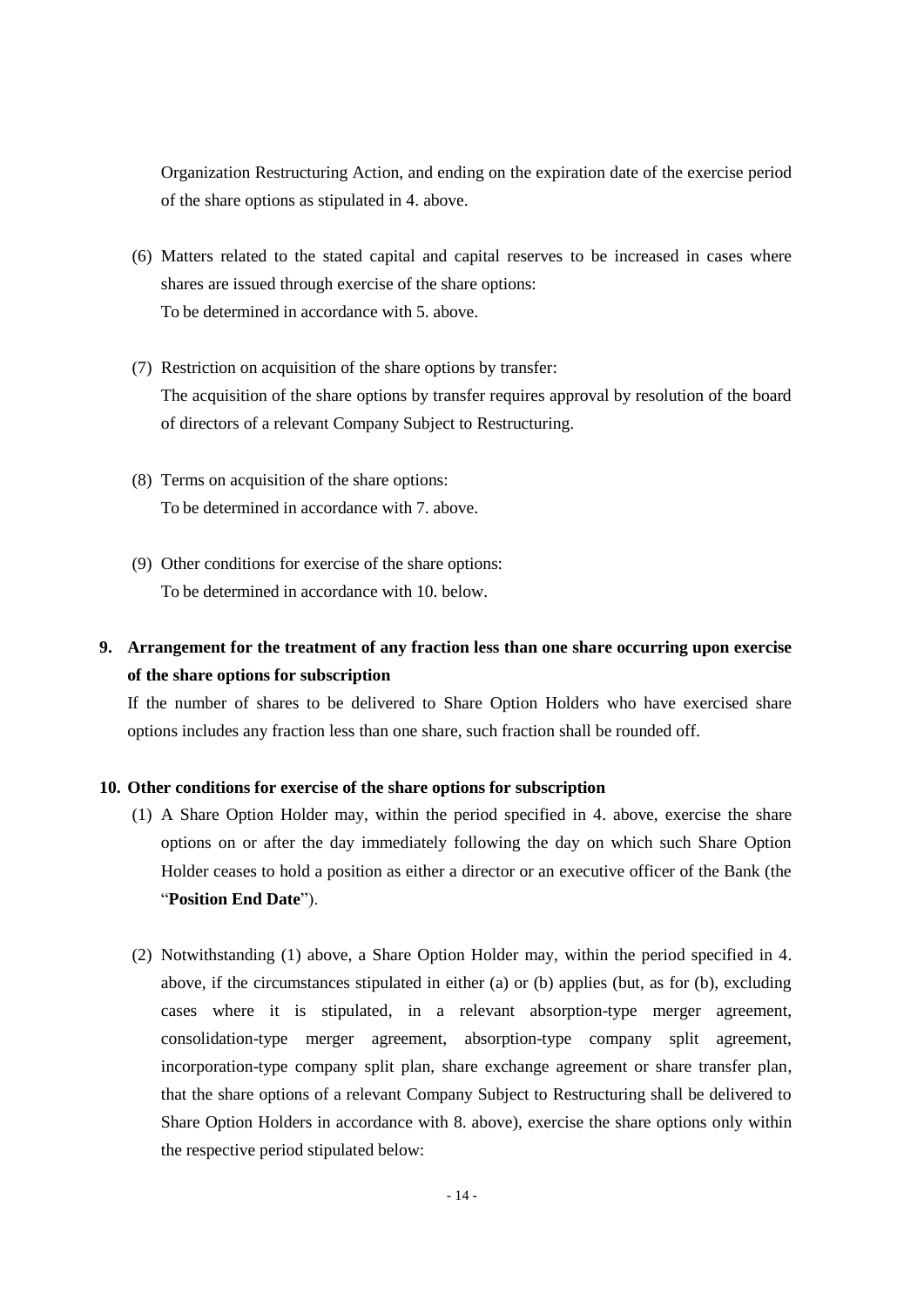- (a) In the event that the Position End Date did not occur to a relevant Share Option Holder by July 20, 2041: From July 21, 2041 to July 20, 2042
- (b) In the event that a proposal for approval of a merger agreement under which the Bank becomes a company absorbed in such merger or a proposal for approval of a share exchange agreement or share transfer plan under which the Bank becomes a wholly owned subsidiary company is approved by a general meeting of shareholders of the Bank (or is resolved by a board of directors meeting of the Bank if resolution of a general meeting of shareholders is not required):

Fifteen (15) days from the day immediately following the day of such approval

- (3) (1) and (2)(a) above shall not apply to a person who has succeeded the share options by inheritance.
- (4) In cases where a Share Option Holder waives its share options, such Share Option Holder may not exercise such share options.

#### **11. Method for calculating the paid-in amount for the share options for subscription**

Paid-in amount per share option: 132,000 yen

Such paid-in amount shall be, in accordance with the provisions of Article 246, Paragraph 2 of the Companies Act, in lieu of payment of money, set off against claims for compensation that the Bank owes to directors and executive officers.

# **12. The day on which the share options for subscription is allotted** July 20, 2012

**13. The date for payment of monies in exchange for the share options for subscription** July 20, 2012

## **14. Request for exercise of the share options for subscription and the method for payment**

(1) In the event of exercise of the share options, a "Request for Exercise of Share Options" in the form designated by the Bank shall be submitted, with the necessary information filled in and name and seal being affixed thereonto, to the handling location for requests for exercise of share options as set forth in 15. below.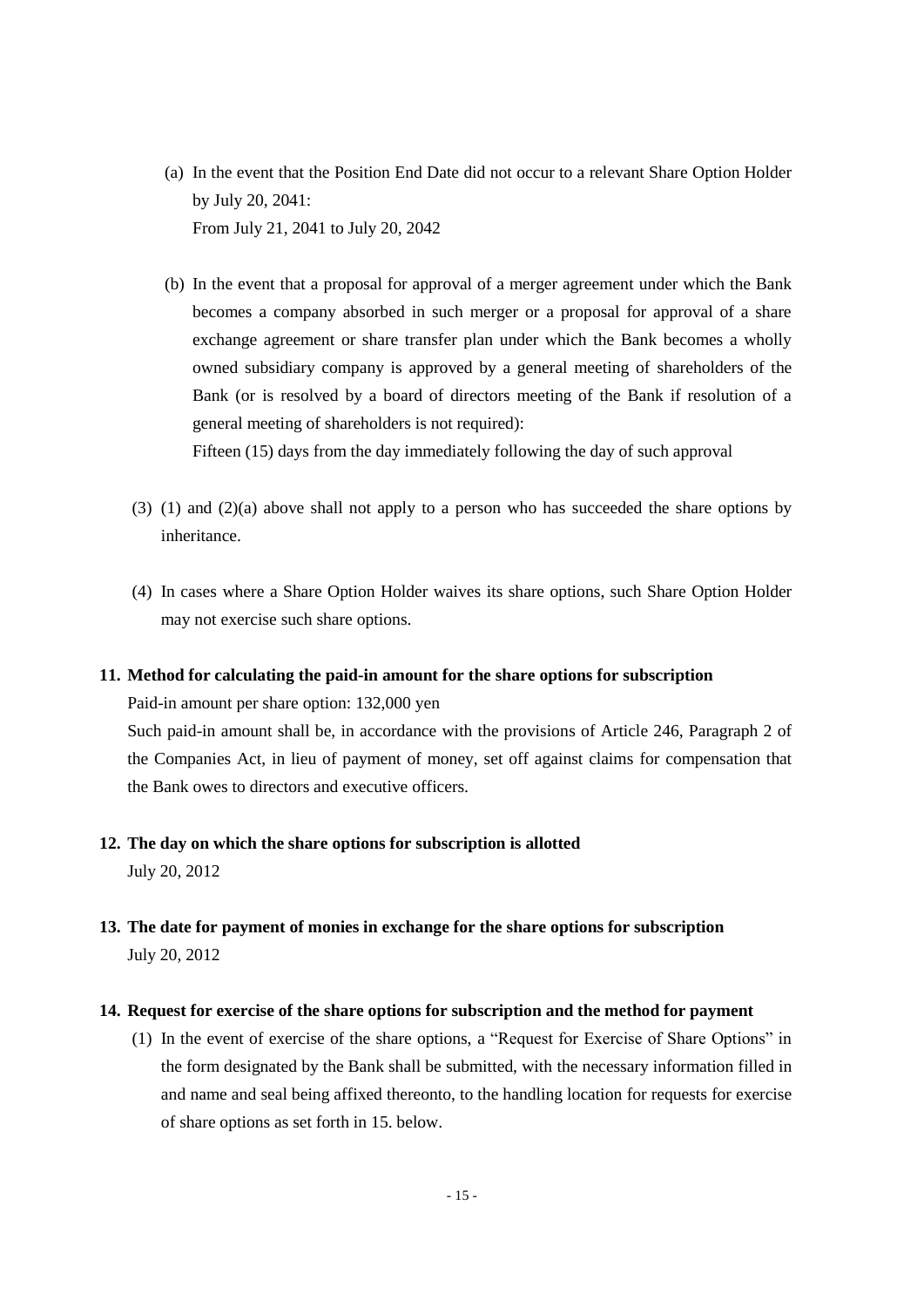(2) Along with submission of the "Request for Exercise of Share Options" specified in (1) above, the amount obtained by multiplying the value of the property to be contributed upon exercise of each share option by the number of share options relating to such exercise shall be paid in full in cash by way of transfer into the bank account designated by the Bank at the handling location of payment stipulated in 16. below by no later than the date and time designated by the Bank.

#### **15. The handling location for requests for exercise of the share options for subscription**

The Human Resource Department of the Bank, or a department in charge of such duties from time to time

**16. The handling location of payment upon exercise of the share options for subscription** The Sales Department of the Bank's Head Office

#### **17. Effective timing of exercise of the share options for subscription, etc.**

- (1) Share Option Holders who have exercised the share options shall, pursuant to the applicable laws and regulations, become shareholders of shares of common stock of the Bank that are the object of the share options.
- (2) Immediately after completion of the exercise procedures, the Bank shall take the procedures necessary to enter or record the shares acquired by a Share Option Holder through exercise of the share options, on the Share Option Holder's account that has been opened by such Share Option Holder in advance at the financial instruments business operators, etc. designated by the Bank.

#### **18. Handling of replacement or other measures regarding provisions specified in this Outline**

In cases where replacement or other measures are required regarding any provision specified in this outline (this "**Outline**"), the Bank may change this Outline by using a method as it deems necessary, with respect to the handling of matters relating thereto, in accordance with the provisions of the Companies Act and the intent of the share options, and any such change is deemed to be an integral part of this Outline.

## **19. Public notification of the issued Outline**

The Bank shall keep the original copy of the issued Outline at its head office, and make it available to Share Option Holders during its business hours.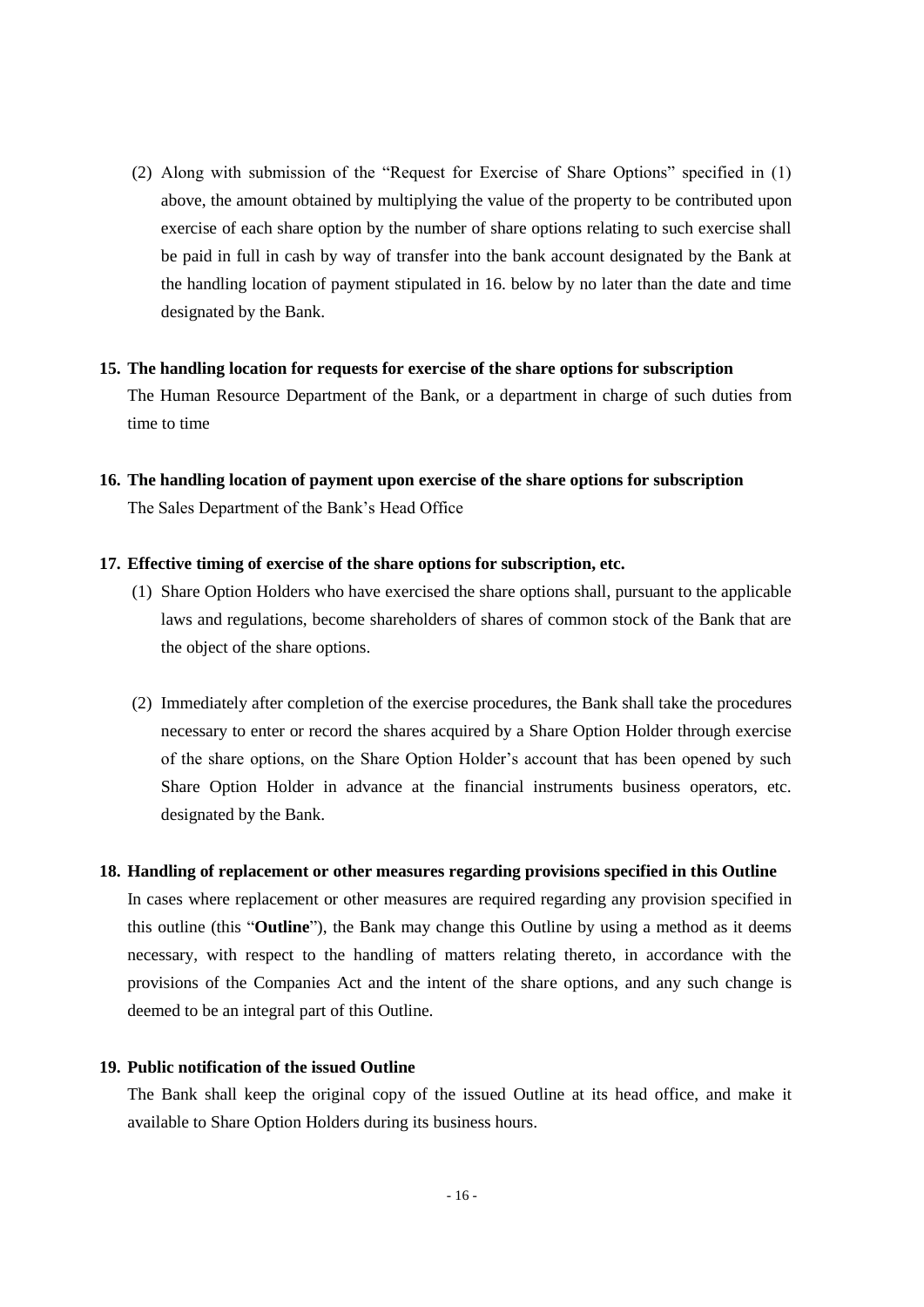**20.** In addition to the above, any necessary matters related to the share options for subscription shall be pursuant to related laws and regulations as well as resolutions of management meetings.

- End -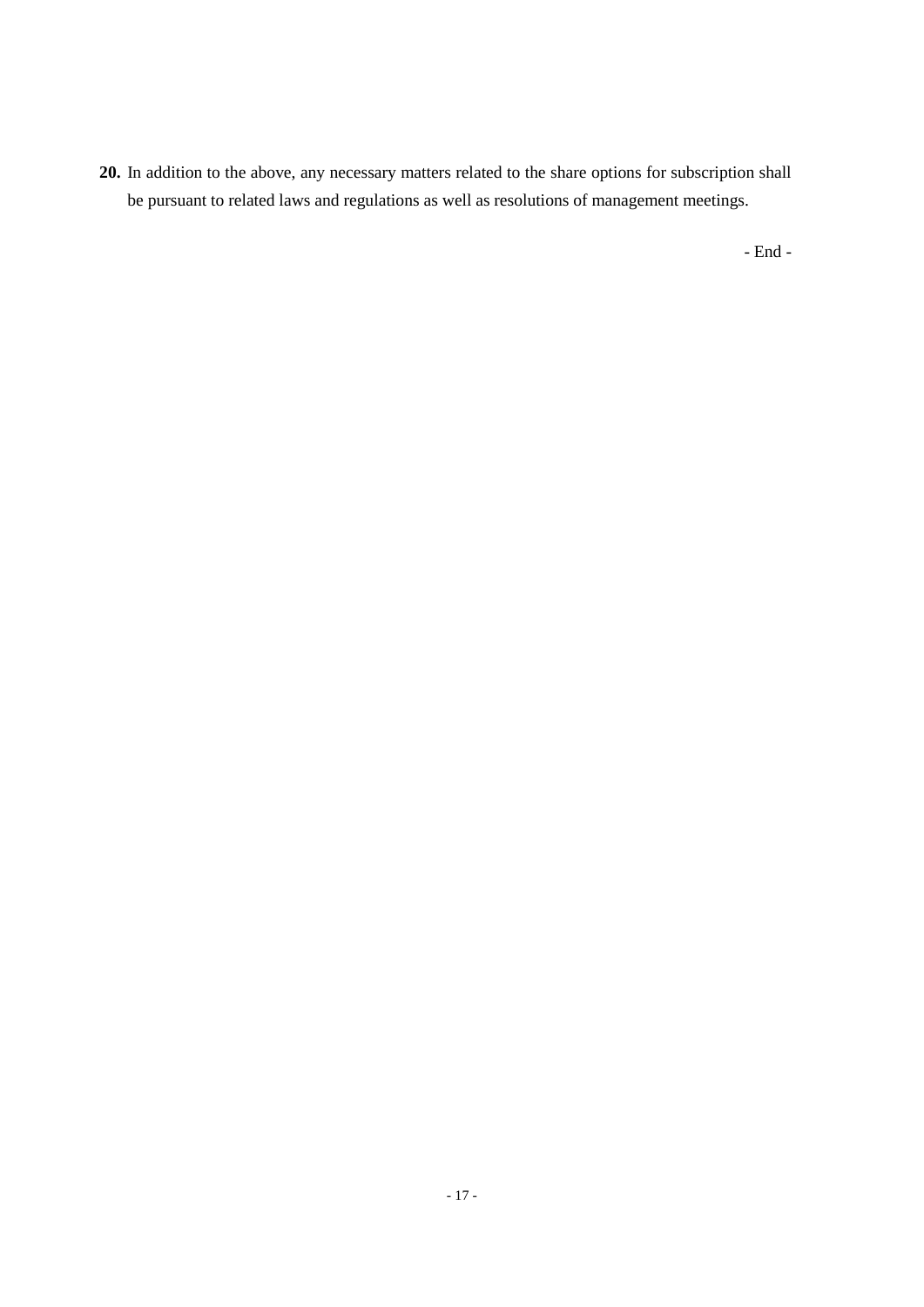#### **Attachment 2: Outline of Series 1 Share Options of Kansai Mirai Financial Group, Inc.**

## **1. Name of the share options for subscription:**

Series 1 Share Options of Kansai Mirai Financial Group, Inc.

#### **2. Class and number of shares that are the object of the share options for subscription**

The class of the shares that are the object of the share options shall be the shares of common stock of Kansai Mirai Financial Group, Inc. (the "**Company**") and the number of the shares that are the object of each share option for subscription (the "**Number of Granted Shares**") shall be 237 shares; provided, however, that, on or after the day on which the share options are allotted (the "**Allotment Date**"), in cases where the Company conducts a share split in relation to the shares of common stock of the Company (including allotment of the shares of common stock of the Company without contribution; the same shall apply hereinafter as to the description of a share split) or a share consolidation in relation to the shares of common stock of the Company, the Number of Granted Shares shall be adjusted using the formula set forth below, with any fraction less than one share resulting therefrom being rounded off:

| <b>Number of Granted Shares</b> | <b>Number of Granted Shares</b> | Ratio of share split or |
|---------------------------------|---------------------------------|-------------------------|
| after adjustment                | before adjustment               | share consolidation     |

The Number of Granted Shares after adjustment shall be applied: for a share split, on or after the day immediately following the record date of the share split (or, if no record date is set, the effective date of the share split); or, for a share consolidation, on or after the day immediately following the effective date of the share consolidation; provided, however, that if a share split is subject to a proposal concerning an increase in the stated capital or the reserves by reducing the amount of surplus to be approved at a general meeting of shareholders and also a day on or before the conclusion of such general meeting of shareholders is set as the record date for such share split, then the Number of Granted Shares after adjustment shall apply retroactively to the day immediately following such record date, on or after the day immediately following the conclusion of such general meeting of shareholders.

Further, on or after the Allotment Date, if adjustment of the Number of Granted Shares becomes necessary in cases where the Company conducts a merger or company split or in cases where the Company is otherwise under circumstances similar to the foregoing cases, the Company may appropriately adjust the Number of Granted Shares to a reasonable extent.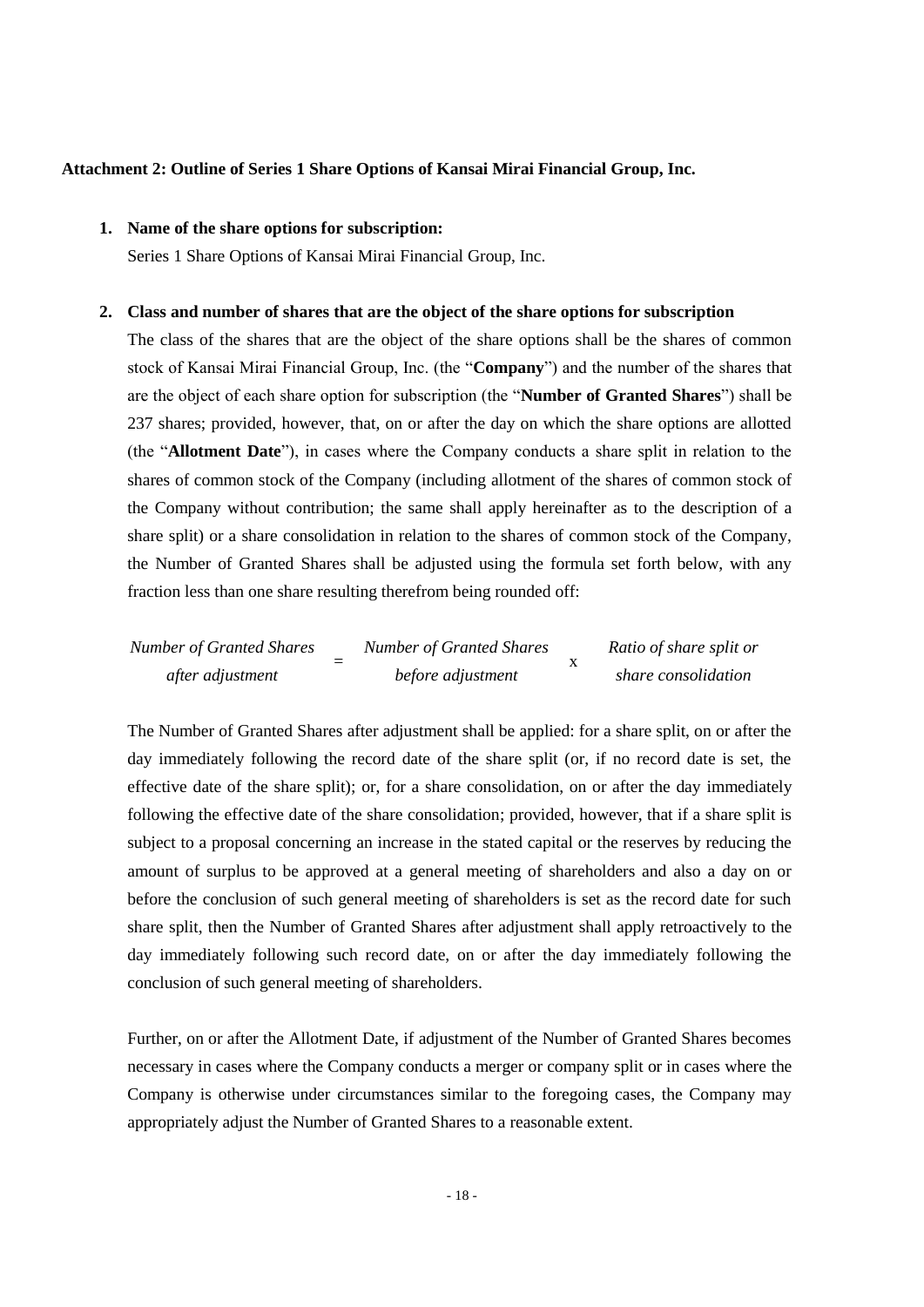When making adjustment for the Number of Granted Shares, the Company shall provide notice of or publish a public notice on the necessary matters to the holders of each share option stated in the share option register ("**Share Option Holders**") by no later than the day immediately preceding the application date of the number of shares after adjustment; provided, however, that in cases where the Company is unable to provide notice or publish a public notice by the day immediately preceding such application date, the Company shall promptly thereafter provide notice or publish a public notice.

# **3. The value of the property to be contributed upon exercise of the share options for subscription**

The value of the property to be contributed upon exercise of each share option shall be the amount calculated by multiplying one (1) yen per share to be delivered through exercise of each such share option by the Number of Granted Shares.

### **4. Exercise period of the share options for subscription**

From April 1, 2018 to July 20, 2042

# **5. Matters related to the stated capital and capital reserves to be increased in cases where shares are issued through exercise of the share options for subscription**

- (1) The amount of the stated capital to be increased in cases where shares are issued through exercise of the share options shall be the amount of one-half of the maximum amount of increase in stated capital calculated pursuant to Article 17, Paragraph 1 of the Rules of Corporate Accounting, with any fraction less than one share resulting therefrom being rounded up.
- (2) The amount of the capital reserves to be increased in cases where shares are issued through exercise of the share options shall be the amount obtained by subtracting the amount of the stated capital to be increased specified in (1) above from the maximum amount of increase in stated capital specified in (1) above.

## **6. Restriction on acquisition of the share options for subscription by transfer**

The acquisition of the share options by transfer requires approval by resolution of the board of directors of the Company.

#### **7. Terms on acquisition of the share options for subscription**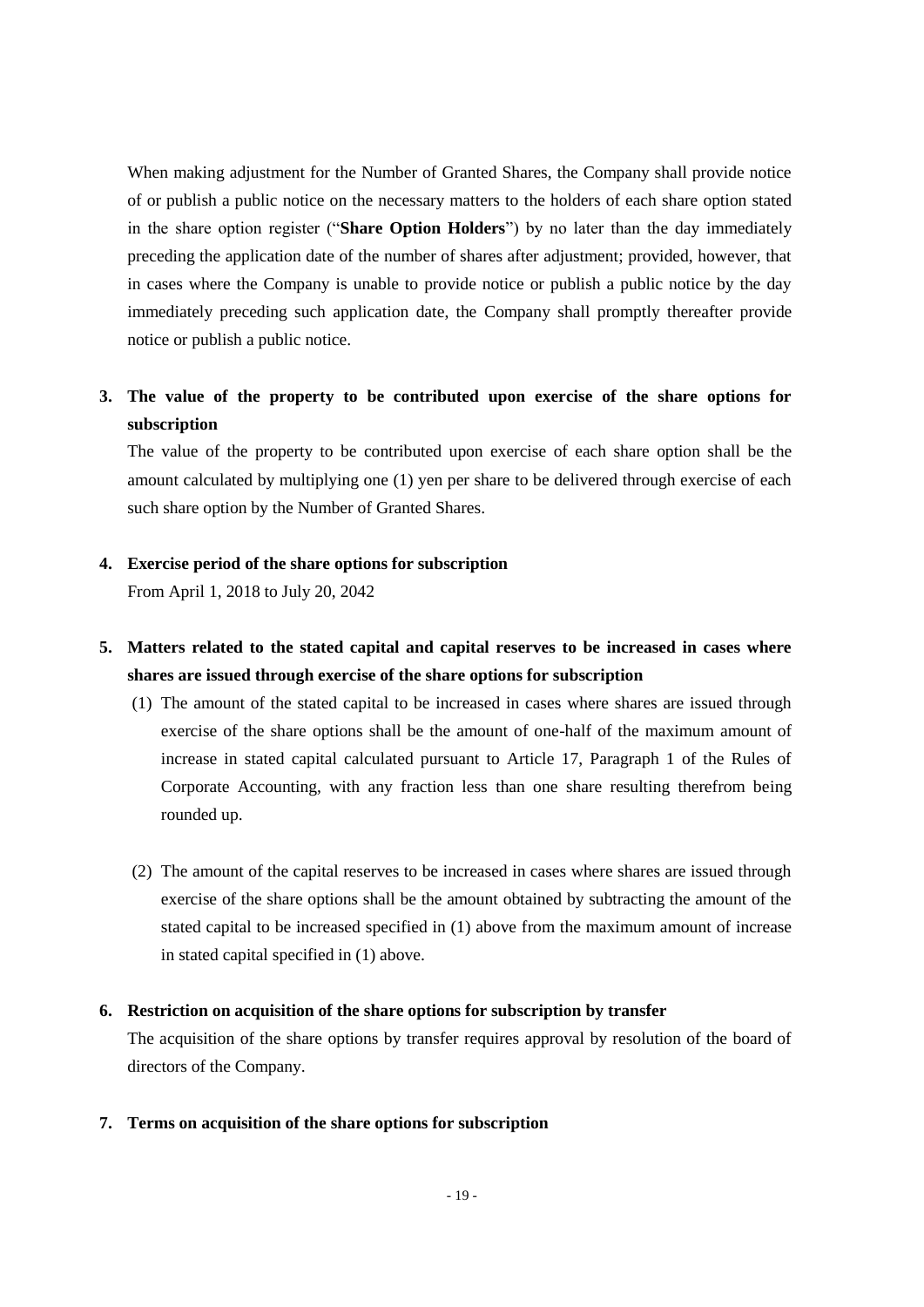In cases where any of the proposals specified in  $(1)$ ,  $(2)$ ,  $(3)$ ,  $(4)$  or  $(5)$  below is approved by a general meeting of shareholders of the Company (or resolved by a board of directors meeting of the Company if resolution of a general meeting of shareholders is not required), the Company may acquire the share options without consideration:

- (1) Proposal for approval of a merger agreement under which the Company becomes a company absorbed in such merger;
- (2) Proposal for approval of a company split agreement or company split plan under which the Company becomes a split company;
- (3) Proposal for approval of a share exchange agreement or share transfer plan under which the Company becomes a wholly owned subsidiary company;
- (4) Proposal for approval of amendment to the articles of incorporation wherein the Company provides, as a content of all of the shares issued by the Company, that the approval of the Company is required for the acquisition of such shares by transfer; or
- (5) Proposal for approval of amendment to the articles of incorporation wherein the Company provides, as a content of class shares that are the object of the share options, that the approval of the Company is required for the acquisition of such class shares by transfer requires the approval of the Company, or wherein the Company acquires all of such class shares by resolution of a general meeting of shareholders.

# **8. Decision policy regarding the details of delivery of the share options of a company subject to restructuring in organization restructuring**

In the event that the Company conducts a merger (limited to cases where the Company becomes a company absorbed in such merger), an absorption-type company split or incorporation-type company split (in each event, limited to cases where the Company becomes a split company) or a share exchange or share transfer (in each event, limited to cases where the Company becomes a wholly owned subsidiary company) (collectively, "**Organization Restructuring Action**"), the share options of the stock company specified in Article 236, Paragraph 1, Item 8, Sub-items (a) through (e) of the Companies Act (such company, "**Company Subject to Restructuring**") shall be delivered to Share Option Holders holding remaining share options ("**Remaining Share Options**") as of the point in time immediately preceding the effective date of a relevant Organization Restructuring Action (i.e., the effective date meaning: (a) the day on which an absorption-merger comes into effect with respect to such absorption-merger; (b) the day on which a stock company incorporated through consolidated-type merger is formed with respect to such consolidation-type merger; (c) the day on which an absorption-type company split comes into effect with respect to such absorption-type company split; (d) the day on which a stock company incorporated through incorporation-type company split is formed with respect to such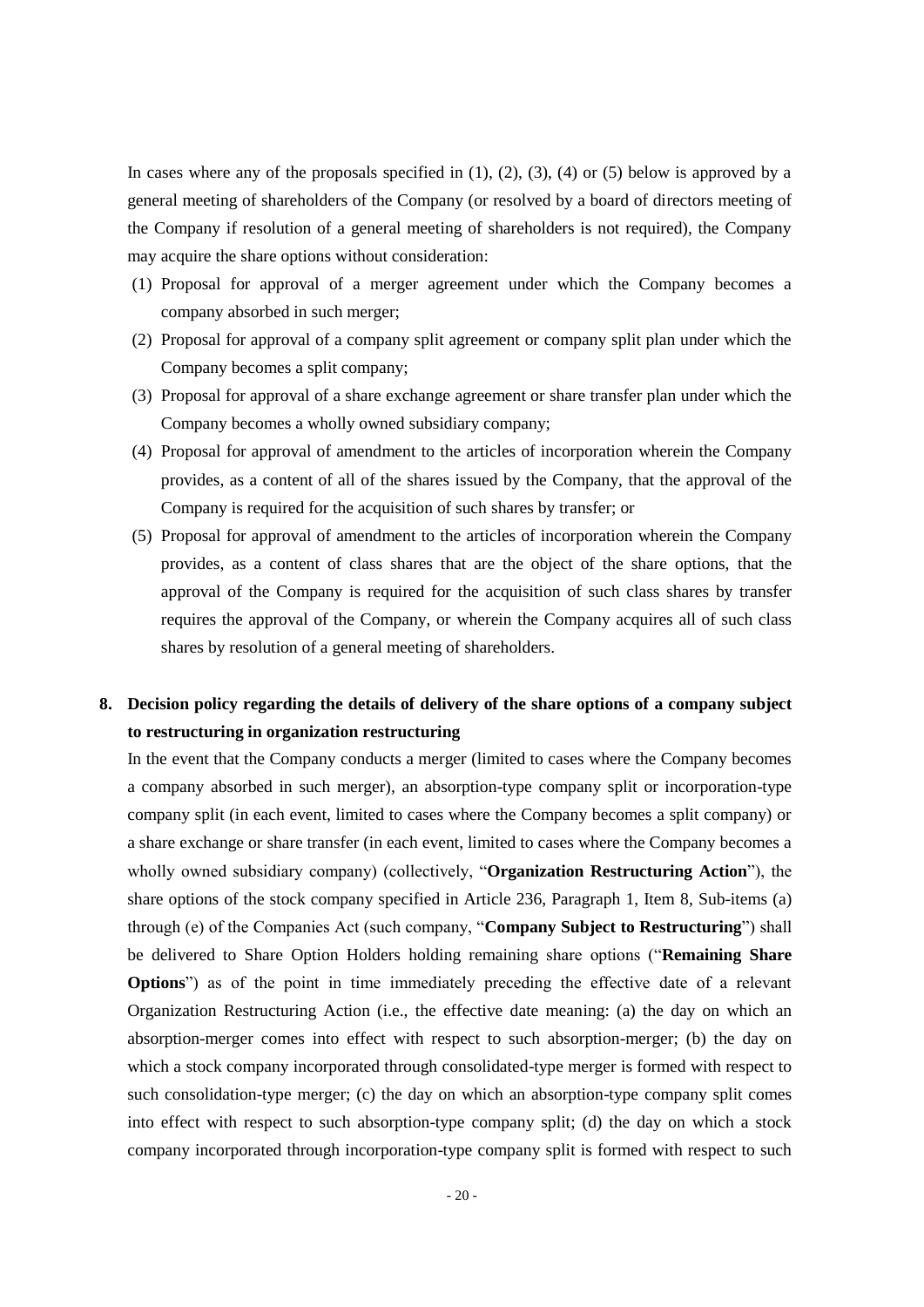incorporation-type company split; (e) the day on which a share exchange comes into effect with respect to such share exchange; and (f) the day on which a wholly owning parent company incorporated through share transfer is formed with respect to such share transfer; hereinafter the same shall apply), respectively, but on the condition that it is stipulated, in a relevant absorption-type merger agreement, consolidation-type merger agreement, absorption-type company split agreement, incorporation-type company split plan, share exchange agreement or share transfer plan, that the share options of a relevant Company Subject to Restructuring shall be delivered in accordance with each of the following:

- (1) The number of share options of a Company Subject to Restructuring to be delivered: In each case, the share options shall be delivered in the number equal to the number of Remaining Share Options held by Share Option Holders.
- (2) The class of shares of a Company Subject to Restructuring that are the object of the share options: The class of shares shall be the shares of common stock of a Company Subject to

Restructuring.

(3) The number of shares of a Company Subject to Restructuring that are the object of the share options:

To be determined in accordance with (2) above, taking into consideration the conditions, etc. of a Company Subject to Restructuring.

(4) The value of the property to be contributed upon exercise of the share options:

The value of the property to be contributed upon exercise of each share option shall be the amount calculated by multiplying the Exercise Value after Restructuring set forth below by the number of shares of a Company Subject to Restructuring that are the object of the share options determined pursuant to (3) above.

The exercise value after restructuring (the "**Exercise Value after Restructuring**") shall be one (1) yen per share which may be received through exercise of each such share option to be delivered.

(5) Exercise period of the share options:

The period starting from whichever is later of (a) the starting date of the exercise period of the share options as stipulated in 4. above or (b) the effective date of a relevant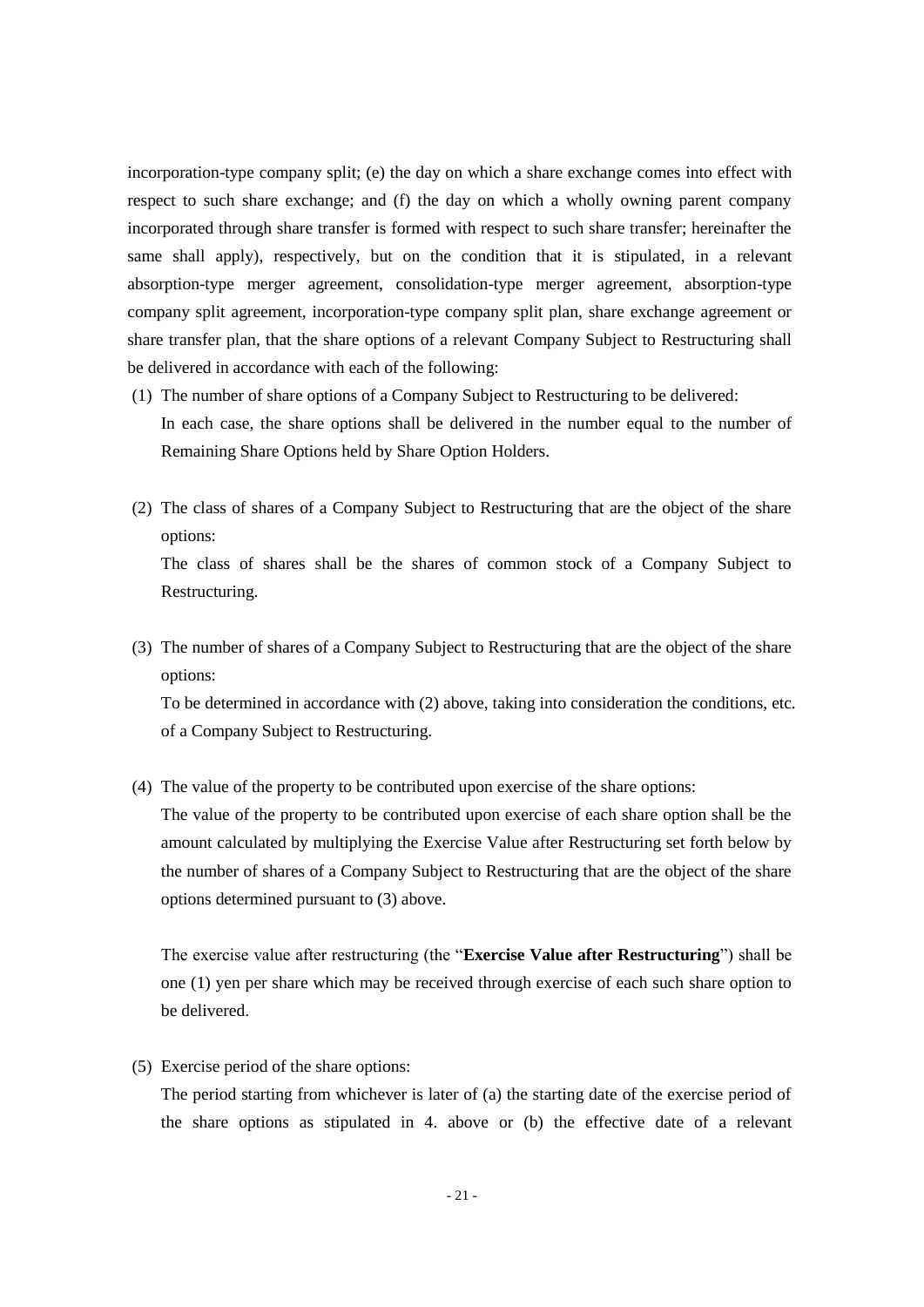Organization Restructuring Action, and ending on the expiration date of the exercise period of the share options as stipulated in 4. above.

- (6) Matters related to the stated capital and capital reserves to be increased in cases where shares are issued through exercise of the share options: To be determined in accordance with 5. above.
- (7) Restriction on acquisition of the share options by transfer: The acquisition of the share options by transfer requires approval by resolution of the board of directors of a relevant Company Subject to Restructuring.
- (8) Terms on acquisition of the share options: To be determined in accordance with 7. above.
- (9) Other conditions for exercise of the share options: To be determined in accordance with 10. below.

# **9. Arrangement for the treatment of any fraction less than one share occurring upon exercise of the share options for subscription**

If the number of shares to be delivered to Share Option Holders who have exercised share options includes any fraction less than one share, such fraction shall be rounded off.

## **10. Other conditions for exercise of the share options for subscription**

- (1) A Share Option Holder may, within the period specified in 4. above, exercise the share options on or after the day immediately following the day on which such Share Option Holder ceases to hold a position as either a director or an executive officer of The Minato Bank, Ltd. (the "**Position End Date**").
- (2) Notwithstanding (1) above, a Share Option Holder may, within the period specified in 4. above, if the circumstances stipulated in either (a) or (b) applies (but, as for (b), excluding cases where it is stipulated, in a relevant absorption-type merger agreement, consolidation-type merger agreement, absorption-type company split agreement, incorporation-type company split plan, share exchange agreement or share transfer plan, that the share options of a relevant Company Subject to Restructuring shall be delivered to Share Option Holders in accordance with 8. above), exercise the share options only within the respective period stipulated below: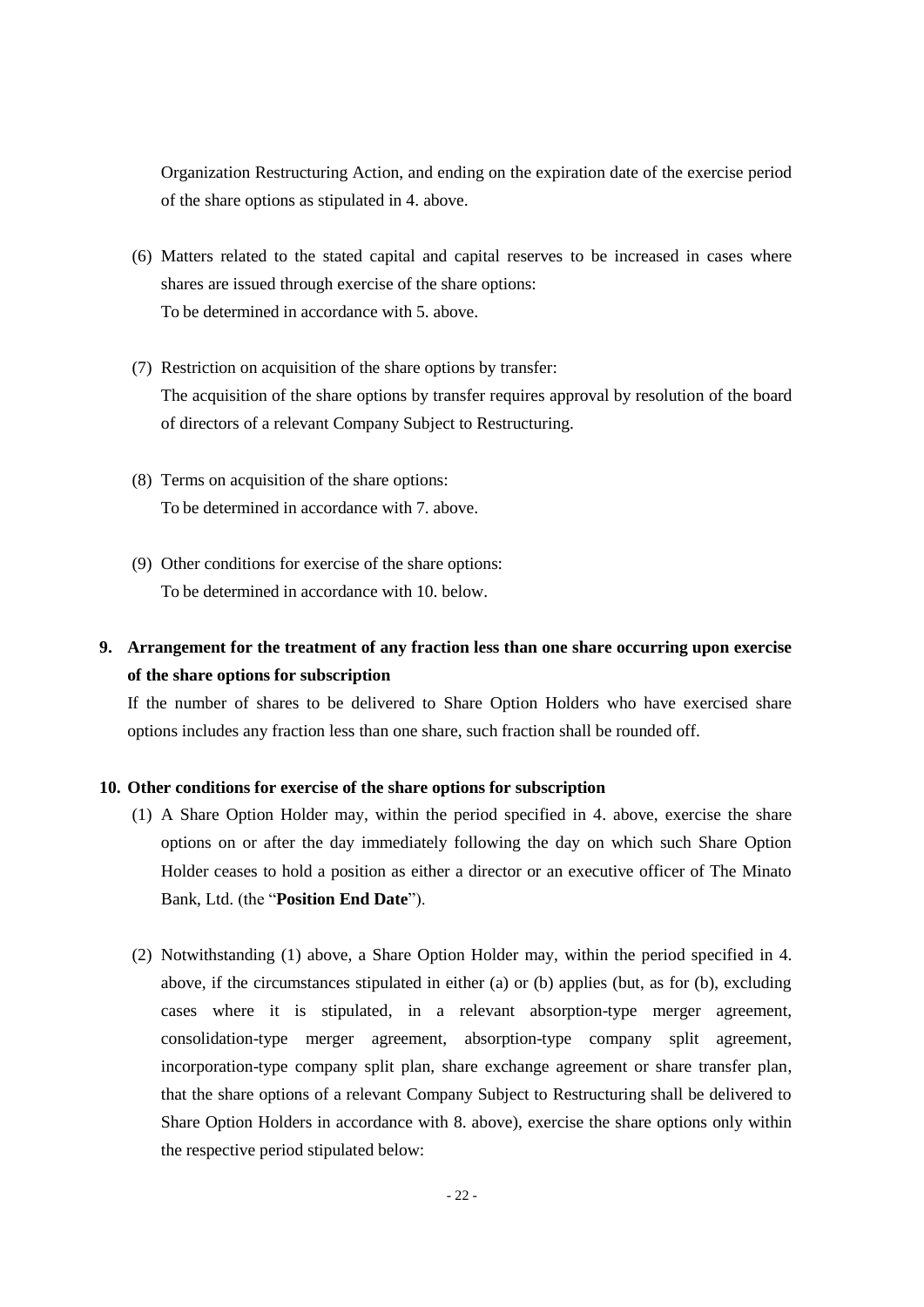- (a) In the event that the Position End Date did not occur to a relevant Share Option Holder by July 20, 2041: From July 21, 2041 to July 20, 2042
- (b) In the event that a proposal for approval of a merger agreement under which the Company becomes a company absorbed in such merger or a proposal for approval of a share exchange agreement or share transfer plan under which the Company becomes a wholly owned subsidiary company is approved by a general meeting of shareholders of the Company (or is resolved by a board of directors meeting of the Company if resolution of a general meeting of shareholders is not required): Fifteen (15) days from the day immediately following the day of such approval
- (3) (1) and (2)(a) above shall not apply to a person who has succeeded the share options by inheritance.
- (4) In cases where a Share Option Holder waives its share options, such Share Option Holder may not exercise such share options.

#### **11. The paid-in amount for the share options for subscription**

No money is required to be paid in exchange for the share options.

**12. The day on which the share options for subscription is allotted** April 1, 2018

### **13. Request for exercise of the share options for subscription and the method for payment**

- (1) In the event of exercise of the share options, a "Request for Exercise of Share Options" in the form designated by the Company shall be submitted, with the necessary information filled in and name and seal being affixed thereonto, to the handling location designated by the Company.
- (2) Along with submission of the "Request for Exercise of Share Options" specified in (1) above, the amount obtained by multiplying the value of the property to be contributed upon exercise of each share option by the number of share options relating to such exercise shall be paid in full in cash by way of transfer into the bank account designated by the Company at the handling location of payment designated by the Company by no later than the date and time designated by the Company.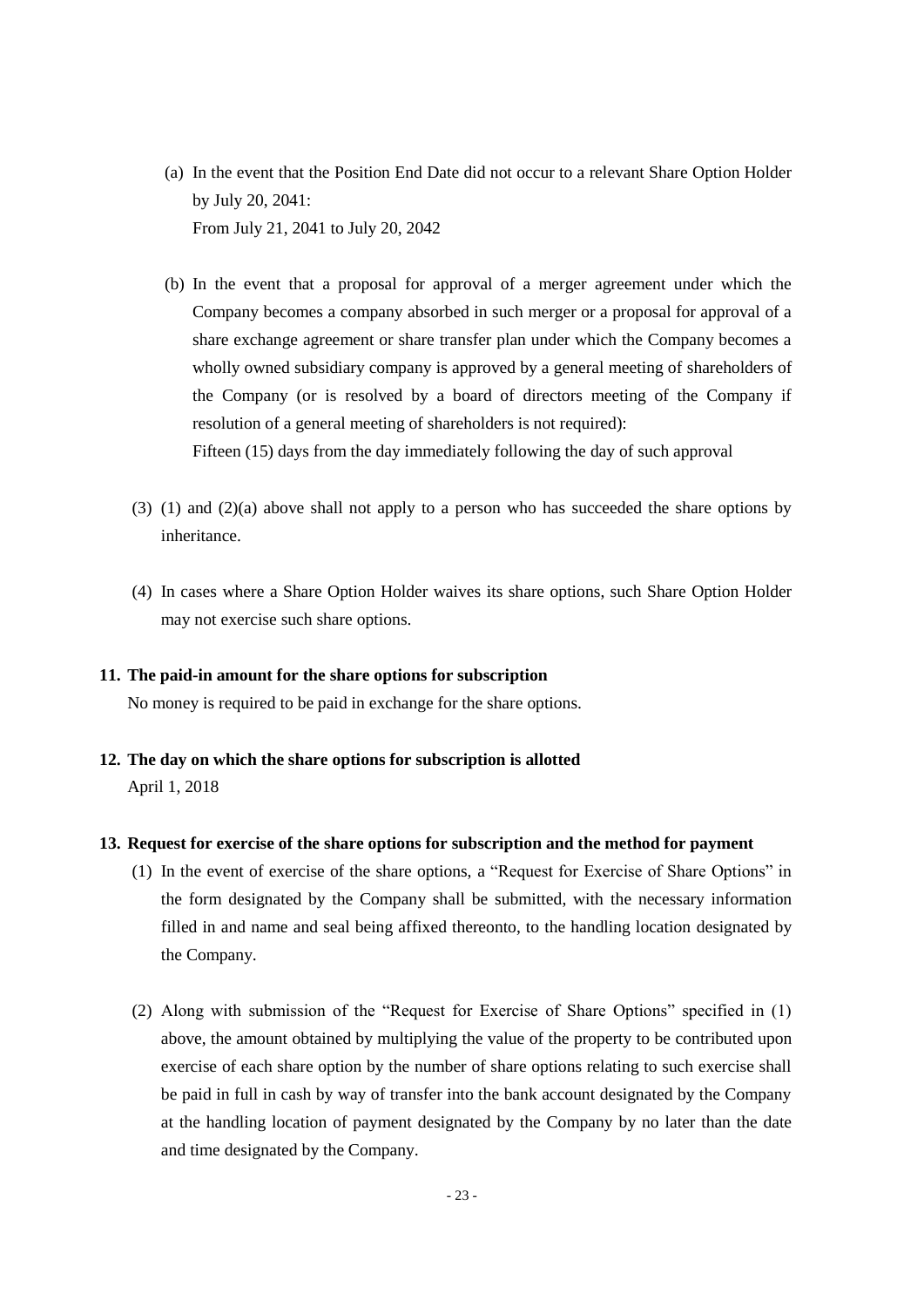### **14. Effective timing of exercise of the share options for subscription, etc.**

- (1) Share Option Holders who have exercised the share options shall, pursuant to the applicable laws and regulations, become shareholders of shares of common stock of the Company that are the object of the share options.
- (2) Immediately after completion of the exercise procedures, the Company shall take the procedures necessary to enter or record the shares acquired by a Share Option Holder through exercise of the share options, on the Share Option Holder's account that has been opened by such Share Option Holder in advance at the financial instruments business operators, etc. designated by the Company.

## **15. Handling of replacement or other measures regarding provisions specified in this Outline**

In cases where replacement or other measures are required regarding any provision specified in this outline (this "**Outline**"), the Company may change this Outline by using a method as it deems necessary, with respect to the handling of matters relating thereto, in accordance with the provisions of the Companies Act and the intent of the share options, and any such change is deemed to be an integral part of this Outline.

## **16. Public notification of the issued Outline**

The Company shall keep the original copy of the issued Outline at its head office, and make it available to Share Option Holders during its business hours.

- End -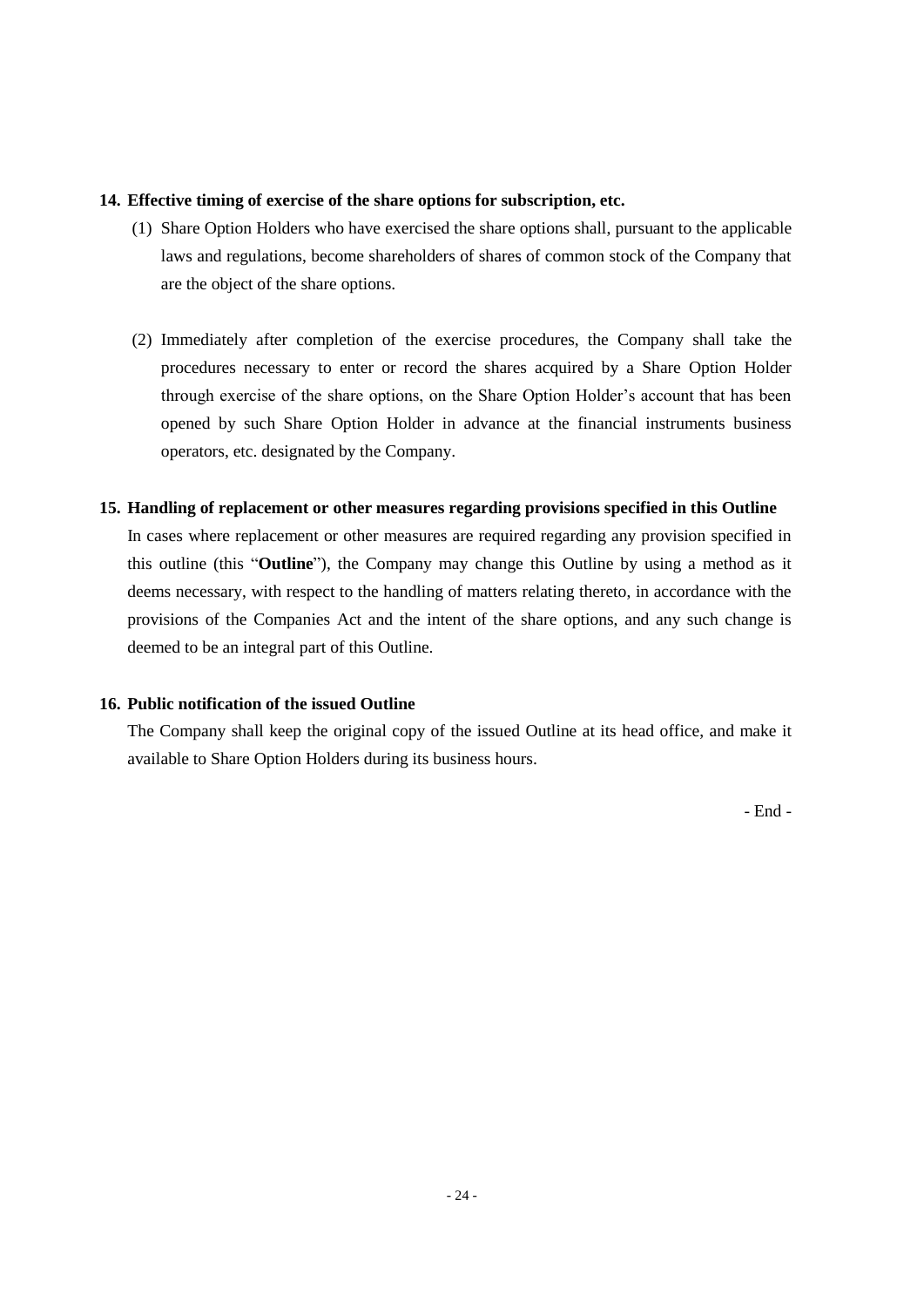#### **Attachment 3: Outline of Series 2 Share Options of The Minato Bank, Ltd.**

# **1. Name of the share options for subscription:**

Series 2 Share Options of The Minato Bank, Ltd.

#### **2. Class and number of shares that are the object of the share options for subscription**

The class of the shares that are the object of the share options shall be the shares of common stock of The Minato Bank, Ltd. (the "**Bank**") and the number of the shares that are the object of each share option for subscription (the "**Number of Granted Shares**") shall be 1,000 shares (the Number of Granted Shares after adjustment as a result of the consolidation of shares whose effective date is set on October 1, 2016 shall be 100 shares); provided, however, that, on or after the day on which the share options are allotted (the "**Allotment Date**"), in cases where the Bank conducts a share split in relation to the shares of common stock of the Bank (including allotment of the shares of common stock of the Bank without contribution; the same shall apply hereinafter as to the description of a share split) or a share consolidation in relation to the shares of common stock of the Bank, the Number of Granted Shares shall be adjusted using the formula set forth below, with any fraction less than one share resulting therefrom being rounded off:

*Number of Granted Shares after adjustment* = *Number of Granted Shares before adjustment* x *Ratio of share split or share consolidation*

The Number of Granted Shares after adjustment shall be applied: for a share split, on or after the day immediately following the record date of the share split (or, if no record date is set, the effective date of the share split); or, for a share consolidation, on or after the day immediately following the effective date of the share consolidation; provided, however, that if a share split is subject to a proposal concerning an increase in the stated capital or the reserves by reducing the amount of surplus to be approved at a general meeting of shareholders and also a day on or before the conclusion of such general meeting of shareholders is set as the record date for such share split, then the Number of Granted Shares after adjustment shall apply retroactively to the day immediately following such record date, on or after the day immediately following the conclusion of such general meeting of shareholders.

Further, on or after the Allotment Date, if adjustment of the Number of Granted Shares becomes necessary in cases where the Bank conducts a merger or company split or in cases where the Bank is otherwise under circumstances similar to the foregoing cases, the Bank may appropriately adjust the Number of Granted Shares to a reasonable extent.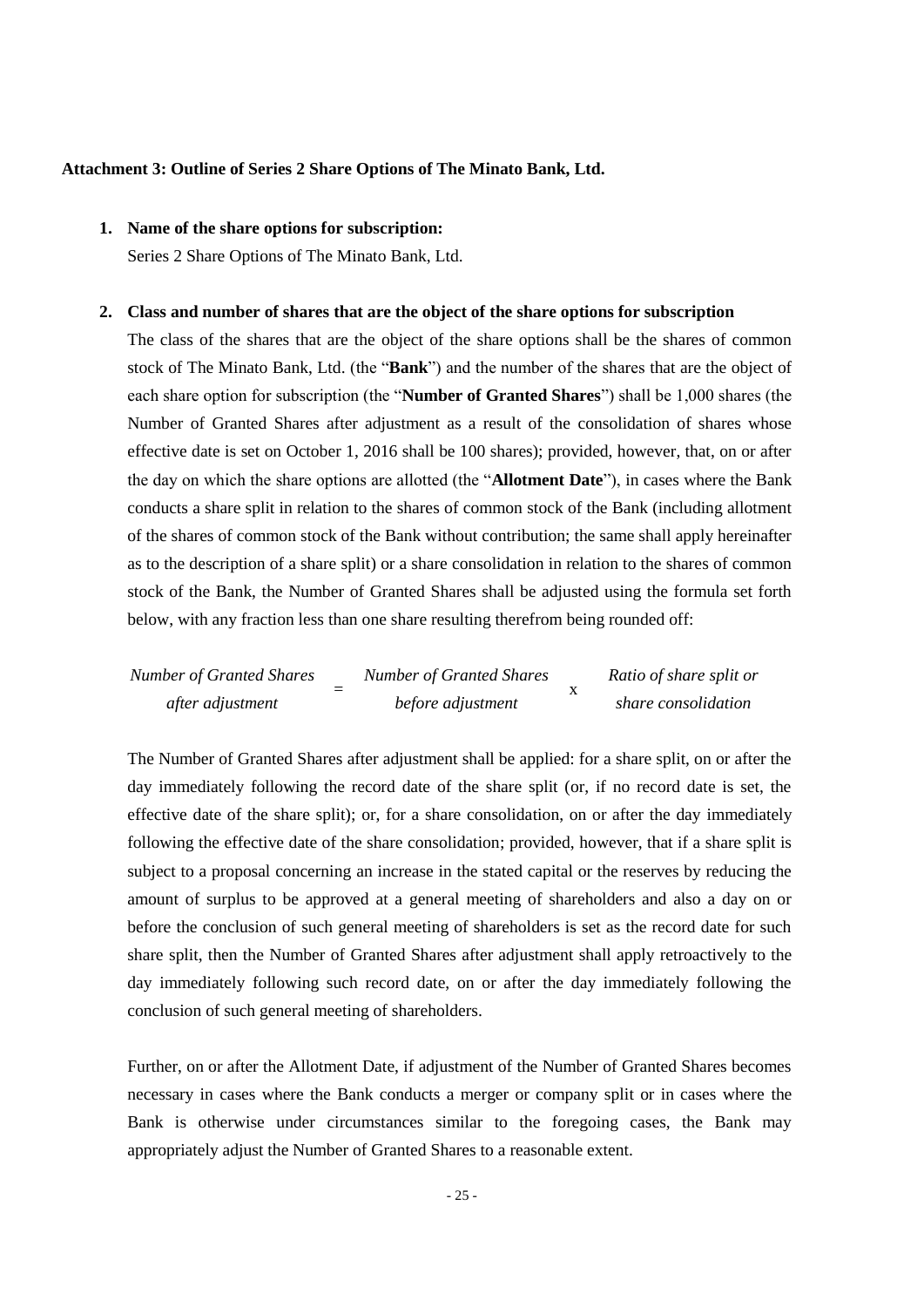When making adjustment for the Number of Granted Shares, the Bank shall provide notice of or publish a public notice on the necessary matters to the holders of each share option stated in the share option register ("**Share Option Holders**") by no later than the day immediately preceding the application date of the number of shares after adjustment; provided, however, that in cases where the Bank is unable to provide notice or publish a public notice by the day immediately preceding such application date, the Bank shall promptly thereafter provide notice or publish a public notice.

# **3. The value of the property to be contributed upon exercise of the share options for subscription**

The value of the property to be contributed upon exercise of each share option shall be the amount calculated by multiplying one (1) yen per share to be delivered through exercise of each such share option by the Number of Granted Shares.

### **4. Exercise period of the share options for subscription**

From July 20, 2013 to July 19, 2043

- **5. Matters related to the stated capital and capital reserves to be increased in cases where shares are issued through exercise of the share options for subscription**
	- (1) The amount of the stated capital to be increased in cases where shares are issued through exercise of the share options shall be the amount of one-half of the maximum amount of increase in stated capital calculated pursuant to Article 17, Paragraph 1 of the Rules of Corporate Accounting, with any fraction less than one share resulting therefrom being rounded up.
	- (2) The amount of the capital reserves to be increased in cases where shares are issued through exercise of the share options shall be the amount obtained by subtracting the amount of the stated capital to be increased specified in (1) above from the maximum amount of increase in stated capital specified in (1) above.

### **6. Restriction on acquisition of the share options for subscription by transfer**

The acquisition of the share options by transfer requires approval by resolution of the board of directors of the Bank.

**7. Terms on acquisition of the share options for subscription**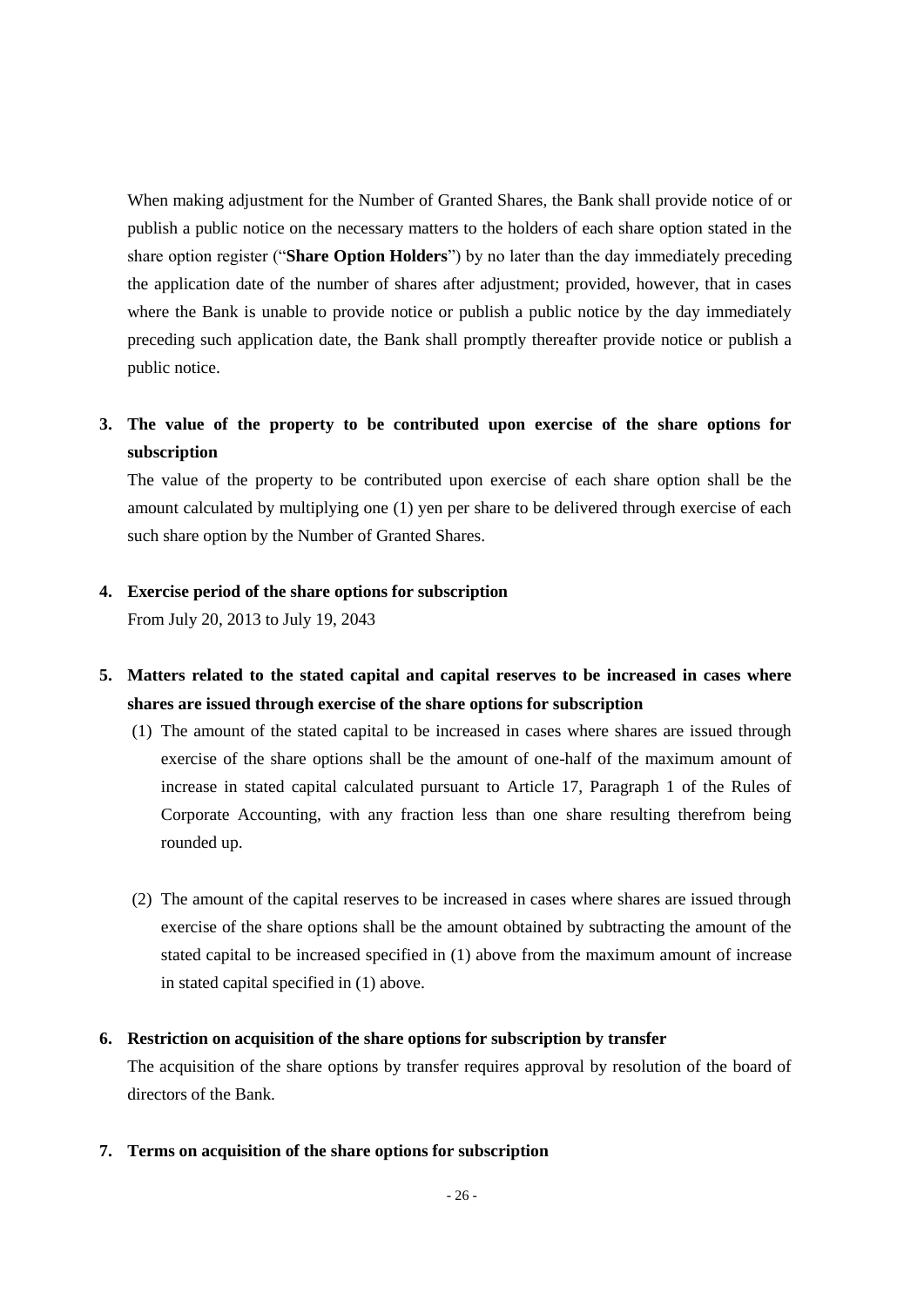In cases where any of the proposals specified in  $(1)$ ,  $(2)$ ,  $(3)$ ,  $(4)$  or  $(5)$  below is approved by a general meeting of shareholders of the Bank (or resolved by a board of directors meeting of the Bank if resolution of a general meeting of shareholders is not required), the Bank may acquire the share options without consideration:

- (1) Proposal for approval of a merger agreement under which the Bank becomes a company absorbed in such merger;
- (2) Proposal for approval of a company split agreement or company split plan under which the Bank becomes a split company;
- (3) Proposal for approval of a share exchange agreement or share transfer plan under which the Bank becomes a wholly owned subsidiary company;
- (4) Proposal for approval of amendment to the articles of incorporation wherein the Bank provides, as a content of all of the shares issued by the Bank, that the approval of the Bank is required for the acquisition of such shares by transfer; or
- (5) Proposal for approval of amendment to the articles of incorporation wherein the Bank provides, as a content of class shares that are the object of the share options, that the approval of the Bank is required for the acquisition of such class shares by transfer requires the approval of the Bank, or wherein the Bank acquires all of such class shares by resolution of a general meeting of shareholders.

# **8. Decision policy regarding the details of delivery of the share options of a company subject to restructuring in organization restructuring**

In the event that the Bank conducts a merger (limited to cases where the Bank becomes a company absorbed in such merger), an absorption-type company split or incorporation-type company split (in each event, limited to cases where the Bank becomes a split company) or a share exchange or share transfer (in each event, limited to cases where the Bank becomes a wholly owned subsidiary company) (collectively, "**Organization Restructuring Action**"), the share options of the stock company specified in Article 236, Paragraph 1, Item 8, Sub-items (a) through (e) of the Companies Act (such company, "**Company Subject to Restructuring**") shall be delivered to Share Option Holders holding remaining share options ("**Remaining Share Options**") as of the point in time immediately preceding the effective date of a relevant Organization Restructuring Action (i.e., the effective date meaning: (a) the day on which an absorption-merger comes into effect with respect to such absorption-merger; (b) the day on which a stock company incorporated through consolidated-type merger is formed with respect to such consolidation-type merger; (c) the day on which an absorption-type company split comes into effect with respect to such absorption-type company split; (d) the day on which a stock company incorporated through incorporation-type company split is formed with respect to such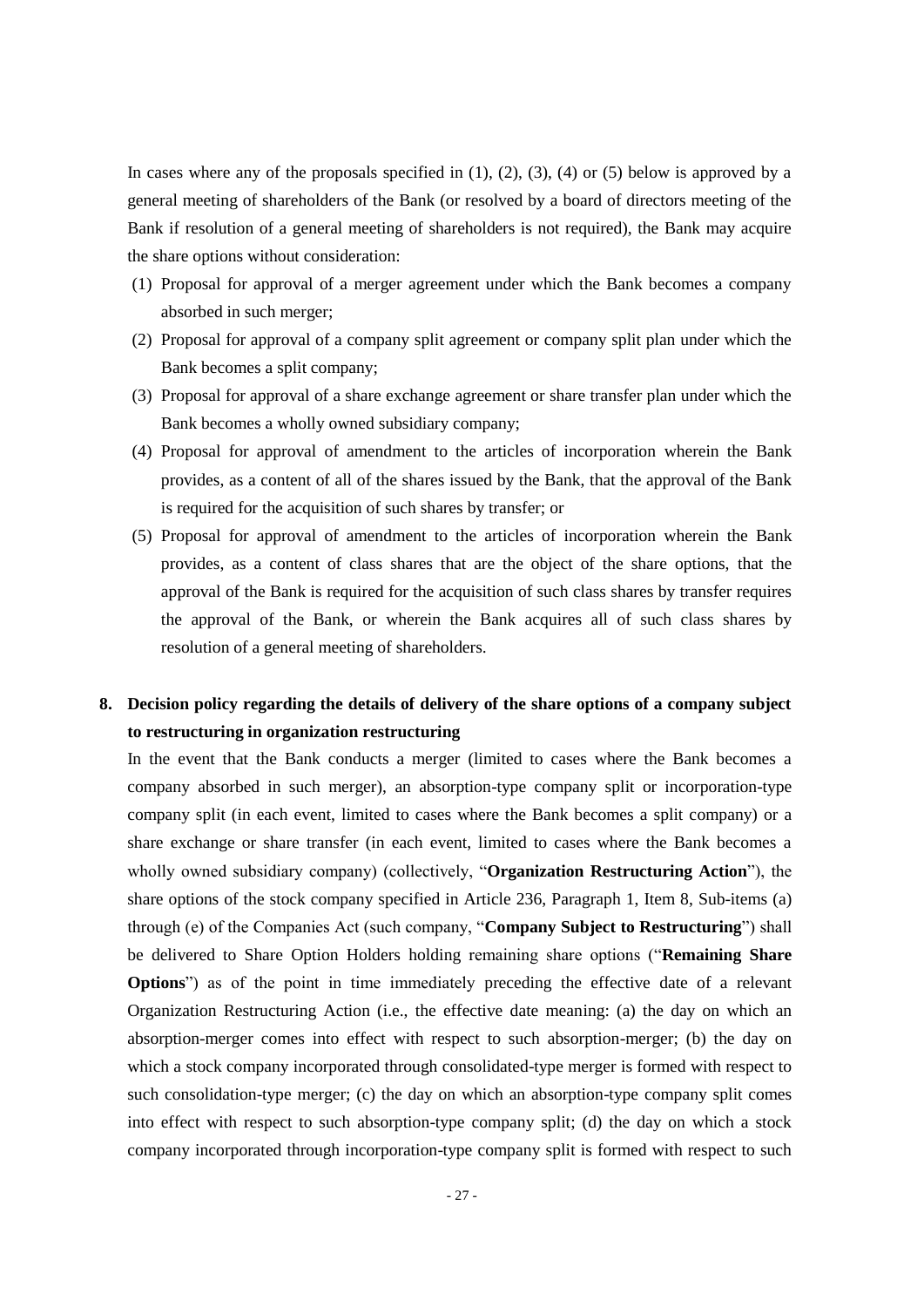incorporation-type company split; (e) the day on which a share exchange comes into effect with respect to such share exchange; and (f) the day on which a wholly owning parent company incorporated through share transfer is formed with respect to such share transfer; hereinafter the same shall apply), respectively, but on the condition that it is stipulated, in a relevant absorption-type merger agreement, consolidation-type merger agreement, absorption-type company split agreement, incorporation-type company split plan, share exchange agreement or share transfer plan, that the share options of a relevant Company Subject to Restructuring shall be delivered in accordance with each of the following:

- (1) The number of share options of a Company Subject to Restructuring to be delivered: In each case, the share options shall be delivered in the number equal to the number of Remaining Share Options held by Share Option Holders.
- (2) The class of shares of a Company Subject to Restructuring that are the object of the share options: The class of shares shall be the shares of common stock of a Company Subject to

Restructuring.

(3) The number of shares of a Company Subject to Restructuring that are the object of the share options:

To be determined in accordance with (2) above, taking into consideration the conditions, etc. of a Company Subject to Restructuring.

(4) The value of the property to be contributed upon exercise of the share options:

The value of the property to be contributed upon exercise of each share option shall be the amount calculated by multiplying the Exercise Value after Restructuring set forth below by the number of shares of a Company Subject to Restructuring that are the object of the share options determined pursuant to (3) above.

The exercise value after restructuring (the "**Exercise Value after Restructuring**") shall be one (1) yen per share which may be received through exercise of each such share option to be delivered.

(5) Exercise period of the share options:

The period starting from whichever is later of (a) the starting date of the exercise period of the share options as stipulated in 4. above or (b) the effective date of a relevant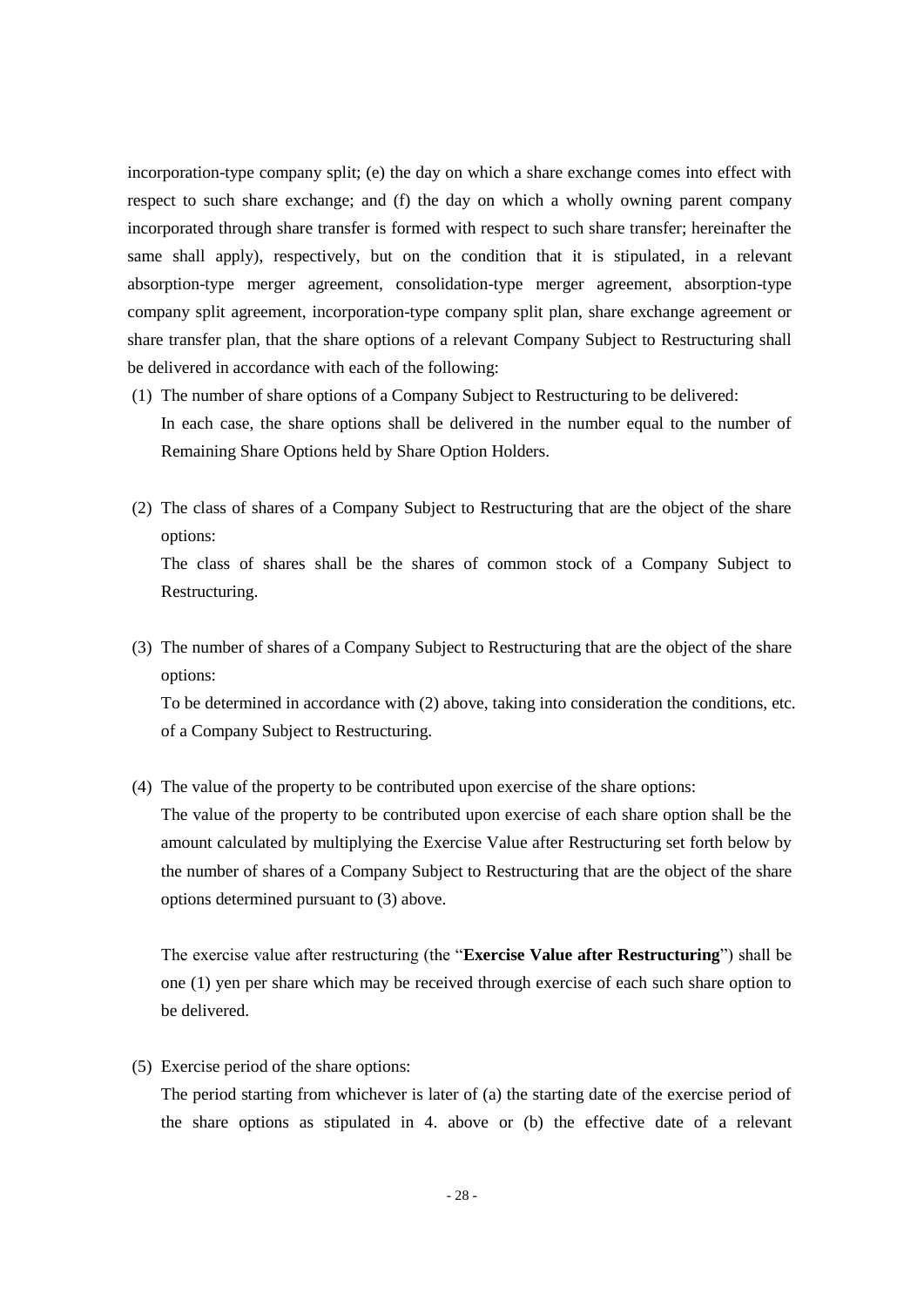Organization Restructuring Action, and ending on the expiration date of the exercise period of the share options as stipulated in 4. above.

- (6) Matters related to the stated capital and capital reserves to be increased in cases where shares are issued through exercise of the share options: To be determined in accordance with 5. above.
- (7) Restriction on acquisition of the share options by transfer: The acquisition of the share options by transfer requires approval by resolution of the board of directors of a relevant Company Subject to Restructuring.
- (8) Terms on acquisition of the share options: To be determined in accordance with 7. above.
- (9) Other conditions for exercise of the share options: To be determined in accordance with 10. below.

# **9. Arrangement for the treatment of any fraction less than one share occurring upon exercise of the share options for subscription**

If the number of shares to be delivered to Share Option Holders who have exercised share options includes any fraction less than one share, such fraction shall be rounded off.

#### **10. Other conditions for exercise of the share options for subscription**

- (1) A Share Option Holder may, within the period specified in 4. above, exercise the share options on or after the day immediately following the day on which such Share Option Holder ceases to hold a position as either a director or an executive officer of the Bank (such day shall hereinafter be referred to as the "**Position End Date**"; and the day immediately following the Position End Date shall hereinafter be referred to as the "**Rights Exercise Commencement Date**").
- (2) Notwithstanding (1) above, a Share Option Holder may, within the period specified in 4. above, if the circumstances stipulated in either (a) or (b) applies (but, as for (b), excluding cases where it is stipulated, in a relevant absorption-type merger agreement, consolidation-type merger agreement, absorption-type company split agreement, incorporation-type company split plan, share exchange agreement or share transfer plan, that the share options of a relevant Company Subject to Restructuring shall be delivered to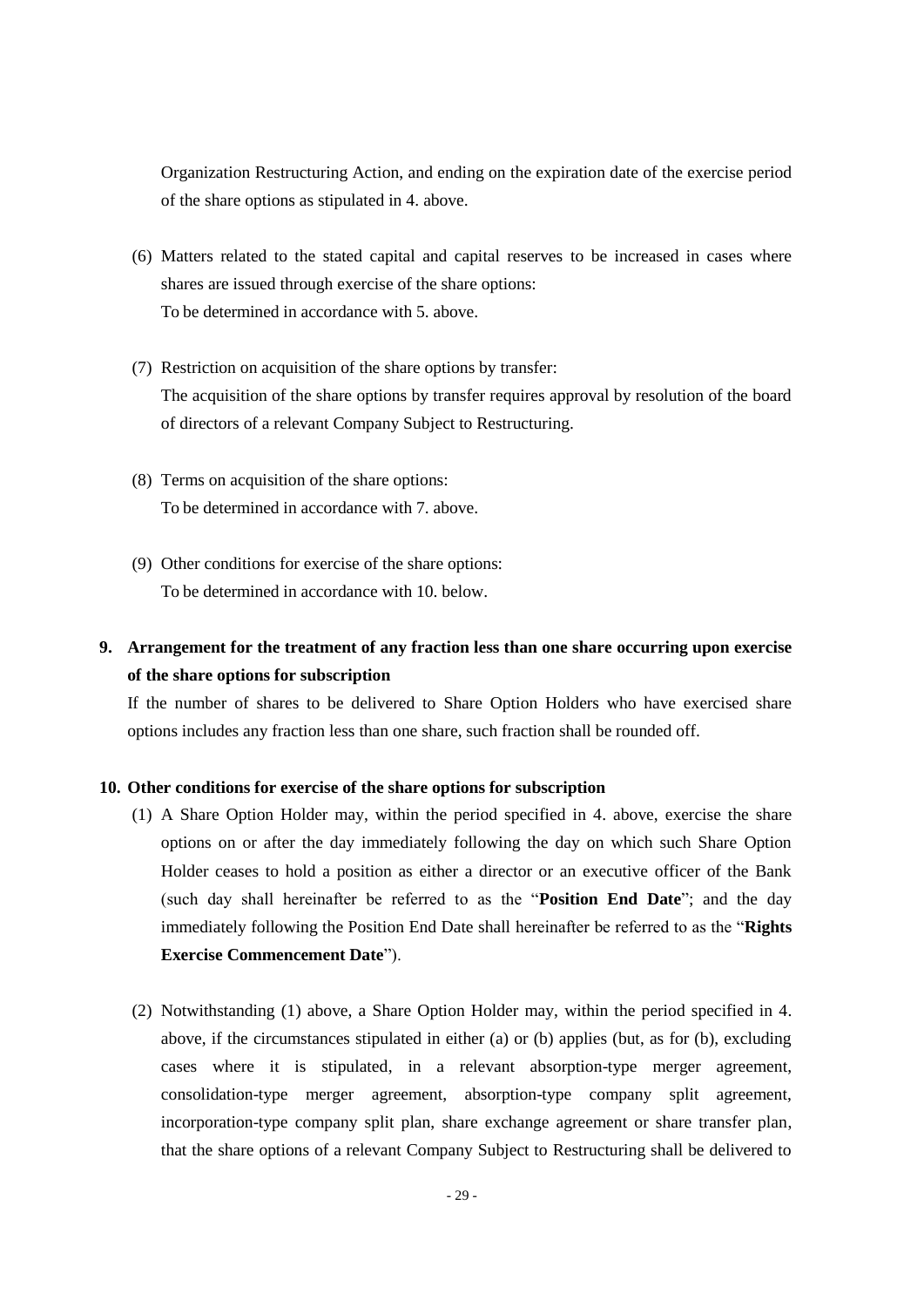Share Option Holders in accordance with 8. above), exercise the share options only within the respective period stipulated below:

- (a) In the event that the Position End Date did not occur to a relevant Share Option Holder by July 19, 2042: From July 20, 2042 to July 19, 2043
- (b) In the event that a proposal for approval of a merger agreement under which the Bank becomes a company absorbed in such merger or a proposal for approval of a share exchange agreement or share transfer plan under which the Bank becomes a wholly owned subsidiary company is approved by a general meeting of shareholders of the Bank (or is resolved by a board of directors meeting of the Bank if resolution of a general meeting of shareholders is not required):

Fifteen (15) days from the day immediately following the day of such approval

- (3) (1) and (2)(a) above shall not apply to a person who has succeeded the share options by inheritance.
- (4) In cases where a Share Option Holder waives its share options, such Share Option Holder may not exercise such share options.

#### **11. Method for calculating the paid-in amount for the share options for subscription**

Paid-in amount per share option: 166,000 yen

Such paid-in amount shall be, in accordance with the provisions of Article 246, Paragraph 2 of the Companies Act, in lieu of payment of money, set off against claims for compensation that the Bank owes to directors and executive officers.

- **12. The day on which the share options for subscription is allotted** July 19, 2013
- **13. The date for payment of monies in exchange for the share options for subscription** July 19, 2013
- **14. Request for exercise of the share options for subscription and the method for payment**
	- (1) In the event of exercise of the share options, a "Request for Exercise of Share Options" in the form designated by the Bank shall be submitted, with the necessary information filled in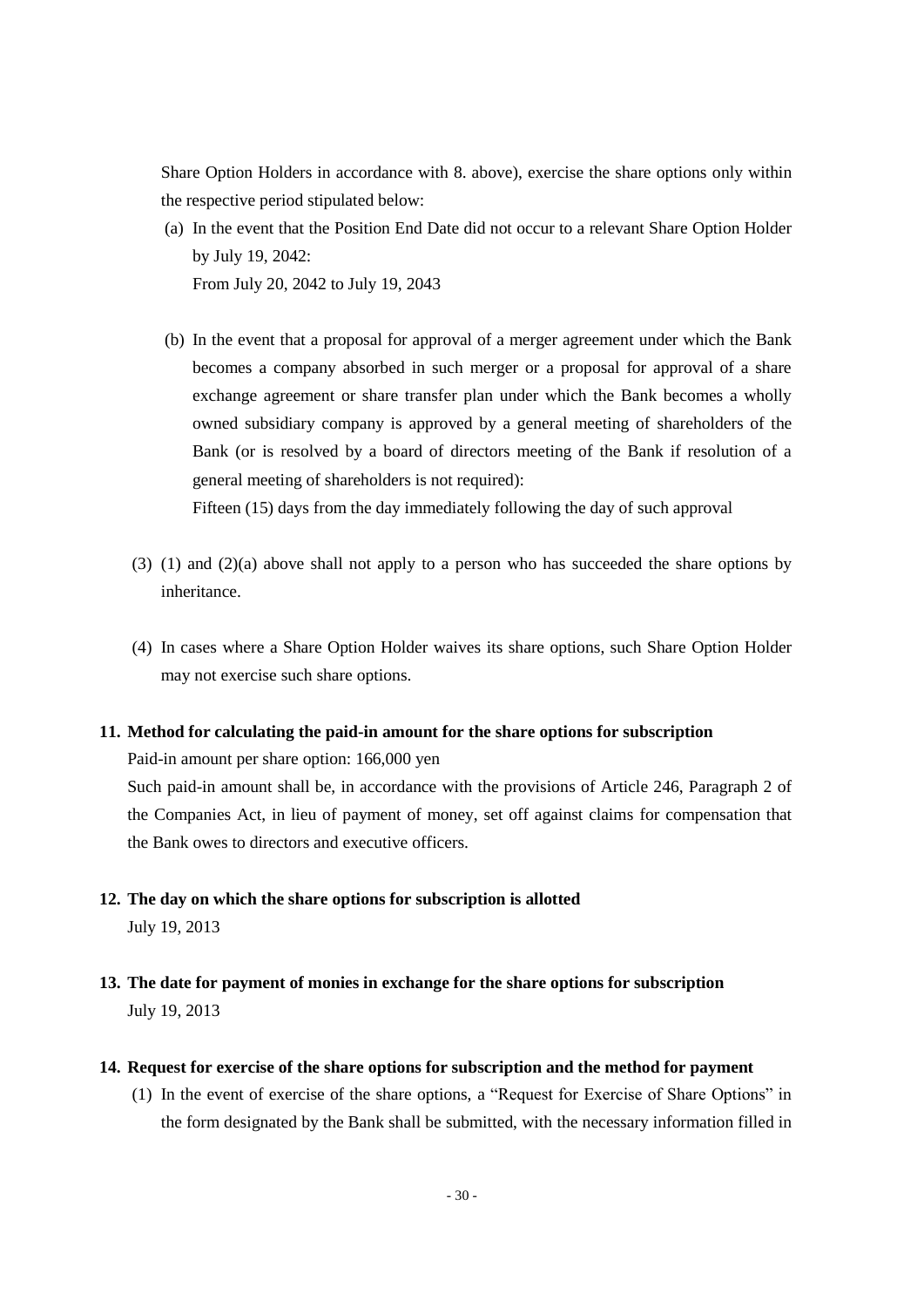and name and seal being affixed thereonto, to the handling location for requests for exercise of share options as set forth in 15. below.

(2) Along with submission of the "Request for Exercise of Share Options" specified in (1) above, the amount obtained by multiplying the value of the property to be contributed upon exercise of each share option by the number of share options relating to such exercise shall be paid in full in cash by way of transfer into the bank account designated by the Bank at the handling location of payment stipulated in 16. below by no later than the date and time designated by the Bank.

#### **15. The handling location for requests for exercise of the share options for subscription**

The Human Resource Department of the Bank, or a department in charge of such duties from time to time

**16. The handling location of payment upon exercise of the share options for subscription** The Sales Department of the Bank's Head Office

### **17. Effective timing of exercise of the share options for subscription, etc.**

- (1) Share Option Holders who have exercised the share options shall, pursuant to the applicable laws and regulations, become shareholders of shares of common stock of the Bank that are the object of the share options.
- (2) Immediately after completion of the exercise procedures, the Bank shall take the procedures necessary to enter or record the shares acquired by a Share Option Holder through exercise of the share options, on the Share Option Holder's account that has been opened by such Share Option Holder in advance at the financial instruments business operators, etc. designated by the Bank.

#### **18. Handling of replacement or other measures regarding provisions specified in this Outline**

In cases where replacement or other measures are required regarding any provision specified in this outline (this "**Outline**"), the Bank may change this Outline by using a method as it deems necessary, with respect to the handling of matters relating thereto, in accordance with the provisions of the Companies Act and the intent of the share options, and any such change is deemed to be an integral part of this Outline.

### **19. Public notification of the issued Outline**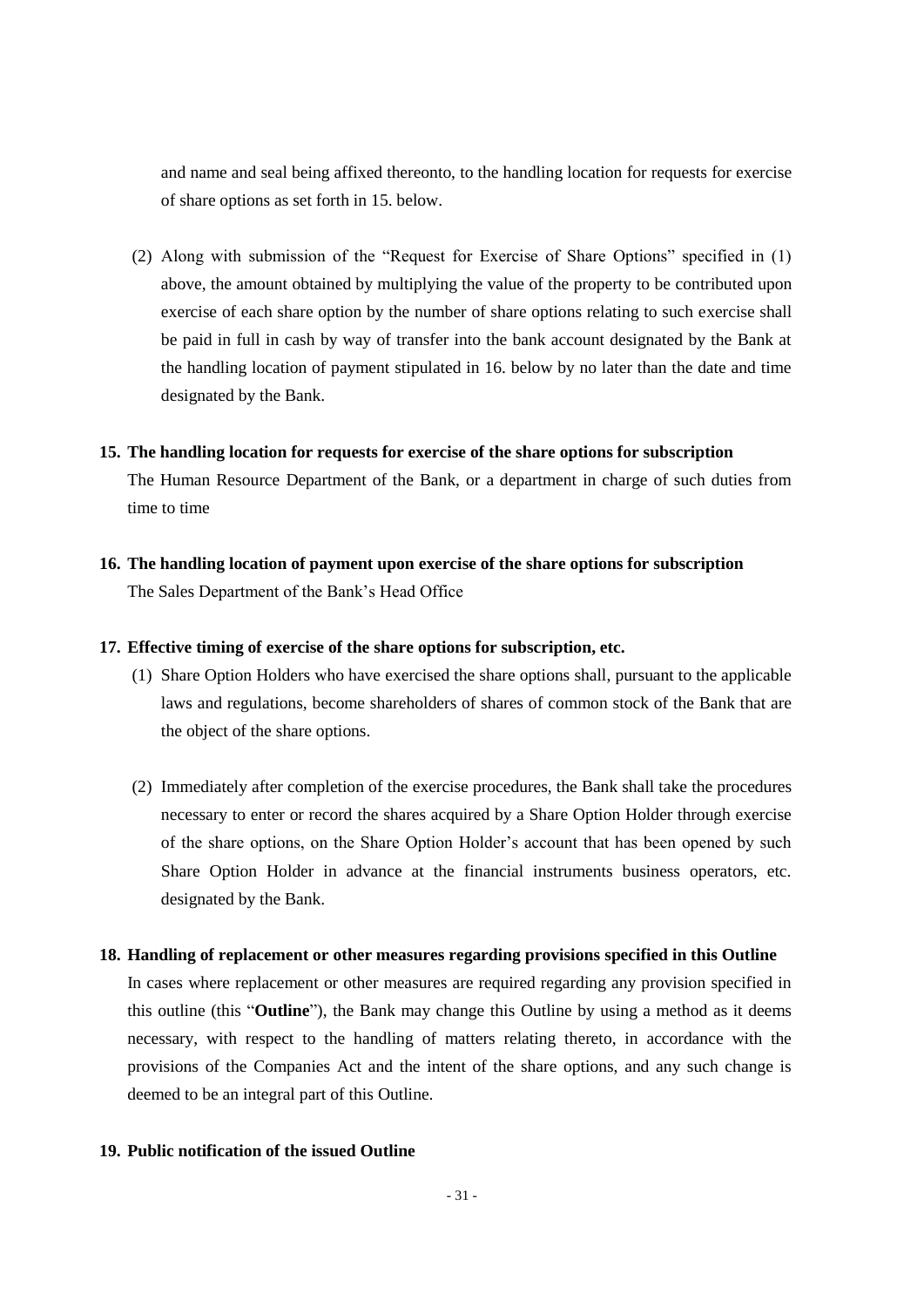The Bank shall keep the original copy of the issued Outline at its head office, and make it available to Share Option Holders during its business hours.

**20.** In addition to the above, any necessary matters related to the share options for subscription shall be pursuant to related laws and regulations as well as resolutions of management meetings.

- End -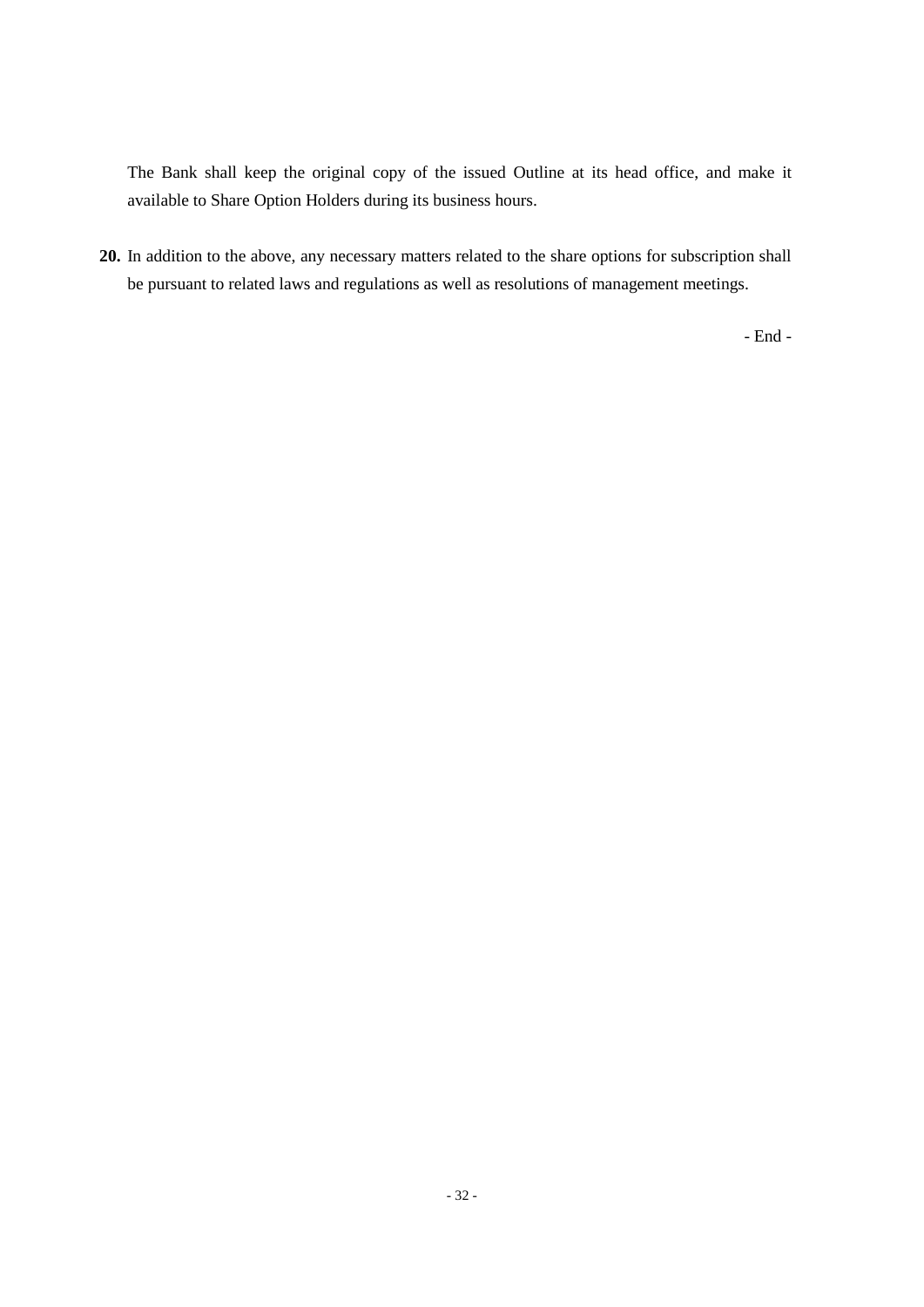#### **Attachment 4: Outline of Series 2 Share Options of Kansai Mirai Financial Group, Inc.**

### **1. Name of the share options for subscription:**

Series 2 Share Options of Kansai Mirai Financial Group, Inc.

#### **2. Class and number of shares that are the object of the share options for subscription**

The class of the shares that are the object of the share options shall be the shares of common stock of Kansai Mirai Financial Group, Inc. (the "**Company**") and the number of the shares that are the object of each share option for subscription (the "**Number of Granted Shares**") shall be 237 shares; provided, however, that, on or after the day on which the share options are allotted (the "**Allotment Date**"), in cases where the Company conducts a share split in relation to the shares of common stock of the Company (including allotment of the shares of common stock of the Company without contribution; the same shall apply hereinafter as to the description of a share split) or a share consolidation in relation to the shares of common stock of the Company, the Number of Granted Shares shall be adjusted using the formula set forth below, with any fraction less than one share resulting therefrom being rounded off:

| <b>Number of Granted Shares</b> | <b>Number of Granted Shares</b> | Ratio of share split or |
|---------------------------------|---------------------------------|-------------------------|
| after adjustment                | before adjustment               | share consolidation     |

The Number of Granted Shares after adjustment shall be applied: for a share split, on or after the day immediately following the record date of the share split (or, if no record date is set, the effective date of the share split); or, for a share consolidation, on or after the day immediately following the effective date of the share consolidation; provided, however, that if a share split is subject to a proposal concerning an increase in the stated capital or the reserves by reducing the amount of surplus to be approved at a general meeting of shareholders and also a day on or before the conclusion of such general meeting of shareholders is set as the record date for such share split, then the Number of Granted Shares after adjustment shall apply retroactively to the day immediately following such record date, on or after the day immediately following the conclusion of such general meeting of shareholders.

Further, on or after the Allotment Date, if adjustment of the Number of Granted Shares becomes necessary in cases where the Company conducts a merger or company split or in cases where the Company is otherwise under circumstances similar to the foregoing cases, the Company may appropriately adjust the Number of Granted Shares to a reasonable extent.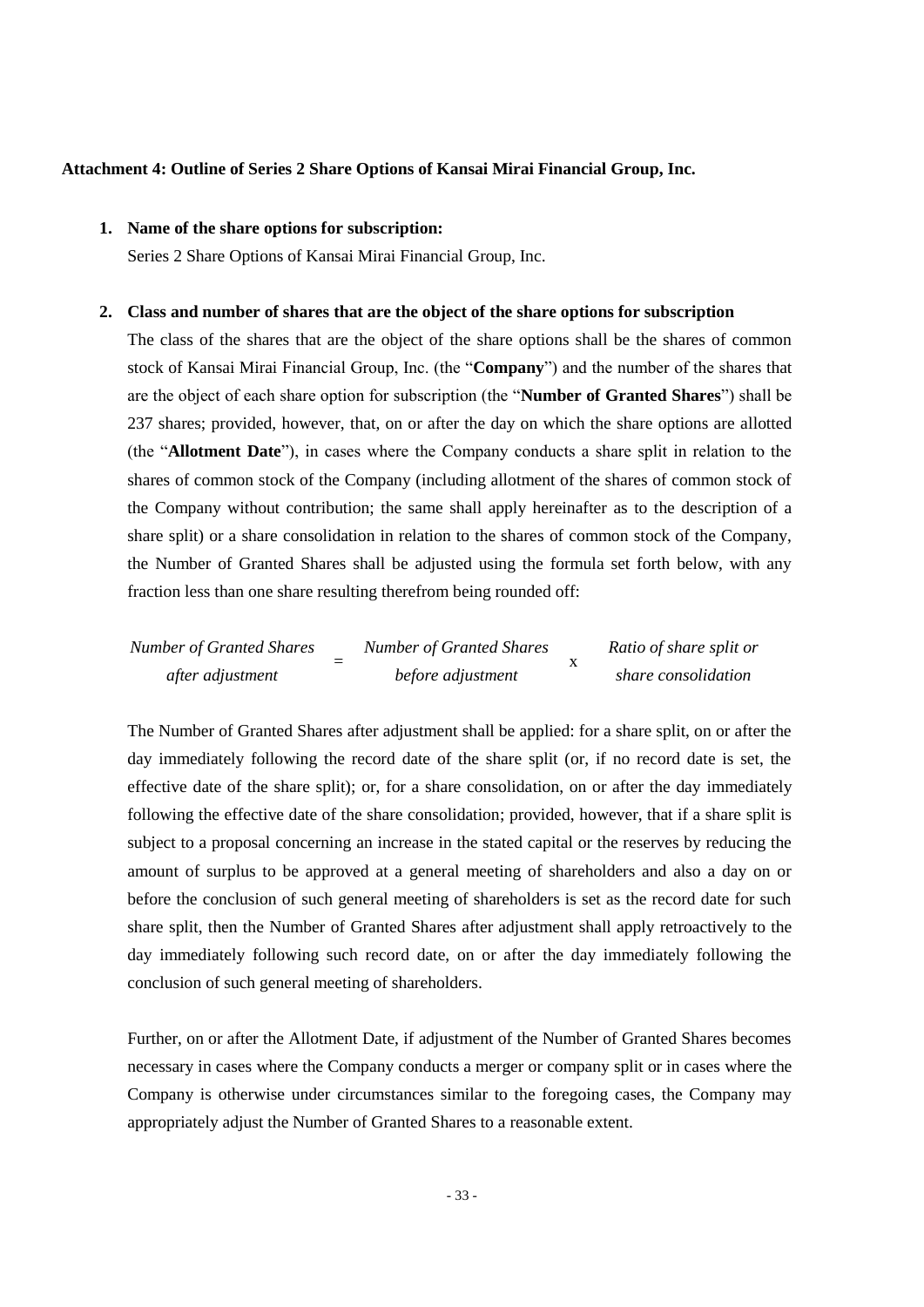When making adjustment for the Number of Granted Shares, the Company shall provide notice of or publish a public notice on the necessary matters to the holders of each share option stated in the share option register ("**Share Option Holders**") by no later than the day immediately preceding the application date of the number of shares after adjustment; provided, however, that in cases where the Company is unable to provide notice or publish a public notice by the day immediately preceding such application date, the Company shall promptly thereafter provide notice or publish a public notice.

# **3. The value of the property to be contributed upon exercise of the share options for subscription**

The value of the property to be contributed upon exercise of each share option shall be the amount calculated by multiplying one (1) yen per share to be delivered through exercise of each such share option by the Number of Granted Shares.

### **4. Exercise period of the share options for subscription**

From April 1, 2018 to July 19, 2043

# **5. Matters related to the stated capital and capital reserves to be increased in cases where shares are issued through exercise of the share options for subscription**

- (1) The amount of the stated capital to be increased in cases where shares are issued through exercise of the share options shall be the amount of one-half of the maximum amount of increase in stated capital calculated pursuant to Article 17, Paragraph 1 of the Rules of Corporate Accounting, with any fraction less than one share resulting therefrom being rounded up.
- (2) The amount of the capital reserves to be increased in cases where shares are issued through exercise of the share options shall be the amount obtained by subtracting the amount of the stated capital to be increased specified in (1) above from the maximum amount of increase in stated capital specified in (1) above.

## **6. Restriction on acquisition of the share options for subscription by transfer**

The acquisition of the share options by transfer requires approval by resolution of the board of directors of the Company.

#### **7. Terms on acquisition of the share options for subscription**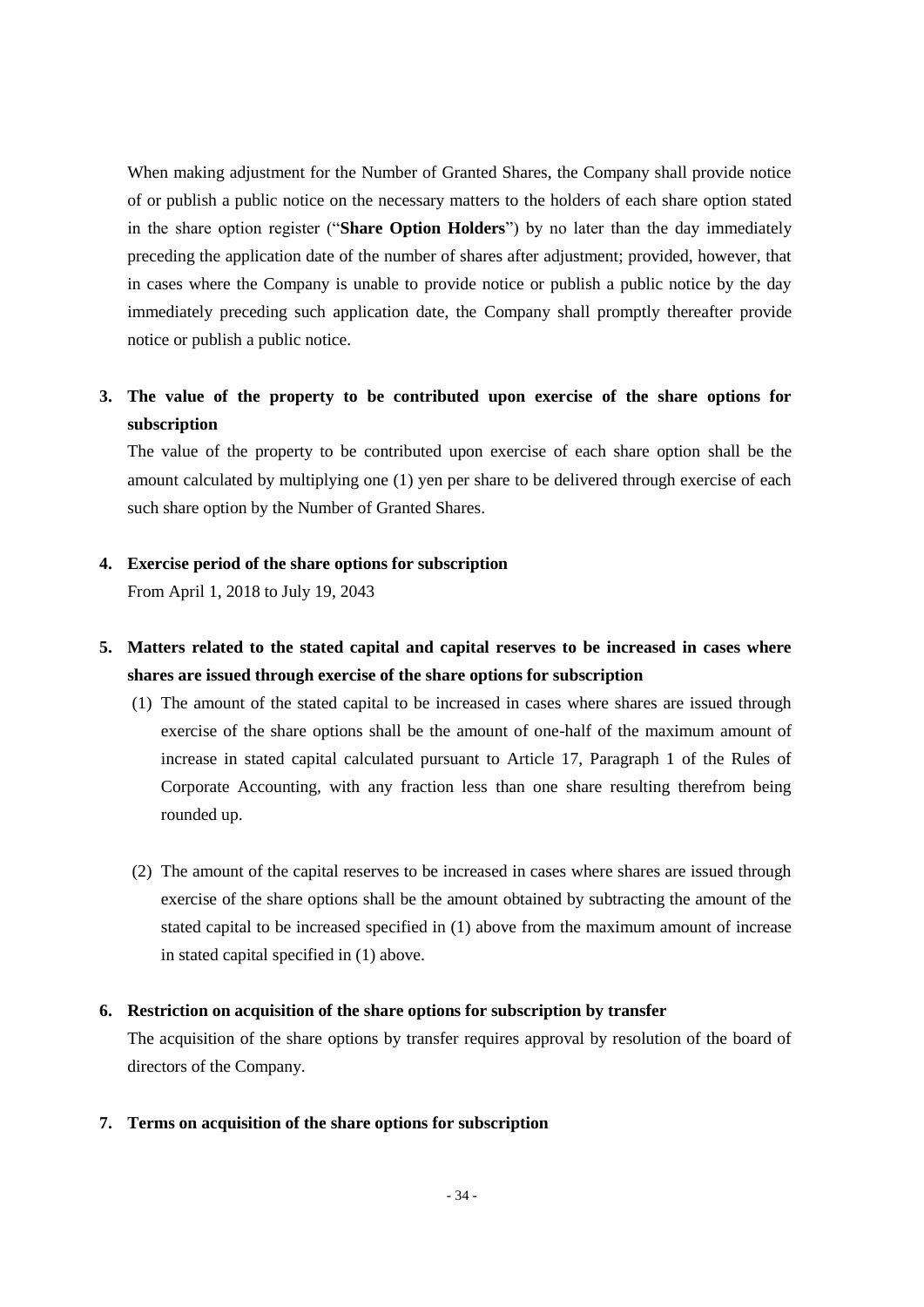In cases where any of the proposals specified in  $(1)$ ,  $(2)$ ,  $(3)$ ,  $(4)$  or  $(5)$  below is approved by a general meeting of shareholders of the Company (or resolved by a board of directors meeting of the Company if resolution of a general meeting of shareholders is not required), the Company may acquire the share options without consideration:

- (1) Proposal for approval of a merger agreement under which the Company becomes a company absorbed in such merger;
- (2) Proposal for approval of a company split agreement or company split plan under which the Company becomes a split company;
- (3) Proposal for approval of a share exchange agreement or share transfer plan under which the Company becomes a wholly owned subsidiary company;
- (4) Proposal for approval of amendment to the articles of incorporation wherein the Company provides, as a content of all of the shares issued by the Company, that the approval of the Company is required for the acquisition of such shares by transfer; or
- (5) Proposal for approval of amendment to the articles of incorporation wherein the Company provides, as a content of class shares that are the object of the share options, that the approval of the Company is required for the acquisition of such class shares by transfer requires the approval of the Company, or wherein the Company acquires all of such class shares by resolution of a general meeting of shareholders.

## **8. Decision policy regarding the details of delivery of the share options of a company subject to restructuring in organization restructuring**

In the event that the Company conducts a merger (limited to cases where the Company becomes a company absorbed in such merger), an absorption-type company split or incorporation-type company split (in each event, limited to cases where the Company becomes a split company) or a share exchange or share transfer (in each event, limited to cases where the Company becomes a wholly owned subsidiary company) (collectively, "**Organization Restructuring Action**"), the share options of the stock company specified in Article 236, Paragraph 1, Item 8, Sub-items (a) through (e) of the Companies Act (such company, "**Company Subject to Restructuring**") shall be delivered to Share Option Holders holding remaining share options ("**Remaining Share Options**") as of the point in time immediately preceding the effective date of a relevant Organization Restructuring Action (i.e., the effective date meaning: (a) the day on which an absorption-merger comes into effect with respect to such absorption-merger; (b) the day on which a stock company incorporated through consolidated-type merger is formed with respect to such consolidation-type merger; (c) the day on which an absorption-type company split comes into effect with respect to such absorption-type company split; (d) the day on which a stock company incorporated through incorporation-type company split is formed with respect to such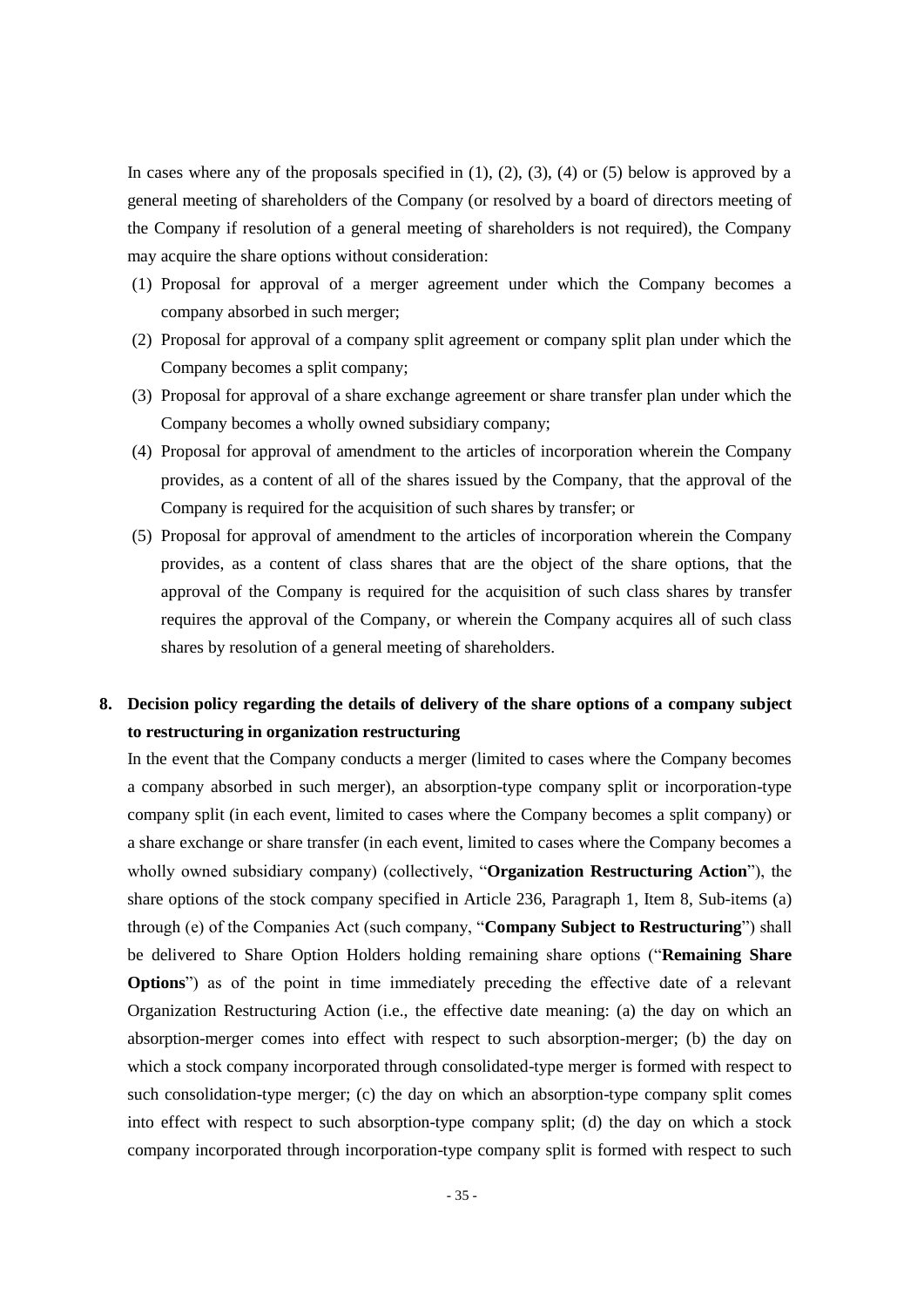incorporation-type company split; (e) the day on which a share exchange comes into effect with respect to such share exchange; and (f) the day on which a wholly owning parent company incorporated through share transfer is formed with respect to such share transfer; hereinafter the same shall apply), respectively, but on the condition that it is stipulated, in a relevant absorption-type merger agreement, consolidation-type merger agreement, absorption-type company split agreement, incorporation-type company split plan, share exchange agreement or share transfer plan, that the share options of a relevant Company Subject to Restructuring shall be delivered in accordance with each of the following:

- (1) The number of share options of a Company Subject to Restructuring to be delivered: In each case, the share options shall be delivered in the number equal to the number of Remaining Share Options held by Share Option Holders.
- (2) The class of shares of a Company Subject to Restructuring that are the object of the share options: The class of shares shall be the shares of common stock of a Company Subject to

Restructuring.

(3) The number of shares of a Company Subject to Restructuring that are the object of the share options:

To be determined in accordance with (2) above, taking into consideration the conditions, etc. of a Company Subject to Restructuring.

(4) The value of the property to be contributed upon exercise of the share options:

The value of the property to be contributed upon exercise of each share option shall be the amount calculated by multiplying the Exercise Value after Restructuring set forth below by the number of shares of a Company Subject to Restructuring that are the object of the share options determined pursuant to (3) above.

The exercise value after restructuring (the "**Exercise Value after Restructuring**") shall be one (1) yen per share which may be received through exercise of each such share option to be delivered.

(5) Exercise period of the share options:

The period starting from whichever is later of (a) the starting date of the exercise period of the share options as stipulated in 4. above or (b) the effective date of a relevant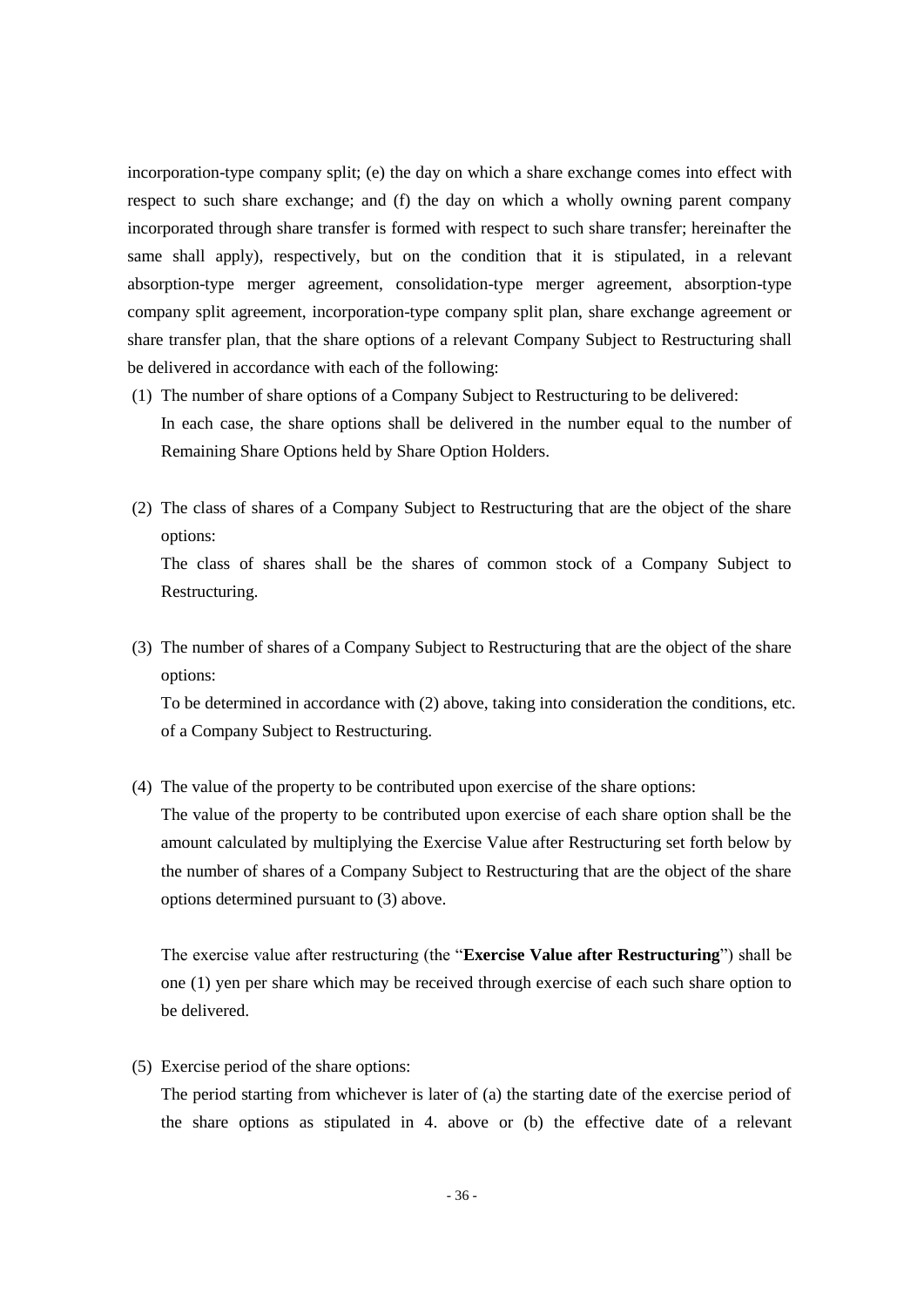Organization Restructuring Action, and ending on the expiration date of the exercise period of the share options as stipulated in 4. above.

- (6) Matters related to the stated capital and capital reserves to be increased in cases where shares are issued through exercise of the share options: To be determined in accordance with 5. above.
- (7) Restriction on acquisition of the share options by transfer: The acquisition of the share options by transfer requires approval by resolution of the board of directors of a relevant Company Subject to Restructuring.
- (8) Terms on acquisition of the share options: To be determined in accordance with 7. above.
- (9) Other conditions for exercise of the share options: To be determined in accordance with 10. below.

# **9. Arrangement for the treatment of any fraction less than one share occurring upon exercise of the share options for subscription**

If the number of shares to be delivered to Share Option Holders who have exercised share options includes any fraction less than one share, such fraction shall be rounded off.

## **10. Other conditions for exercise of the share options for subscription**

- (1) A Share Option Holder may, within the period specified in 4. above, exercise the share options on or after the day immediately following the day on which such Share Option Holder ceases to hold a position as either a director or an executive officer of The Minato Bank, Ltd. (the "**Position End Date**").
- (2) Notwithstanding (1) above, a Share Option Holder may, within the period specified in 4. above, if the circumstances stipulated in either (a) or (b) applies (but, as for (b), excluding cases where it is stipulated, in a relevant absorption-type merger agreement, consolidation-type merger agreement, absorption-type company split agreement, incorporation-type company split plan, share exchange agreement or share transfer plan, that the share options of a relevant Company Subject to Restructuring shall be delivered to Share Option Holders in accordance with 8. above), exercise the share options only within the respective period stipulated below: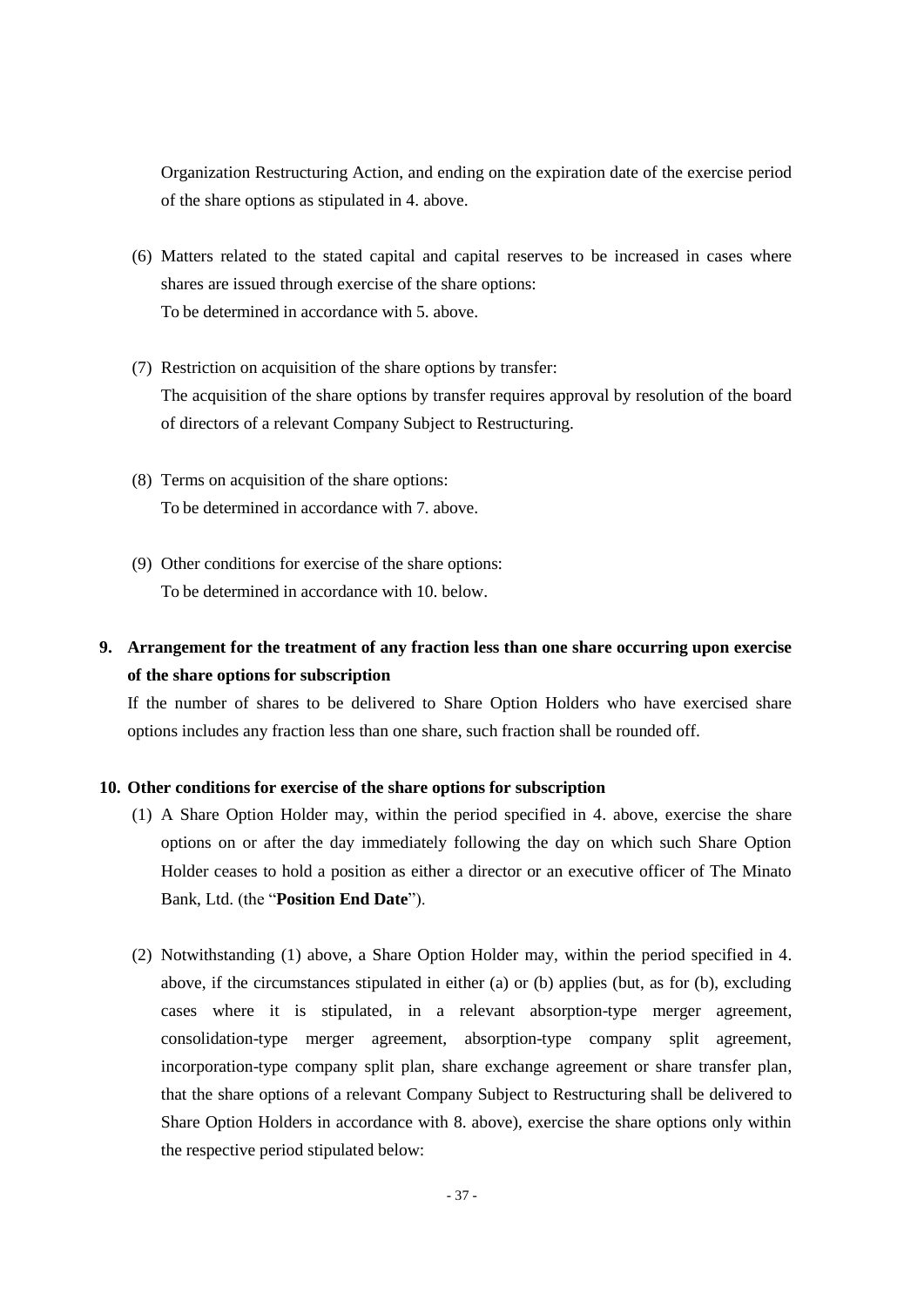- (a) In the event that the Position End Date did not occur to a relevant Share Option Holder by July 19, 2042: From July 20, 2042 to July 19, 2043
- (b) In the event that a proposal for approval of a merger agreement under which the Company becomes a company absorbed in such merger or a proposal for approval of a share exchange agreement or share transfer plan under which the Company becomes a wholly owned subsidiary company is approved by a general meeting of shareholders of the Company (or is resolved by a board of directors meeting of the Company if resolution of a general meeting of shareholders is not required): Fifteen (15) days from the day immediately following the day of such approval
- (3) (1) and (2)(a) above shall not apply to a person who has succeeded the share options by inheritance.
- (4) In cases where a Share Option Holder waives its share options, such Share Option Holder may not exercise such share options.

#### **11. The paid-in amount for the share options for subscription**

No money is required to be paid in exchange for the share options.

**12. The day on which the share options for subscription is allotted** April 1, 2018

### **13. Request for exercise of the share options for subscription and the method for payment**

- (1) In the event of exercise of the share options, a "Request for Exercise of Share Options" in the form designated by the Company shall be submitted, with the necessary information filled in and name and seal being affixed thereonto, to the handling location designated by the Company.
- (2) Along with submission of the "Request for Exercise of Share Options" specified in (1) above, the amount obtained by multiplying the value of the property to be contributed upon exercise of each share option by the number of share options relating to such exercise shall be paid in full in cash by way of transfer into the bank account designated by the Company at the handling location of payment designated by the Company by no later than the date and time designated by the Company.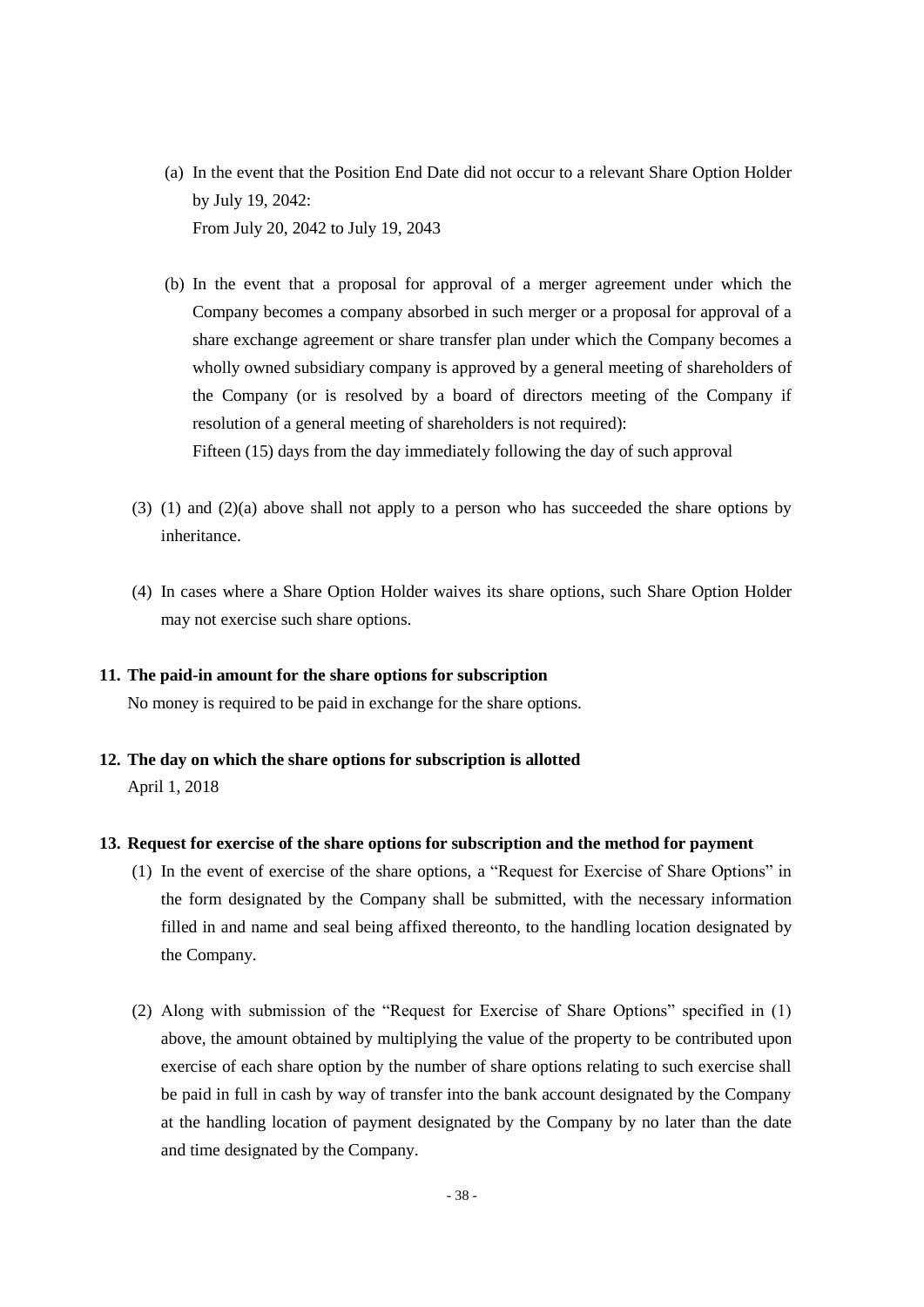### **14. Effective timing of exercise of the share options for subscription, etc.**

- (1) Share Option Holders who have exercised the share options shall, pursuant to the applicable laws and regulations, become shareholders of shares of common stock of the Company that are the object of the share options.
- (2) Immediately after completion of the exercise procedures, the Company shall take the procedures necessary to enter or record the shares acquired by a Share Option Holder through exercise of the share options, on the Share Option Holder's account that has been opened by such Share Option Holder in advance at the financial instruments business operators, etc. designated by the Company.

## **15. Handling of replacement or other measures regarding provisions specified in this Outline**

In cases where replacement or other measures are required regarding any provision specified in this outline (this "**Outline**"), the Company may change this Outline by using a method as it deems necessary, with respect to the handling of matters relating thereto, in accordance with the provisions of the Companies Act and the intent of the share options, and any such change is deemed to be an integral part of this Outline.

## **16. Public notification of the issued Outline**

The Company shall keep the original copy of the issued Outline at its head office, and make it available to Share Option Holders during its business hours.

- End -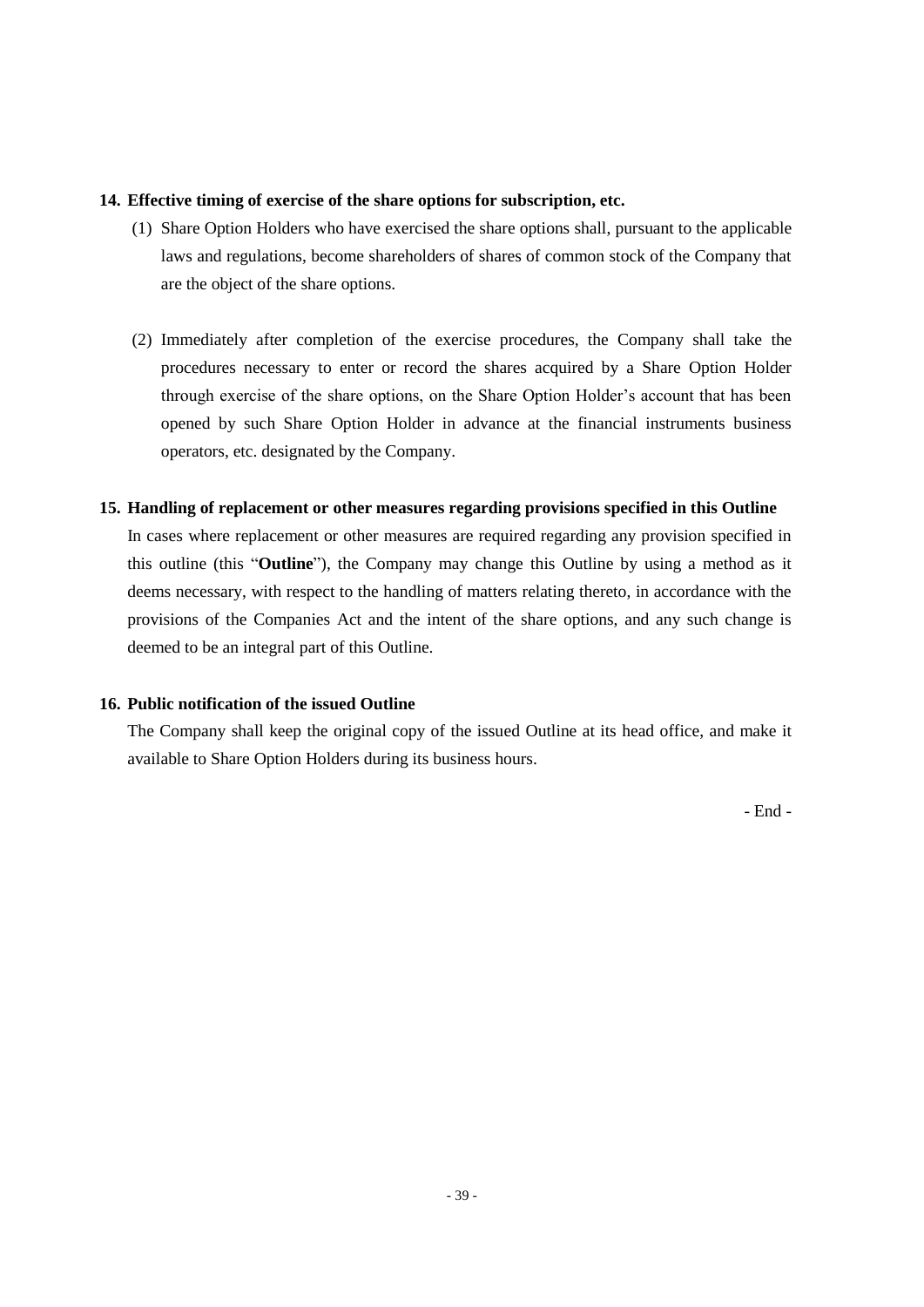#### **Attachment 5: Outline of Series 3 Share Options of The Minato Bank, Ltd.**

## **1. Name of the share options for subscription:**

Series 3 Share Options of The Minato Bank, Ltd.

#### **2. Class and number of shares that are the object of the share options for subscription**

The class of the shares that are the object of the share options shall be the shares of common stock of The Minato Bank, Ltd. (the "**Bank**") and the number of the shares that are the object of each share option for subscription (the "**Number of Granted Shares**") shall be 1,000 shares (the Number of Granted Shares after adjustment as a result of the consolidation of shares whose effective date is set on October 1, 2016 shall be 100 shares); provided, however, that, on or after the day on which the share options are allotted (the "**Allotment Date**"), in cases where the Bank conducts a share split in relation to the shares of common stock of the Bank (including allotment of the shares of common stock of the Bank without contribution; the same shall apply hereinafter as to the description of a share split) or a share consolidation in relation to the shares of common stock of the Bank, the Number of Granted Shares shall be adjusted using the formula set forth below, with any fraction less than one share resulting therefrom being rounded off:

| <b>Number of Granted Shares</b> | <b>Number of Granted Shares</b> | Ratio of share split or |
|---------------------------------|---------------------------------|-------------------------|
| after adjustment                | before adjustment               | share consolidation     |

The Number of Granted Shares after adjustment shall be applied: for a share split, on or after the day immediately following the record date of the share split (or, if no record date is set, the effective date of the share split); or, for a share consolidation, on or after the day immediately following the effective date of the share consolidation; provided, however, that if a share split is subject to a proposal concerning an increase in the stated capital or the reserves by reducing the amount of surplus to be approved at a general meeting of shareholders and also a day on or before the conclusion of such general meeting of shareholders is set as the record date for such share split, then the Number of Granted Shares after adjustment shall apply retroactively to the day immediately following such record date, on or after the day immediately following the conclusion of such general meeting of shareholders.

Further, on or after the Allotment Date, if adjustment of the Number of Granted Shares becomes necessary in cases where the Bank conducts a merger or company split or in cases where the Bank is otherwise under circumstances similar to the foregoing cases, the Bank may appropriately adjust the Number of Granted Shares to a reasonable extent.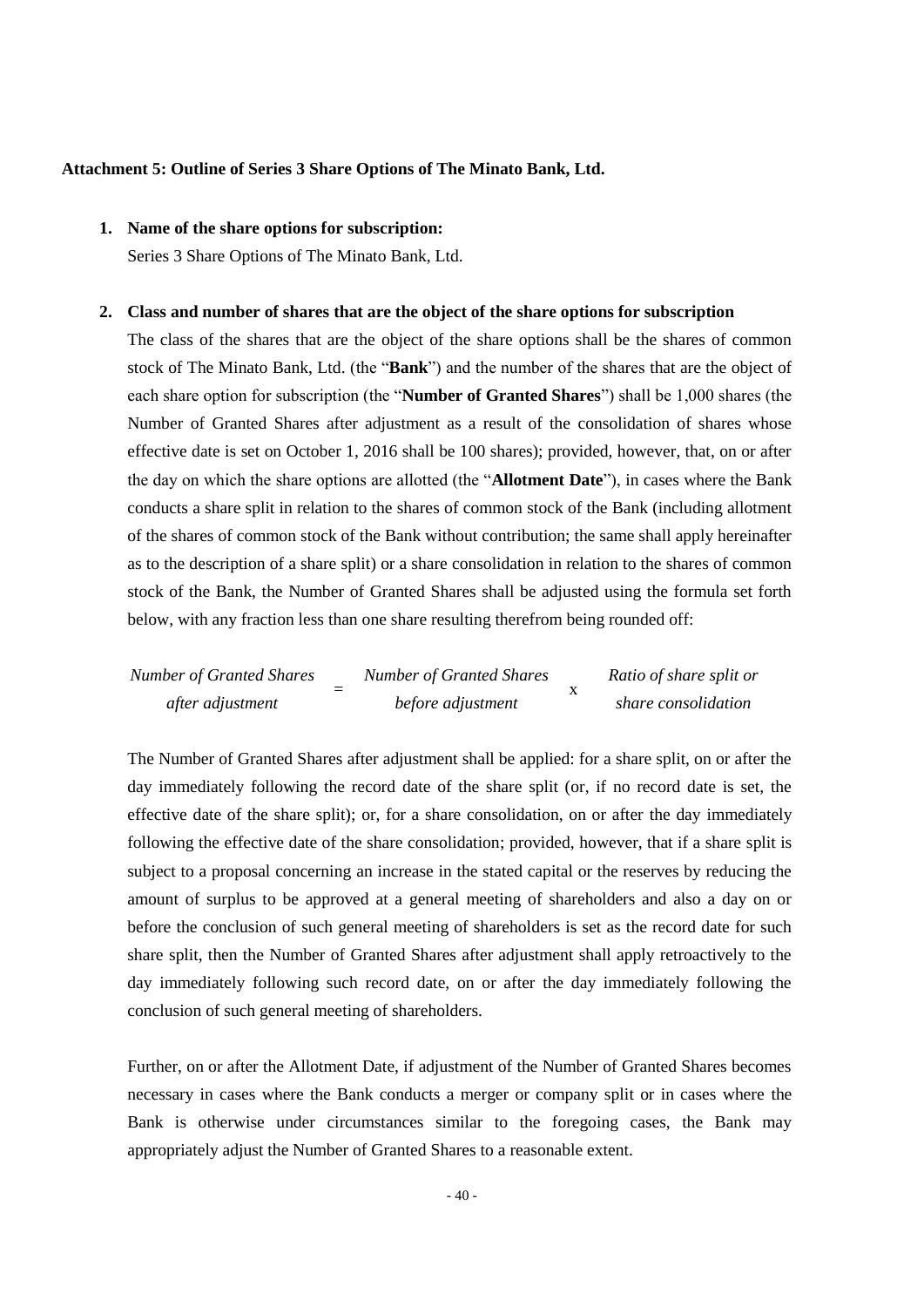When making adjustment for the Number of Granted Shares, the Bank shall provide notice of or publish a public notice on the necessary matters to the holders of each share option stated in the share option register ("**Share Option Holders**") by no later than the day immediately preceding the application date of the number of shares after adjustment; provided, however, that in cases where the Bank is unable to provide notice or publish a public notice by the day immediately preceding such application date, the Bank shall promptly thereafter provide notice or publish a public notice.

# **3. The value of the property to be contributed upon exercise of the share options for subscription**

The value of the property to be contributed upon exercise of each share option shall be the amount calculated by multiplying one (1) yen per share to be delivered through exercise of each such share option by the Number of Granted Shares.

### **4. Exercise period of the share options for subscription**

From July 19, 2014 to July 18, 2044

- **5. Matters related to the stated capital and capital reserves to be increased in cases where shares are issued through exercise of the share options for subscription**
	- (1) The amount of the stated capital to be increased in cases where shares are issued through exercise of the share options shall be the amount of one-half of the maximum amount of increase in stated capital calculated pursuant to Article 17, Paragraph 1 of the Rules of Corporate Accounting, with any fraction less than one share resulting therefrom being rounded up.
	- (2) The amount of the capital reserves to be increased in cases where shares are issued through exercise of the share options shall be the amount obtained by subtracting the amount of the stated capital to be increased specified in (1) above from the maximum amount of increase in stated capital specified in (1) above.

### **6. Restriction on acquisition of the share options for subscription by transfer**

The acquisition of the share options by transfer requires approval by resolution of the board of directors of the Bank.

**7. Terms on acquisition of the share options for subscription**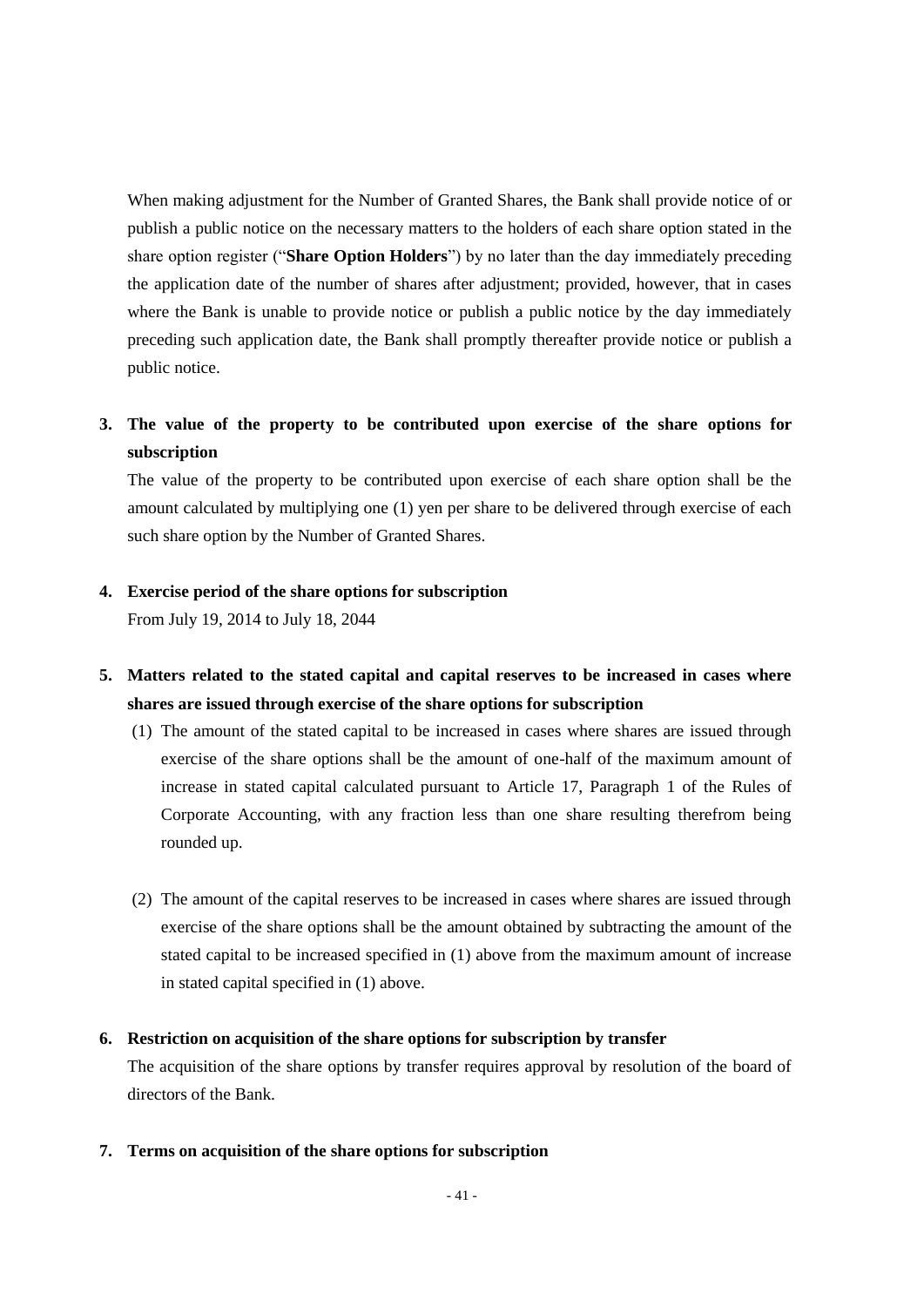In cases where any of the proposals specified in  $(1)$ ,  $(2)$ ,  $(3)$ ,  $(4)$  or  $(5)$  below is approved by a general meeting of shareholders of the Bank (or resolved by a board of directors meeting of the Bank if resolution of a general meeting of shareholders is not required), the Bank may acquire the share options without consideration:

- (1) Proposal for approval of a merger agreement under which the Bank becomes a company absorbed in such merger;
- (2) Proposal for approval of a company split agreement or company split plan under which the Bank becomes a split company;
- (3) Proposal for approval of a share exchange agreement or share transfer plan under which the Bank becomes a wholly owned subsidiary company;
- (4) Proposal for approval of amendment to the articles of incorporation wherein the Bank provides, as a content of all of the shares issued by the Bank, that the approval of the Bank is required for the acquisition of such shares by transfer; or
- (5) Proposal for approval of amendment to the articles of incorporation wherein the Bank provides, as a content of class shares that are the object of the share options, that the approval of the Bank is required for the acquisition of such class shares by transfer requires the approval of the Bank, or wherein the Bank acquires all of such class shares by resolution of a general meeting of shareholders.

## **8. Decision policy regarding the details of delivery of the share options of a company subject to restructuring in organization restructuring**

In the event that the Bank conducts a merger (limited to cases where the Bank becomes a company absorbed in such merger), an absorption-type company split or incorporation-type company split (in each event, limited to cases where the Bank becomes a split company) or a share exchange or share transfer (in each event, limited to cases where the Bank becomes a wholly owned subsidiary company) (collectively, "**Organization Restructuring Action**"), the share options of the stock company specified in Article 236, Paragraph 1, Item 8, Sub-items (a) through (e) of the Companies Act (such company, "**Company Subject to Restructuring**") shall be delivered to Share Option Holders holding remaining share options ("**Remaining Share Options**") as of the point in time immediately preceding the effective date of a relevant Organization Restructuring Action (i.e., the effective date meaning: (a) the day on which an absorption-merger comes into effect with respect to such absorption-merger; (b) the day on which a stock company incorporated through consolidated-type merger is formed with respect to such consolidation-type merger; (c) the day on which an absorption-type company split comes into effect with respect to such absorption-type company split; (d) the day on which a stock company incorporated through incorporation-type company split is formed with respect to such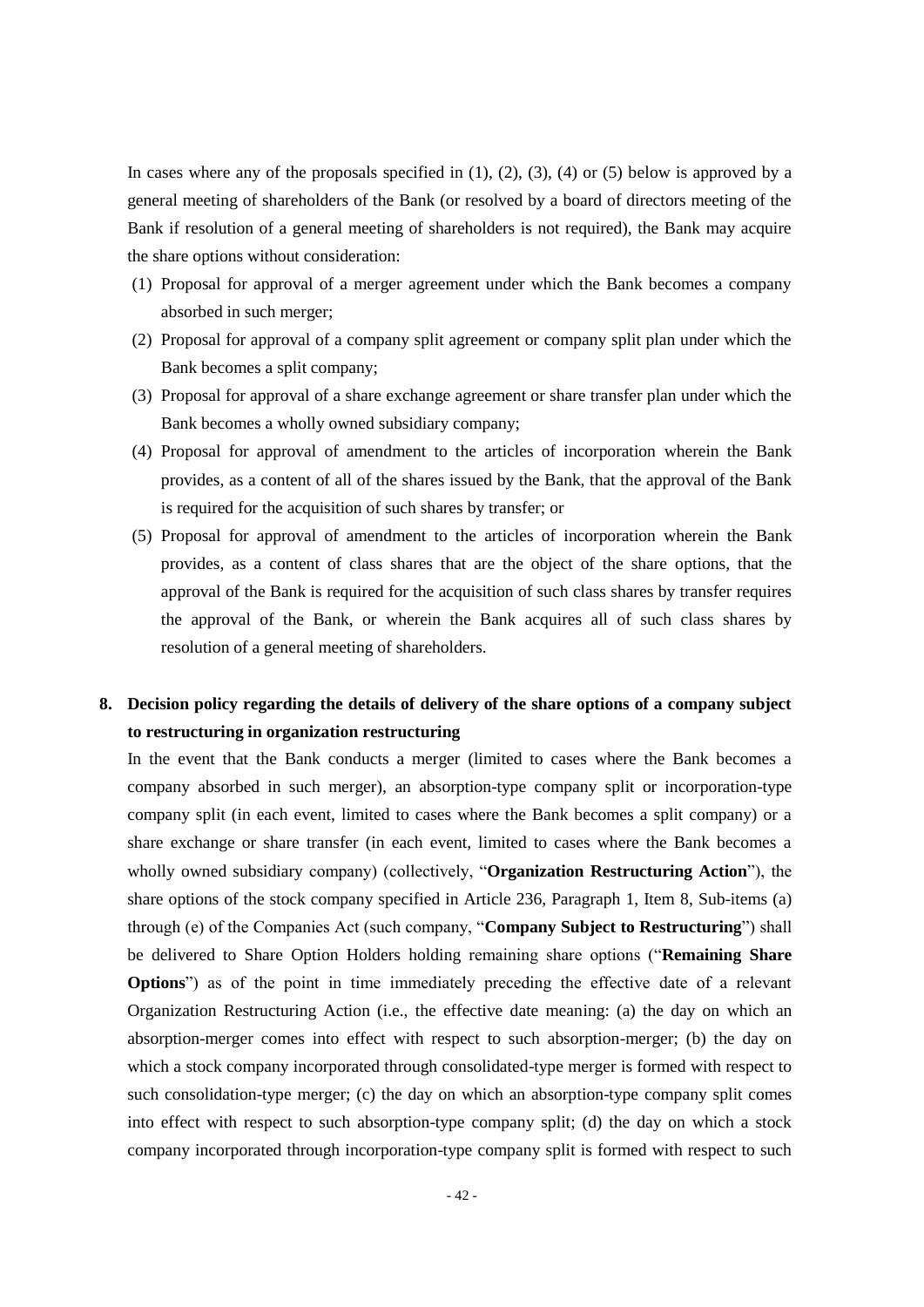incorporation-type company split; (e) the day on which a share exchange comes into effect with respect to such share exchange; and (f) the day on which a wholly owning parent company incorporated through share transfer is formed with respect to such share transfer; hereinafter the same shall apply), respectively, but on the condition that it is stipulated, in a relevant absorption-type merger agreement, consolidation-type merger agreement, absorption-type company split agreement, incorporation-type company split plan, share exchange agreement or share transfer plan, that the share options of a relevant Company Subject to Restructuring shall be delivered in accordance with each of the following:

- (1) The number of share options of a Company Subject to Restructuring to be delivered: In each case, the share options shall be delivered in the number equal to the number of Remaining Share Options held by Share Option Holders.
- (2) The class of shares of a Company Subject to Restructuring that are the object of the share options: The class of shares shall be the shares of common stock of a Company Subject to

Restructuring.

(3) The number of shares of a Company Subject to Restructuring that are the object of the share options:

To be determined in accordance with (2) above, taking into consideration the conditions, etc. of a Company Subject to Restructuring.

(4) The value of the property to be contributed upon exercise of the share options:

The value of the property to be contributed upon exercise of each share option shall be the amount calculated by multiplying the Exercise Value after Restructuring set forth below by the number of shares of a Company Subject to Restructuring that are the object of the share options determined pursuant to (3) above.

The exercise value after restructuring (the "**Exercise Value after Restructuring**") shall be one (1) yen per share which may be received through exercise of each such share option to be delivered.

(5) Exercise period of the share options:

The period starting from whichever is later of (a) the starting date of the exercise period of the share options as stipulated in 4. above or (b) the effective date of a relevant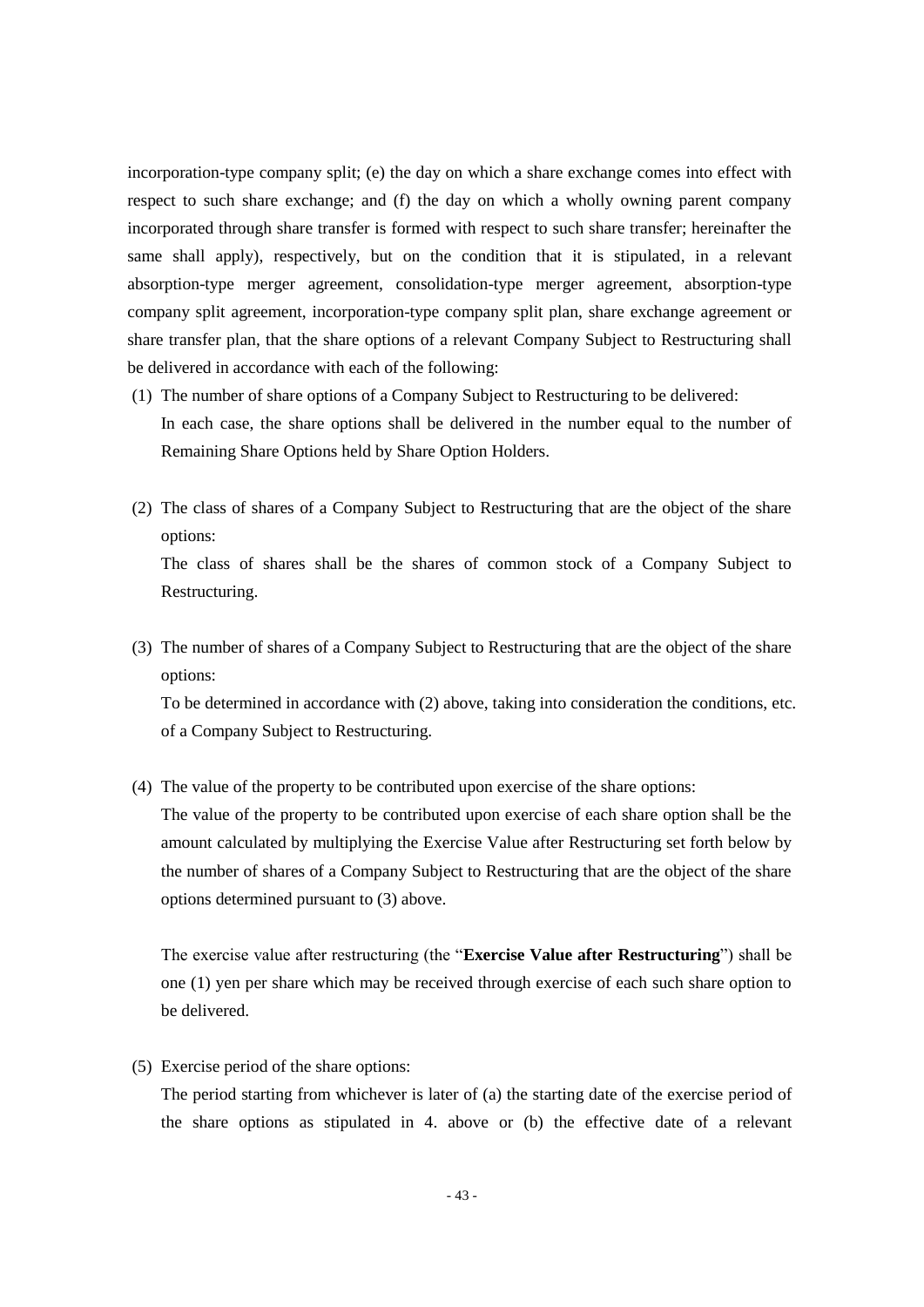Organization Restructuring Action, and ending on the expiration date of the exercise period of the share options as stipulated in 4. above.

- (6) Matters related to the stated capital and capital reserves to be increased in cases where shares are issued through exercise of the share options: To be determined in accordance with 5. above.
- (7) Restriction on acquisition of the share options by transfer: The acquisition of the share options by transfer requires approval by resolution of the board of directors of a relevant Company Subject to Restructuring.
- (8) Terms on acquisition of the share options: To be determined in accordance with 7. above.
- (9) Other conditions for exercise of the share options: To be determined in accordance with 10. below.

## **9. Arrangement for the treatment of any fraction less than one share occurring upon exercise of the share options for subscription**

If the number of shares to be delivered to Share Option Holders who have exercised share options includes any fraction less than one share, such fraction shall be rounded off.

#### **10. Other conditions for exercise of the share options for subscription**

- (1) A Share Option Holder may, within the period specified in 4. above, exercise the share options on or after the day immediately following the day on which such Share Option Holder ceases to hold a position as either a director or an executive officer of the Bank (such day shall hereinafter be referred to as the "**Position End Date**"; and the day immediately following the Position End Date shall hereinafter be referred to as the "**Rights Exercise Commencement Date**").
- (2) Notwithstanding (1) above, a Share Option Holder may, within the period specified in 4. above, if the circumstances stipulated in either (a) or (b) applies (but, as for (b), excluding cases where it is stipulated, in a relevant absorption-type merger agreement, consolidation-type merger agreement, absorption-type company split agreement, incorporation-type company split plan, share exchange agreement or share transfer plan, that the share options of a relevant Company Subject to Restructuring shall be delivered to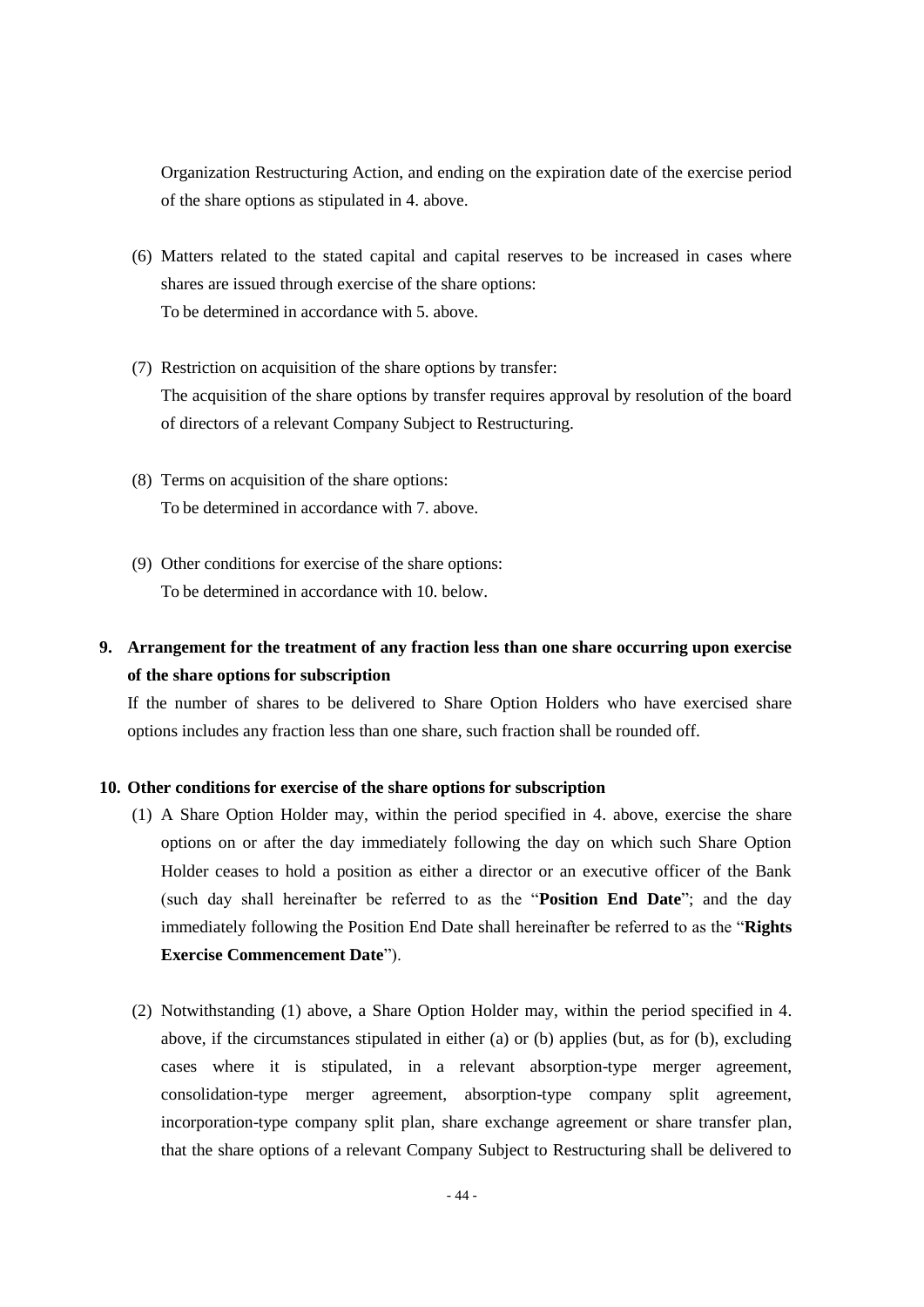Share Option Holders in accordance with 8. above), exercise the share options only within the respective period stipulated below:

- (a) In the event that the Position End Date did not occur to a relevant Share Option Holder by July 18, 2043: From July 19, 2043 to July 18, 2044
- (b) In the event that a proposal for approval of a merger agreement under which the Bank becomes a company absorbed in such merger or a proposal for approval of a share exchange agreement or share transfer plan under which the Bank becomes a wholly owned subsidiary company is approved by a general meeting of shareholders of the Bank (or is resolved by a board of directors meeting of the Bank if resolution of a general meeting of shareholders is not required):

Fifteen (15) days from the day immediately following the day of such approval

- (3) (1) and (2)(a) above shall not apply to a person who has succeeded the share options by inheritance.
- (4) In cases where a Share Option Holder waives its share options, such Share Option Holder may not exercise such share options.

#### **11. Method for calculating the paid-in amount for the share options for subscription**

Paid-in amount per share option: 181,000 yen

Such paid-in amount shall be, in accordance with the provisions of Article 246, Paragraph 2 of the Companies Act, in lieu of payment of money, set off against claims for compensation that the Bank owes to directors and executive officers.

- **12. The day on which the share options for subscription is allotted** July 18, 2014
- **13. The date for payment of monies in exchange for the share options for subscription** July 18, 2014
- **14. Request for exercise of the share options for subscription and the method for payment**
	- (1) In the event of exercise of the share options, a "Request for Exercise of Share Options" in the form designated by the Bank shall be submitted, with the necessary information filled in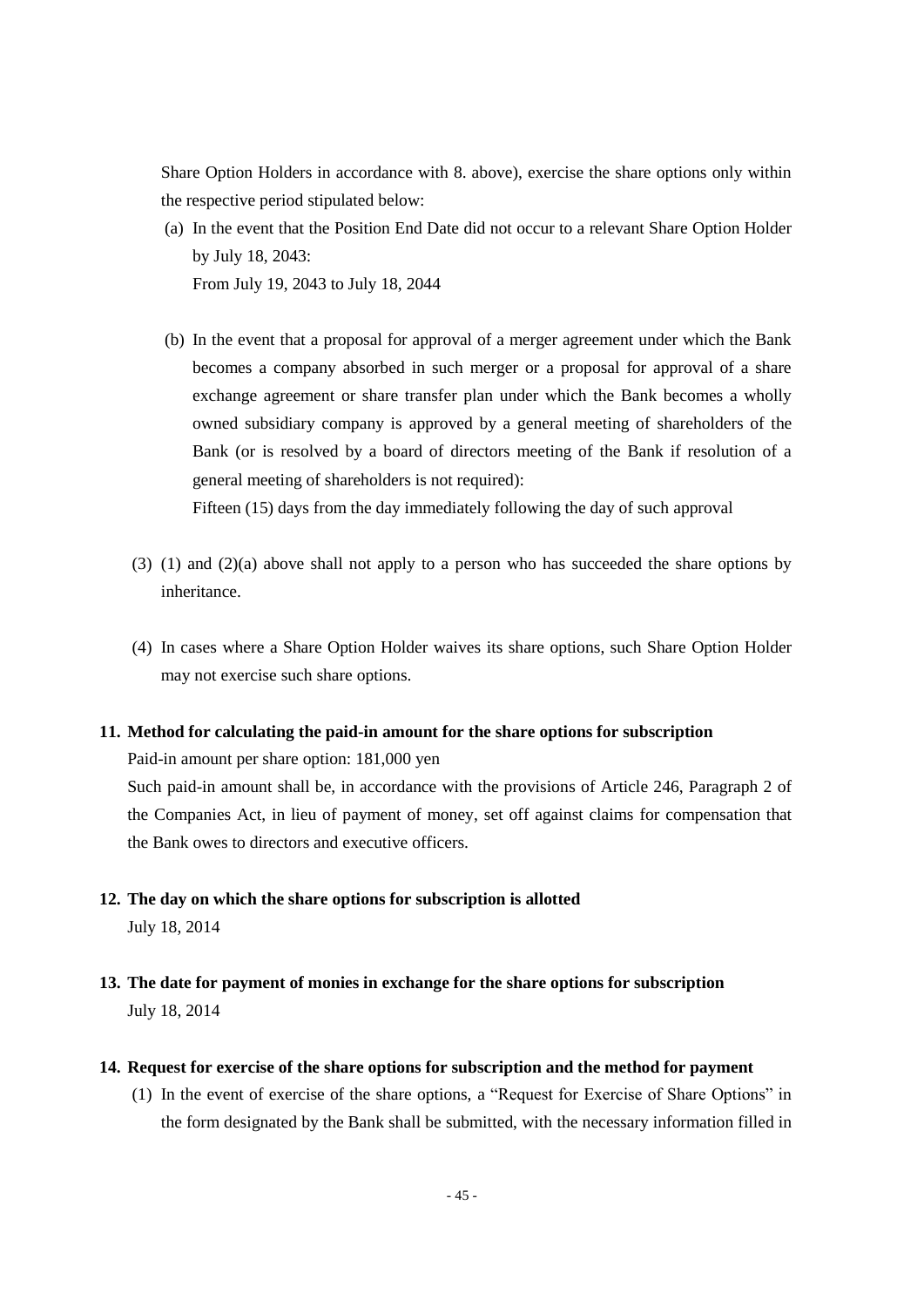and name and seal being affixed thereonto, to the handling location for requests for exercise of share options as set forth in 15. below.

(2) Along with submission of the "Request for Exercise of Share Options" specified in (1) above, the amount obtained by multiplying the value of the property to be contributed upon exercise of each share option by the number of share options relating to such exercise shall be paid in full in cash by way of transfer into the bank account designated by the Bank at the handling location of payment stipulated in 16. below by no later than the date and time designated by the Bank.

#### **15. The handling location for requests for exercise of the share options for subscription**

The Human Resource Department of the Bank, or a department in charge of such duties from time to time

**16. The handling location of payment upon exercise of the share options for subscription** The Sales Department of the Bank's Head Office

### **17. Effective timing of exercise of the share options for subscription, etc.**

- (1) Share Option Holders who have exercised the share options shall, pursuant to the applicable laws and regulations, become shareholders of shares of common stock of the Bank that are the object of the share options.
- (2) Immediately after completion of the exercise procedures, the Bank shall take the procedures necessary to enter or record the shares acquired by a Share Option Holder through exercise of the share options, on the Share Option Holder's account that has been opened by such Share Option Holder in advance at the financial instruments business operators, etc. designated by the Bank.

#### **18. Handling of replacement or other measures regarding provisions specified in this Outline**

In cases where replacement or other measures are required regarding any provision specified in this outline (this "**Outline**"), the Bank may change this Outline by using a method as it deems necessary, with respect to the handling of matters relating thereto, in accordance with the provisions of the Companies Act and the intent of the share options, and any such change is deemed to be an integral part of this Outline.

## **19. Public notification of the issued Outline**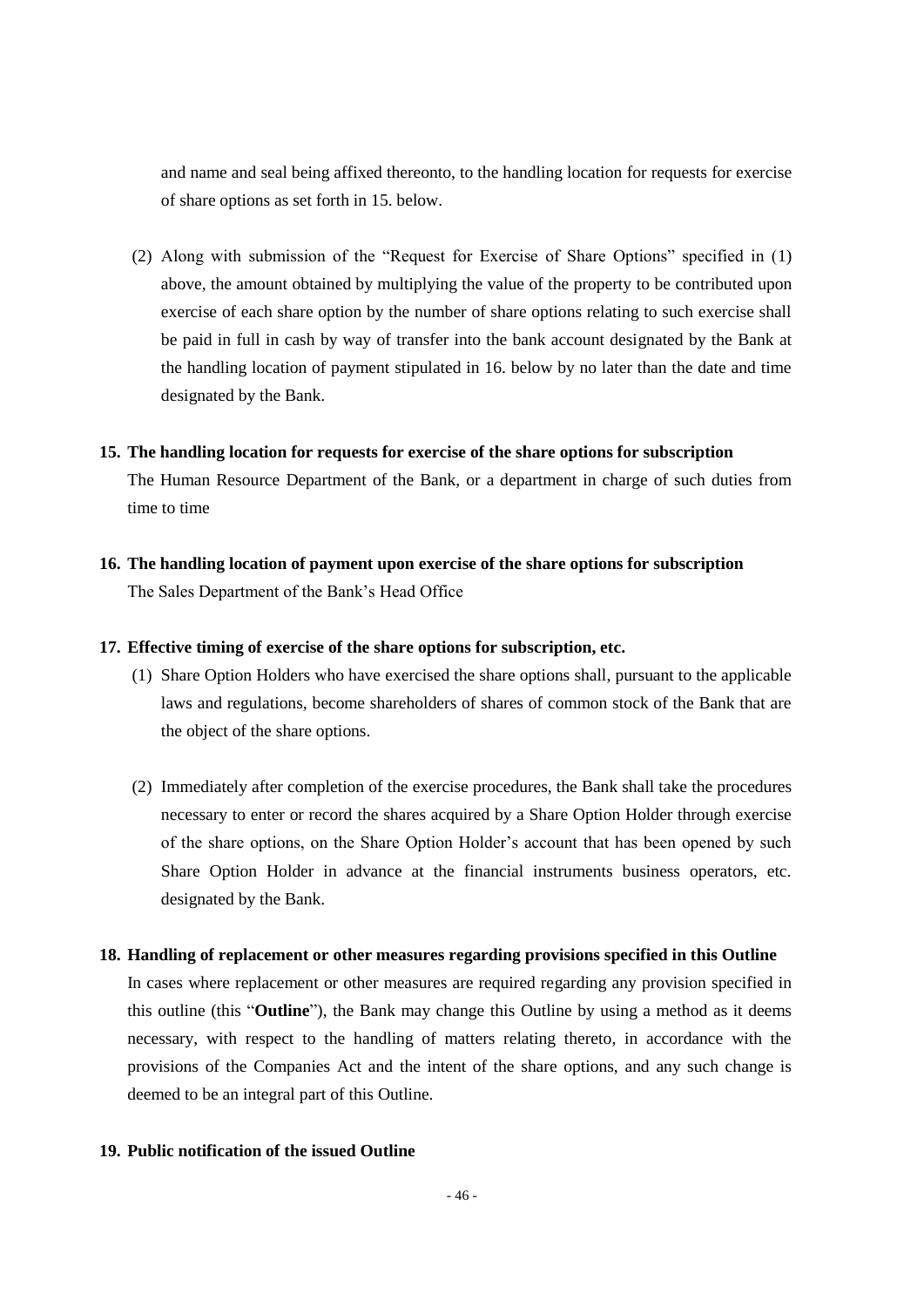The Bank shall keep the original copy of the issued Outline at its head office, and make it available to Share Option Holders during its business hours.

**20.** In addition to the above, any necessary matters related to the share options for subscription shall be pursuant to related laws and regulations as well as resolutions of management meetings.

- End -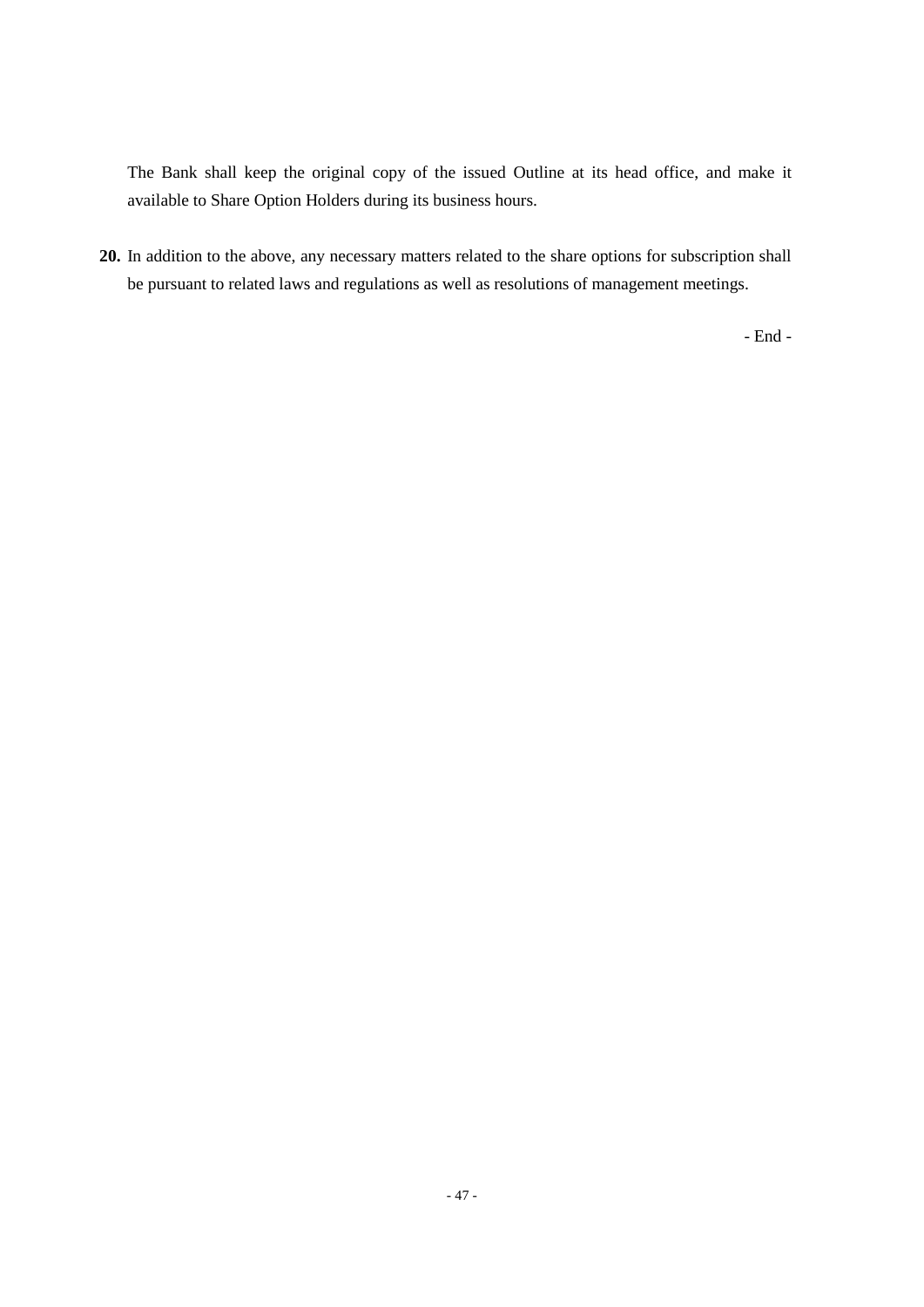#### **Attachment 6: Outline of Series 3 Share Options of Kansai Mirai Financial Group, Inc.**

## **1. Name of the share options for subscription:**

Series 3 Share Options of Kansai Mirai Financial Group, Inc.

#### **2. Class and number of shares that are the object of the share options for subscription**

The class of the shares that are the object of the share options shall be the shares of common stock of Kansai Mirai Financial Group, Inc. (the "**Company**") and the number of the shares that are the object of each share option for subscription (the "**Number of Granted Shares**") shall be 237 shares; provided, however, that, on or after the day on which the share options are allotted (the "**Allotment Date**"), in cases where the Company conducts a share split in relation to the shares of common stock of the Company (including allotment of the shares of common stock of the Company without contribution; the same shall apply hereinafter as to the description of a share split) or a share consolidation in relation to the shares of common stock of the Company, the Number of Granted Shares shall be adjusted using the formula set forth below, with any fraction less than one share resulting therefrom being rounded off:

| <b>Number of Granted Shares</b> | <b>Number of Granted Shares</b> | Ratio of share split or |
|---------------------------------|---------------------------------|-------------------------|
| after adjustment                | before adjustment               | share consolidation     |

The Number of Granted Shares after adjustment shall be applied: for a share split, on or after the day immediately following the record date of the share split (or, if no record date is set, the effective date of the share split); or, for a share consolidation, on or after the day immediately following the effective date of the share consolidation; provided, however, that if a share split is subject to a proposal concerning an increase in the stated capital or the reserves by reducing the amount of surplus to be approved at a general meeting of shareholders and also a day on or before the conclusion of such general meeting of shareholders is set as the record date for such share split, then the Number of Granted Shares after adjustment shall apply retroactively to the day immediately following such record date, on or after the day immediately following the conclusion of such general meeting of shareholders.

Further, on or after the Allotment Date, if adjustment of the Number of Granted Shares becomes necessary in cases where the Company conducts a merger or company split or in cases where the Company is otherwise under circumstances similar to the foregoing cases, the Company may appropriately adjust the Number of Granted Shares to a reasonable extent.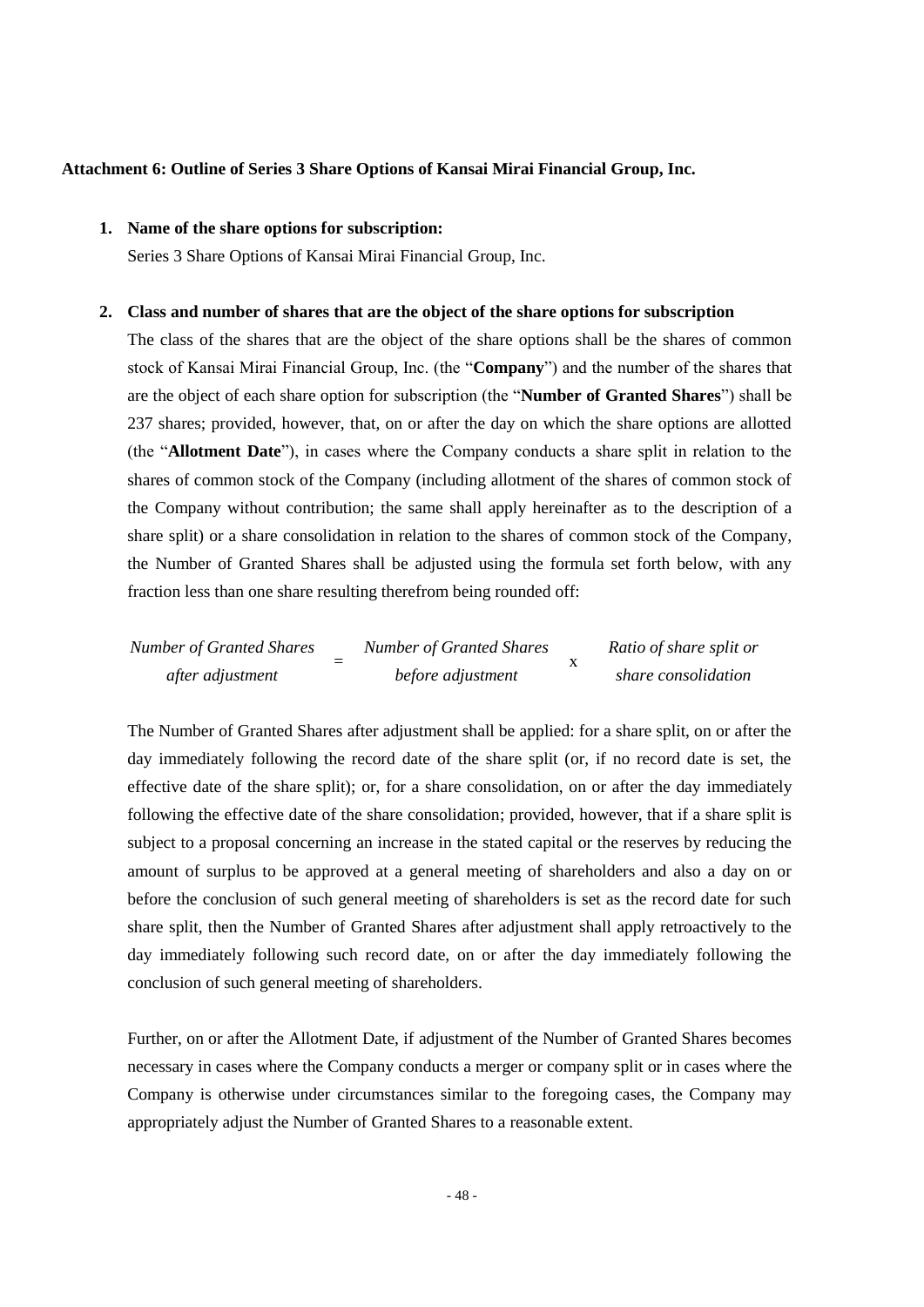When making adjustment for the Number of Granted Shares, the Company shall provide notice of or publish a public notice on the necessary matters to the holders of each share option stated in the share option register ("**Share Option Holders**") by no later than the day immediately preceding the application date of the number of shares after adjustment; provided, however, that in cases where the Company is unable to provide notice or publish a public notice by the day immediately preceding such application date, the Company shall promptly thereafter provide notice or publish a public notice.

## **3. The value of the property to be contributed upon exercise of the share options for subscription**

The value of the property to be contributed upon exercise of each share option shall be the amount calculated by multiplying one (1) yen per share to be delivered through exercise of each such share option by the Number of Granted Shares.

## **4. Exercise period of the share options for subscription**

From April 1, 2018 to July 18, 2044

## **5. Matters related to the stated capital and capital reserves to be increased in cases where shares are issued through exercise of the share options for subscription**

- (1) The amount of the stated capital to be increased in cases where shares are issued through exercise of the share options shall be the amount of one-half of the maximum amount of increase in stated capital calculated pursuant to Article 17, Paragraph 1 of the Rules of Corporate Accounting, with any fraction less than one share resulting therefrom being rounded up.
- (2) The amount of the capital reserves to be increased in cases where shares are issued through exercise of the share options shall be the amount obtained by subtracting the amount of the stated capital to be increased specified in (1) above from the maximum amount of increase in stated capital specified in (1) above.

## **6. Restriction on acquisition of the share options for subscription by transfer**

The acquisition of the share options by transfer requires approval by resolution of the board of directors of the Company.

#### **7. Terms on acquisition of the share options for subscription**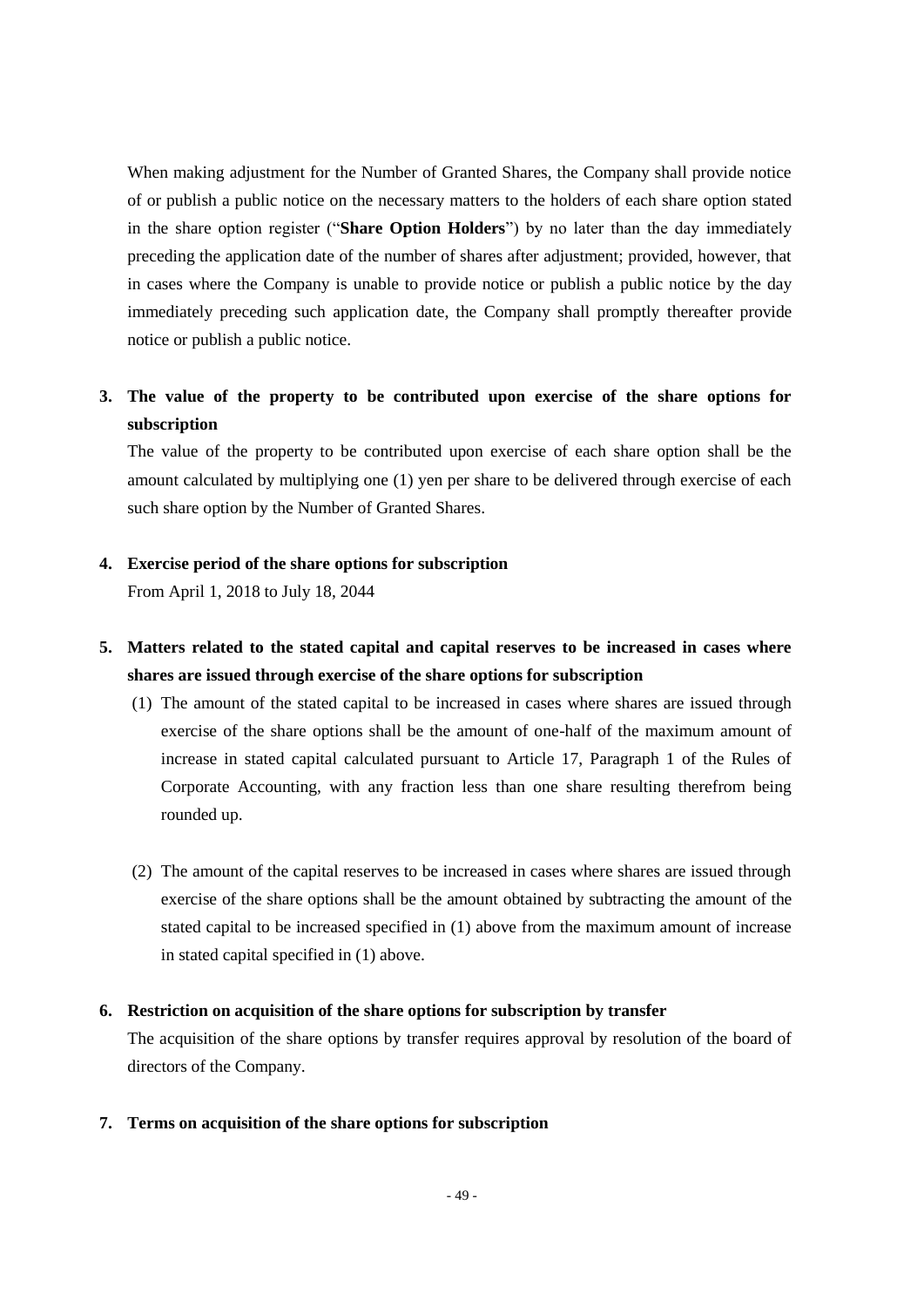In cases where any of the proposals specified in  $(1)$ ,  $(2)$ ,  $(3)$ ,  $(4)$  or  $(5)$  below is approved by a general meeting of shareholders of the Company (or resolved by a board of directors meeting of the Company if resolution of a general meeting of shareholders is not required), the Company may acquire the share options without consideration:

- (1) Proposal for approval of a merger agreement under which the Company becomes a company absorbed in such merger;
- (2) Proposal for approval of a company split agreement or company split plan under which the Company becomes a split company;
- (3) Proposal for approval of a share exchange agreement or share transfer plan under which the Company becomes a wholly owned subsidiary company;
- (4) Proposal for approval of amendment to the articles of incorporation wherein the Company provides, as a content of all of the shares issued by the Company, that the approval of the Company is required for the acquisition of such shares by transfer; or
- (5) Proposal for approval of amendment to the articles of incorporation wherein the Company provides, as a content of class shares that are the object of the share options, that the approval of the Company is required for the acquisition of such class shares by transfer requires the approval of the Company, or wherein the Company acquires all of such class shares by resolution of a general meeting of shareholders.

## **8. Decision policy regarding the details of delivery of the share options of a company subject to restructuring in organization restructuring**

In the event that the Company conducts a merger (limited to cases where the Company becomes a company absorbed in such merger), an absorption-type company split or incorporation-type company split (in each event, limited to cases where the Company becomes a split company) or a share exchange or share transfer (in each event, limited to cases where the Company becomes a wholly owned subsidiary company) (collectively, "**Organization Restructuring Action**"), the share options of the stock company specified in Article 236, Paragraph 1, Item 8, Sub-items (a) through (e) of the Companies Act (such company, "**Company Subject to Restructuring**") shall be delivered to Share Option Holders holding remaining share options ("**Remaining Share Options**") as of the point in time immediately preceding the effective date of a relevant Organization Restructuring Action (i.e., the effective date meaning: (a) the day on which an absorption-merger comes into effect with respect to such absorption-merger; (b) the day on which a stock company incorporated through consolidated-type merger is formed with respect to such consolidation-type merger; (c) the day on which an absorption-type company split comes into effect with respect to such absorption-type company split; (d) the day on which a stock company incorporated through incorporation-type company split is formed with respect to such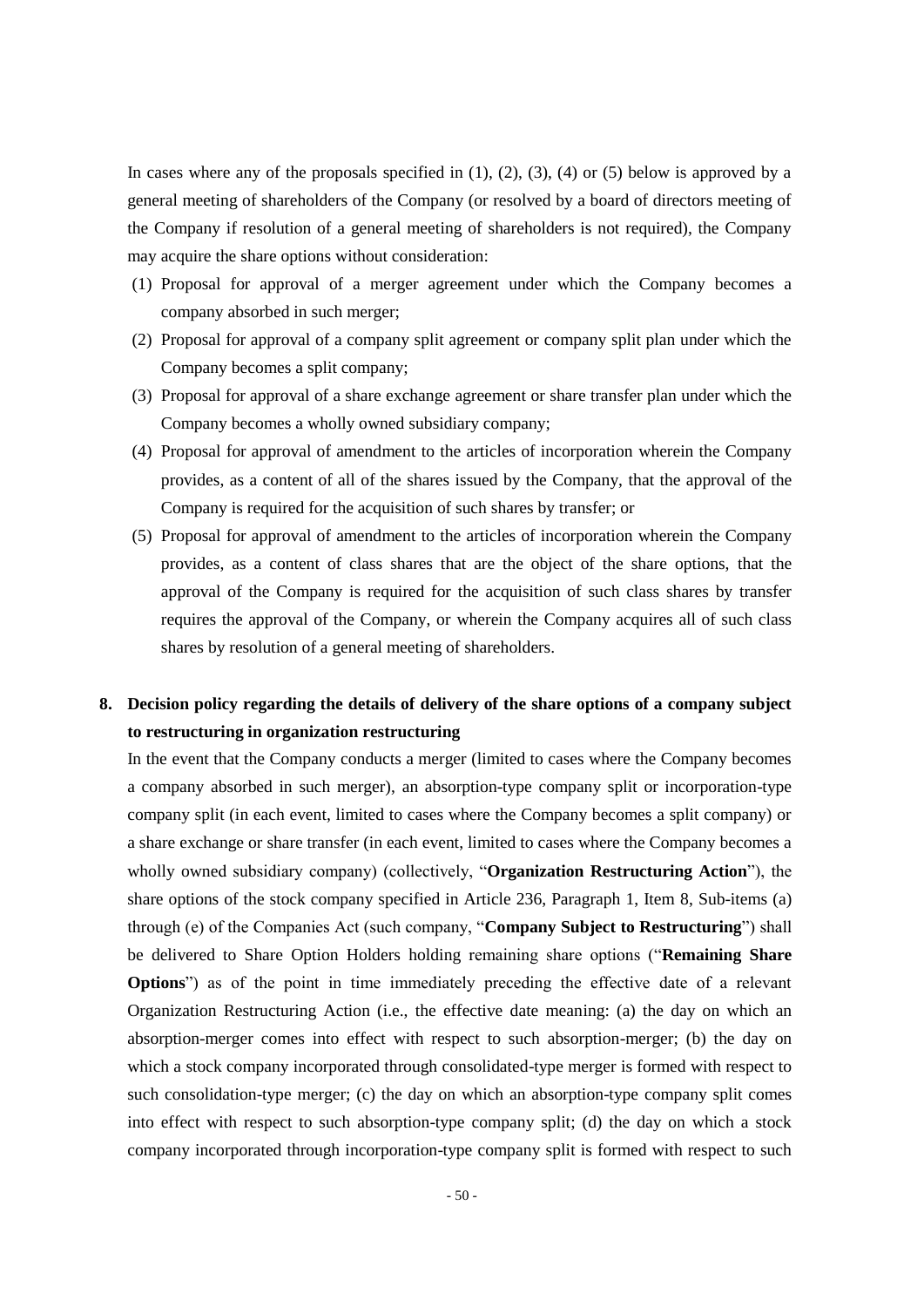incorporation-type company split; (e) the day on which a share exchange comes into effect with respect to such share exchange; and (f) the day on which a wholly owning parent company incorporated through share transfer is formed with respect to such share transfer; hereinafter the same shall apply), respectively, but on the condition that it is stipulated, in a relevant absorption-type merger agreement, consolidation-type merger agreement, absorption-type company split agreement, incorporation-type company split plan, share exchange agreement or share transfer plan, that the share options of a relevant Company Subject to Restructuring shall be delivered in accordance with each of the following:

- (1) The number of share options of a Company Subject to Restructuring to be delivered: In each case, the share options shall be delivered in the number equal to the number of Remaining Share Options held by Share Option Holders.
- (2) The class of shares of a Company Subject to Restructuring that are the object of the share options: The class of shares shall be the shares of common stock of a Company Subject to

Restructuring.

(3) The number of shares of a Company Subject to Restructuring that are the object of the share options:

To be determined in accordance with (2) above, taking into consideration the conditions, etc. of a Company Subject to Restructuring.

(4) The value of the property to be contributed upon exercise of the share options:

The value of the property to be contributed upon exercise of each share option shall be the amount calculated by multiplying the Exercise Value after Restructuring set forth below by the number of shares of a Company Subject to Restructuring that are the object of the share options determined pursuant to (3) above.

The exercise value after restructuring (the "**Exercise Value after Restructuring**") shall be one (1) yen per share which may be received through exercise of each such share option to be delivered.

(5) Exercise period of the share options:

The period starting from whichever is later of (a) the starting date of the exercise period of the share options as stipulated in 4. above or (b) the effective date of a relevant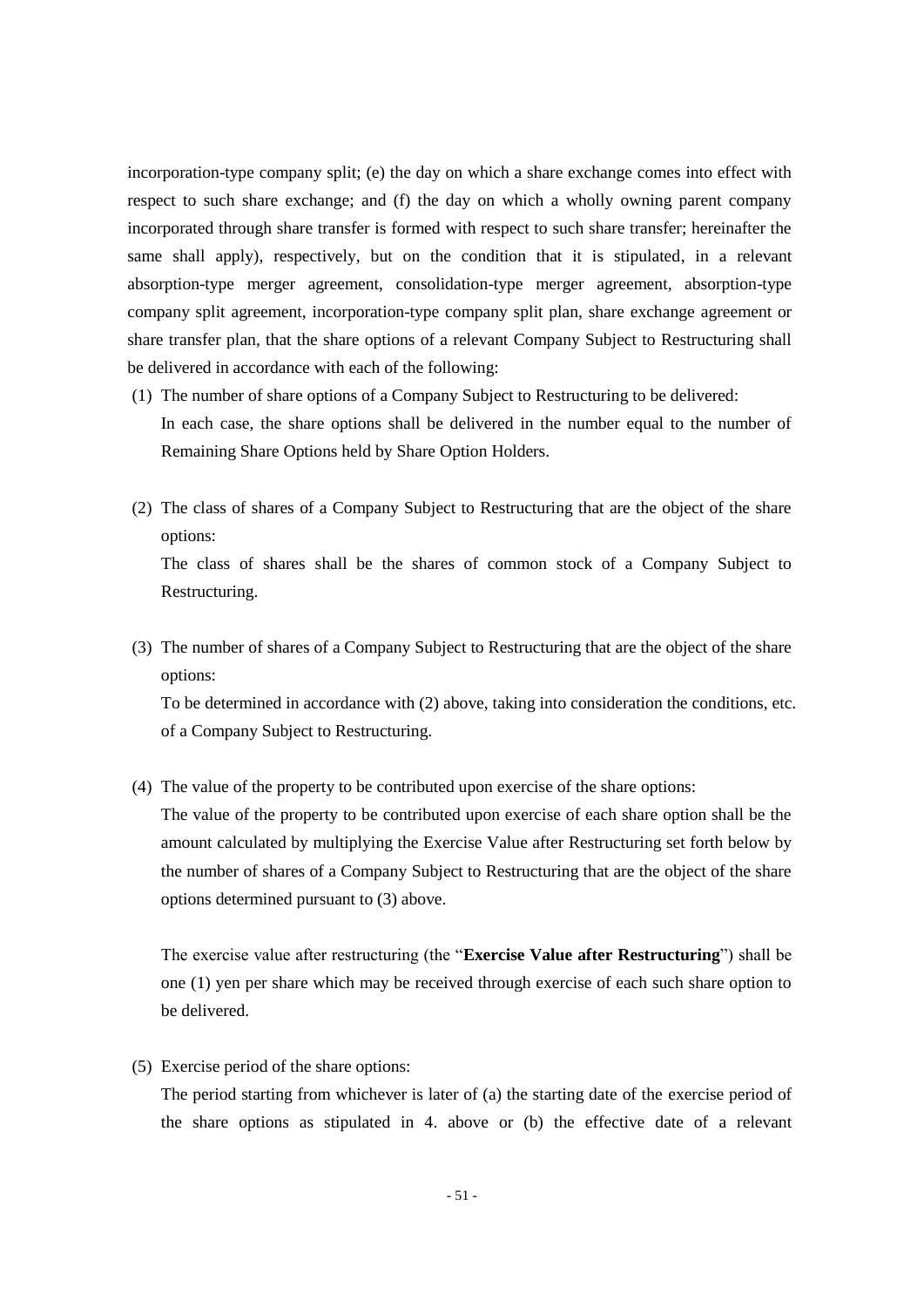Organization Restructuring Action, and ending on the expiration date of the exercise period of the share options as stipulated in 4. above.

- (6) Matters related to the stated capital and capital reserves to be increased in cases where shares are issued through exercise of the share options: To be determined in accordance with 5. above.
- (7) Restriction on acquisition of the share options by transfer: The acquisition of the share options by transfer requires approval by resolution of the board of directors of a relevant Company Subject to Restructuring.
- (8) Terms on acquisition of the share options: To be determined in accordance with 7. above.
- (9) Other conditions for exercise of the share options: To be determined in accordance with 10. below.

# **9. Arrangement for the treatment of any fraction less than one share occurring upon exercise of the share options for subscription**

If the number of shares to be delivered to Share Option Holders who have exercised share options includes any fraction less than one share, such fraction shall be rounded off.

## **10. Other conditions for exercise of the share options for subscription**

- (1) A Share Option Holder may, within the period specified in 4. above, exercise the share options on or after the day immediately following the day on which such Share Option Holder ceases to hold a position as either a director or an executive officer of The Minato Bank, Ltd. (the "**Position End Date**").
- (2) Notwithstanding (1) above, a Share Option Holder may, within the period specified in 4. above, if the circumstances stipulated in either (a) or (b) applies (but, as for (b), excluding cases where it is stipulated, in a relevant absorption-type merger agreement, consolidation-type merger agreement, absorption-type company split agreement, incorporation-type company split plan, share exchange agreement or share transfer plan, that the share options of a relevant Company Subject to Restructuring shall be delivered to Share Option Holders in accordance with 8. above), exercise the share options only within the respective period stipulated below: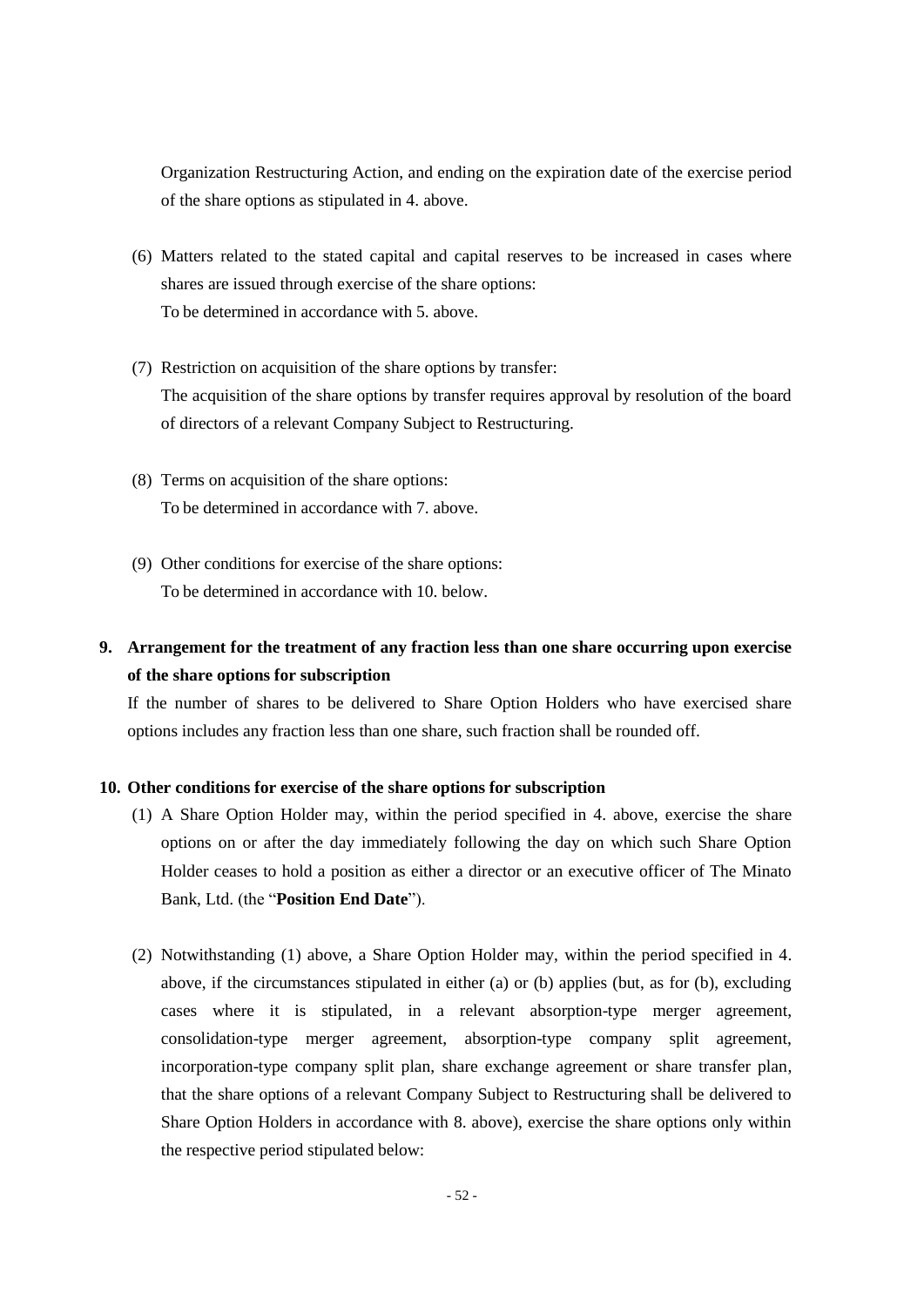- (a) In the event that the Position End Date did not occur to a relevant Share Option Holder by July 18, 2043: From July 19, 2043 to July 18, 2044
- (b) In the event that a proposal for approval of a merger agreement under which the Company becomes a company absorbed in such merger or a proposal for approval of a share exchange agreement or share transfer plan under which the Company becomes a wholly owned subsidiary company is approved by a general meeting of shareholders of the Company (or is resolved by a board of directors meeting of the Company if resolution of a general meeting of shareholders is not required): Fifteen (15) days from the day immediately following the day of such approval
- (3) (1) and (2)(a) above shall not apply to a person who has succeeded the share options by inheritance.
- (4) In cases where a Share Option Holder waives its share options, such Share Option Holder may not exercise such share options.

#### **11. The paid-in amount for the share options for subscription**

No money is required to be paid in exchange for the share options.

**12. The day on which the share options for subscription is allotted** April 1, 2018

### **13. Request for exercise of the share options for subscription and the method for payment**

- (1) In the event of exercise of the share options, a "Request for Exercise of Share Options" in the form designated by the Company shall be submitted, with the necessary information filled in and name and seal being affixed thereonto, to the handling location designated by the Company.
- (2) Along with submission of the "Request for Exercise of Share Options" specified in (1) above, the amount obtained by multiplying the value of the property to be contributed upon exercise of each share option by the number of share options relating to such exercise shall be paid in full in cash by way of transfer into the bank account designated by the Company at the handling location of payment designated by the Company by no later than the date and time designated by the Company.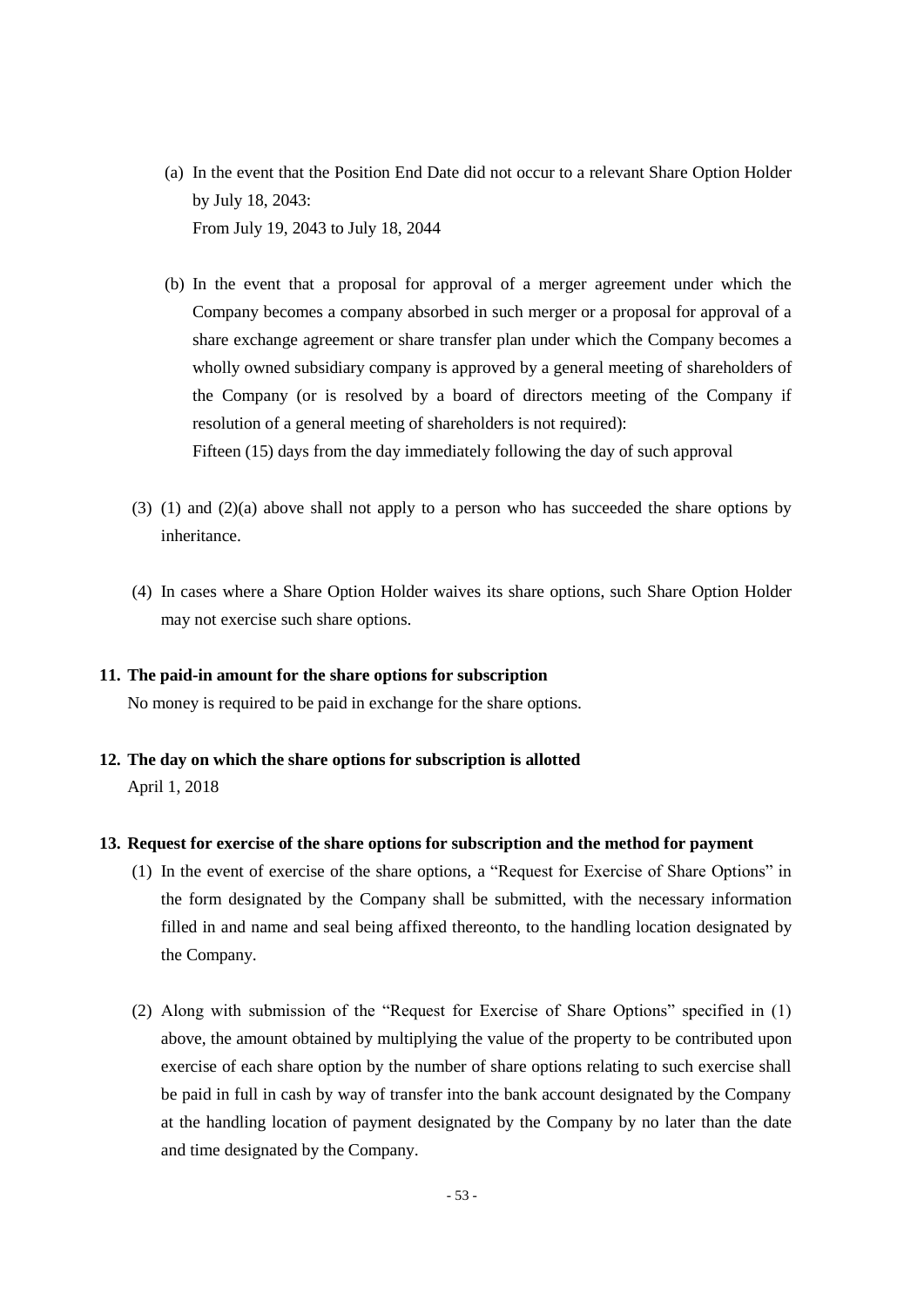### **14. Effective timing of exercise of the share options for subscription, etc.**

- (1) Share Option Holders who have exercised the share options shall, pursuant to the applicable laws and regulations, become shareholders of shares of common stock of the Company that are the object of the share options.
- (2) Immediately after completion of the exercise procedures, the Company shall take the procedures necessary to enter or record the shares acquired by a Share Option Holder through exercise of the share options, on the Share Option Holder's account that has been opened by such Share Option Holder in advance at the financial instruments business operators, etc. designated by the Company.

## **15. Handling of replacement or other measures regarding provisions specified in this Outline**

In cases where replacement or other measures are required regarding any provision specified in this outline (this "**Outline**"), the Company may change this Outline by using a method as it deems necessary, with respect to the handling of matters relating thereto, in accordance with the provisions of the Companies Act and the intent of the share options, and any such change is deemed to be an integral part of this Outline.

## **16. Public notification of the issued Outline**

The Company shall keep the original copy of the issued Outline at its head office, and make it available to Share Option Holders during its business hours.

- End -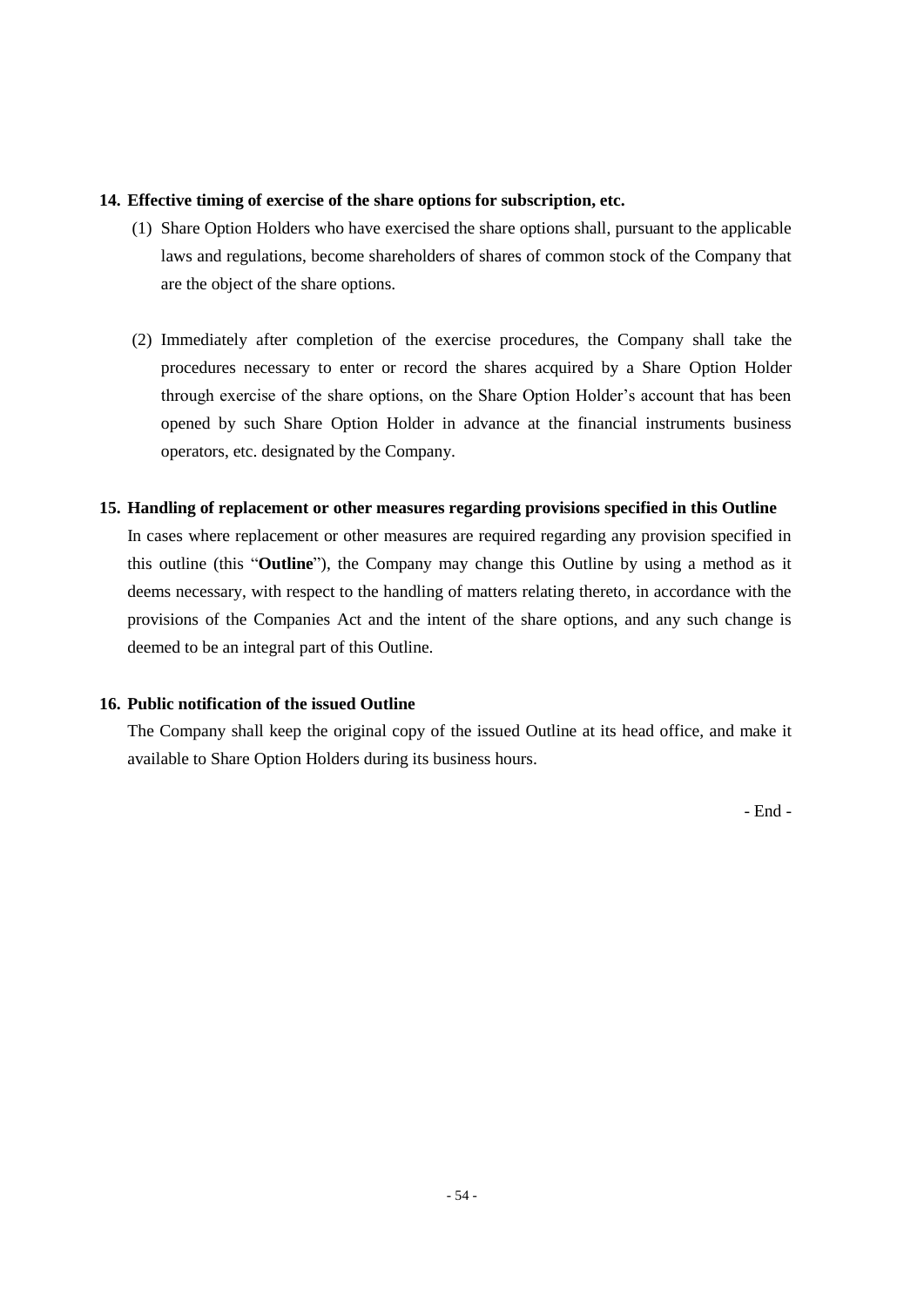#### **Attachment 7: Outline of Series 4 Share Options of The Minato Bank, Ltd.**

## **1. Name of the share options for subscription:**

Series 4 Share Options of The Minato Bank, Ltd.

#### **2. Class and number of shares that are the object of the share options for subscription**

The class of the shares that are the object of the share options shall be the shares of common stock of The Minato Bank, Ltd. (the "**Bank**") and the number of the shares that are the object of each share option for subscription (the "**Number of Granted Shares**") shall be 1,000 shares (the Number of Granted Shares after adjustment as a result of the consolidation of shares whose effective date is set on October 1, 2016 shall be 100 shares); provided, however, that, on or after the day on which the share options are allotted (the "**Allotment Date**"), in cases where the Bank conducts a share split in relation to the shares of common stock of the Bank (including allotment of the shares of common stock of the Bank without contribution; the same shall apply hereinafter as to the description of a share split) or a share consolidation in relation to the shares of common stock of the Bank, the Number of Granted Shares shall be adjusted using the formula set forth below, with any fraction less than one share resulting therefrom being rounded off:

*Number of Granted Shares after adjustment* = *Number of Granted Shares before adjustment* x *Ratio of share split or share consolidation*

The Number of Granted Shares after adjustment shall be applied: for a share split, on or after the day immediately following the record date of the share split (or, if no record date is set, the effective date of the share split); or, for a share consolidation, on or after the day immediately following the effective date of the share consolidation; provided, however, that if a share split is subject to a proposal concerning an increase in the stated capital or the reserves by reducing the amount of surplus to be approved at a general meeting of shareholders and also a day on or before the conclusion of such general meeting of shareholders is set as the record date for such share split, then the Number of Granted Shares after adjustment shall apply retroactively to the day immediately following such record date, on or after the day immediately following the conclusion of such general meeting of shareholders.

Further, on or after the Allotment Date, if adjustment of the Number of Granted Shares becomes necessary in cases where the Bank conducts a merger or company split or in cases where the Bank is otherwise under circumstances similar to the foregoing cases, the Bank may appropriately adjust the Number of Granted Shares to a reasonable extent.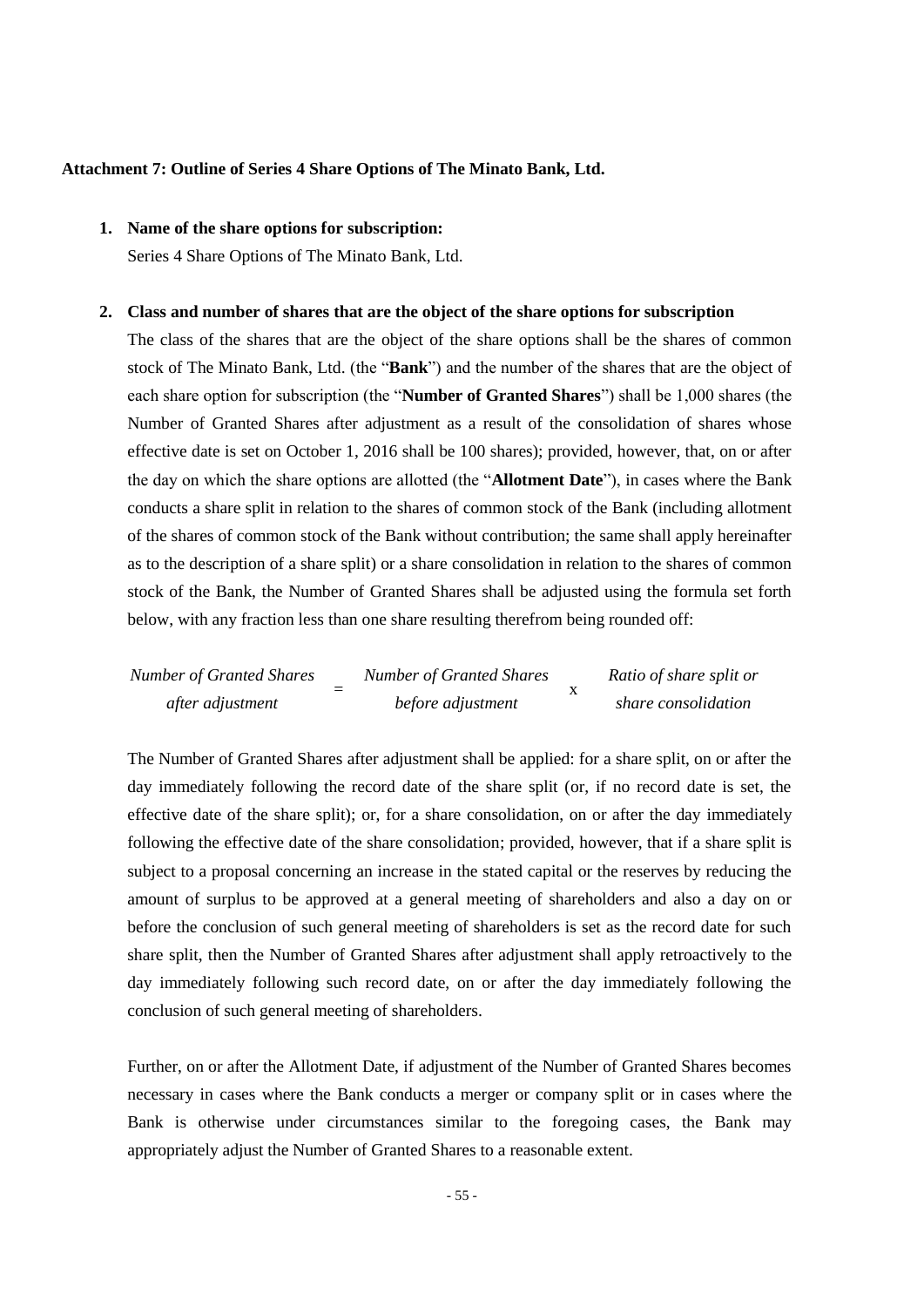When making adjustment for the Number of Granted Shares, the Bank shall provide notice of or publish a public notice on the necessary matters to the holders of each share option stated in the share option register ("**Share Option Holders**") by no later than the day immediately preceding the application date of the number of shares after adjustment; provided, however, that in cases where the Bank is unable to provide notice or publish a public notice by the day immediately preceding such application date, the Bank shall promptly thereafter provide notice or publish a public notice.

# **3. The value of the property to be contributed upon exercise of the share options for subscription**

The value of the property to be contributed upon exercise of each share option shall be the amount calculated by multiplying one (1) yen per share to be delivered through exercise of each such share option by the Number of Granted Shares.

### **4. Exercise period of the share options for subscription**

From July 18, 2015 to July 17, 2045

- **5. Matters related to the stated capital and capital reserves to be increased in cases where shares are issued through exercise of the share options for subscription**
	- (1) The amount of the stated capital to be increased in cases where shares are issued through exercise of the share options shall be the amount of one-half of the maximum amount of increase in stated capital calculated pursuant to Article 17, Paragraph 1 of the Rules of Corporate Accounting, with any fraction less than one share resulting therefrom being rounded up.
	- (2) The amount of the capital reserves to be increased in cases where shares are issued through exercise of the share options shall be the amount obtained by subtracting the amount of the stated capital to be increased specified in (1) above from the maximum amount of increase in stated capital specified in (1) above.

### **6. Restriction on acquisition of the share options for subscription by transfer**

The acquisition of the share options by transfer requires approval by resolution of the board of directors of the Bank.

**7. Terms on acquisition of the share options for subscription**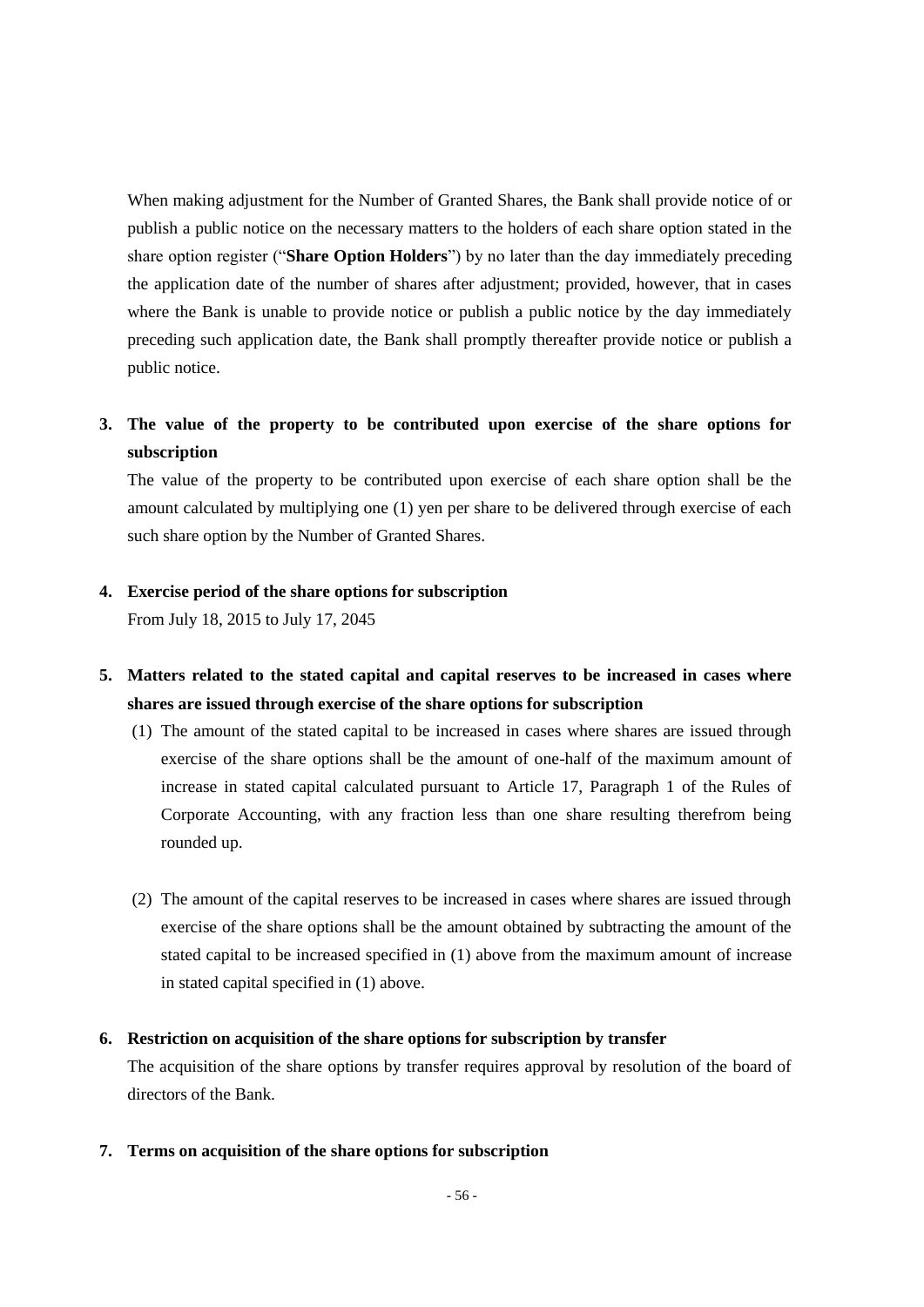In cases where any of the proposals specified in  $(1)$ ,  $(2)$ ,  $(3)$ ,  $(4)$  or  $(5)$  below is approved by a general meeting of shareholders of the Bank (or resolved by a board of directors meeting of the Bank if resolution of a general meeting of shareholders is not required), the Bank may acquire the share options without consideration:

- (1) Proposal for approval of a merger agreement under which the Bank becomes a company absorbed in such merger;
- (2) Proposal for approval of a company split agreement or company split plan under which the Bank becomes a split company;
- (3) Proposal for approval of a share exchange agreement or share transfer plan under which the Bank becomes a wholly owned subsidiary company;
- (4) Proposal for approval of amendment to the articles of incorporation wherein the Bank provides, as a content of all of the shares issued by the Bank, that the approval of the Bank is required for the acquisition of such shares by transfer; or
- (5) Proposal for approval of amendment to the articles of incorporation wherein the Bank provides, as a content of class shares that are the object of the share options, that the approval of the Bank is required for the acquisition of such class shares by transfer requires the approval of the Bank, or wherein the Bank acquires all of such class shares by resolution of a general meeting of shareholders.

## **8. Decision policy regarding the details of delivery of the share options of a company subject to restructuring in organization restructuring**

In the event that the Bank conducts a merger (limited to cases where the Bank becomes a company absorbed in such merger), an absorption-type company split or incorporation-type company split (in each event, limited to cases where the Bank becomes a split company) or a share exchange or share transfer (in each event, limited to cases where the Bank becomes a wholly owned subsidiary company) (collectively, "**Organization Restructuring Action**"), the share options of the stock company specified in Article 236, Paragraph 1, Item 8, Sub-items (a) through (e) of the Companies Act (such company, "**Company Subject to Restructuring**") shall be delivered to Share Option Holders holding remaining share options ("**Remaining Share Options**") as of the point in time immediately preceding the effective date of a relevant Organization Restructuring Action (i.e., the effective date meaning: (a) the day on which an absorption-merger comes into effect with respect to such absorption-merger; (b) the day on which a stock company incorporated through consolidated-type merger is formed with respect to such consolidation-type merger; (c) the day on which an absorption-type company split comes into effect with respect to such absorption-type company split; (d) the day on which a stock company incorporated through incorporation-type company split is formed with respect to such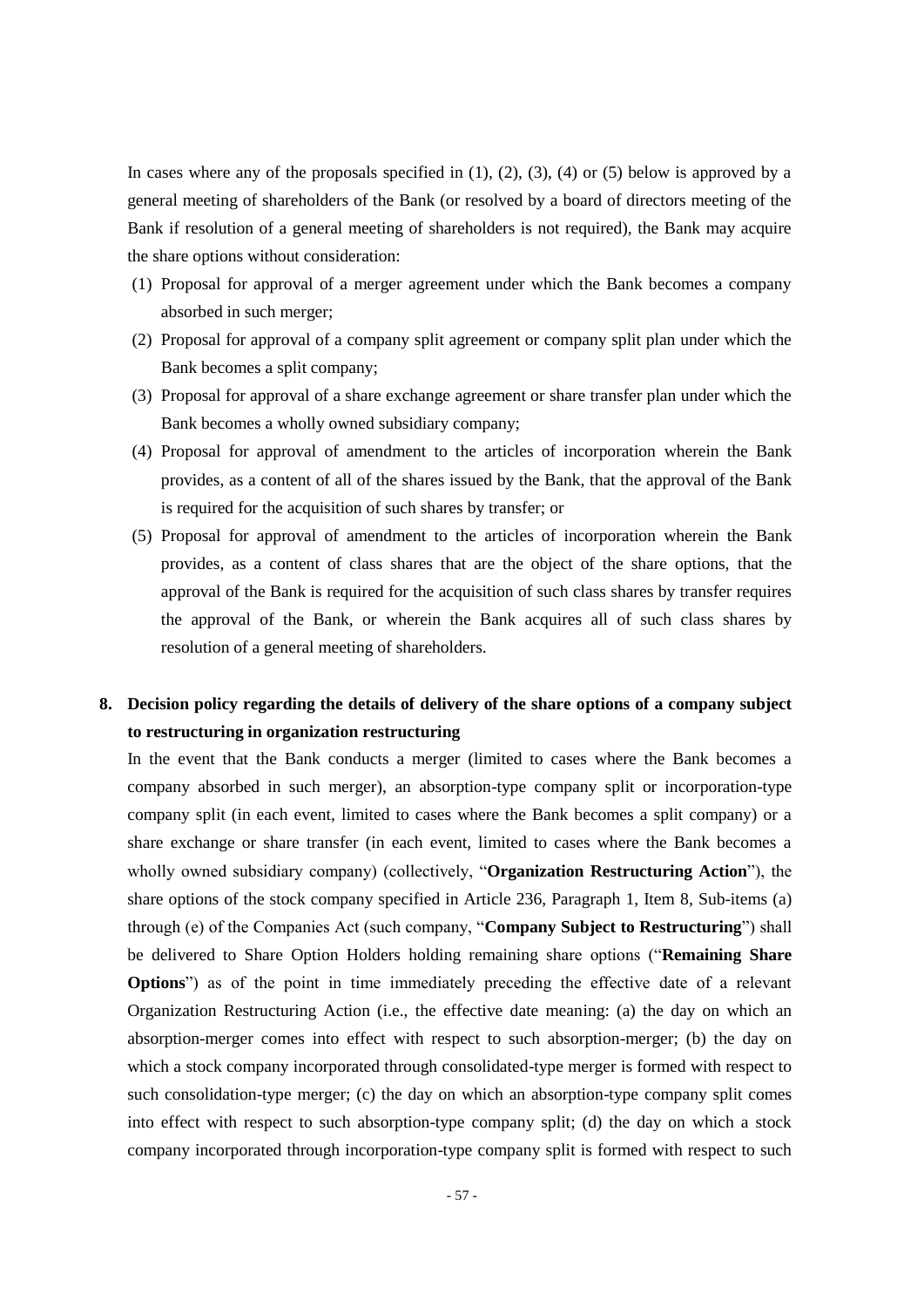incorporation-type company split; (e) the day on which a share exchange comes into effect with respect to such share exchange; and (f) the day on which a wholly owning parent company incorporated through share transfer is formed with respect to such share transfer; hereinafter the same shall apply), respectively, but on the condition that it is stipulated, in a relevant absorption-type merger agreement, consolidation-type merger agreement, absorption-type company split agreement, incorporation-type company split plan, share exchange agreement or share transfer plan, that the share options of a relevant Company Subject to Restructuring shall be delivered in accordance with each of the following:

- (1) The number of share options of a Company Subject to Restructuring to be delivered: In each case, the share options shall be delivered in the number equal to the number of Remaining Share Options held by Share Option Holders.
- (2) The class of shares of a Company Subject to Restructuring that are the object of the share options: The class of shares shall be the shares of common stock of a Company Subject to

Restructuring.

(3) The number of shares of a Company Subject to Restructuring that are the object of the share options:

To be determined in accordance with (2) above, taking into consideration the conditions, etc. of a Company Subject to Restructuring.

(4) The value of the property to be contributed upon exercise of the share options:

The value of the property to be contributed upon exercise of each share option shall be the amount calculated by multiplying the Exercise Value after Restructuring set forth below by the number of shares of a Company Subject to Restructuring that are the object of the share options determined pursuant to (3) above.

The exercise value after restructuring (the "**Exercise Value after Restructuring**") shall be one (1) yen per share which may be received through exercise of each such share option to be delivered.

(5) Exercise period of the share options:

The period starting from whichever is later of (a) the starting date of the exercise period of the share options as stipulated in 4. above or (b) the effective date of a relevant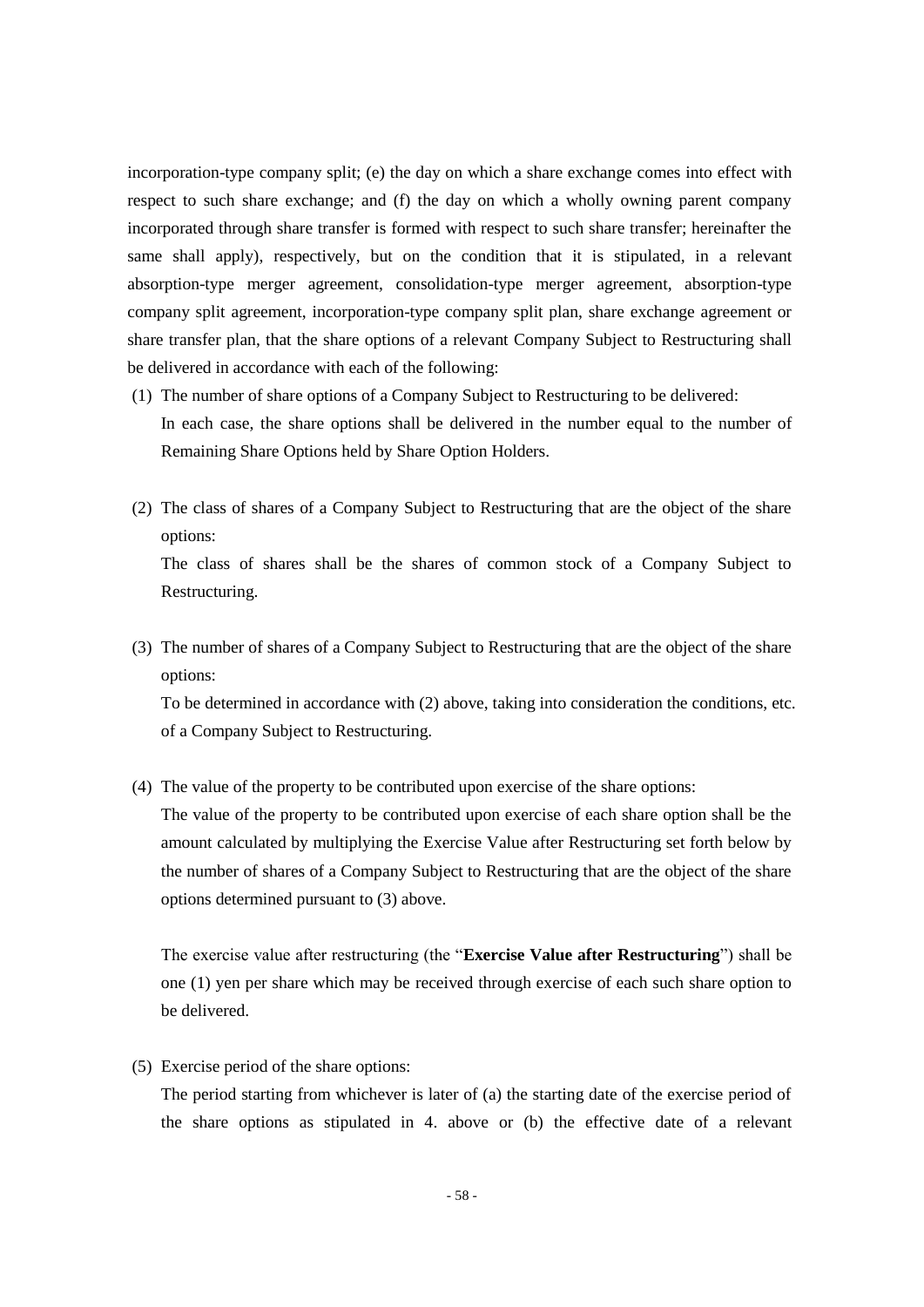Organization Restructuring Action, and ending on the expiration date of the exercise period of the share options as stipulated in 4. above.

- (6) Matters related to the stated capital and capital reserves to be increased in cases where shares are issued through exercise of the share options: To be determined in accordance with 5. above.
- (7) Restriction on acquisition of the share options by transfer: The acquisition of the share options by transfer requires approval by resolution of the board of directors of a relevant Company Subject to Restructuring.
- (8) Terms on acquisition of the share options: To be determined in accordance with 7. above.
- (9) Other conditions for exercise of the share options: To be determined in accordance with 10. below.

## **9. Arrangement for the treatment of any fraction less than one share occurring upon exercise of the share options for subscription**

If the number of shares to be delivered to Share Option Holders who have exercised share options includes any fraction less than one share, such fraction shall be rounded off.

#### **10. Other conditions for exercise of the share options for subscription**

- (1) A Share Option Holder may, within the period specified in 4. above, exercise the share options on or after the day immediately following the day on which such Share Option Holder ceases to hold a position as either a director or an executive officer of the Bank (such day shall hereinafter be referred to as the "**Position End Date**"; and the day immediately following the Position End Date shall hereinafter be referred to as the "**Rights Exercise Commencement Date**").
- (2) Notwithstanding (1) above, a Share Option Holder may, within the period specified in 4. above, if the circumstances stipulated in either (a) or (b) applies (but, as for (b), excluding cases where it is stipulated, in a relevant absorption-type merger agreement, consolidation-type merger agreement, absorption-type company split agreement, incorporation-type company split plan, share exchange agreement or share transfer plan, that the share options of a relevant Company Subject to Restructuring shall be delivered to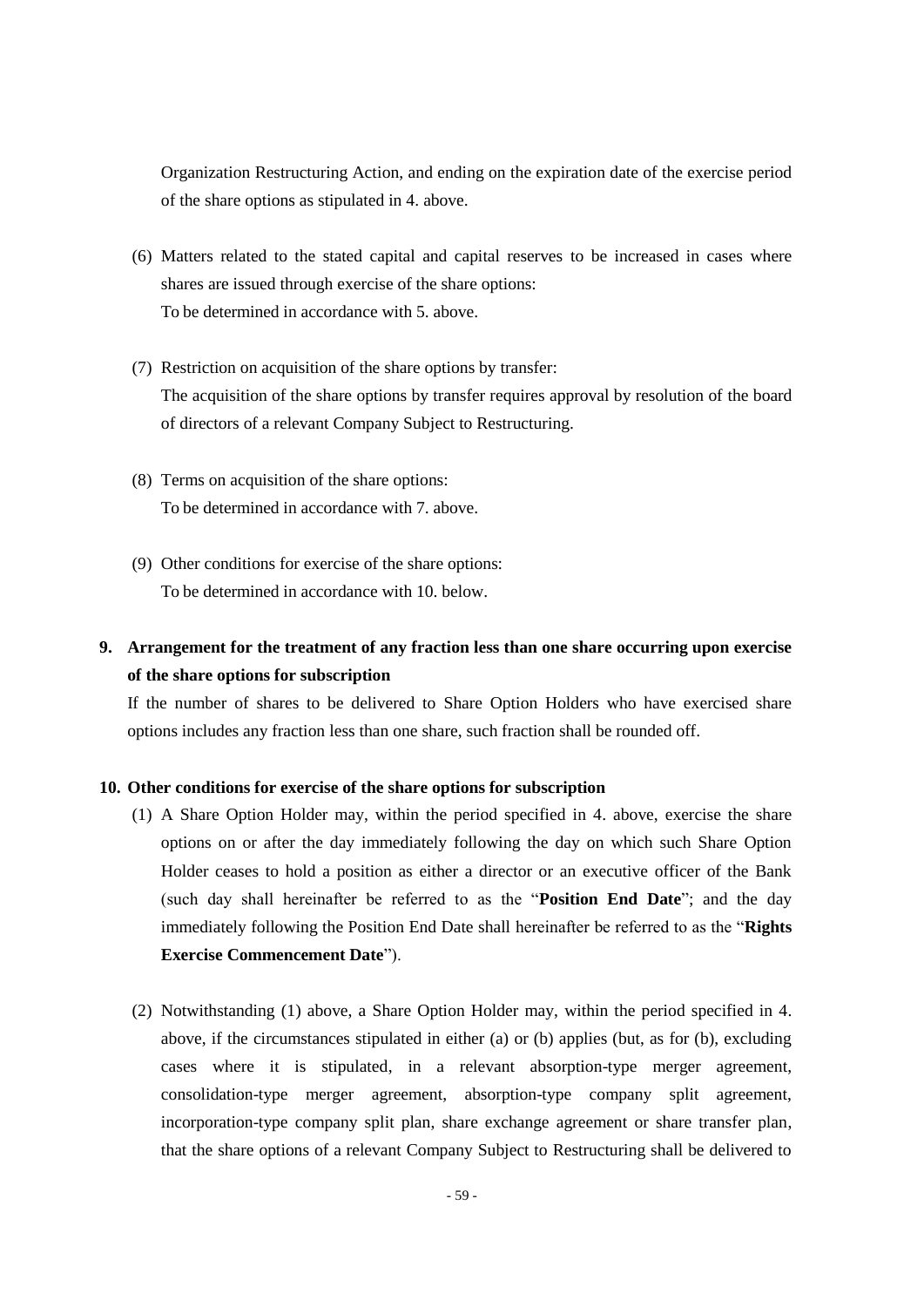Share Option Holders in accordance with 8. above), exercise the share options only within the respective period stipulated below:

- (a) In the event that the Position End Date did not occur to a relevant Share Option Holder by July 17, 2044: From July 18, 2044 to July 17, 2045
- (b) In the event that a proposal for approval of a merger agreement under which the Bank becomes a company absorbed in such merger or a proposal for approval of a share exchange agreement or share transfer plan under which the Bank becomes a wholly owned subsidiary company is approved by a general meeting of shareholders of the Bank (or is resolved by a board of directors meeting of the Bank if resolution of a general meeting of shareholders is not required):

Fifteen (15) days from the day immediately following the day of such approval

- (3) (1) and (2)(a) above shall not apply to a person who has succeeded the share options by inheritance.
- (4) In cases where a Share Option Holder waives its share options, such Share Option Holder may not exercise such share options.

#### **11. Method for calculating the paid-in amount for the share options for subscription**

Paid-in amount per share option: 309,000 yen

Such paid-in amount shall be, in accordance with the provisions of Article 246, Paragraph 2 of the Companies Act, in lieu of payment of money, set off against claims for compensation that the Bank owes to directors and executive officers.

- **12. The day on which the share options for subscription is allotted** July 17, 2015
- **13. The date for payment of monies in exchange for the share options for subscription** July 17, 2015
- **14. Request for exercise of the share options for subscription and the method for payment**
	- (1) In the event of exercise of the share options, a "Request for Exercise of Share Options" in the form designated by the Bank shall be submitted, with the necessary information filled in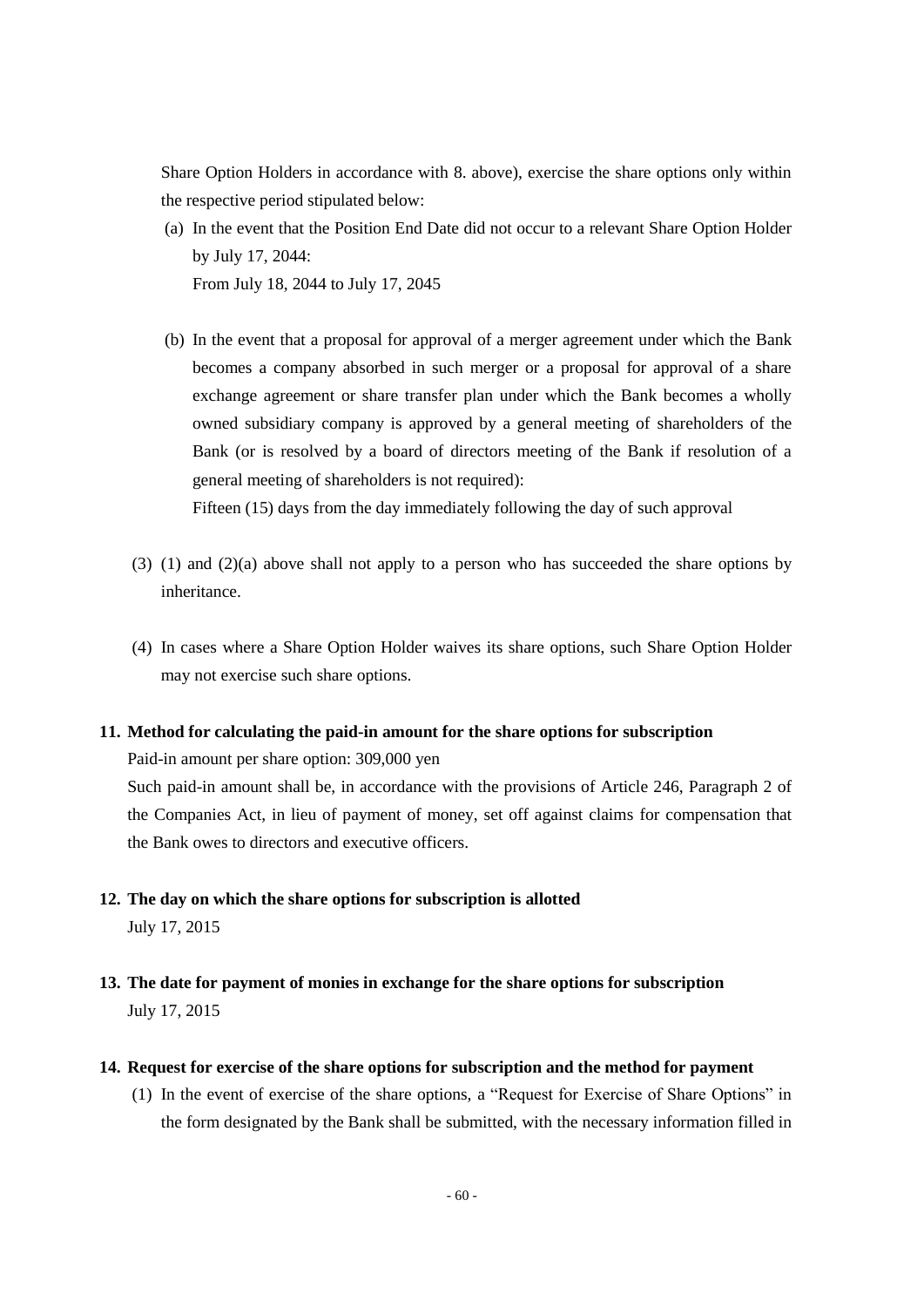and name and seal being affixed thereonto, to the handling location for requests for exercise of share options as set forth in 15. below.

(2) Along with submission of the "Request for Exercise of Share Options" specified in (1) above, the amount obtained by multiplying the value of the property to be contributed upon exercise of each share option by the number of share options relating to such exercise shall be paid in full in cash by way of transfer into the bank account designated by the Bank at the handling location of payment stipulated in 16. below by no later than the date and time designated by the Bank.

#### **15. The handling location for requests for exercise of the share options for subscription**

The Human Resource Department of the Bank, or a department in charge of such duties from time to time

**16. The handling location of payment upon exercise of the share options for subscription** The Sales Department of the Bank's Head Office

### **17. Effective timing of exercise of the share options for subscription, etc.**

- (1) Share Option Holders who have exercised the share options shall, pursuant to the applicable laws and regulations, become shareholders of shares of common stock of the Bank that are the object of the share options.
- (2) Immediately after completion of the exercise procedures, the Bank shall take the procedures necessary to enter or record the shares acquired by a Share Option Holder through exercise of the share options, on the Share Option Holder's account that has been opened by such Share Option Holder in advance at the financial instruments business operators, etc. designated by the Bank.

#### **18. Handling of replacement or other measures regarding provisions specified in this Outline**

In cases where replacement or other measures are required regarding any provision specified in this outline (this "**Outline**"), the Bank may change this Outline by using a method as it deems necessary, with respect to the handling of matters relating thereto, in accordance with the provisions of the Companies Act and the intent of the share options, and any such change is deemed to be an integral part of this Outline.

## **19. Public notification of the issued Outline**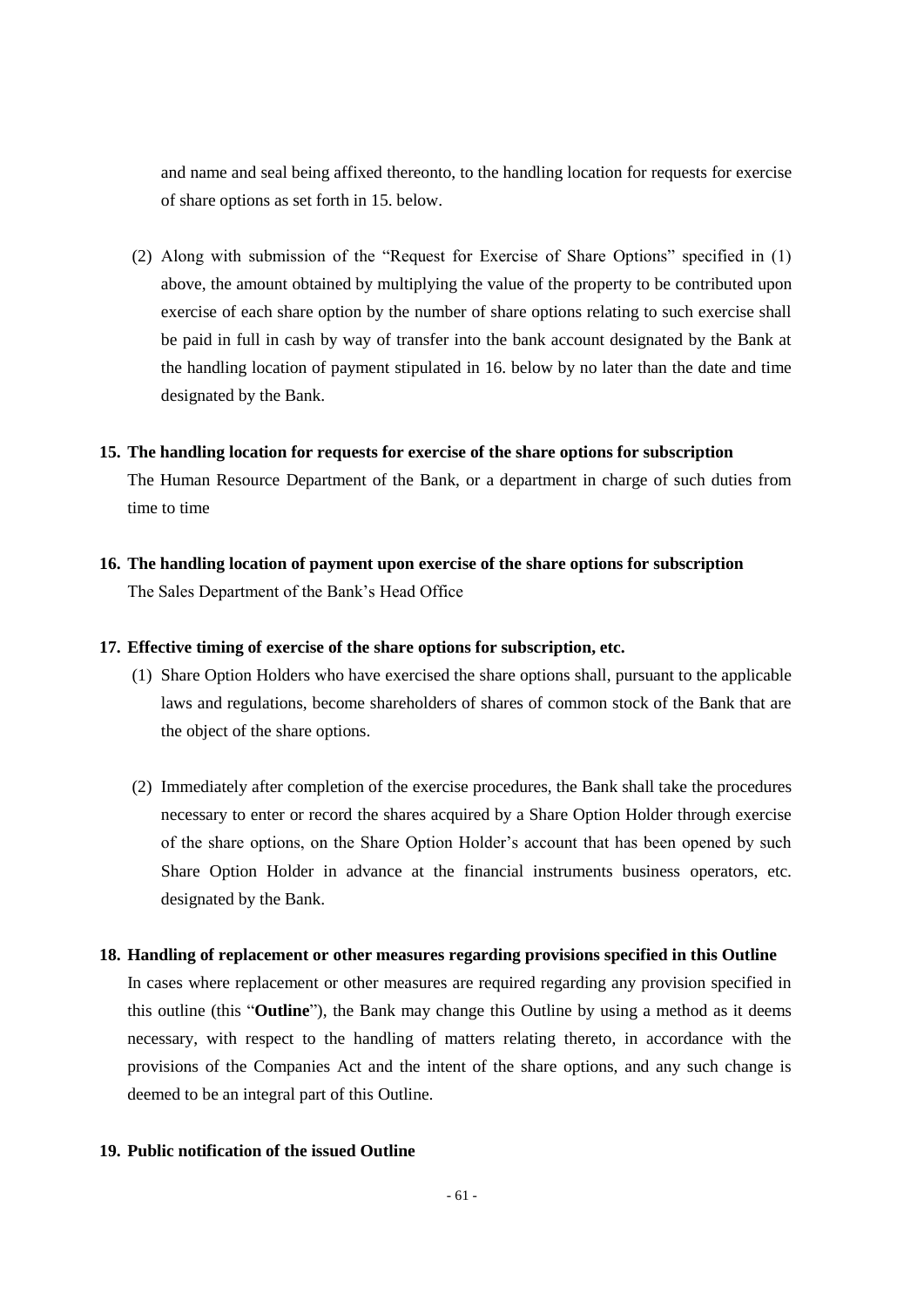The Bank shall keep the original copy of the issued Outline at its head office, and make it available to Share Option Holders during its business hours.

**20.** In addition to the above, any necessary matters related to the share options for subscription shall be pursuant to related laws and regulations as well as resolutions of management meetings.

- End -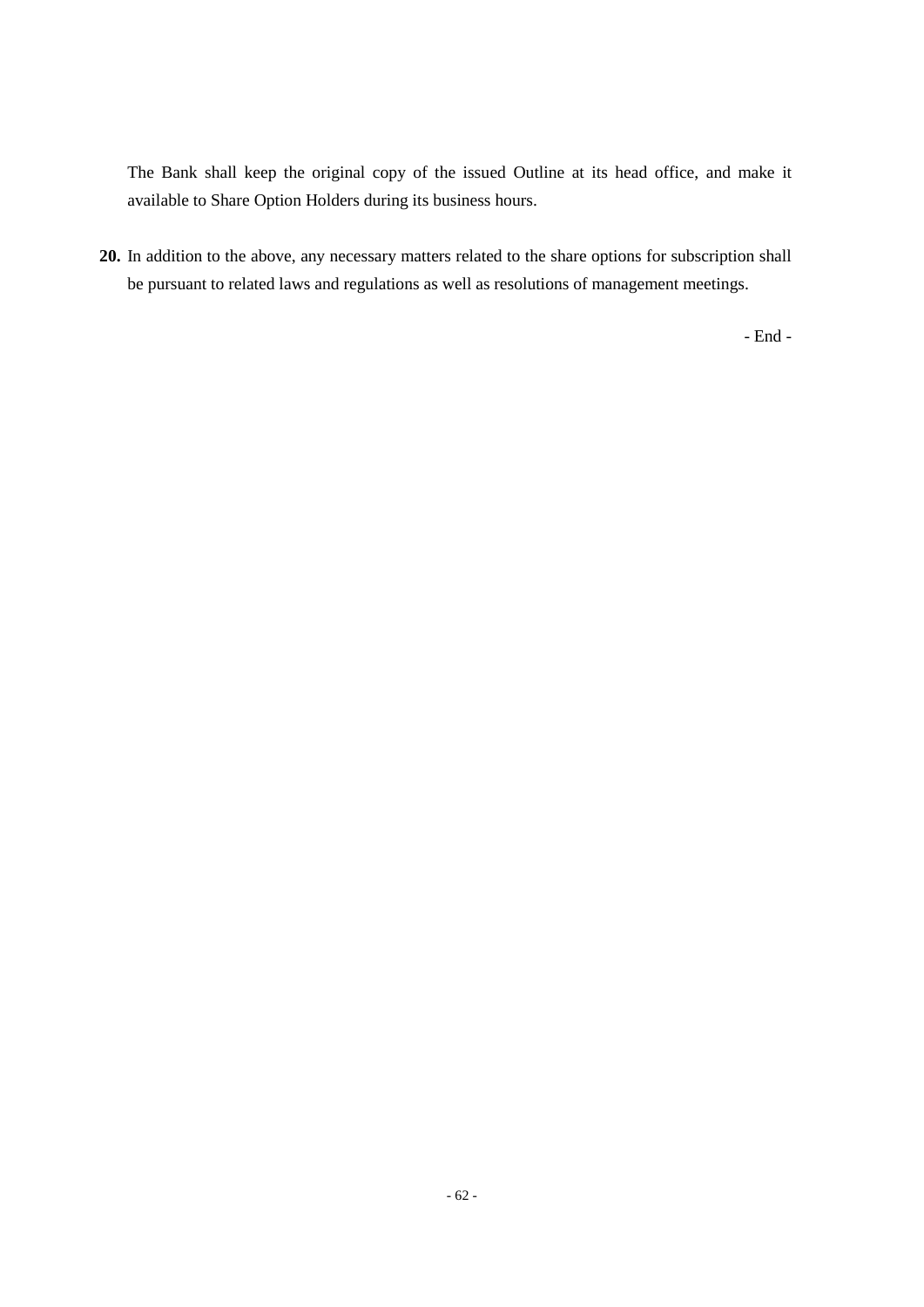#### **Attachment 8: Outline of Series 4 Share Options of Kansai Mirai Financial Group, Inc.**

## **1. Name of the share options for subscription:**

Series 4 Share Options of Kansai Mirai Financial Group, Inc.

#### **2. Class and number of shares that are the object of the share options for subscription**

The class of the shares that are the object of the share options shall be the shares of common stock of Kansai Mirai Financial Group, Inc. (the "**Company**") and the number of the shares that are the object of each share option for subscription (the "**Number of Granted Shares**") shall be 237 shares; provided, however, that, on or after the day on which the share options are allotted (the "**Allotment Date**"), in cases where the Company conducts a share split in relation to the shares of common stock of the Company (including allotment of the shares of common stock of the Company without contribution; the same shall apply hereinafter as to the description of a share split) or a share consolidation in relation to the shares of common stock of the Company, the Number of Granted Shares shall be adjusted using the formula set forth below, with any fraction less than one share resulting therefrom being rounded off:

| <b>Number of Granted Shares</b> | <b>Number of Granted Shares</b> | Ratio of share split or |
|---------------------------------|---------------------------------|-------------------------|
| after adjustment                | before adjustment               | share consolidation     |

The Number of Granted Shares after adjustment shall be applied: for a share split, on or after the day immediately following the record date of the share split (or, if no record date is set, the effective date of the share split); or, for a share consolidation, on or after the day immediately following the effective date of the share consolidation; provided, however, that if a share split is subject to a proposal concerning an increase in the stated capital or the reserves by reducing the amount of surplus to be approved at a general meeting of shareholders and also a day on or before the conclusion of such general meeting of shareholders is set as the record date for such share split, then the Number of Granted Shares after adjustment shall apply retroactively to the day immediately following such record date, on or after the day immediately following the conclusion of such general meeting of shareholders.

Further, on or after the Allotment Date, if adjustment of the Number of Granted Shares becomes necessary in cases where the Company conducts a merger or company split or in cases where the Company is otherwise under circumstances similar to the foregoing cases, the Company may appropriately adjust the Number of Granted Shares to a reasonable extent.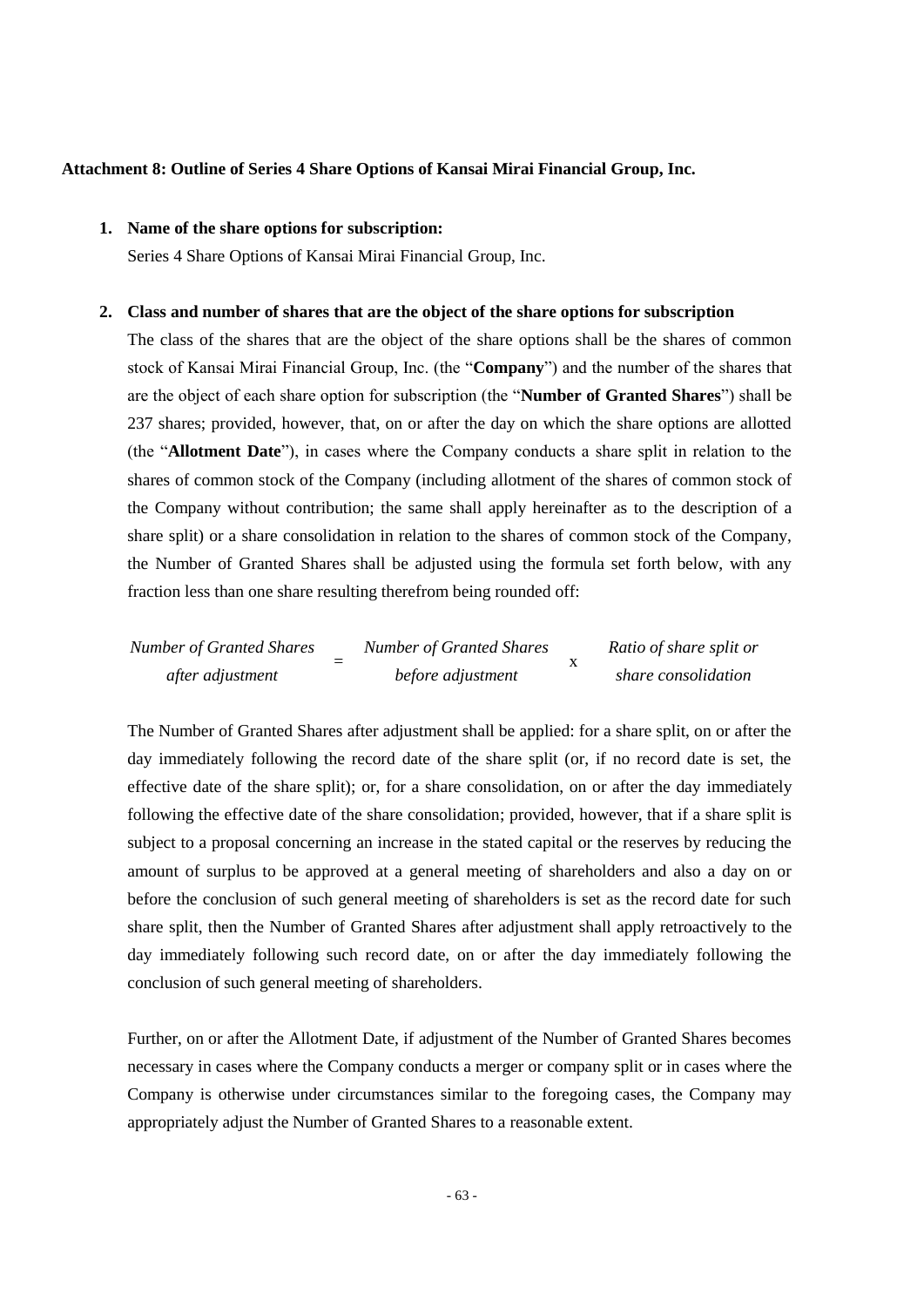When making adjustment for the Number of Granted Shares, the Company shall provide notice of or publish a public notice on the necessary matters to the holders of each share option stated in the share option register ("**Share Option Holders**") by no later than the day immediately preceding the application date of the number of shares after adjustment; provided, however, that in cases where the Company is unable to provide notice or publish a public notice by the day immediately preceding such application date, the Company shall promptly thereafter provide notice or publish a public notice.

## **3. The value of the property to be contributed upon exercise of the share options for subscription**

The value of the property to be contributed upon exercise of each share option shall be the amount calculated by multiplying one (1) yen per share to be delivered through exercise of each such share option by the Number of Granted Shares.

## **4. Exercise period of the share options for subscription**

From April 1, 2018 to July 17, 2045

## **5. Matters related to the stated capital and capital reserves to be increased in cases where shares are issued through exercise of the share options for subscription**

- (1) The amount of the stated capital to be increased in cases where shares are issued through exercise of the share options shall be the amount of one-half of the maximum amount of increase in stated capital calculated pursuant to Article 17, Paragraph 1 of the Rules of Corporate Accounting, with any fraction less than one share resulting therefrom being rounded up.
- (2) The amount of the capital reserves to be increased in cases where shares are issued through exercise of the share options shall be the amount obtained by subtracting the amount of the stated capital to be increased specified in (1) above from the maximum amount of increase in stated capital specified in (1) above.

## **6. Restriction on acquisition of the share options for subscription by transfer**

The acquisition of the share options by transfer requires approval by resolution of the board of directors of the Company.

### **7. Terms on acquisition of the share options for subscription**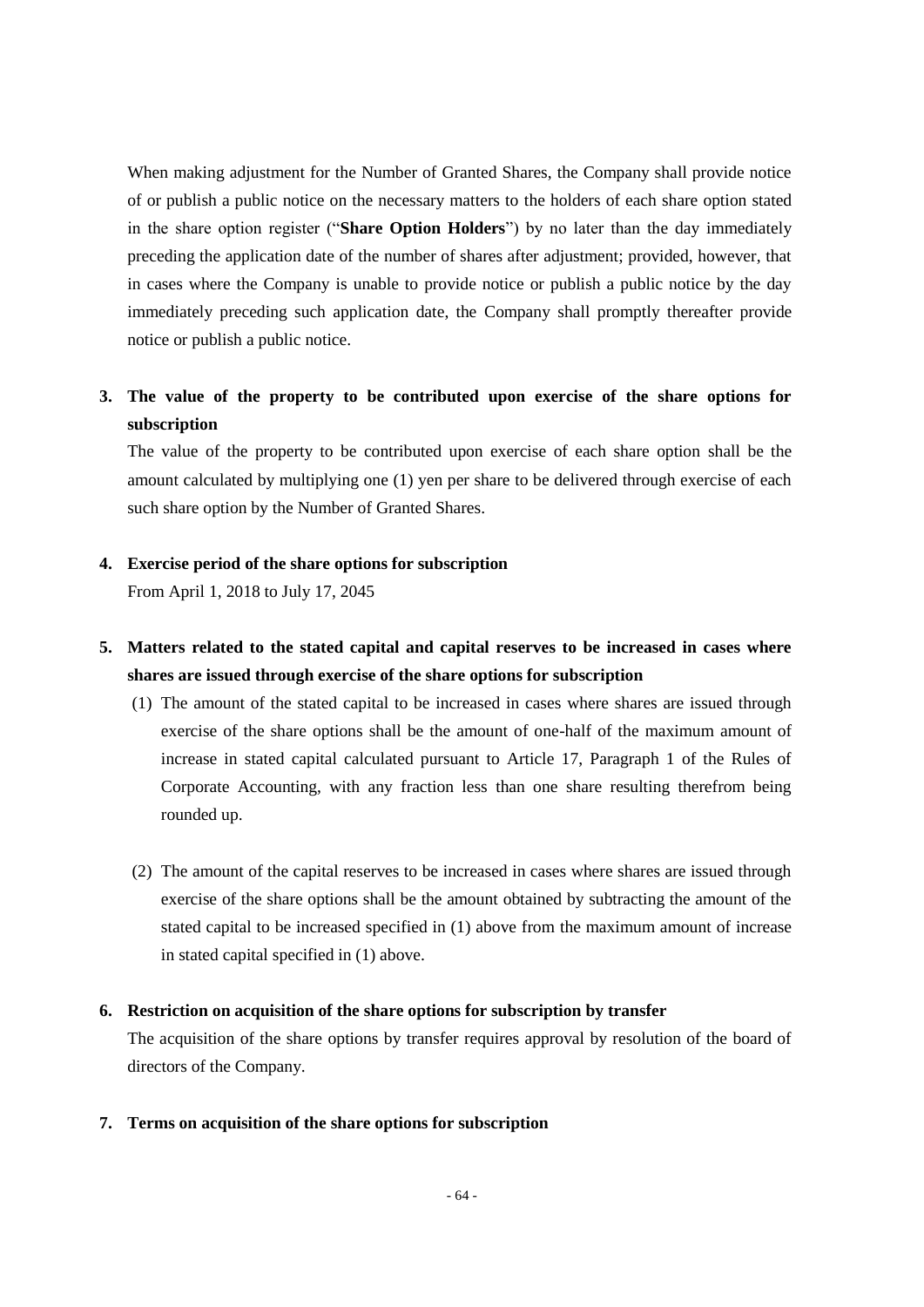In cases where any of the proposals specified in  $(1)$ ,  $(2)$ ,  $(3)$ ,  $(4)$  or  $(5)$  below is approved by a general meeting of shareholders of the Company (or resolved by a board of directors meeting of the Company if resolution of a general meeting of shareholders is not required), the Company may acquire the share options without consideration:

- (1) Proposal for approval of a merger agreement under which the Company becomes a company absorbed in such merger;
- (2) Proposal for approval of a company split agreement or company split plan under which the Company becomes a split company;
- (3) Proposal for approval of a share exchange agreement or share transfer plan under which the Company becomes a wholly owned subsidiary company;
- (4) Proposal for approval of amendment to the articles of incorporation wherein the Company provides, as a content of all of the shares issued by the Company, that the approval of the Company is required for the acquisition of such shares by transfer; or
- (5) Proposal for approval of amendment to the articles of incorporation wherein the Company provides, as a content of class shares that are the object of the share options, that the approval of the Company is required for the acquisition of such class shares by transfer requires the approval of the Company, or wherein the Company acquires all of such class shares by resolution of a general meeting of shareholders.

## **8. Decision policy regarding the details of delivery of the share options of a company subject to restructuring in organization restructuring**

In the event that the Company conducts a merger (limited to cases where the Company becomes a company absorbed in such merger), an absorption-type company split or incorporation-type company split (in each event, limited to cases where the Company becomes a split company) or a share exchange or share transfer (in each event, limited to cases where the Company becomes a wholly owned subsidiary company) (collectively, "**Organization Restructuring Action**"), the share options of the stock company specified in Article 236, Paragraph 1, Item 8, Sub-items (a) through (e) of the Companies Act (such company, "**Company Subject to Restructuring**") shall be delivered to Share Option Holders holding remaining share options ("**Remaining Share Options**") as of the point in time immediately preceding the effective date of a relevant Organization Restructuring Action (i.e., the effective date meaning: (a) the day on which an absorption-merger comes into effect with respect to such absorption-merger; (b) the day on which a stock company incorporated through consolidated-type merger is formed with respect to such consolidation-type merger; (c) the day on which an absorption-type company split comes into effect with respect to such absorption-type company split; (d) the day on which a stock company incorporated through incorporation-type company split is formed with respect to such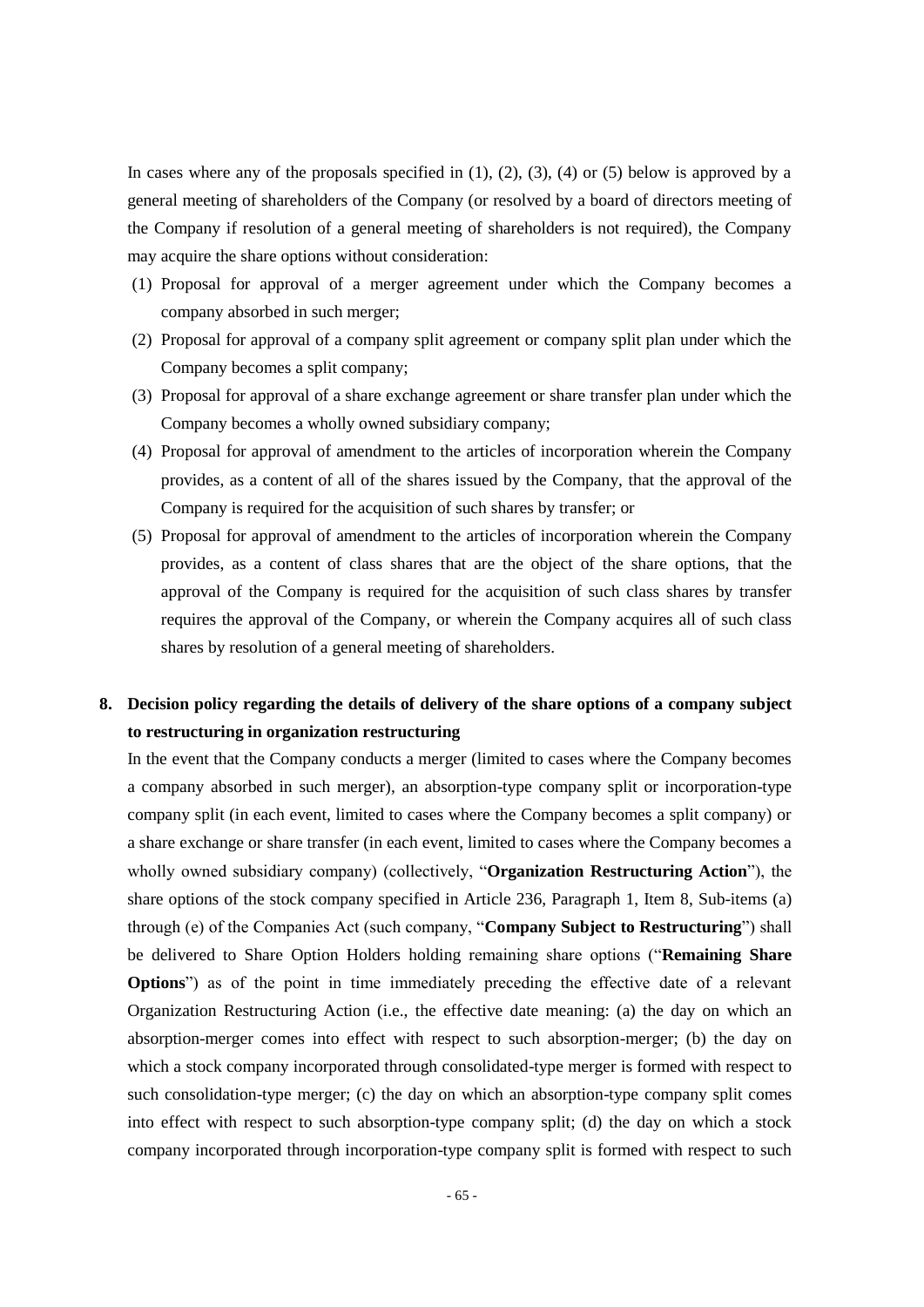incorporation-type company split; (e) the day on which a share exchange comes into effect with respect to such share exchange; and (f) the day on which a wholly owning parent company incorporated through share transfer is formed with respect to such share transfer; hereinafter the same shall apply), respectively, but on the condition that it is stipulated, in a relevant absorption-type merger agreement, consolidation-type merger agreement, absorption-type company split agreement, incorporation-type company split plan, share exchange agreement or share transfer plan, that the share options of a relevant Company Subject to Restructuring shall be delivered in accordance with each of the following:

- (1) The number of share options of a Company Subject to Restructuring to be delivered: In each case, the share options shall be delivered in the number equal to the number of Remaining Share Options held by Share Option Holders.
- (2) The class of shares of a Company Subject to Restructuring that are the object of the share options: The class of shares shall be the shares of common stock of a Company Subject to

Restructuring.

(3) The number of shares of a Company Subject to Restructuring that are the object of the share options:

To be determined in accordance with (2) above, taking into consideration the conditions, etc. of a Company Subject to Restructuring.

(4) The value of the property to be contributed upon exercise of the share options:

The value of the property to be contributed upon exercise of each share option shall be the amount calculated by multiplying the Exercise Value after Restructuring set forth below by the number of shares of a Company Subject to Restructuring that are the object of the share options determined pursuant to (3) above.

The exercise value after restructuring (the "**Exercise Value after Restructuring**") shall be one (1) yen per share which may be received through exercise of each such share option to be delivered.

(5) Exercise period of the share options:

The period starting from whichever is later of (a) the starting date of the exercise period of the share options as stipulated in 4. above or (b) the effective date of a relevant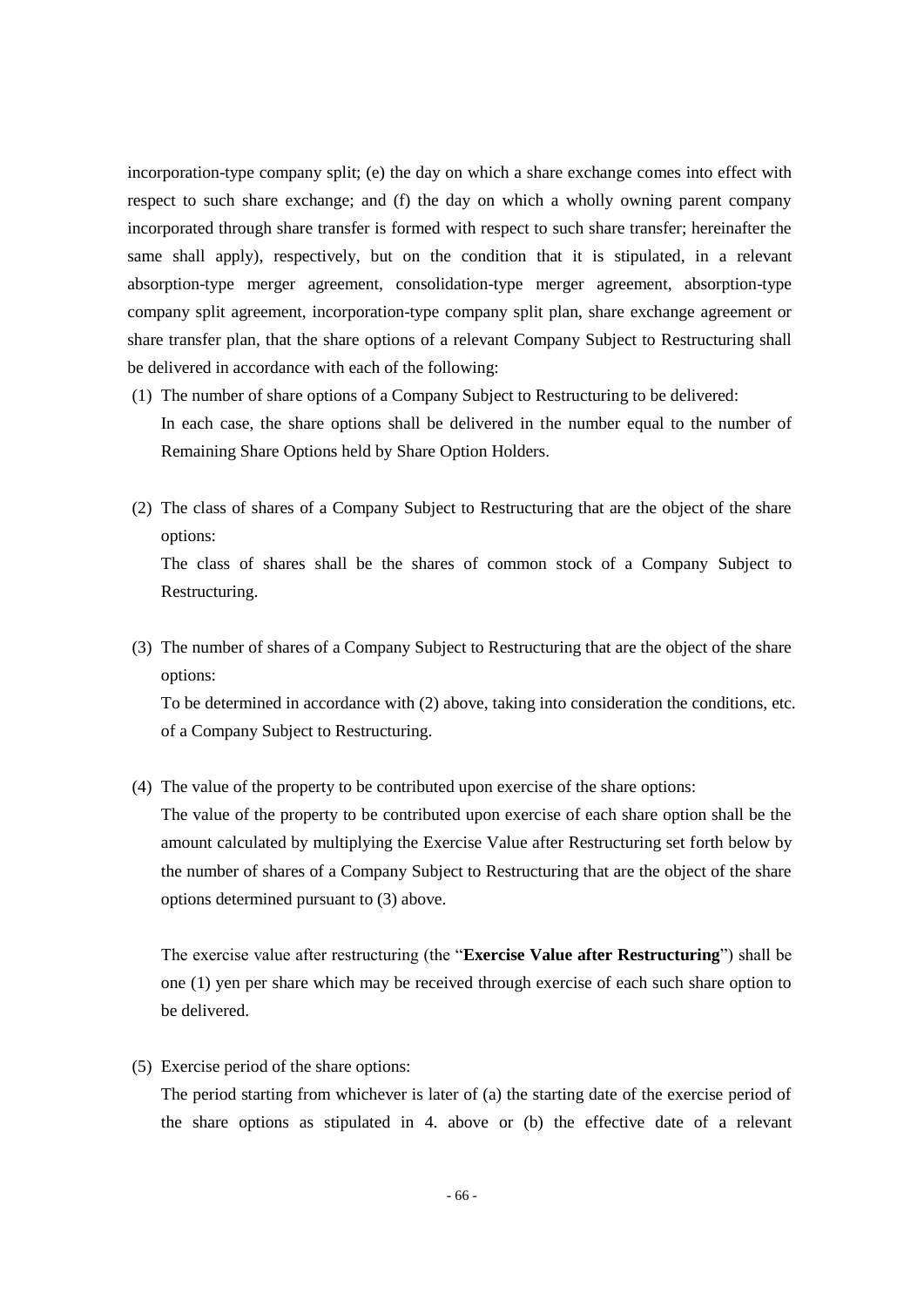Organization Restructuring Action, and ending on the expiration date of the exercise period of the share options as stipulated in 4. above.

- (6) Matters related to the stated capital and capital reserves to be increased in cases where shares are issued through exercise of the share options: To be determined in accordance with 5. above.
- (7) Restriction on acquisition of the share options by transfer: The acquisition of the share options by transfer requires approval by resolution of the board of directors of a relevant Company Subject to Restructuring.
- (8) Terms on acquisition of the share options: To be determined in accordance with 7. above.
- (9) Other conditions for exercise of the share options: To be determined in accordance with 10. below.

## **9. Arrangement for the treatment of any fraction less than one share occurring upon exercise of the share options for subscription**

If the number of shares to be delivered to Share Option Holders who have exercised share options includes any fraction less than one share, such fraction shall be rounded off.

## **10. Other conditions for exercise of the share options for subscription**

- (1) A Share Option Holder may, within the period specified in 4. above, exercise the share options on or after the day immediately following the day on which such Share Option Holder ceases to hold a position as either a director or an executive officer of The Minato Bank, Ltd. (the "**Position End Date**").
- (2) Notwithstanding (1) above, a Share Option Holder may, within the period specified in 4. above, if the circumstances stipulated in either (a) or (b) applies (but, as for (b), excluding cases where it is stipulated, in a relevant absorption-type merger agreement, consolidation-type merger agreement, absorption-type company split agreement, incorporation-type company split plan, share exchange agreement or share transfer plan, that the share options of a relevant Company Subject to Restructuring shall be delivered to Share Option Holders in accordance with 8. above), exercise the share options only within the respective period stipulated below: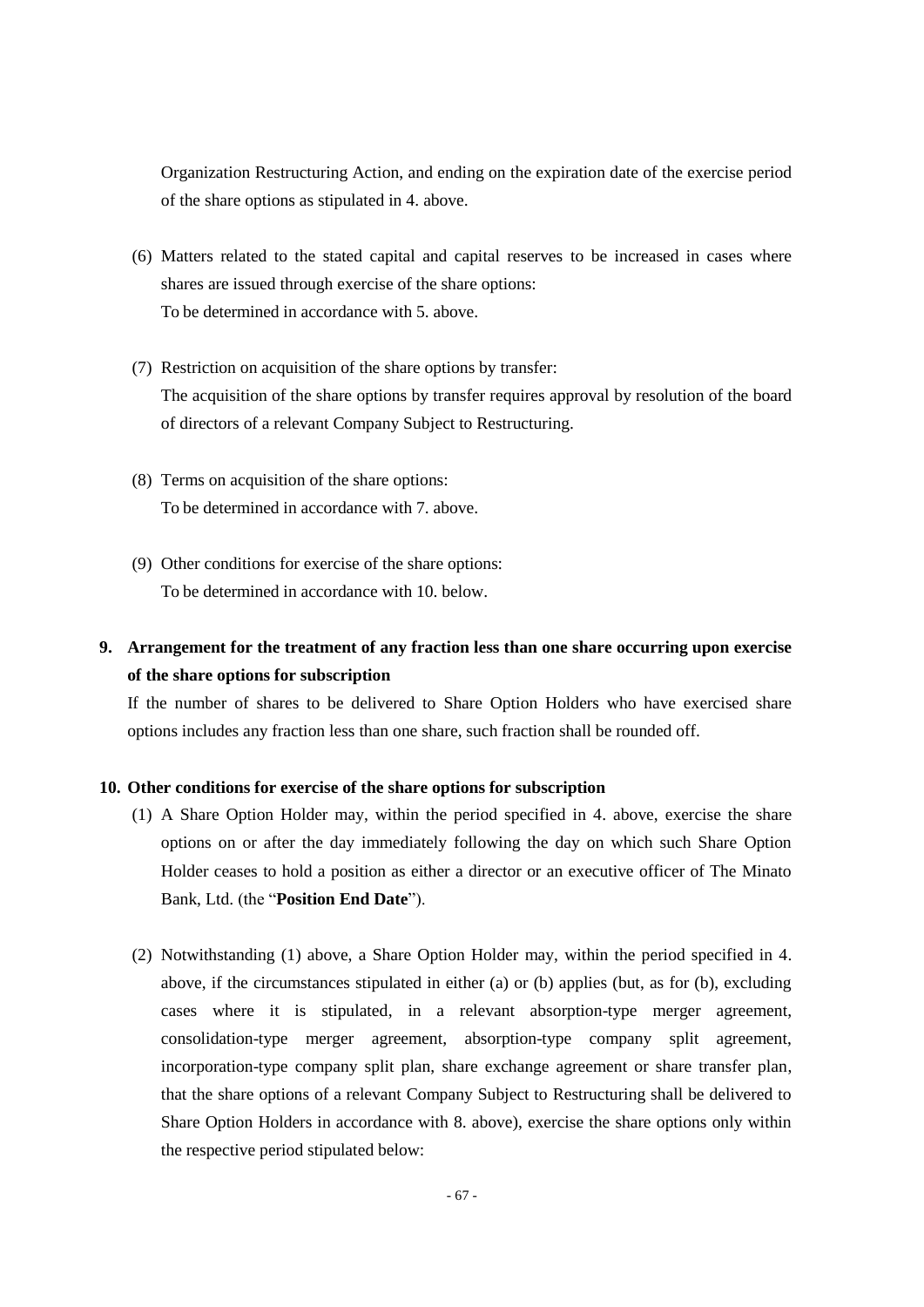- (a) In the event that the Position End Date did not occur to a relevant Share Option Holder by July 17, 2044: From July 18, 2044 to July 17, 2045
- (b) In the event that a proposal for approval of a merger agreement under which the Company becomes a company absorbed in such merger or a proposal for approval of a share exchange agreement or share transfer plan under which the Company becomes a wholly owned subsidiary company is approved by a general meeting of shareholders of the Company (or is resolved by a board of directors meeting of the Company if resolution of a general meeting of shareholders is not required): Fifteen (15) days from the day immediately following the day of such approval
- (3) (1) and (2)(a) above shall not apply to a person who has succeeded the share options by inheritance.
- (4) In cases where a Share Option Holder waives its share options, such Share Option Holder may not exercise such share options.

#### **11. The paid-in amount for the share options for subscription**

No money is required to be paid in exchange for the share options.

**12. The day on which the share options for subscription is allotted** April 1, 2018

#### **13. Request for exercise of the share options for subscription and the method for payment**

- (1) In the event of exercise of the share options, a "Request for Exercise of Share Options" in the form designated by the Company shall be submitted, with the necessary information filled in and name and seal being affixed thereonto, to the handling location designated by the Company.
- (2) Along with submission of the "Request for Exercise of Share Options" specified in (1) above, the amount obtained by multiplying the value of the property to be contributed upon exercise of each share option by the number of share options relating to such exercise shall be paid in full in cash by way of transfer into the bank account designated by the Company at the handling location of payment designated by the Company by no later than the date and time designated by the Company.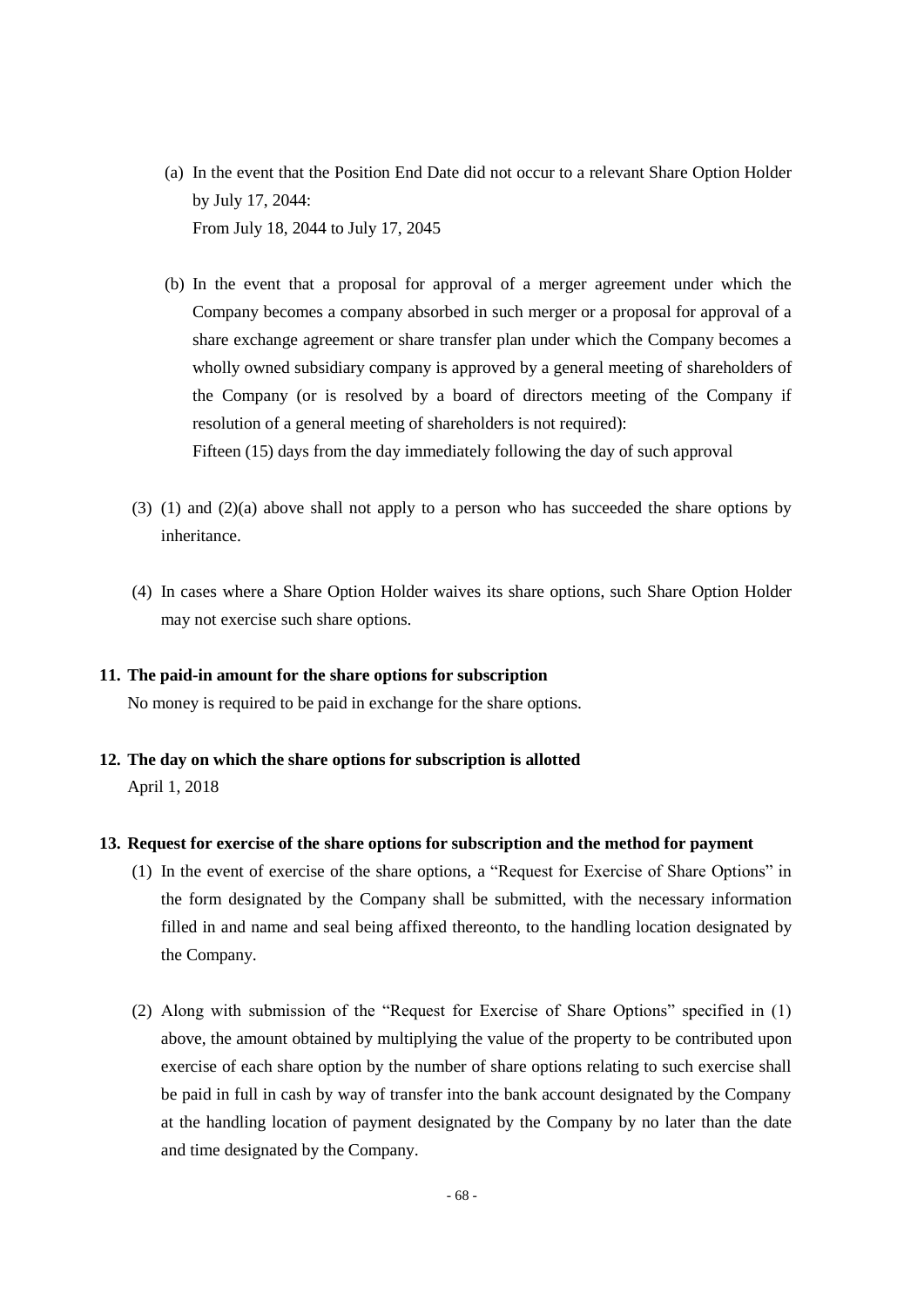### **14. Effective timing of exercise of the share options for subscription, etc.**

- (1) Share Option Holders who have exercised the share options shall, pursuant to the applicable laws and regulations, become shareholders of shares of common stock of the Company that are the object of the share options.
- (2) Immediately after completion of the exercise procedures, the Company shall take the procedures necessary to enter or record the shares acquired by a Share Option Holder through exercise of the share options, on the Share Option Holder's account that has been opened by such Share Option Holder in advance at the financial instruments business operators, etc. designated by the Company.

## **15. Handling of replacement or other measures regarding provisions specified in this Outline**

In cases where replacement or other measures are required regarding any provision specified in this outline (this "**Outline**"), the Company may change this Outline by using a method as it deems necessary, with respect to the handling of matters relating thereto, in accordance with the provisions of the Companies Act and the intent of the share options, and any such change is deemed to be an integral part of this Outline.

## **16. Public notification of the issued Outline**

The Company shall keep the original copy of the issued Outline at its head office, and make it available to Share Option Holders during its business hours.

- End -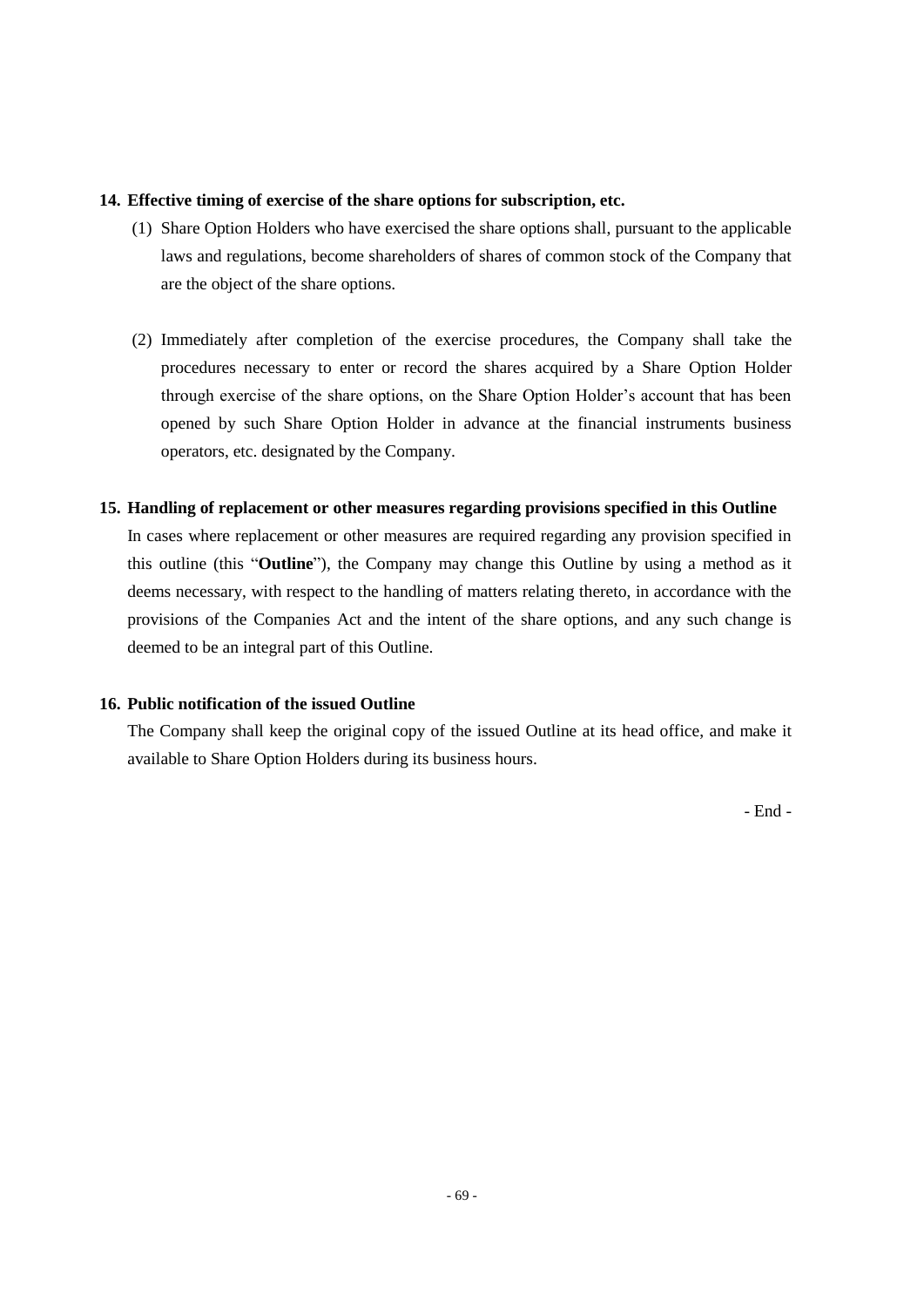#### **Attachment 9: Outline of Series 5 Share Options of The Minato Bank, Ltd.**

## **1. Name of the share options for subscription:**

Series 5 Share Options of The Minato Bank, Ltd.

#### **2. Class and number of shares that are the object of the share options for subscription**

The class of the shares that are the object of the share options shall be the shares of common stock of The Minato Bank, Ltd. (the "**Bank**") and the number of the shares that are the object of each share option for subscription (the "**Number of Granted Shares**") shall be 1,000 shares (the Number of Granted Shares after adjustment as a result of the consolidation of shares whose effective date is set on October 1, 2016 shall be 100 shares); provided, however, that, on or after the day on which the share options are allotted (the "**Allotment Date**"), in cases where the Bank conducts a share split in relation to the shares of common stock of the Bank (including allotment of the shares of common stock of the Bank without contribution; the same shall apply hereinafter as to the description of a share split) or a share consolidation in relation to the shares of common stock of the Bank, the Number of Granted Shares shall be adjusted using the formula set forth below, with any fraction less than one share resulting therefrom being rounded off:

Number of Granted Shares = Number of Granted Shares after adjustment = 
$$
after adjustment = before adjustment
$$

The Number of Granted Shares after adjustment shall be applied: for a share split, on or after the day immediately following the record date of the share split (or, if no record date is set, the effective date of the share split); or, for a share consolidation, on or after the day immediately following the effective date of the share consolidation; provided, however, that if a share split is subject to a proposal concerning an increase in the stated capital or the reserves by reducing the amount of surplus to be approved at a general meeting of shareholders and also a day on or before the conclusion of such general meeting of shareholders is set as the record date for such share split, then the Number of Granted Shares after adjustment shall apply retroactively to the day immediately following such record date, on or after the day immediately following the conclusion of such general meeting of shareholders.

Further, on or after the Allotment Date, if adjustment of the Number of Granted Shares becomes necessary in cases where the Bank conducts a merger or company split or in cases where the Bank is otherwise under circumstances similar to the foregoing cases, the Bank may appropriately adjust the Number of Granted Shares to a reasonable extent.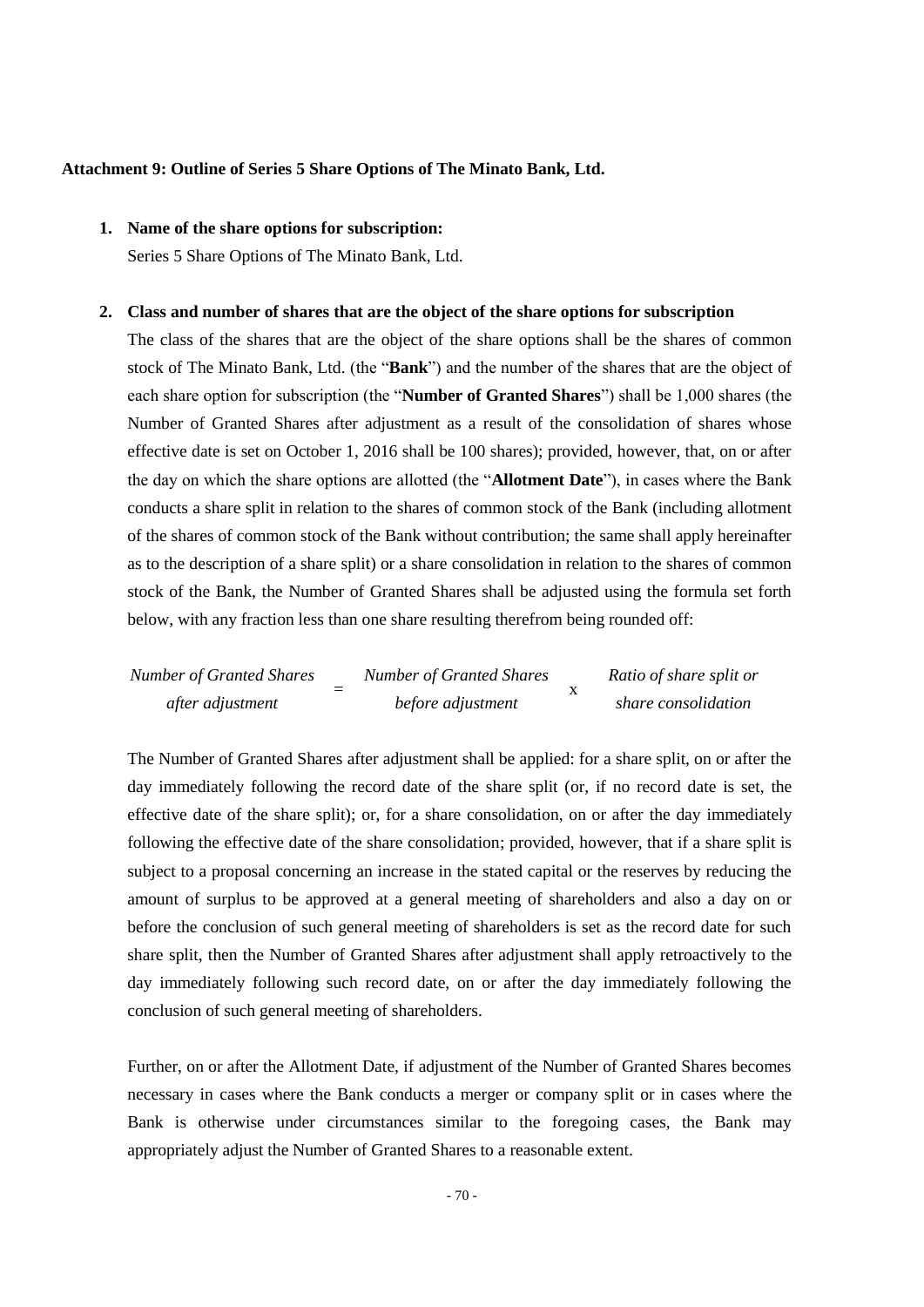When making adjustment for the Number of Granted Shares, the Bank shall provide notice of or publish a public notice on the necessary matters to the holders of each share option stated in the share option register ("**Share Option Holders**") by no later than the day immediately preceding the application date of the number of shares after adjustment; provided, however, that in cases where the Bank is unable to provide notice or publish a public notice by the day immediately preceding such application date, the Bank shall promptly thereafter provide notice or publish a public notice.

# **3. The value of the property to be contributed upon exercise of the share options for subscription**

The value of the property to be contributed upon exercise of each share option shall be the amount calculated by multiplying one (1) yen per share to be delivered through exercise of each such share option by the Number of Granted Shares.

## **4. Exercise period of the share options for subscription**

From July 22, 2016 to July 21, 2046

- **5. Matters related to the stated capital and capital reserves to be increased in cases where shares are issued through exercise of the share options for subscription**
	- (1) The amount of the stated capital to be increased in cases where shares are issued through exercise of the share options shall be the amount of one-half of the maximum amount of increase in stated capital calculated pursuant to Article 17, Paragraph 1 of the Rules of Corporate Accounting, with any fraction less than one share resulting therefrom being rounded up.
	- (2) The amount of the capital reserves to be increased in cases where shares are issued through exercise of the share options shall be the amount obtained by subtracting the amount of the stated capital to be increased specified in (1) above from the maximum amount of increase in stated capital specified in (1) above.

## **6. Restriction on acquisition of the share options for subscription by transfer**

The acquisition of the share options by transfer requires approval by resolution of the board of directors of the Bank.

**7. Terms on acquisition of the share options for subscription**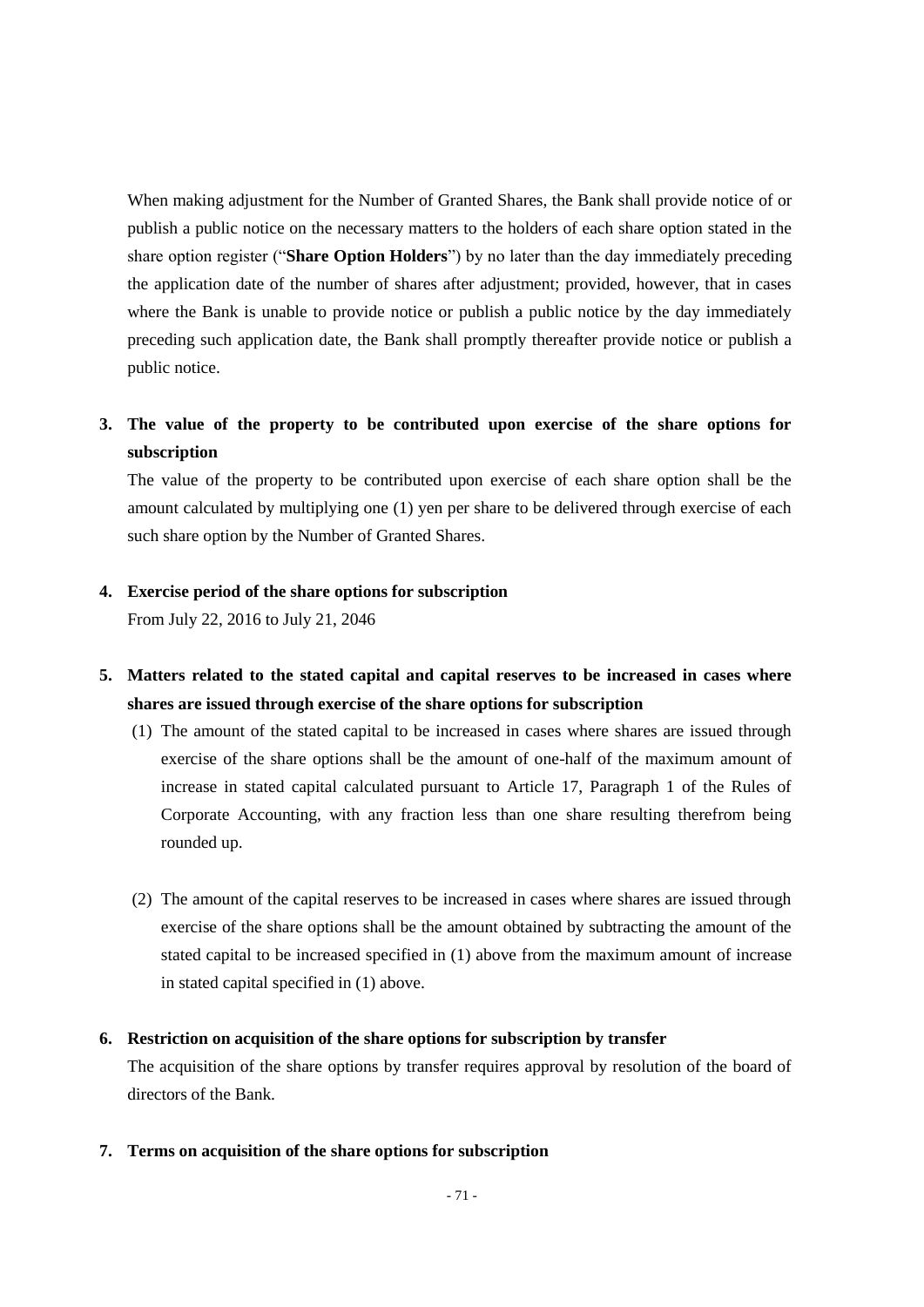In cases where any of the proposals specified in  $(1)$ ,  $(2)$ ,  $(3)$ ,  $(4)$  or  $(5)$  below is approved by a general meeting of shareholders of the Bank (or resolved by a board of directors meeting of the Bank if resolution of a general meeting of shareholders is not required), the Bank may acquire the share options without consideration:

- (1) Proposal for approval of a merger agreement under which the Bank becomes a company absorbed in such merger;
- (2) Proposal for approval of a company split agreement or company split plan under which the Bank becomes a split company;
- (3) Proposal for approval of a share exchange agreement or share transfer plan under which the Bank becomes a wholly owned subsidiary company;
- (4) Proposal for approval of amendment to the articles of incorporation wherein the Bank provides, as a content of all of the shares issued by the Bank, that the approval of the Bank is required for the acquisition of such shares by transfer; or
- (5) Proposal for approval of amendment to the articles of incorporation wherein the Bank provides, as a content of class shares that are the object of the share options, that the approval of the Bank is required for the acquisition of such class shares by transfer requires the approval of the Bank, or wherein the Bank acquires all of such class shares by resolution of a general meeting of shareholders.

# **8. Decision policy regarding the details of delivery of the share options of a company subject to restructuring in organization restructuring**

In the event that the Bank conducts a merger (limited to cases where the Bank becomes a company absorbed in such merger), an absorption-type company split or incorporation-type company split (in each event, limited to cases where the Bank becomes a split company) or a share exchange or share transfer (in each event, limited to cases where the Bank becomes a wholly owned subsidiary company) (collectively, "**Organization Restructuring Action**"), the share options of the stock company specified in Article 236, Paragraph 1, Item 8, Sub-items (a) through (e) of the Companies Act (such company, "**Company Subject to Restructuring**") shall be delivered to Share Option Holders holding remaining share options ("**Remaining Share Options**") as of the point in time immediately preceding the effective date of a relevant Organization Restructuring Action (i.e., the effective date meaning: (a) the day on which an absorption-merger comes into effect with respect to such absorption-merger; (b) the day on which a stock company incorporated through consolidated-type merger is formed with respect to such consolidation-type merger; (c) the day on which an absorption-type company split comes into effect with respect to such absorption-type company split; (d) the day on which a stock company incorporated through incorporation-type company split is formed with respect to such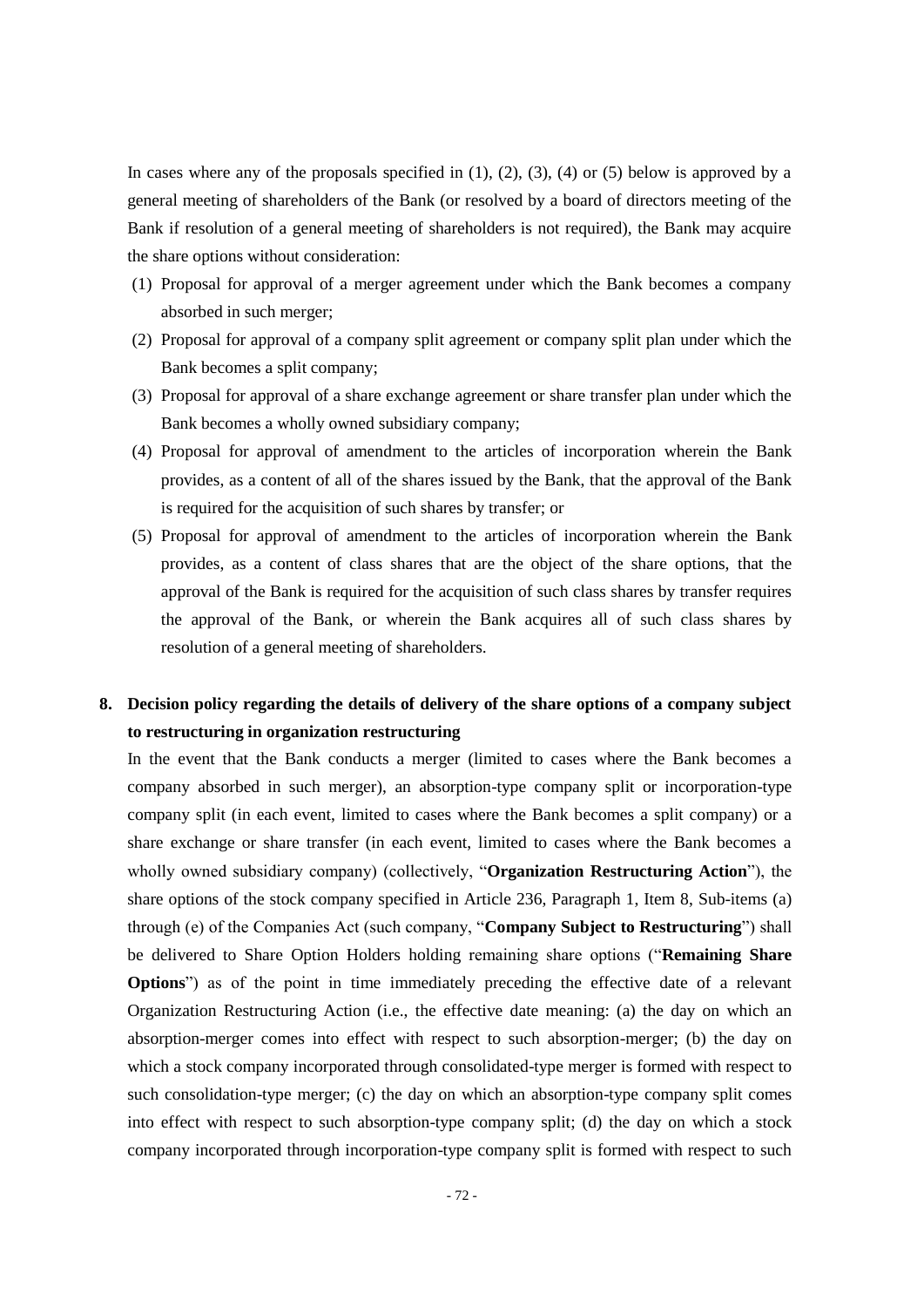incorporation-type company split; (e) the day on which a share exchange comes into effect with respect to such share exchange; and (f) the day on which a wholly owning parent company incorporated through share transfer is formed with respect to such share transfer; hereinafter the same shall apply), respectively, but on the condition that it is stipulated, in a relevant absorption-type merger agreement, consolidation-type merger agreement, absorption-type company split agreement, incorporation-type company split plan, share exchange agreement or share transfer plan, that the share options of a relevant Company Subject to Restructuring shall be delivered in accordance with each of the following:

- (1) The number of share options of a Company Subject to Restructuring to be delivered: In each case, the share options shall be delivered in the number equal to the number of Remaining Share Options held by Share Option Holders.
- (2) The class of shares of a Company Subject to Restructuring that are the object of the share options: The class of shares shall be the shares of common stock of a Company Subject to

(3) The number of shares of a Company Subject to Restructuring that are the object of the share options:

To be determined in accordance with (2) above, taking into consideration the conditions, etc. of a Company Subject to Restructuring.

(4) The value of the property to be contributed upon exercise of the share options:

The value of the property to be contributed upon exercise of each share option shall be the amount calculated by multiplying the Exercise Value after Restructuring set forth below by the number of shares of a Company Subject to Restructuring that are the object of the share options determined pursuant to (3) above.

The exercise value after restructuring (the "**Exercise Value after Restructuring**") shall be one (1) yen per share which may be received through exercise of each such share option to be delivered.

(5) Exercise period of the share options:

Restructuring.

The period starting from whichever is later of (a) the starting date of the exercise period of the share options as stipulated in 4. above or (b) the effective date of a relevant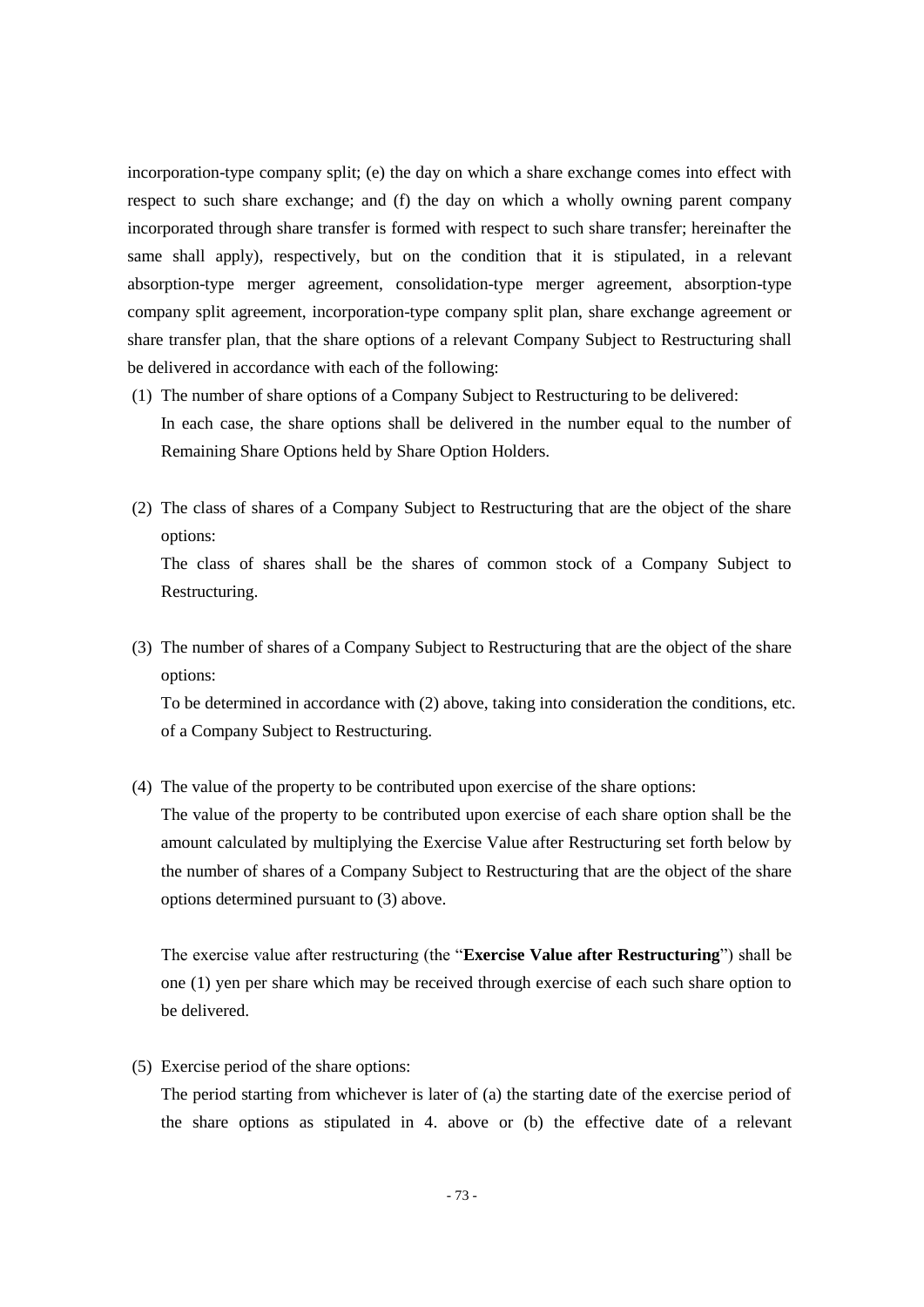Organization Restructuring Action, and ending on the expiration date of the exercise period of the share options as stipulated in 4. above.

- (6) Matters related to the stated capital and capital reserves to be increased in cases where shares are issued through exercise of the share options: To be determined in accordance with 5. above.
- (7) Restriction on acquisition of the share options by transfer: The acquisition of the share options by transfer requires approval by resolution of the board of directors of a relevant Company Subject to Restructuring.
- (8) Terms on acquisition of the share options: To be determined in accordance with 7. above.
- (9) Other conditions for exercise of the share options: To be determined in accordance with 10. below.

# **9. Arrangement for the treatment of any fraction less than one share occurring upon exercise of the share options for subscription**

If the number of shares to be delivered to Share Option Holders who have exercised share options includes any fraction less than one share, such fraction shall be rounded off.

## **10. Other conditions for exercise of the share options for subscription**

- (1) A Share Option Holder may, within the period specified in 4. above, exercise the share options on or after the day immediately following the day on which such Share Option Holder ceases to hold a position as either a director or an executive officer of the Bank (such day shall hereinafter be referred to as the "**Position End Date**"; and the day immediately following the Position End Date shall hereinafter be referred to as the "**Rights Exercise Commencement Date**").
- (2) Notwithstanding (1) above, a Share Option Holder may, within the period specified in 4. above, if the circumstances stipulated in either (a) or (b) applies (but, as for (b), excluding cases where it is stipulated, in a relevant absorption-type merger agreement, consolidation-type merger agreement, absorption-type company split agreement, incorporation-type company split plan, share exchange agreement or share transfer plan, that the share options of a relevant Company Subject to Restructuring shall be delivered to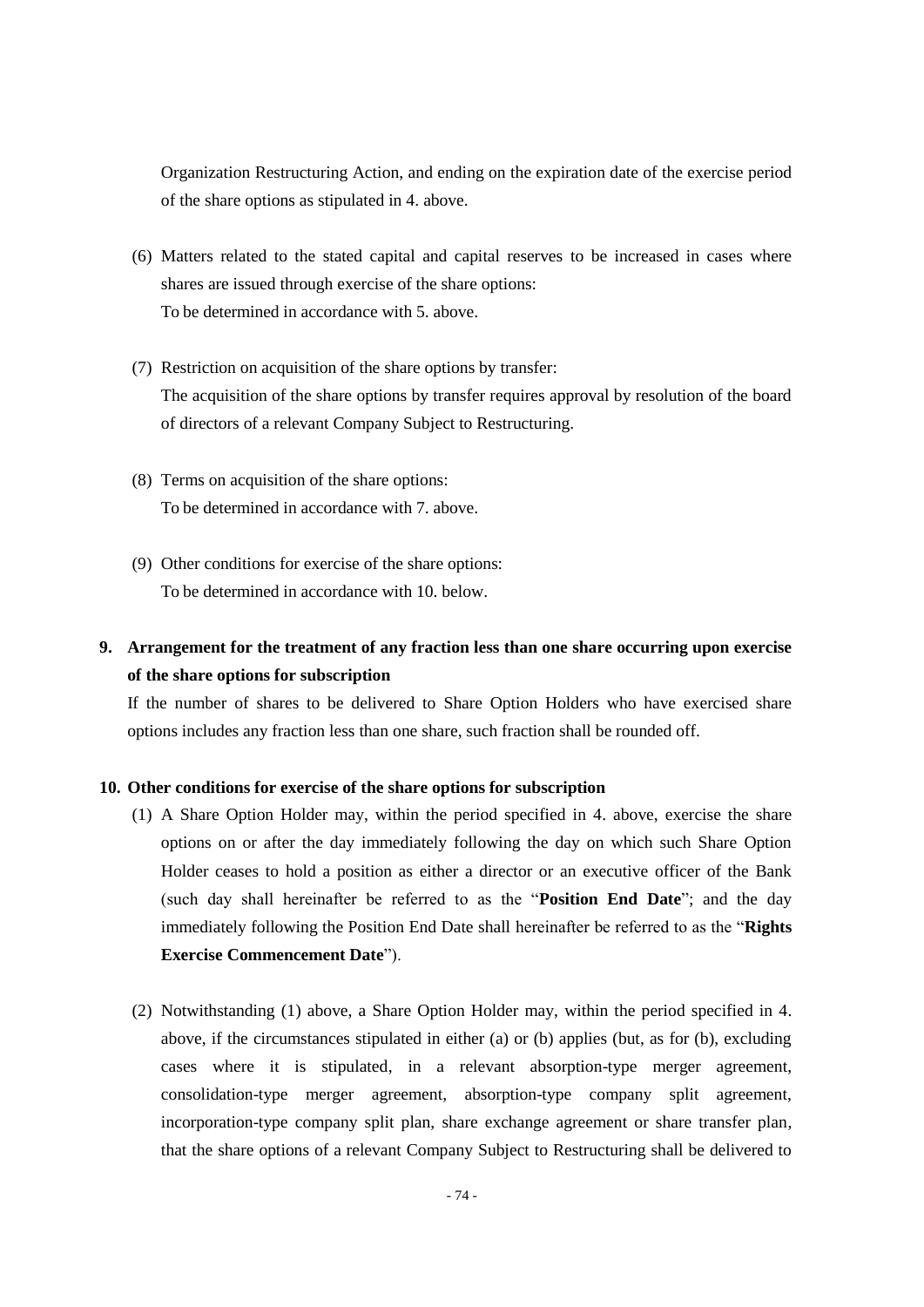Share Option Holders in accordance with 8. above), exercise the share options only within the respective period stipulated below:

- (a) In the event that the Position End Date did not occur to a relevant Share Option Holder by July 21, 2045: From July 22, 2045 to July 21, 2046
- (b) In the event that a proposal for approval of a merger agreement under which the Bank becomes a company absorbed in such merger or a proposal for approval of a share exchange agreement or share transfer plan under which the Bank becomes a wholly owned subsidiary company is approved by a general meeting of shareholders of the Bank (or is resolved by a board of directors meeting of the Bank if resolution of a general meeting of shareholders is not required):

Fifteen (15) days from the day immediately following the day of such approval

- (3) (1) and (2)(a) above shall not apply to a person who has succeeded the share options by inheritance.
- (4) In cases where a Share Option Holder waives its share options, such Share Option Holder may not exercise such share options.

### **11. Method for calculating the paid-in amount for the share options for subscription**

Paid-in amount per share option: 153,000 yen

Such paid-in amount shall be, in accordance with the provisions of Article 246, Paragraph 2 of the Companies Act, in lieu of payment of money, set off against claims for compensation that the Bank owes to directors and executive officers.

- **12. The day on which the share options for subscription is allotted** July 21, 2016
- **13. The date for payment of monies in exchange for the share options for subscription** July 21, 2016
- **14. Request for exercise of the share options for subscription and the method for payment**
	- (1) In the event of exercise of the share options, a "Request for Exercise of Share Options" in the form designated by the Bank shall be submitted, with the necessary information filled in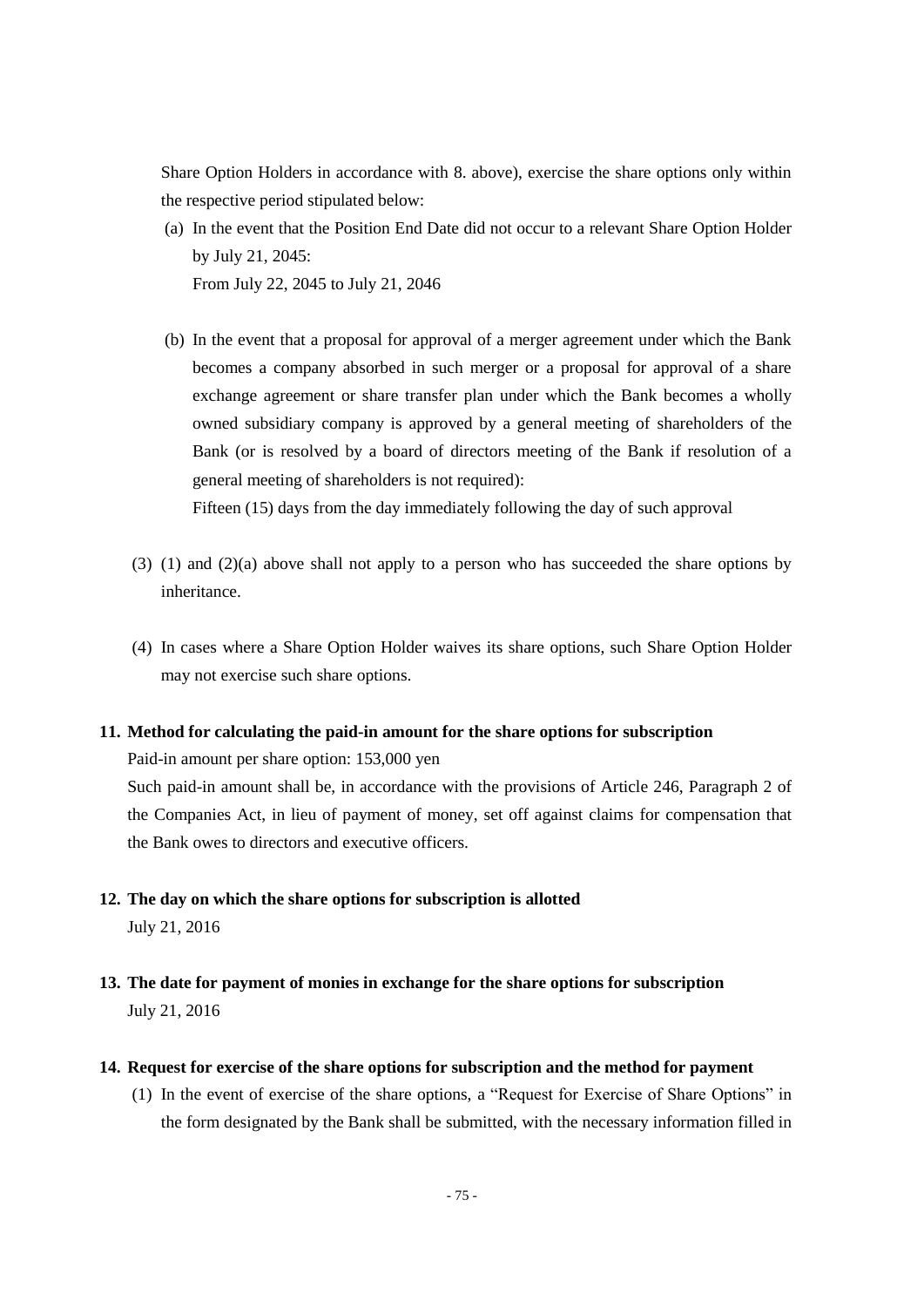and name and seal being affixed thereonto, to the handling location for requests for exercise of share options as set forth in 15. below.

(2) Along with submission of the "Request for Exercise of Share Options" specified in (1) above, the amount obtained by multiplying the value of the property to be contributed upon exercise of each share option by the number of share options relating to such exercise shall be paid in full in cash by way of transfer into the bank account designated by the Bank at the handling location of payment stipulated in 16. below by no later than the date and time designated by the Bank.

#### **15. The handling location for requests for exercise of the share options for subscription**

The Human Resource Department of the Bank, or a department in charge of such duties from time to time

**16. The handling location of payment upon exercise of the share options for subscription** The Sales Department of the Bank's Head Office

### **17. Effective timing of exercise of the share options for subscription, etc.**

- (1) Share Option Holders who have exercised the share options shall, pursuant to the applicable laws and regulations, become shareholders of shares of common stock of the Bank that are the object of the share options.
- (2) Immediately after completion of the exercise procedures, the Bank shall take the procedures necessary to enter or record the shares acquired by a Share Option Holder through exercise of the share options, on the Share Option Holder's account that has been opened by such Share Option Holder in advance at the financial instruments business operators, etc. designated by the Bank.

#### **18. Handling of replacement or other measures regarding provisions specified in this Outline**

In cases where replacement or other measures are required regarding any provision specified in this outline (this "**Outline**"), the Bank may change this Outline by using a method as it deems necessary, with respect to the handling of matters relating thereto, in accordance with the provisions of the Companies Act and the intent of the share options, and any such change is deemed to be an integral part of this Outline.

## **19. Public notification of the issued Outline**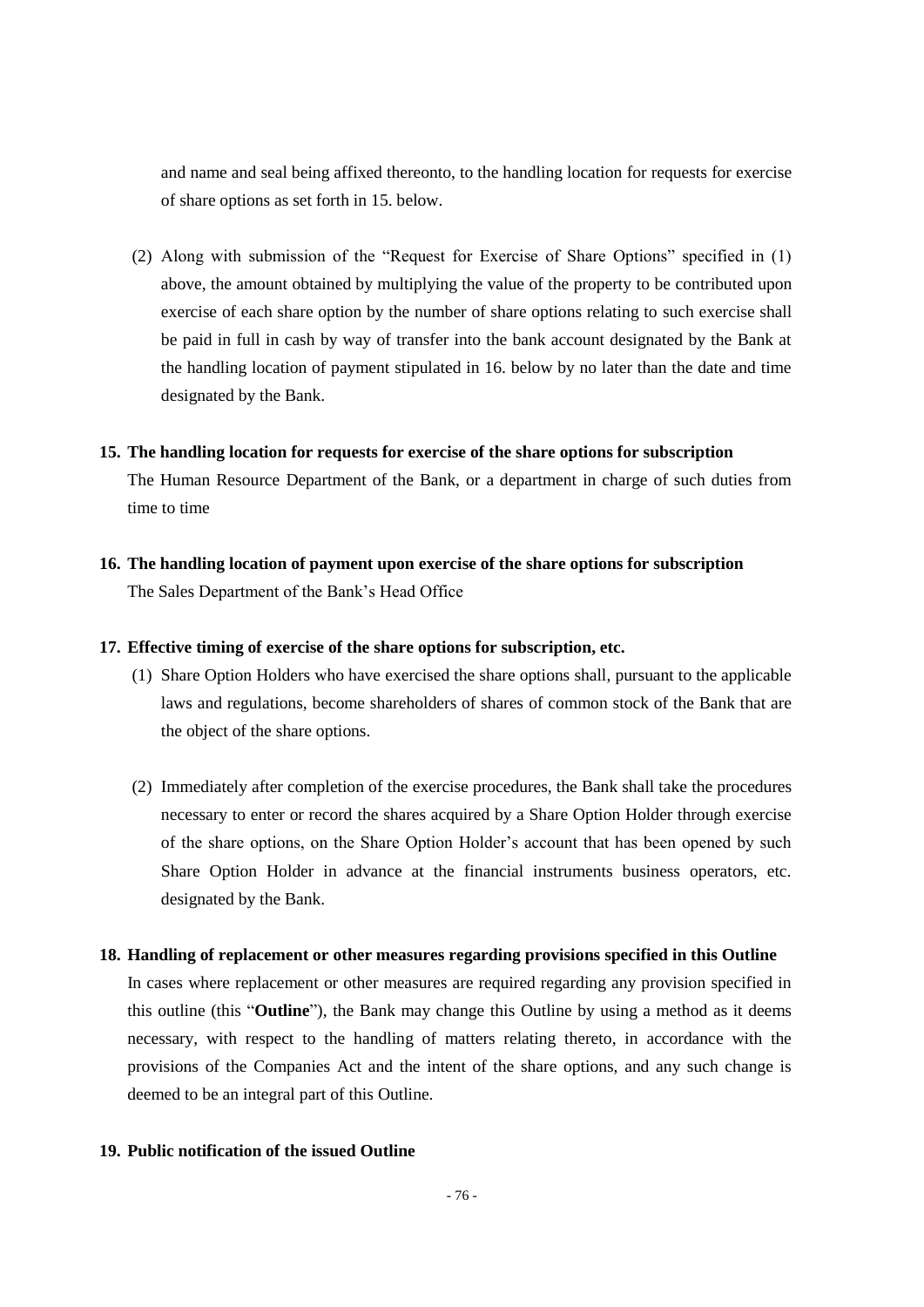The Bank shall keep the original copy of the issued Outline at its head office, and make it available to Share Option Holders during its business hours.

**20.** In addition to the above, any necessary matters related to the share options for subscription shall be pursuant to related laws and regulations as well as resolutions of management meetings.

- End -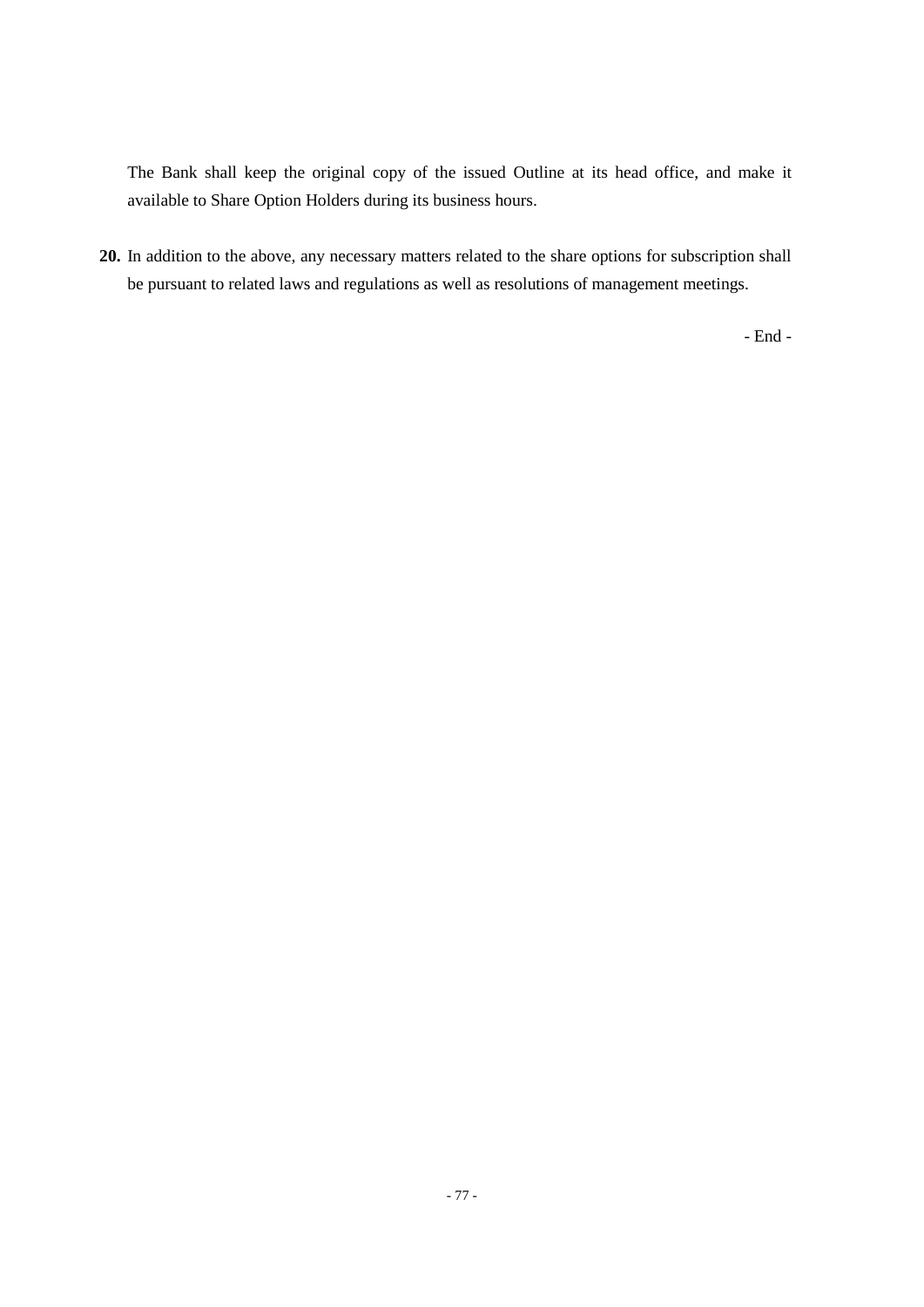## **Attachment 10: Outline of Series 5 Share Options of Kansai Mirai Financial Group, Inc.**

## **1. Name of the share options for subscription:**

Series 5 Share Options of Kansai Mirai Financial Group, Inc.

#### **2. Class and number of shares that are the object of the share options for subscription**

The class of the shares that are the object of the share options shall be the shares of common stock of Kansai Mirai Financial Group, Inc. (the "**Company**") and the number of the shares that are the object of each share option for subscription (the "**Number of Granted Shares**") shall be 237 shares; provided, however, that, on or after the day on which the share options are allotted (the "**Allotment Date**"), in cases where the Company conducts a share split in relation to the shares of common stock of the Company (including allotment of the shares of common stock of the Company without contribution; the same shall apply hereinafter as to the description of a share split) or a share consolidation in relation to the shares of common stock of the Company, the Number of Granted Shares shall be adjusted using the formula set forth below, with any fraction less than one share resulting therefrom being rounded off:

| <b>Number of Granted Shares</b> | <b>Number of Granted Shares</b> | Ratio of share split or |
|---------------------------------|---------------------------------|-------------------------|
| after adjustment                | before adjustment               | share consolidation     |

The Number of Granted Shares after adjustment shall be applied: for a share split, on or after the day immediately following the record date of the share split (or, if no record date is set, the effective date of the share split); or, for a share consolidation, on or after the day immediately following the effective date of the share consolidation; provided, however, that if a share split is subject to a proposal concerning an increase in the stated capital or the reserves by reducing the amount of surplus to be approved at a general meeting of shareholders and also a day on or before the conclusion of such general meeting of shareholders is set as the record date for such share split, then the Number of Granted Shares after adjustment shall apply retroactively to the day immediately following such record date, on or after the day immediately following the conclusion of such general meeting of shareholders.

Further, on or after the Allotment Date, if adjustment of the Number of Granted Shares becomes necessary in cases where the Company conducts a merger or company split or in cases where the Company is otherwise under circumstances similar to the foregoing cases, the Company may appropriately adjust the Number of Granted Shares to a reasonable extent.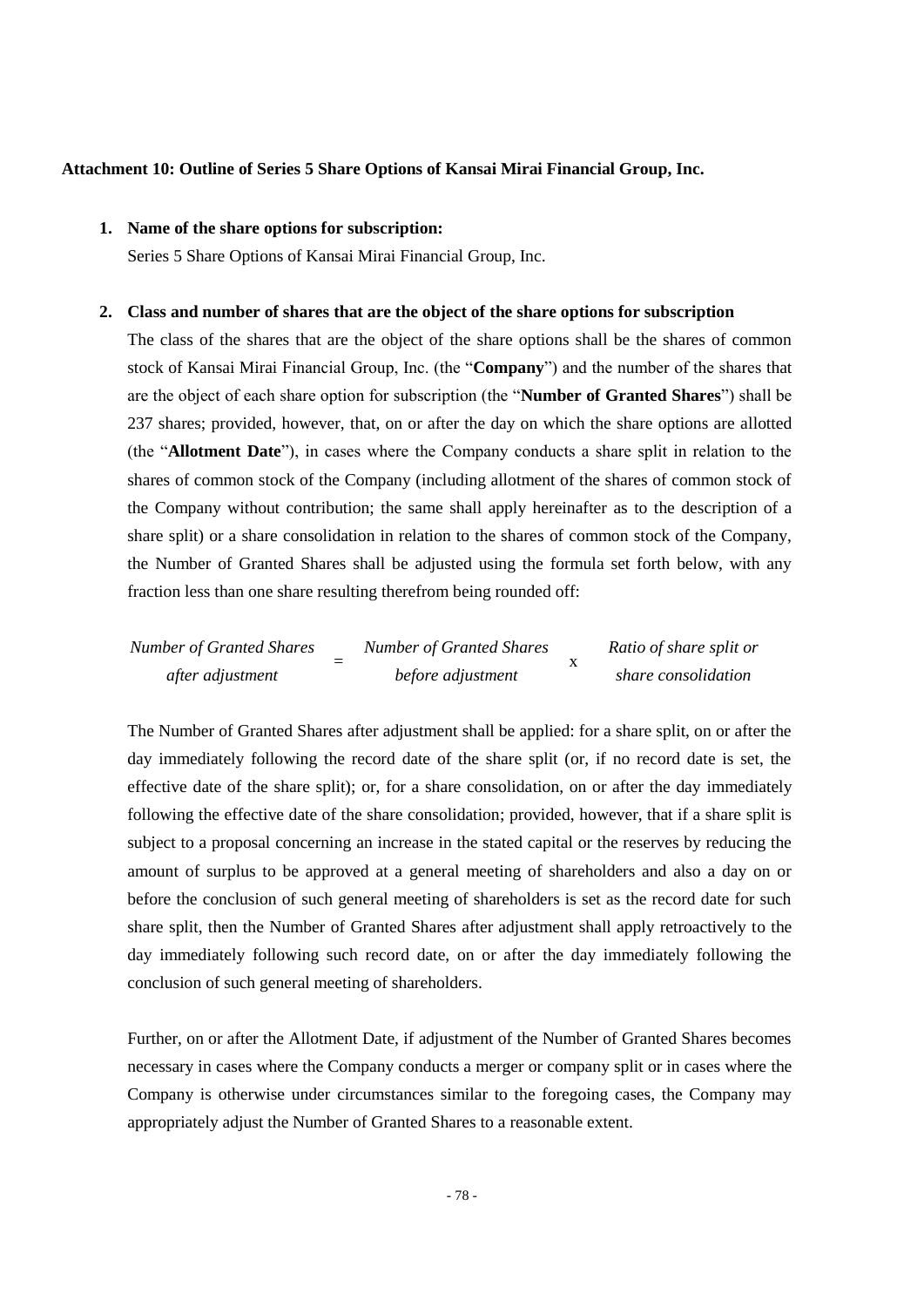When making adjustment for the Number of Granted Shares, the Company shall provide notice of or publish a public notice on the necessary matters to the holders of each share option stated in the share option register ("**Share Option Holders**") by no later than the day immediately preceding the application date of the number of shares after adjustment; provided, however, that in cases where the Company is unable to provide notice or publish a public notice by the day immediately preceding such application date, the Company shall promptly thereafter provide notice or publish a public notice.

# **3. The value of the property to be contributed upon exercise of the share options for subscription**

The value of the property to be contributed upon exercise of each share option shall be the amount calculated by multiplying one (1) yen per share to be delivered through exercise of each such share option by the Number of Granted Shares.

## **4. Exercise period of the share options for subscription**

From April 1, 2018 to July 21, 2046

# **5. Matters related to the stated capital and capital reserves to be increased in cases where shares are issued through exercise of the share options for subscription**

- (1) The amount of the stated capital to be increased in cases where shares are issued through exercise of the share options shall be the amount of one-half of the maximum amount of increase in stated capital calculated pursuant to Article 17, Paragraph 1 of the Rules of Corporate Accounting, with any fraction less than one share resulting therefrom being rounded up.
- (2) The amount of the capital reserves to be increased in cases where shares are issued through exercise of the share options shall be the amount obtained by subtracting the amount of the stated capital to be increased specified in (1) above from the maximum amount of increase in stated capital specified in (1) above.

## **6. Restriction on acquisition of the share options for subscription by transfer**

The acquisition of the share options by transfer requires approval by resolution of the board of directors of the Company.

### **7. Terms on acquisition of the share options for subscription**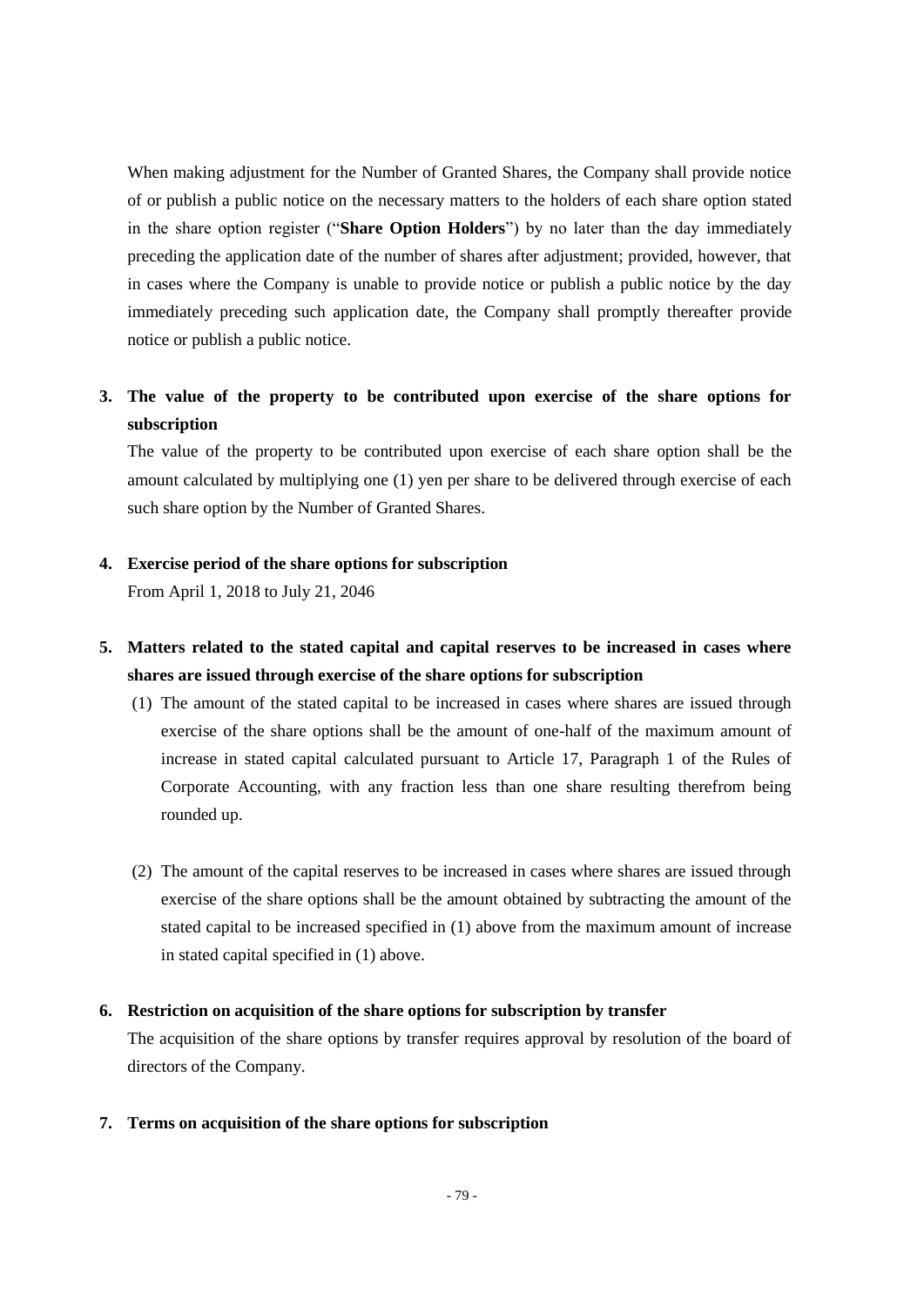In cases where any of the proposals specified in  $(1)$ ,  $(2)$ ,  $(3)$ ,  $(4)$  or  $(5)$  below is approved by a general meeting of shareholders of the Company (or resolved by a board of directors meeting of the Company if resolution of a general meeting of shareholders is not required), the Company may acquire the share options without consideration:

- (1) Proposal for approval of a merger agreement under which the Company becomes a company absorbed in such merger;
- (2) Proposal for approval of a company split agreement or company split plan under which the Company becomes a split company;
- (3) Proposal for approval of a share exchange agreement or share transfer plan under which the Company becomes a wholly owned subsidiary company;
- (4) Proposal for approval of amendment to the articles of incorporation wherein the Company provides, as a content of all of the shares issued by the Company, that the approval of the Company is required for the acquisition of such shares by transfer; or
- (5) Proposal for approval of amendment to the articles of incorporation wherein the Company provides, as a content of class shares that are the object of the share options, that the approval of the Company is required for the acquisition of such class shares by transfer requires the approval of the Company, or wherein the Company acquires all of such class shares by resolution of a general meeting of shareholders.

# **8. Decision policy regarding the details of delivery of the share options of a company subject to restructuring in organization restructuring**

In the event that the Company conducts a merger (limited to cases where the Company becomes a company absorbed in such merger), an absorption-type company split or incorporation-type company split (in each event, limited to cases where the Company becomes a split company) or a share exchange or share transfer (in each event, limited to cases where the Company becomes a wholly owned subsidiary company) (collectively, "**Organization Restructuring Action**"), the share options of the stock company specified in Article 236, Paragraph 1, Item 8, Sub-items (a) through (e) of the Companies Act (such company, "**Company Subject to Restructuring**") shall be delivered to Share Option Holders holding remaining share options ("**Remaining Share Options**") as of the point in time immediately preceding the effective date of a relevant Organization Restructuring Action (i.e., the effective date meaning: (a) the day on which an absorption-merger comes into effect with respect to such absorption-merger; (b) the day on which a stock company incorporated through consolidated-type merger is formed with respect to such consolidation-type merger; (c) the day on which an absorption-type company split comes into effect with respect to such absorption-type company split; (d) the day on which a stock company incorporated through incorporation-type company split is formed with respect to such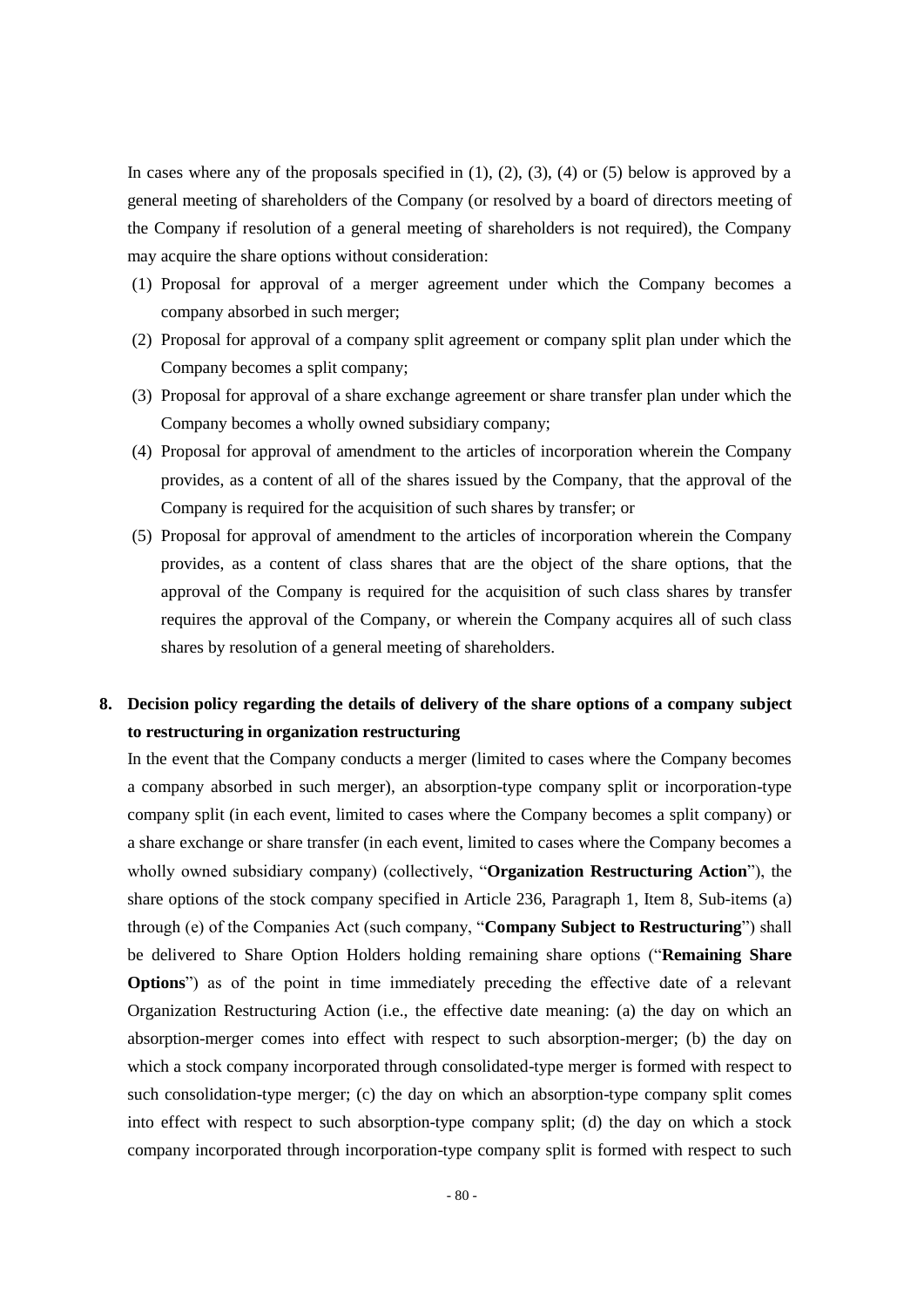incorporation-type company split; (e) the day on which a share exchange comes into effect with respect to such share exchange; and (f) the day on which a wholly owning parent company incorporated through share transfer is formed with respect to such share transfer; hereinafter the same shall apply), respectively, but on the condition that it is stipulated, in a relevant absorption-type merger agreement, consolidation-type merger agreement, absorption-type company split agreement, incorporation-type company split plan, share exchange agreement or share transfer plan, that the share options of a relevant Company Subject to Restructuring shall be delivered in accordance with each of the following:

- (1) The number of share options of a Company Subject to Restructuring to be delivered: In each case, the share options shall be delivered in the number equal to the number of Remaining Share Options held by Share Option Holders.
- (2) The class of shares of a Company Subject to Restructuring that are the object of the share options: The class of shares shall be the shares of common stock of a Company Subject to

Restructuring.

(3) The number of shares of a Company Subject to Restructuring that are the object of the share options:

To be determined in accordance with (2) above, taking into consideration the conditions, etc. of a Company Subject to Restructuring.

(4) The value of the property to be contributed upon exercise of the share options:

The value of the property to be contributed upon exercise of each share option shall be the amount calculated by multiplying the Exercise Value after Restructuring set forth below by the number of shares of a Company Subject to Restructuring that are the object of the share options determined pursuant to (3) above.

The exercise value after restructuring (the "**Exercise Value after Restructuring**") shall be one (1) yen per share which may be received through exercise of each such share option to be delivered.

(5) Exercise period of the share options:

The period starting from whichever is later of (a) the starting date of the exercise period of the share options as stipulated in 4. above or (b) the effective date of a relevant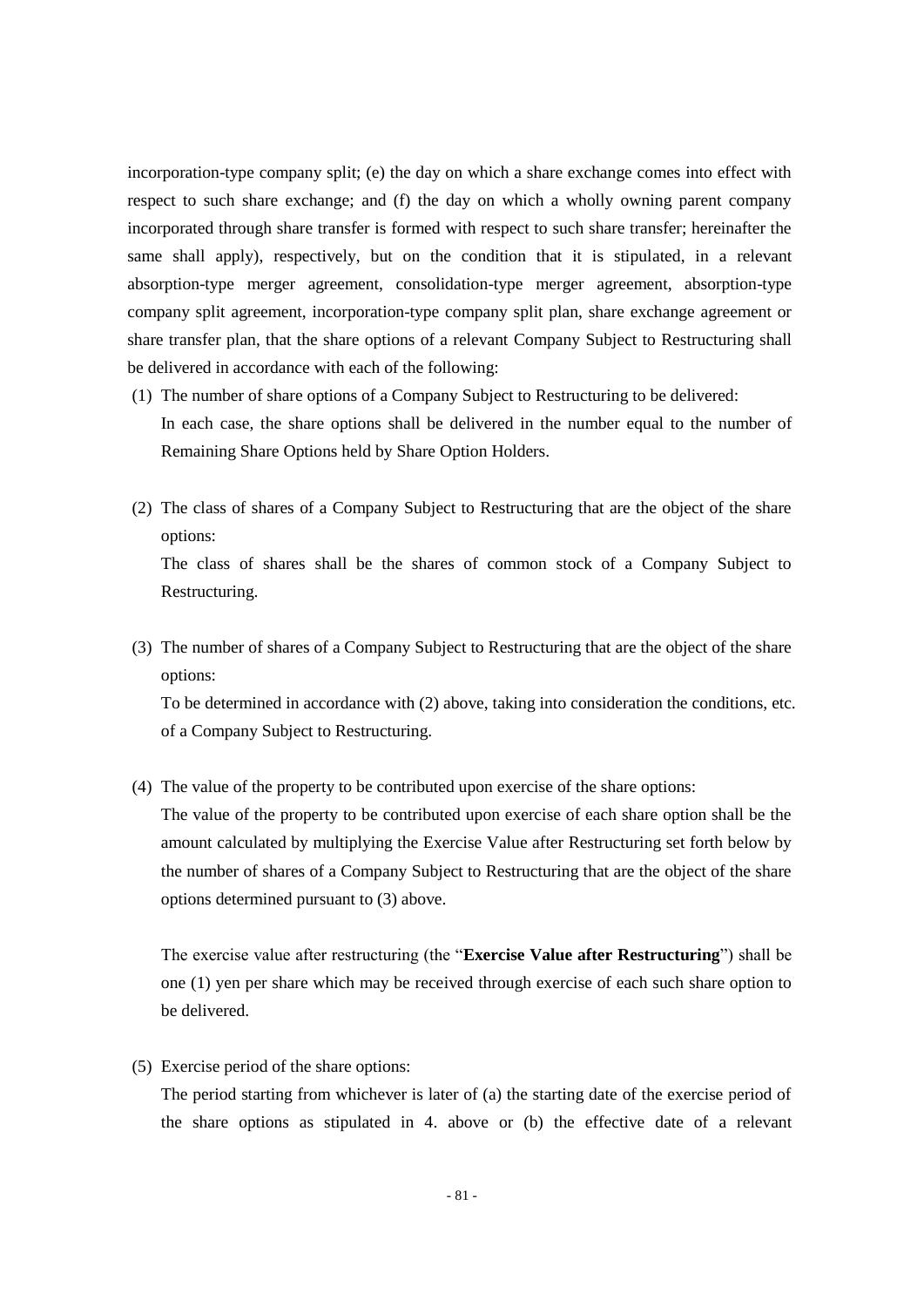Organization Restructuring Action, and ending on the expiration date of the exercise period of the share options as stipulated in 4. above.

- (6) Matters related to the stated capital and capital reserves to be increased in cases where shares are issued through exercise of the share options: To be determined in accordance with 5. above.
- (7) Restriction on acquisition of the share options by transfer: The acquisition of the share options by transfer requires approval by resolution of the board of directors of a relevant Company Subject to Restructuring.
- (8) Terms on acquisition of the share options: To be determined in accordance with 7. above.
- (9) Other conditions for exercise of the share options: To be determined in accordance with 10. below.

# **9. Arrangement for the treatment of any fraction less than one share occurring upon exercise of the share options for subscription**

If the number of shares to be delivered to Share Option Holders who have exercised share options includes any fraction less than one share, such fraction shall be rounded off.

## **10. Other conditions for exercise of the share options for subscription**

- (1) A Share Option Holder may, within the period specified in 4. above, exercise the share options on or after the day immediately following the day on which such Share Option Holder ceases to hold a position as either a director or an executive officer of The Minato Bank, Ltd. (the "**Position End Date**").
- (2) Notwithstanding (1) above, a Share Option Holder may, within the period specified in 4. above, if the circumstances stipulated in either (a) or (b) applies (but, as for (b), excluding cases where it is stipulated, in a relevant absorption-type merger agreement, consolidation-type merger agreement, absorption-type company split agreement, incorporation-type company split plan, share exchange agreement or share transfer plan, that the share options of a relevant Company Subject to Restructuring shall be delivered to Share Option Holders in accordance with 8. above), exercise the share options only within the respective period stipulated below: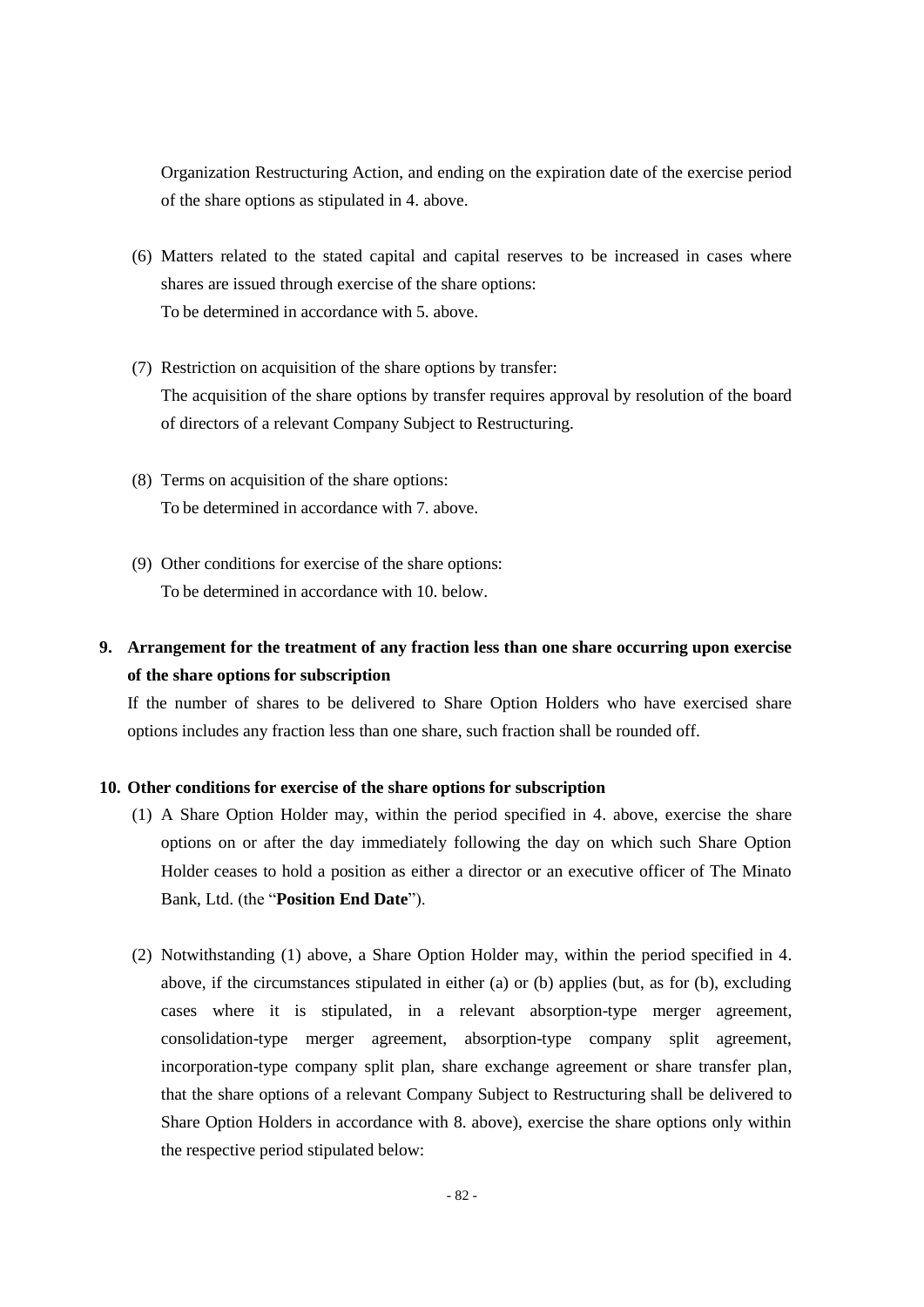- (a) In the event that the Position End Date did not occur to a relevant Share Option Holder by July 21, 2045: From July 22, 2045 to July 21, 2046
- (b) In the event that a proposal for approval of a merger agreement under which the Company becomes a company absorbed in such merger or a proposal for approval of a share exchange agreement or share transfer plan under which the Company becomes a wholly owned subsidiary company is approved by a general meeting of shareholders of the Company (or is resolved by a board of directors meeting of the Company if resolution of a general meeting of shareholders is not required): Fifteen (15) days from the day immediately following the day of such approval
- (3) (1) and (2)(a) above shall not apply to a person who has succeeded the share options by inheritance.
- (4) In cases where a Share Option Holder waives its share options, such Share Option Holder may not exercise such share options.

### **11. The paid-in amount for the share options for subscription**

No money is required to be paid in exchange for the share options.

**12. The day on which the share options for subscription is allotted** April 1, 2018

## **13. Request for exercise of the share options for subscription and the method for payment**

- (1) In the event of exercise of the share options, a "Request for Exercise of Share Options" in the form designated by the Company shall be submitted, with the necessary information filled in and name and seal being affixed thereonto, to the handling location designated by the Company.
- (2) Along with submission of the "Request for Exercise of Share Options" specified in (1) above, the amount obtained by multiplying the value of the property to be contributed upon exercise of each share option by the number of share options relating to such exercise shall be paid in full in cash by way of transfer into the bank account designated by the Company at the handling location of payment designated by the Company by no later than the date and time designated by the Company.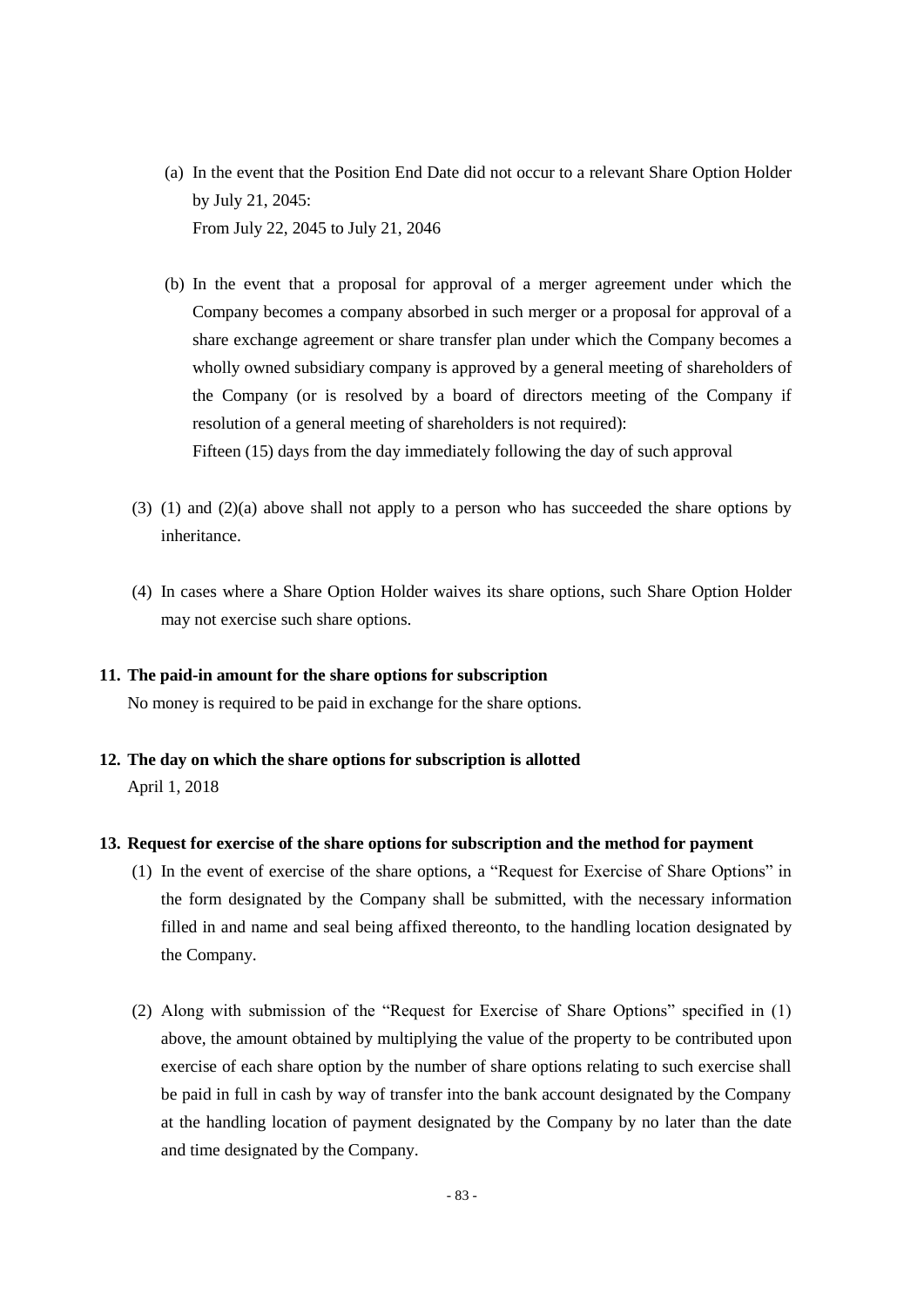## **14. Effective timing of exercise of the share options for subscription, etc.**

- (1) Share Option Holders who have exercised the share options shall, pursuant to the applicable laws and regulations, become shareholders of shares of common stock of the Company that are the object of the share options.
- (2) Immediately after completion of the exercise procedures, the Company shall take the procedures necessary to enter or record the shares acquired by a Share Option Holder through exercise of the share options, on the Share Option Holder's account that has been opened by such Share Option Holder in advance at the financial instruments business operators, etc. designated by the Company.

## **15. Handling of replacement or other measures regarding provisions specified in this Outline**

In cases where replacement or other measures are required regarding any provision specified in this outline (this "**Outline**"), the Company may change this Outline by using a method as it deems necessary, with respect to the handling of matters relating thereto, in accordance with the provisions of the Companies Act and the intent of the share options, and any such change is deemed to be an integral part of this Outline.

## **16. Public notification of the issued Outline**

The Company shall keep the original copy of the issued Outline at its head office, and make it available to Share Option Holders during its business hours.

- End -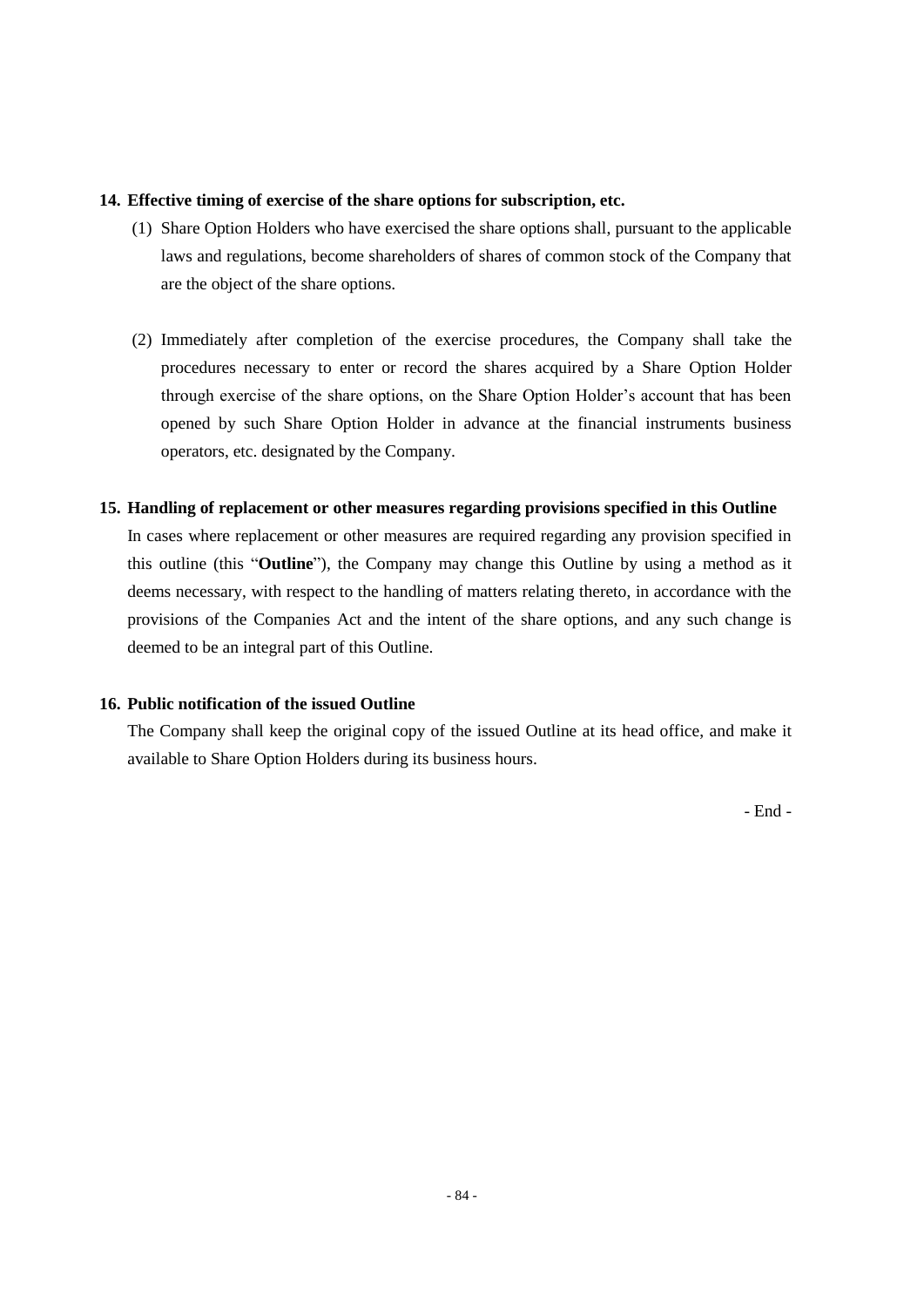### **Attachment 11: Outline of Series 6 Share Options of The Minato Bank, Ltd.**

# **1. Name of the share options for subscription:**

Series 6 Share Options of The Minato Bank, Ltd.

#### **2. Class and number of shares that are the object of the share options for subscription**

The class of the shares that are the object of the share options shall be the shares of common stock of The Minato Bank, Ltd. (the "**Bank**") and the number of the shares that are the object of each share option for subscription (the "**Number of Granted Shares**") shall be 100 shares; provided, however, that, on or after the day on which the share options are allotted (the "**Allotment Date**"), in cases where the Bank conducts a share split in relation to the shares of common stock of the Bank (including allotment of the shares of common stock of the Bank without contribution; the same shall apply hereinafter as to the description of a share split) or a share consolidation in relation to the shares of common stock of the Bank, the Number of Granted Shares shall be adjusted using the formula set forth below, with any fraction less than one share resulting therefrom being rounded off:

| <b>Number of Granted Shares</b> | <b>Number of Granted Shares</b> | Ratio of share split or |
|---------------------------------|---------------------------------|-------------------------|
| after adjustment                | before adjustment               | share consolidation     |

The Number of Granted Shares after adjustment shall be applied: for a share split, on or after the day immediately following the record date of the share split (or, if no record date is set, the effective date of the share split); or, for a share consolidation, on or after the day immediately following the effective date of the share consolidation; provided, however, that if a share split is subject to a proposal concerning an increase in the stated capital or the reserves by reducing the amount of surplus to be approved at a general meeting of shareholders and also a day on or before the conclusion of such general meeting of shareholders is set as the record date for such share split, then the Number of Granted Shares after adjustment shall apply retroactively to the day immediately following such record date, on or after the day immediately following the conclusion of such general meeting of shareholders.

Further, on or after the Allotment Date, if adjustment of the Number of Granted Shares becomes necessary in cases where the Bank conducts a merger or company split or in cases where the Bank is otherwise under circumstances similar to the foregoing cases, the Bank may appropriately adjust the Number of Granted Shares to a reasonable extent.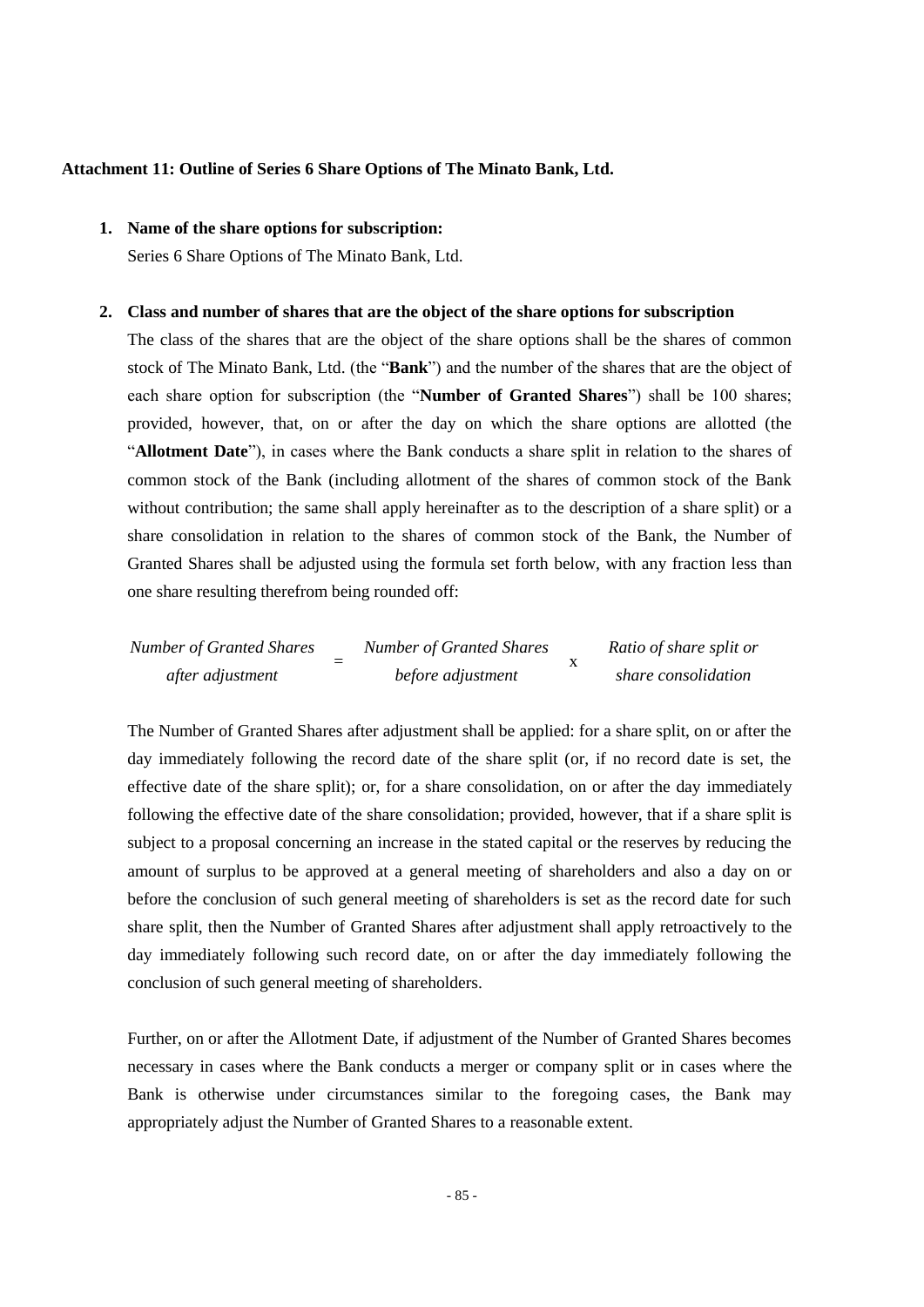When making adjustment for the Number of Granted Shares, the Bank shall provide notice of or publish a public notice on the necessary matters to the holders of each share option stated in the share option register ("**Share Option Holders**") by no later than the day immediately preceding the application date of the number of shares after adjustment; provided, however, that in cases where the Bank is unable to provide notice or publish a public notice by the day immediately preceding such application date, the Bank shall promptly thereafter provide notice or publish a public notice.

# **3. The value of the property to be contributed upon exercise of the share options for subscription**

The value of the property to be contributed upon exercise of each share option shall be the amount calculated by multiplying one (1) yen per share to be delivered through exercise of each such share option by the Number of Granted Shares.

## **4. Exercise period of the share options for subscription**

From July 22, 2017 to July 21, 2047

# **5. Matters related to the stated capital and capital reserves to be increased in cases where shares are issued through exercise of the share options for subscription**

- (1) The amount of the stated capital to be increased in cases where shares are issued through exercise of the share options shall be the amount of one-half of the maximum amount of increase in stated capital calculated pursuant to Article 17, Paragraph 1 of the Rules of Corporate Accounting, with any fraction less than one share resulting therefrom being rounded up.
- (2) The amount of the capital reserves to be increased in cases where shares are issued through exercise of the share options shall be the amount obtained by subtracting the amount of the stated capital to be increased specified in (1) above from the maximum amount of increase in stated capital specified in (1) above.

## **6. Restriction on acquisition of the share options for subscription by transfer**

The acquisition of the share options by transfer requires approval by resolution of the board of directors of the Bank.

### **7. Terms on acquisition of the share options for subscription**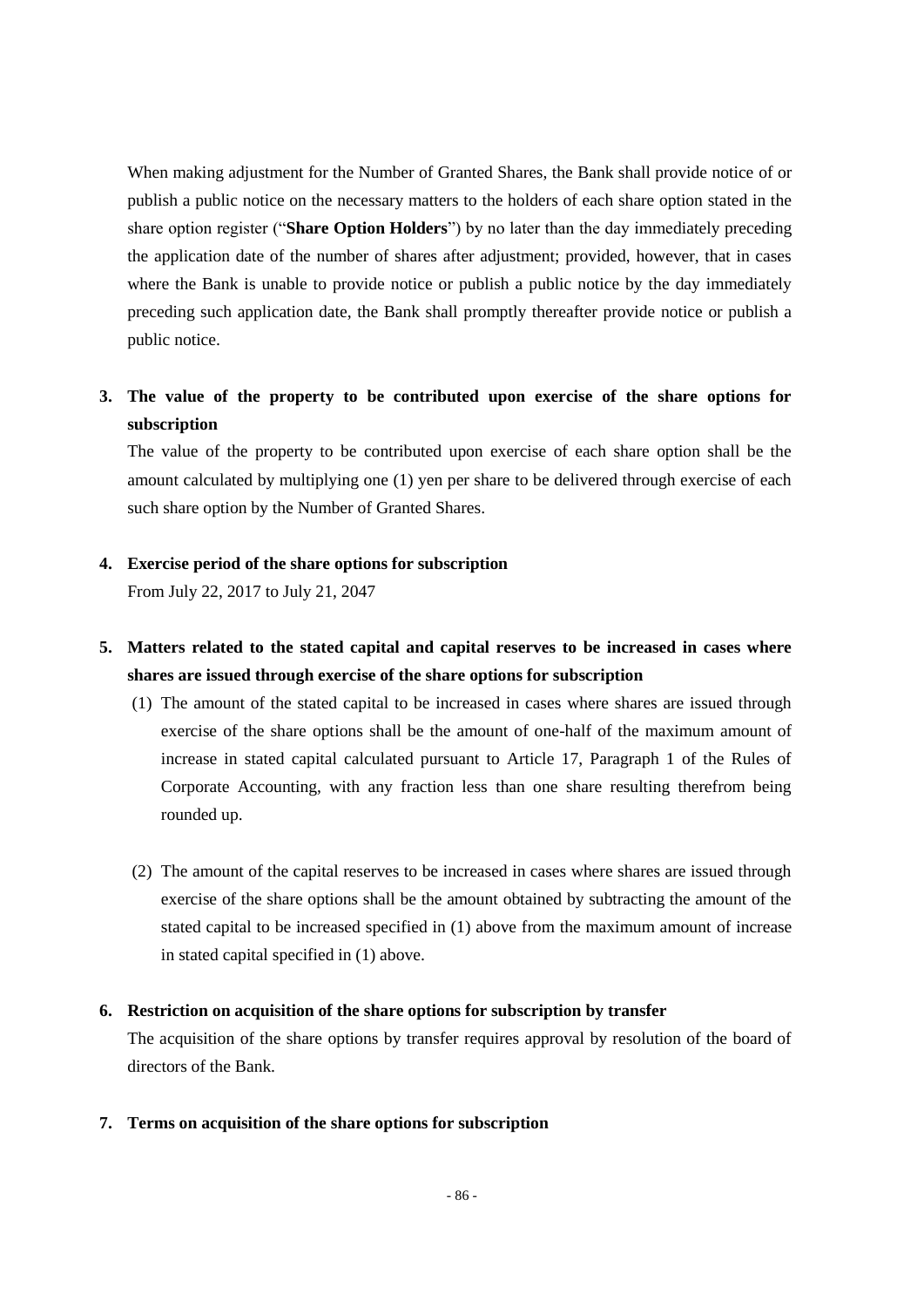In cases where any of the proposals specified in  $(1)$ ,  $(2)$ ,  $(3)$ ,  $(4)$  or  $(5)$  below is approved by a general meeting of shareholders of the Bank (or resolved by a board of directors meeting of the Bank if resolution of a general meeting of shareholders is not required), the Bank may acquire the share options without consideration:

- (1) Proposal for approval of a merger agreement under which the Bank becomes a company absorbed in such merger;
- (2) Proposal for approval of a company split agreement or company split plan under which the Bank becomes a split company;
- (3) Proposal for approval of a share exchange agreement or share transfer plan under which the Bank becomes a wholly owned subsidiary company;
- (4) Proposal for approval of amendment to the articles of incorporation wherein the Bank provides, as a content of all of the shares issued by the Bank, that the approval of the Bank is required for the acquisition of such shares by transfer; or
- (5) Proposal for approval of amendment to the articles of incorporation wherein the Bank provides, as a content of class shares that are the object of the share options, that the approval of the Bank is required for the acquisition of such class shares by transfer requires the approval of the Bank, or wherein the Bank acquires all of such class shares by resolution of a general meeting of shareholders.

# **8. Decision policy regarding the details of delivery of the share options of a company subject to restructuring in organization restructuring**

In the event that the Bank conducts a merger (limited to cases where the Bank becomes a company absorbed in such merger), an absorption-type company split or incorporation-type company split (in each event, limited to cases where the Bank becomes a split company) or a share exchange or share transfer (in each event, limited to cases where the Bank becomes a wholly owned subsidiary company) (collectively, "**Organization Restructuring Action**"), the share options of the stock company specified in Article 236, Paragraph 1, Item 8, Sub-items (a) through (e) of the Companies Act (such company, "**Company Subject to Restructuring**") shall be delivered to Share Option Holders holding remaining share options ("**Remaining Share Options**") as of the point in time immediately preceding the effective date of a relevant Organization Restructuring Action (i.e., the effective date meaning: (a) the day on which an absorption-merger comes into effect with respect to such absorption-merger; (b) the day on which a stock company incorporated through consolidated-type merger is formed with respect to such consolidation-type merger; (c) the day on which an absorption-type company split comes into effect with respect to such absorption-type company split; (d) the day on which a stock company incorporated through incorporation-type company split is formed with respect to such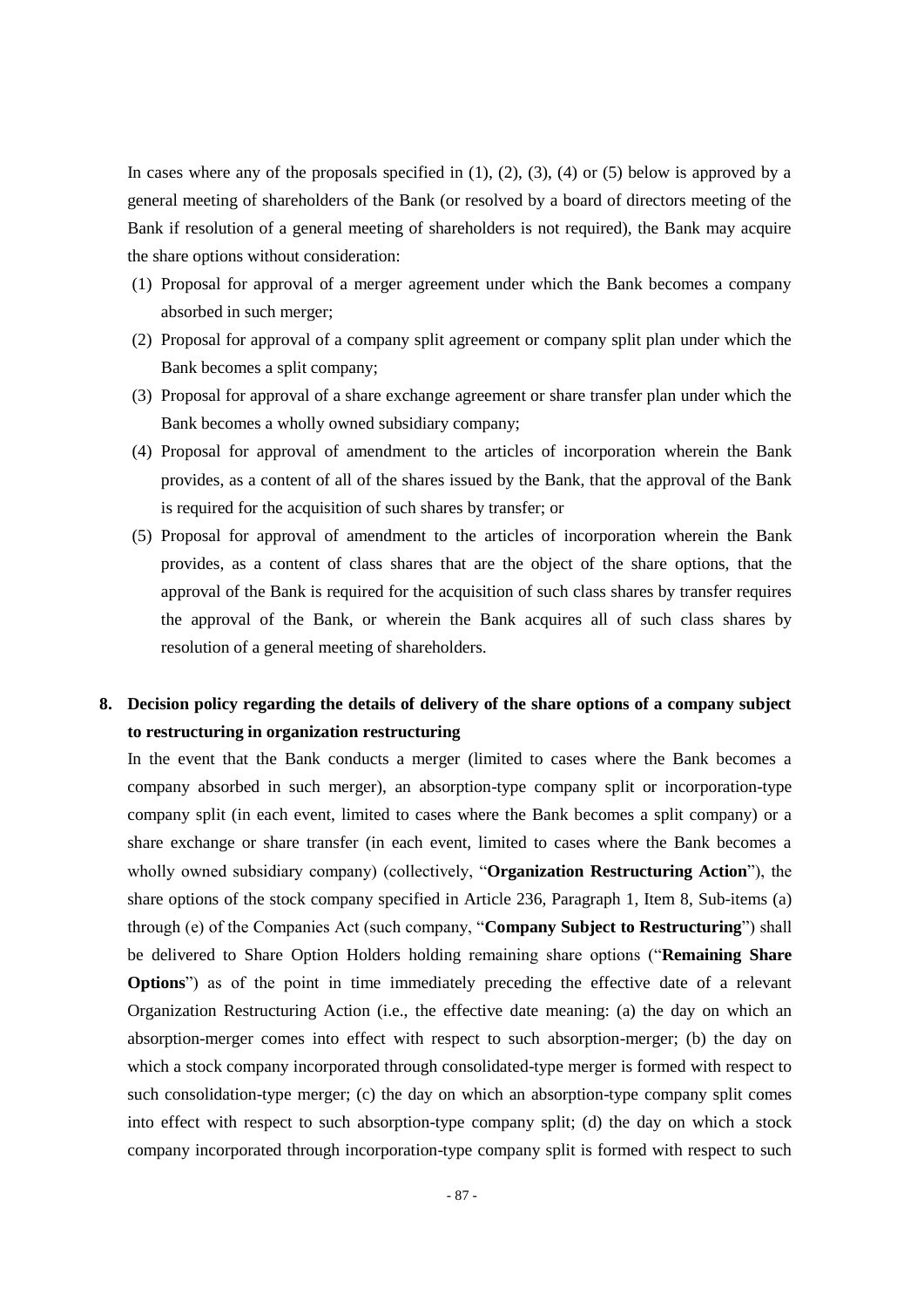incorporation-type company split; (e) the day on which a share exchange comes into effect with respect to such share exchange; and (f) the day on which a wholly owning parent company incorporated through share transfer is formed with respect to such share transfer; hereinafter the same shall apply), respectively, but on the condition that it is stipulated, in a relevant absorption-type merger agreement, consolidation-type merger agreement, absorption-type company split agreement, incorporation-type company split plan, share exchange agreement or share transfer plan, that the share options of a relevant Company Subject to Restructuring shall be delivered in accordance with each of the following:

- (1) The number of share options of a Company Subject to Restructuring to be delivered: In each case, the share options shall be delivered in the number equal to the number of Remaining Share Options held by Share Option Holders.
- (2) The class of shares of a Company Subject to Restructuring that are the object of the share options: The class of shares shall be the shares of common stock of a Company Subject to

(3) The number of shares of a Company Subject to Restructuring that are the object of the share options:

To be determined in accordance with (2) above, taking into consideration the conditions, etc. of a Company Subject to Restructuring.

(4) The value of the property to be contributed upon exercise of the share options:

The value of the property to be contributed upon exercise of each share option shall be the amount calculated by multiplying the Exercise Value after Restructuring set forth below by the number of shares of a Company Subject to Restructuring that are the object of the share options determined pursuant to (3) above.

The exercise value after restructuring (the "**Exercise Value after Restructuring**") shall be one (1) yen per share which may be received through exercise of each such share option to be delivered.

(5) Exercise period of the share options:

Restructuring.

The period starting from whichever is later of (a) the starting date of the exercise period of the share options as stipulated in 4. above or (b) the effective date of a relevant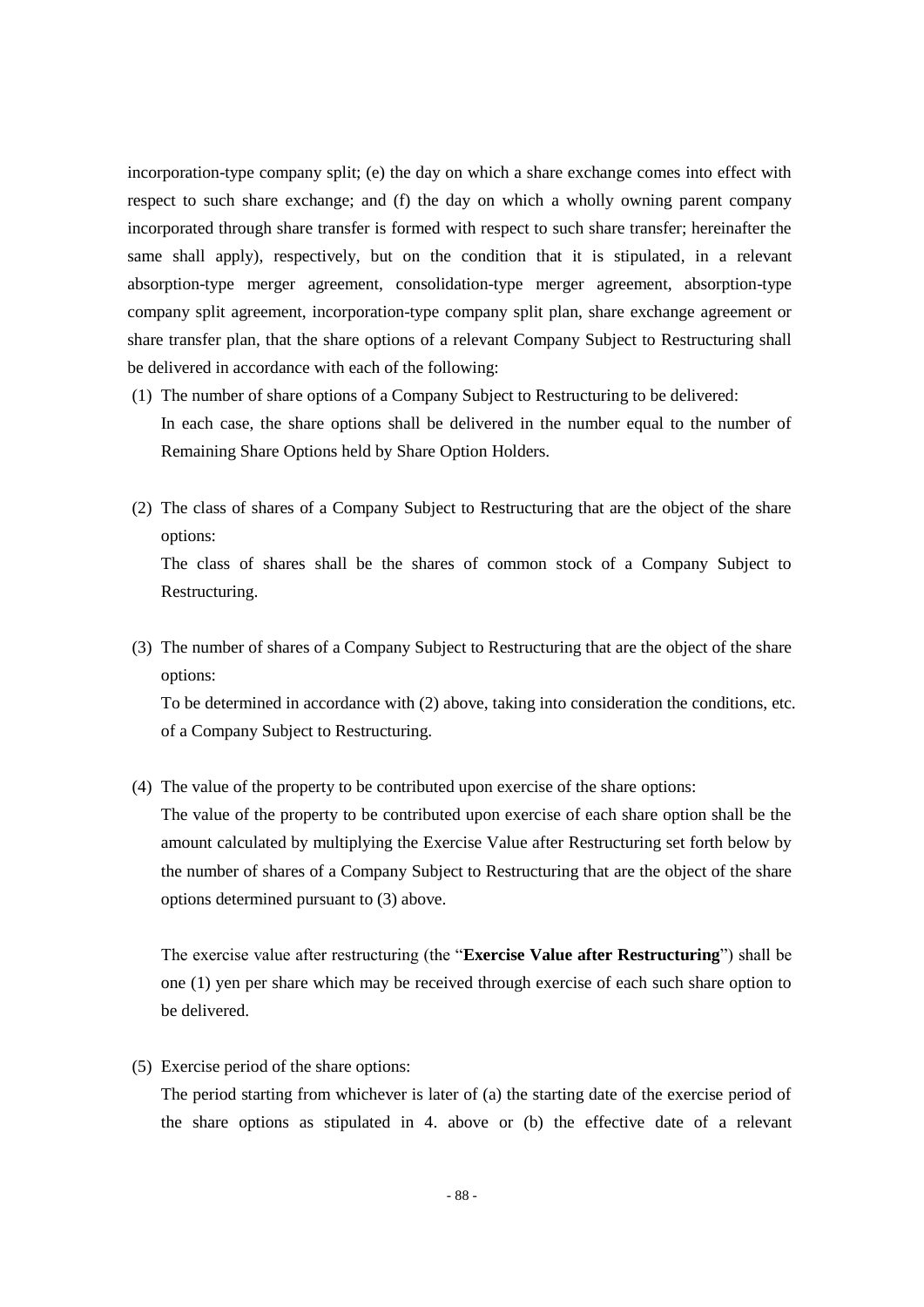Organization Restructuring Action, and ending on the expiration date of the exercise period of the share options as stipulated in 4. above.

- (6) Matters related to the stated capital and capital reserves to be increased in cases where shares are issued through exercise of the share options: To be determined in accordance with 5. above.
- (7) Restriction on acquisition of the share options by transfer: The acquisition of the share options by transfer requires approval by resolution of the board of directors of a relevant Company Subject to Restructuring.
- (8) Terms on acquisition of the share options: To be determined in accordance with 7. above.
- (9) Other conditions for exercise of the share options: To be determined in accordance with 10. below.

# **9. Arrangement for the treatment of any fraction less than one share occurring upon exercise of the share options for subscription**

If the number of shares to be delivered to Share Option Holders who have exercised share options includes any fraction less than one share, such fraction shall be rounded off.

### **10. Other conditions for exercise of the share options for subscription**

- (1) A Share Option Holder may, within the period specified in 4. above, exercise the share options on or after the day immediately following the day on which such Share Option Holder ceases to hold a position as either a director or an executive officer of the Bank (such day shall hereinafter be referred to as the "**Position End Date**"; and the day immediately following the Position End Date shall hereinafter be referred to as the "**Rights Exercise Commencement Date**").
- (2) Notwithstanding (1) above, a Share Option Holder may, within the period specified in 4. above, if the circumstances stipulated in either (a) or (b) applies (but, as for (b), excluding cases where it is stipulated, in a relevant absorption-type merger agreement, consolidation-type merger agreement, absorption-type company split agreement, incorporation-type company split plan, share exchange agreement or share transfer plan, that the share options of a relevant Company Subject to Restructuring shall be delivered to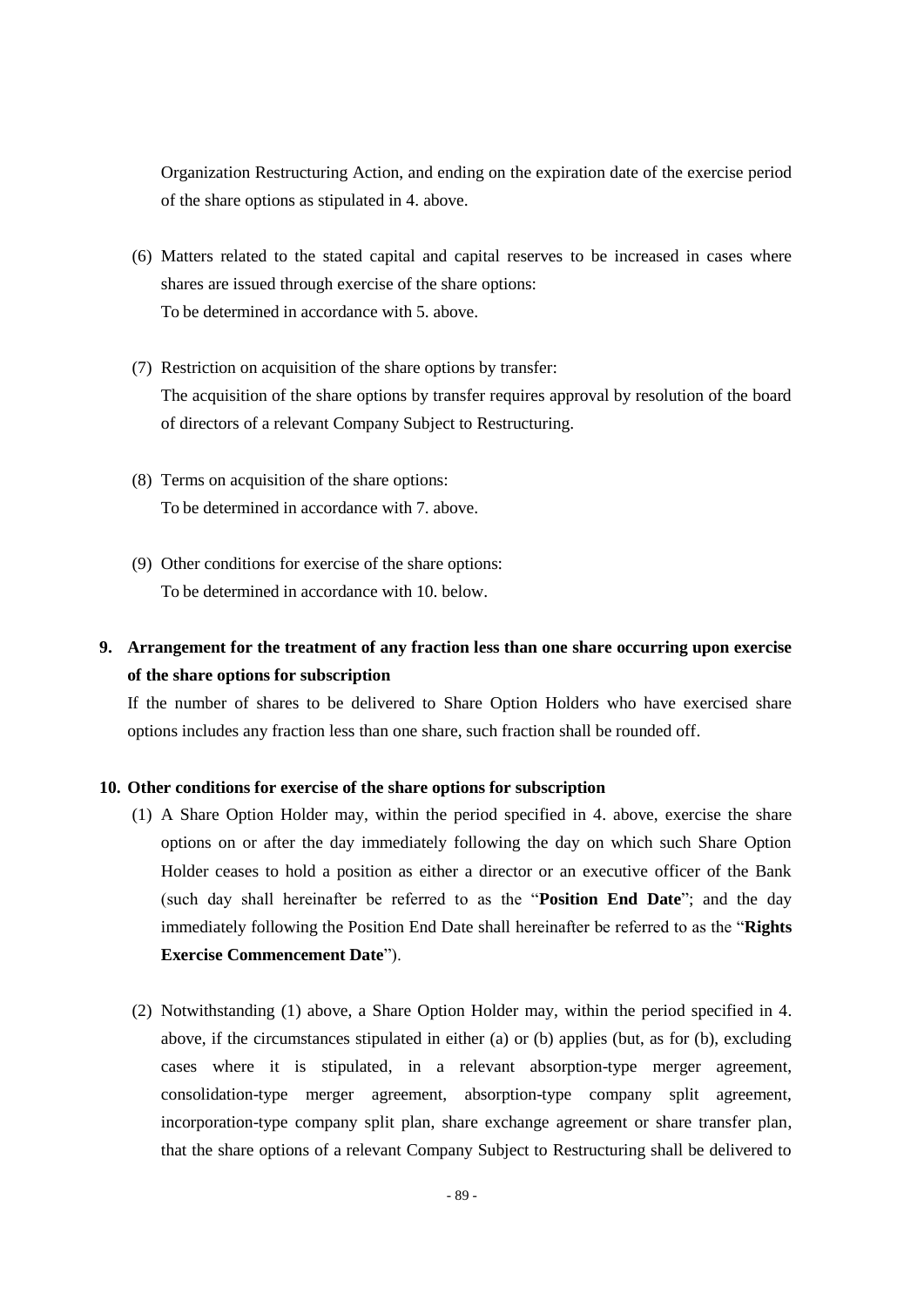Share Option Holders in accordance with 8. above), exercise the share options only within the respective period stipulated below:

- (a) In the event that the Position End Date did not occur to a relevant Share Option Holder by July 21, 2046: From July 22, 2046 to July 21, 2047
- (b) In the event that a proposal for approval of a merger agreement under which the Bank becomes a company absorbed in such merger or a proposal for approval of a share exchange agreement or share transfer plan under which the Bank becomes a wholly owned subsidiary company is approved by a general meeting of shareholders of the Bank (or is resolved by a board of directors meeting of the Bank if resolution of a general meeting of shareholders is not required):

Fifteen (15) days from the day immediately following the day of such approval

- (3) (1) and (2)(a) above shall not apply to a person who has succeeded the share options by inheritance.
- (4) In cases where a Share Option Holder waives its share options, such Share Option Holder may not exercise such share options.

### **11. Method for calculating the paid-in amount for the share options for subscription**

Paid-in amount per share option: 199,100 yen

Such paid-in amount shall be, in accordance with the provisions of Article 246, Paragraph 2 of the Companies Act, in lieu of payment of money, set off against claims for compensation that the Bank owes to directors and executive officers.

- **12. The day on which the share options for subscription is allotted** July 21, 2017
- **13. The date for payment of monies in exchange for the share options for subscription** July 21, 2017
- **14. Request for exercise of the share options for subscription and the method for payment**
	- (1) In the event of exercise of the share options, a "Request for Exercise of Share Options" in the form designated by the Bank shall be submitted, with the necessary information filled in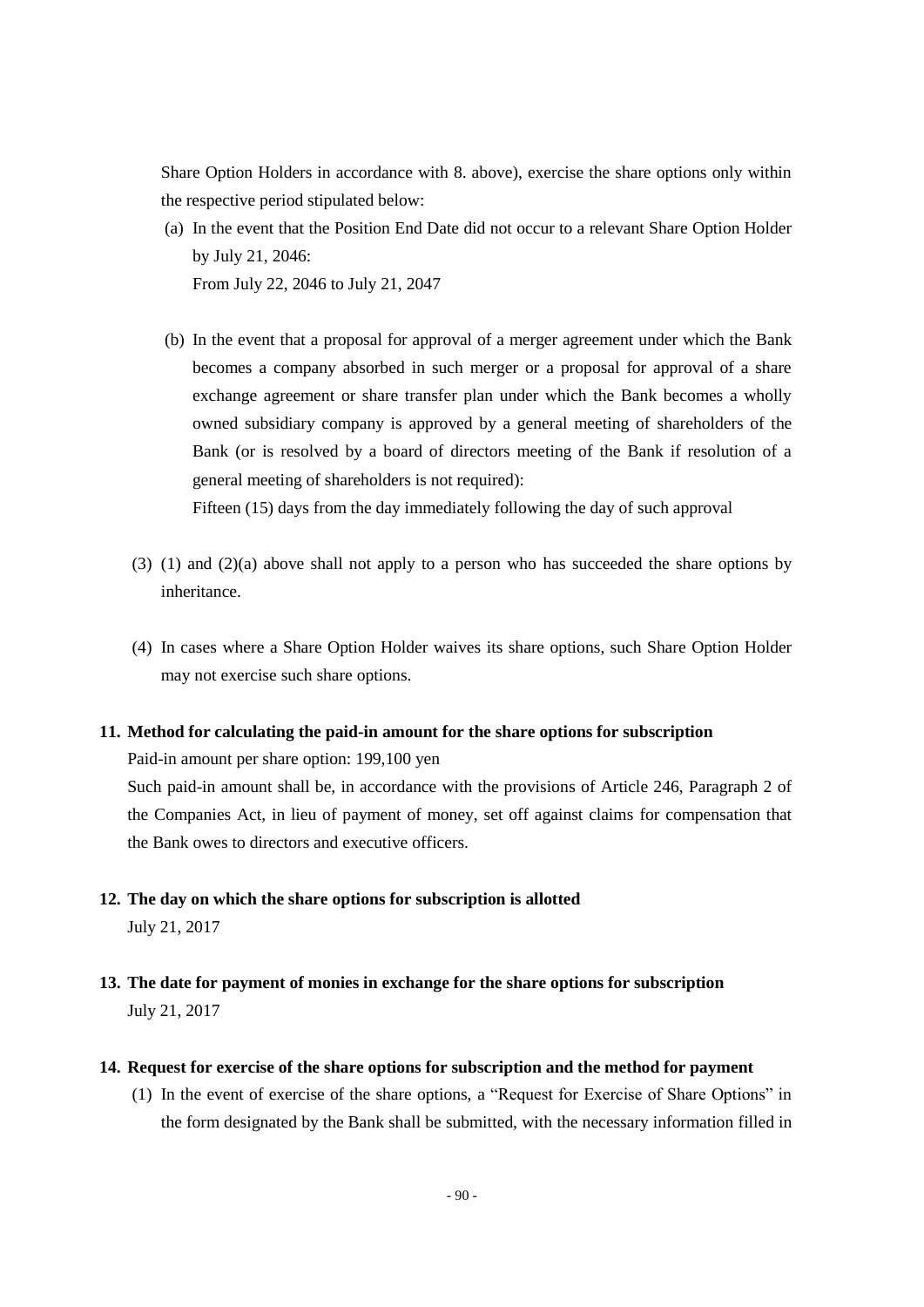and name and seal being affixed thereonto, to the handling location for requests for exercise of share options as set forth in 15. below.

(2) Along with submission of the "Request for Exercise of Share Options" specified in (1) above, the amount obtained by multiplying the value of the property to be contributed upon exercise of each share option by the number of share options relating to such exercise shall be paid in full in cash by way of transfer into the bank account designated by the Bank at the handling location of payment stipulated in 16. below by no later than the date and time designated by the Bank.

#### **15. The handling location for requests for exercise of the share options for subscription**

The Human Resource Department of the Bank, or a department in charge of such duties from time to time

**16. The handling location of payment upon exercise of the share options for subscription** The Sales Department of the Bank's Head Office

### **17. Effective timing of exercise of the share options for subscription, etc.**

- (1) Share Option Holders who have exercised the share options shall, pursuant to the applicable laws and regulations, become shareholders of shares of common stock of the Bank that are the object of the share options.
- (2) Immediately after completion of the exercise procedures, the Bank shall take the procedures necessary to enter or record the shares acquired by a Share Option Holder through exercise of the share options, on the Share Option Holder's account that has been opened by such Share Option Holder in advance at the financial instruments business operators, etc. designated by the Bank.

#### **18. Handling of replacement or other measures regarding provisions specified in this Outline**

In cases where replacement or other measures are required regarding any provision specified in this outline (this "**Outline**"), the Bank may change this Outline by using a method as it deems necessary, with respect to the handling of matters relating thereto, in accordance with the provisions of the Companies Act and the intent of the share options, and any such change is deemed to be an integral part of this Outline.

## **19. Public notification of the issued Outline**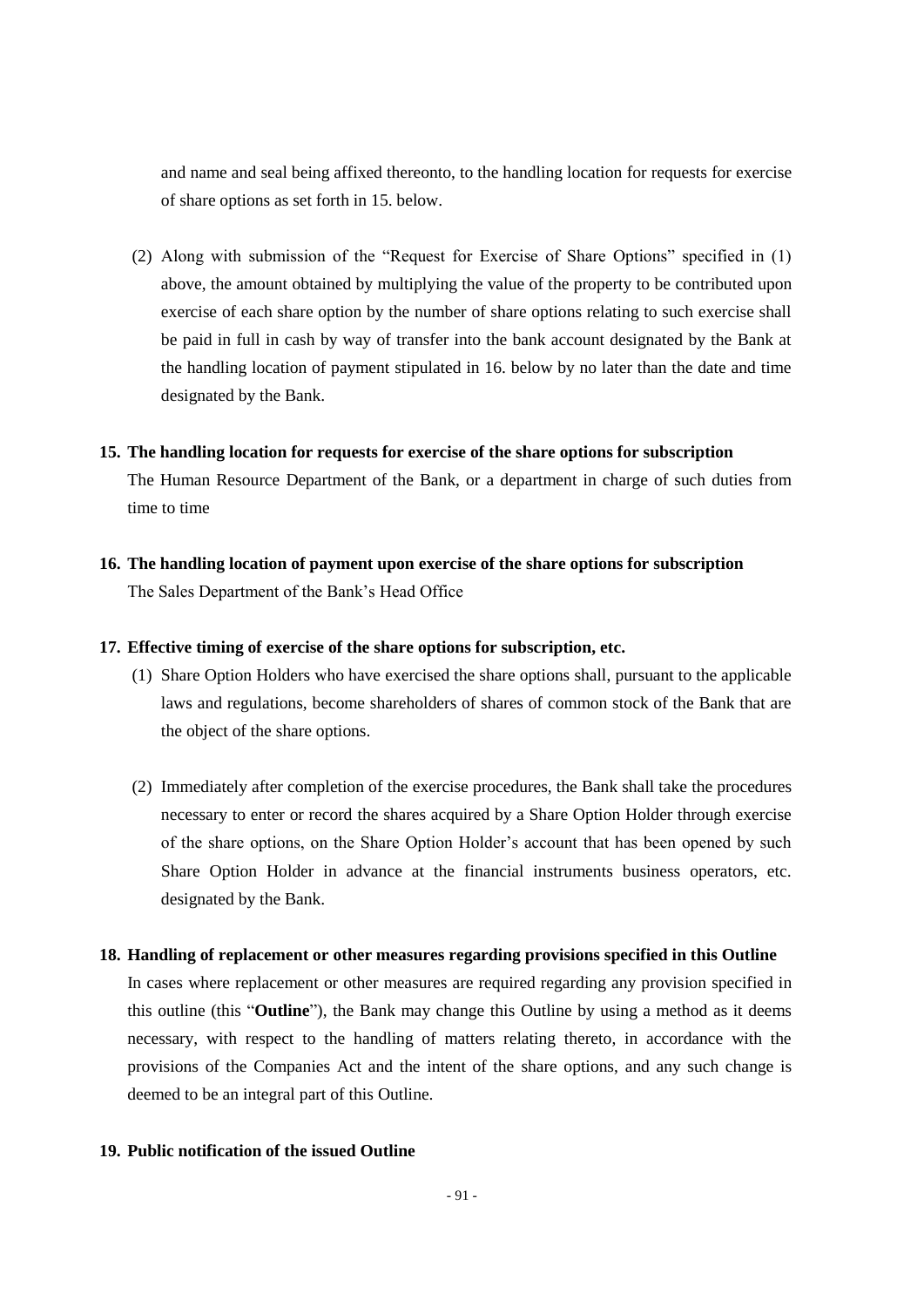The Bank shall keep the original copy of the issued Outline at its head office, and make it available to Share Option Holders during its business hours.

**20.** In addition to the above, any necessary matters related to the share options for subscription shall be pursuant to related laws and regulations as well as resolutions of management meetings.

- End -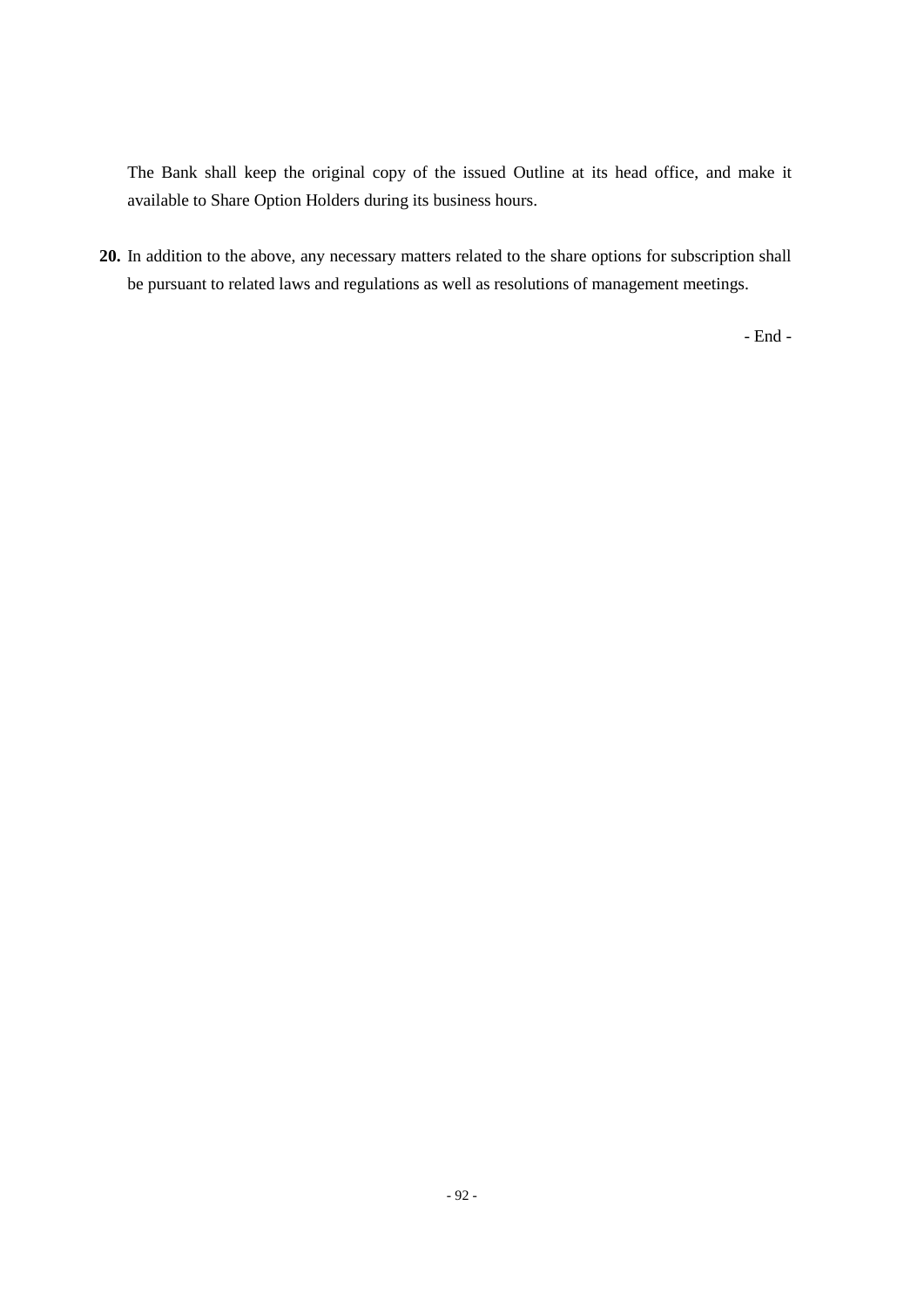### **Attachment 12: Outline of Series 6 Share Options of Kansai Mirai Financial Group, Inc.**

## **1. Name of the share options for subscription:**

Series 6 Share Options of Kansai Mirai Financial Group, Inc.

#### **2. Class and number of shares that are the object of the share options for subscription**

The class of the shares that are the object of the share options shall be the shares of common stock of Kansai Mirai Financial Group, Inc. (the "**Company**") and the number of the shares that are the object of each share option for subscription (the "**Number of Granted Shares**") shall be 237 shares; provided, however, that, on or after the day on which the share options are allotted (the "**Allotment Date**"), in cases where the Company conducts a share split in relation to the shares of common stock of the Company (including allotment of the shares of common stock of the Company without contribution; the same shall apply hereinafter as to the description of a share split) or a share consolidation in relation to the shares of common stock of the Company, the Number of Granted Shares shall be adjusted using the formula set forth below, with any fraction less than one share resulting therefrom being rounded off:

| <b>Number of Granted Shares</b> | Number of Granted Shares | Ratio of share split or |
|---------------------------------|--------------------------|-------------------------|
| after adjustment                | before adjustment        | share consolidation     |

The Number of Granted Shares after adjustment shall be applied: for a share split, on or after the day immediately following the record date of the share split (or, if no record date is set, the effective date of the share split); or, for a share consolidation, on or after the day immediately following the effective date of the share consolidation; provided, however, that if a share split is subject to a proposal concerning an increase in the stated capital or the reserves by reducing the amount of surplus to be approved at a general meeting of shareholders and also a day on or before the conclusion of such general meeting of shareholders is set as the record date for such share split, then the Number of Granted Shares after adjustment shall apply retroactively to the day immediately following such record date, on or after the day immediately following the conclusion of such general meeting of shareholders.

Further, on or after the Allotment Date, if adjustment of the Number of Granted Shares becomes necessary in cases where the Company conducts a merger or company split or in cases where the Company is otherwise under circumstances similar to the foregoing cases, the Company may appropriately adjust the Number of Granted Shares to a reasonable extent.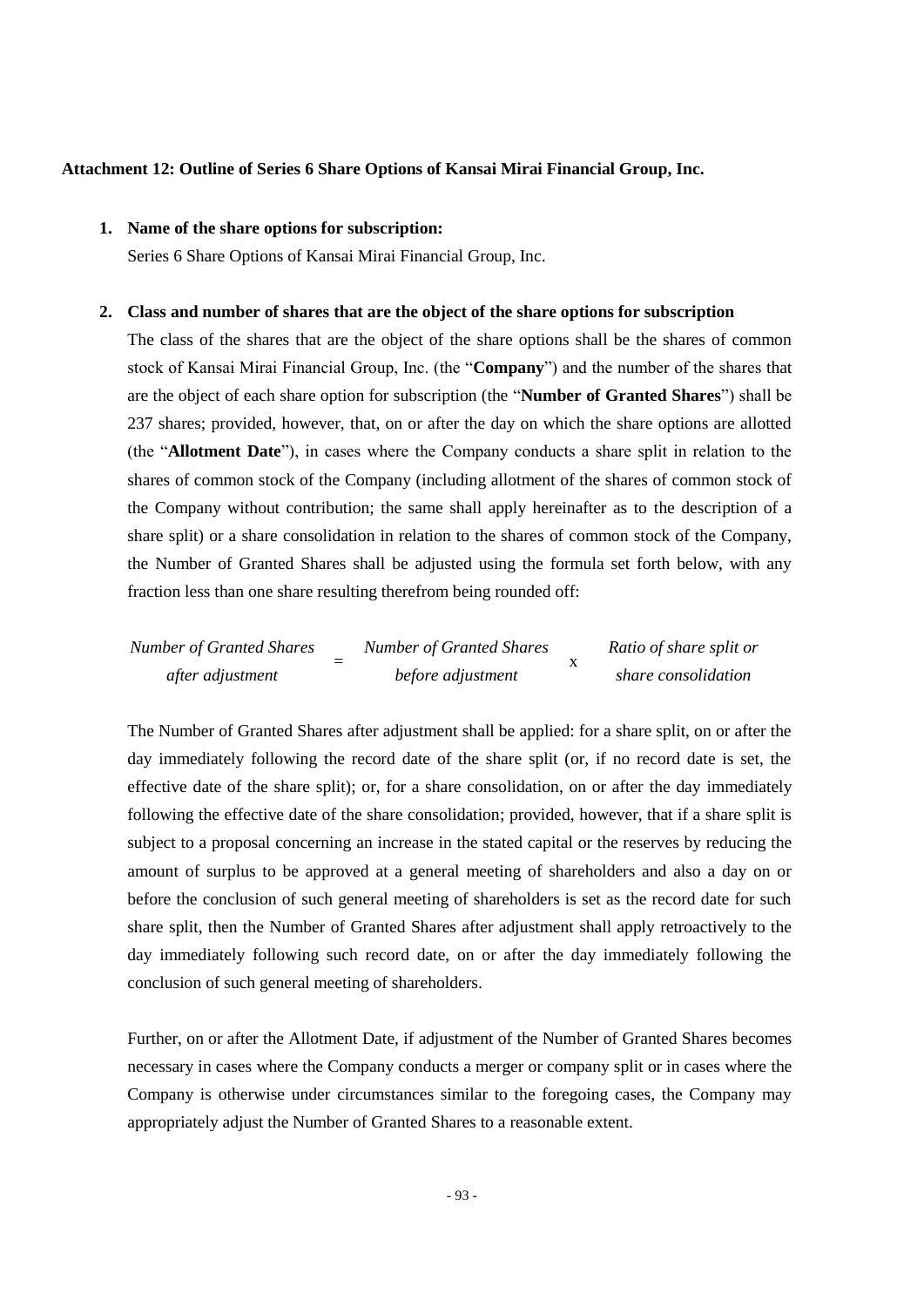When making adjustment for the Number of Granted Shares, the Company shall provide notice of or publish a public notice on the necessary matters to the holders of each share option stated in the share option register ("**Share Option Holders**") by no later than the day immediately preceding the application date of the number of shares after adjustment; provided, however, that in cases where the Company is unable to provide notice or publish a public notice by the day immediately preceding such application date, the Company shall promptly thereafter provide notice or publish a public notice.

# **3. The value of the property to be contributed upon exercise of the share options for subscription**

The value of the property to be contributed upon exercise of each share option shall be the amount calculated by multiplying one (1) yen per share to be delivered through exercise of each such share option by the Number of Granted Shares.

## **4. Exercise period of the share options for subscription**

From April 1, 2018 to July 21, 2047

# **5. Matters related to the stated capital and capital reserves to be increased in cases where shares are issued through exercise of the share options for subscription**

- (1) The amount of the stated capital to be increased in cases where shares are issued through exercise of the share options shall be the amount of one-half of the maximum amount of increase in stated capital calculated pursuant to Article 17, Paragraph 1 of the Rules of Corporate Accounting, with any fraction less than one share resulting therefrom being rounded up.
- (2) The amount of the capital reserves to be increased in cases where shares are issued through exercise of the share options shall be the amount obtained by subtracting the amount of the stated capital to be increased specified in (1) above from the maximum amount of increase in stated capital specified in (1) above.

## **6. Restriction on acquisition of the share options for subscription by transfer**

The acquisition of the share options by transfer requires approval by resolution of the board of directors of the Company.

### **7. Terms on acquisition of the share options for subscription**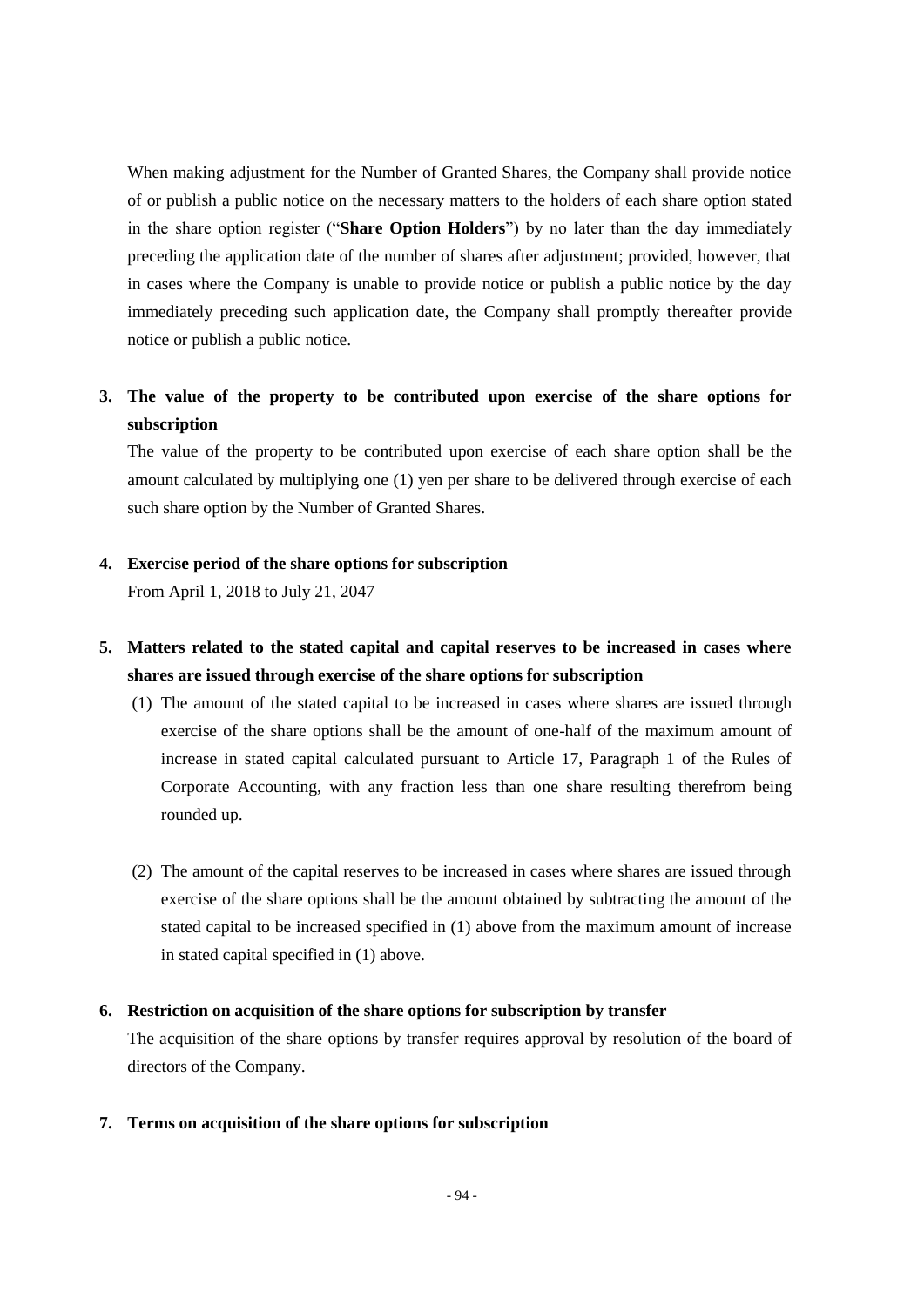In cases where any of the proposals specified in  $(1)$ ,  $(2)$ ,  $(3)$ ,  $(4)$  or  $(5)$  below is approved by a general meeting of shareholders of the Company (or resolved by a board of directors meeting of the Company if resolution of a general meeting of shareholders is not required), the Company may acquire the share options without consideration:

- (1) Proposal for approval of a merger agreement under which the Company becomes a company absorbed in such merger;
- (2) Proposal for approval of a company split agreement or company split plan under which the Company becomes a split company;
- (3) Proposal for approval of a share exchange agreement or share transfer plan under which the Company becomes a wholly owned subsidiary company;
- (4) Proposal for approval of amendment to the articles of incorporation wherein the Company provides, as a content of all of the shares issued by the Company, that the approval of the Company is required for the acquisition of such shares by transfer; or
- (5) Proposal for approval of amendment to the articles of incorporation wherein the Company provides, as a content of class shares that are the object of the share options, that the approval of the Company is required for the acquisition of such class shares by transfer requires the approval of the Company, or wherein the Company acquires all of such class shares by resolution of a general meeting of shareholders.

# **8. Decision policy regarding the details of delivery of the share options of a company subject to restructuring in organization restructuring**

In the event that the Company conducts a merger (limited to cases where the Company becomes a company absorbed in such merger), an absorption-type company split or incorporation-type company split (in each event, limited to cases where the Company becomes a split company) or a share exchange or share transfer (in each event, limited to cases where the Company becomes a wholly owned subsidiary company) (collectively, "**Organization Restructuring Action**"), the share options of the stock company specified in Article 236, Paragraph 1, Item 8, Sub-items (a) through (e) of the Companies Act (such company, "**Company Subject to Restructuring**") shall be delivered to Share Option Holders holding remaining share options ("**Remaining Share Options**") as of the point in time immediately preceding the effective date of a relevant Organization Restructuring Action (i.e., the effective date meaning: (a) the day on which an absorption-merger comes into effect with respect to such absorption-merger; (b) the day on which a stock company incorporated through consolidated-type merger is formed with respect to such consolidation-type merger; (c) the day on which an absorption-type company split comes into effect with respect to such absorption-type company split; (d) the day on which a stock company incorporated through incorporation-type company split is formed with respect to such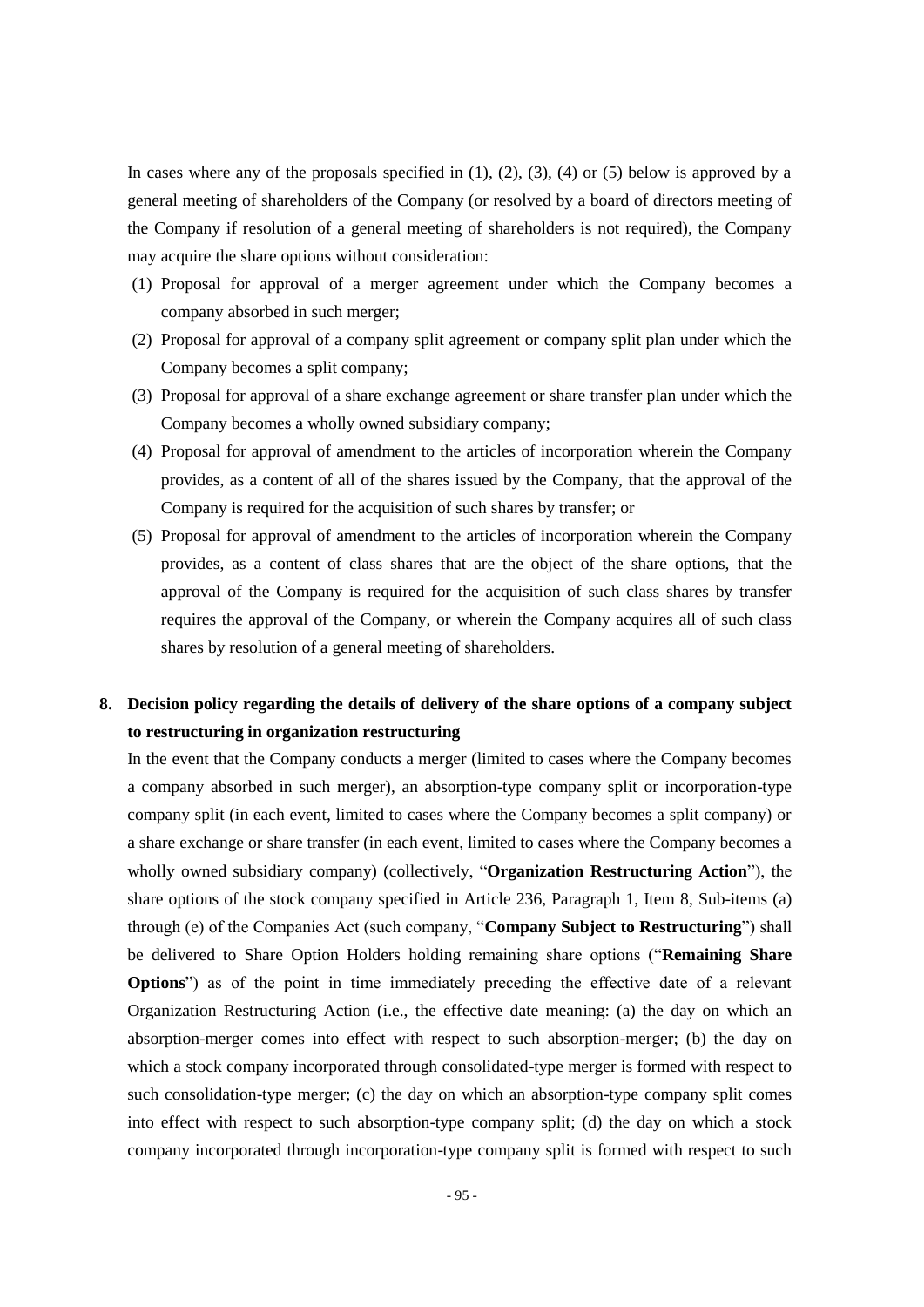incorporation-type company split; (e) the day on which a share exchange comes into effect with respect to such share exchange; and (f) the day on which a wholly owning parent company incorporated through share transfer is formed with respect to such share transfer; hereinafter the same shall apply), respectively, but on the condition that it is stipulated, in a relevant absorption-type merger agreement, consolidation-type merger agreement, absorption-type company split agreement, incorporation-type company split plan, share exchange agreement or share transfer plan, that the share options of a relevant Company Subject to Restructuring shall be delivered in accordance with each of the following:

- (1) The number of share options of a Company Subject to Restructuring to be delivered: In each case, the share options shall be delivered in the number equal to the number of Remaining Share Options held by Share Option Holders.
- (2) The class of shares of a Company Subject to Restructuring that are the object of the share options: The class of shares shall be the shares of common stock of a Company Subject to

Restructuring.

(3) The number of shares of a Company Subject to Restructuring that are the object of the share options:

To be determined in accordance with (2) above, taking into consideration the conditions, etc. of a Company Subject to Restructuring.

(4) The value of the property to be contributed upon exercise of the share options:

The value of the property to be contributed upon exercise of each share option shall be the amount calculated by multiplying the Exercise Value after Restructuring set forth below by the number of shares of a Company Subject to Restructuring that are the object of the share options determined pursuant to (3) above.

The exercise value after restructuring (the "**Exercise Value after Restructuring**") shall be one (1) yen per share which may be received through exercise of each such share option to be delivered.

(5) Exercise period of the share options:

The period starting from whichever is later of (a) the starting date of the exercise period of the share options as stipulated in 4. above or (b) the effective date of a relevant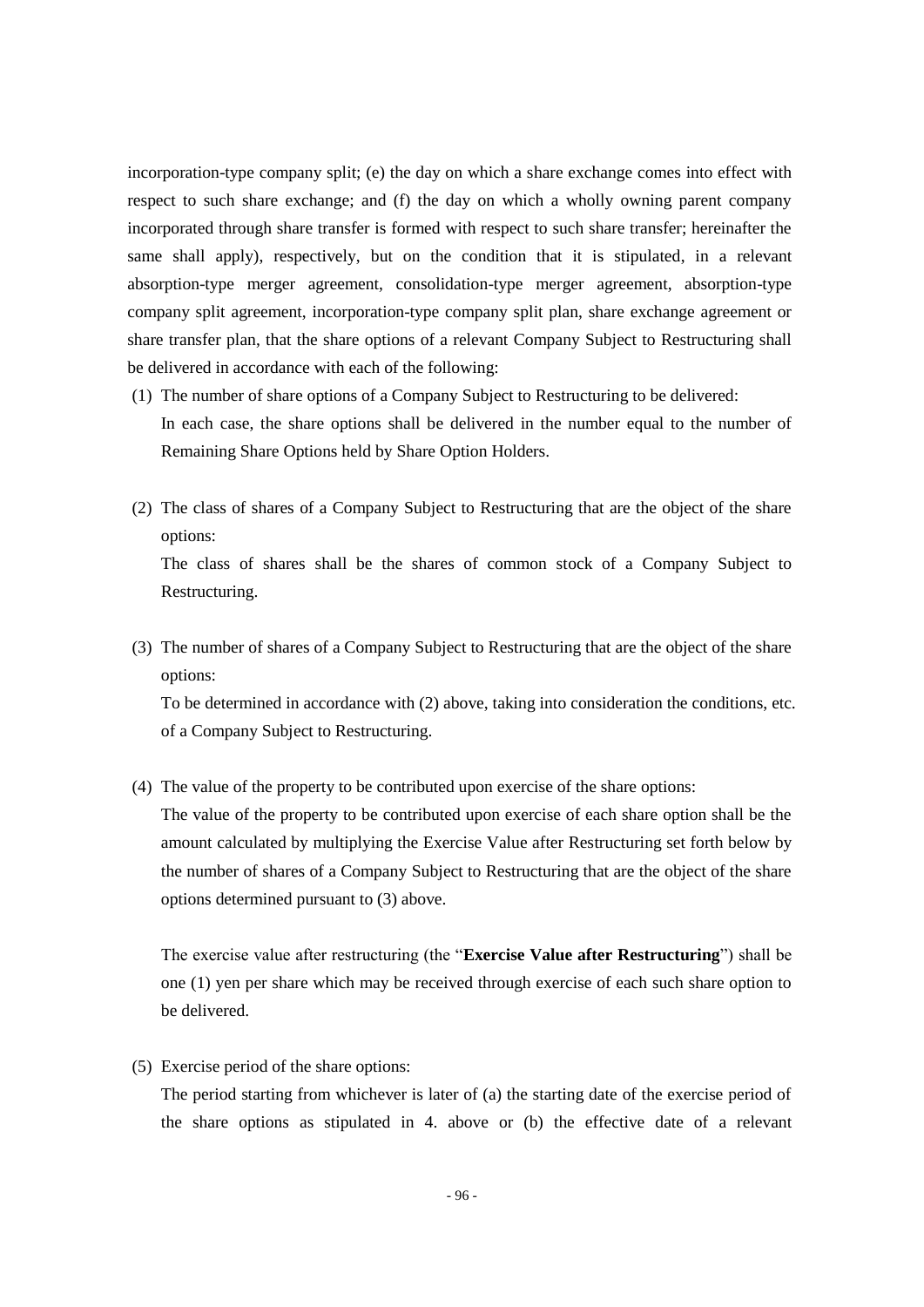Organization Restructuring Action, and ending on the expiration date of the exercise period of the share options as stipulated in 4. above.

- (6) Matters related to the stated capital and capital reserves to be increased in cases where shares are issued through exercise of the share options: To be determined in accordance with 5. above.
- (7) Restriction on acquisition of the share options by transfer: The acquisition of the share options by transfer requires approval by resolution of the board of directors of a relevant Company Subject to Restructuring.
- (8) Terms on acquisition of the share options: To be determined in accordance with 7. above.
- (9) Other conditions for exercise of the share options: To be determined in accordance with 10. below.

# **9. Arrangement for the treatment of any fraction less than one share occurring upon exercise of the share options for subscription**

If the number of shares to be delivered to Share Option Holders who have exercised share options includes any fraction less than one share, such fraction shall be rounded off.

## **10. Other conditions for exercise of the share options for subscription**

- (1) A Share Option Holder may, within the period specified in 4. above, exercise the share options on or after the day immediately following the day on which such Share Option Holder ceases to hold a position as either a director or an executive officer of The Minato Bank, Ltd. (the "**Position End Date**").
- (2) Notwithstanding (1) above, a Share Option Holder may, within the period specified in 4. above, if the circumstances stipulated in either (a) or (b) applies (but, as for (b), excluding cases where it is stipulated, in a relevant absorption-type merger agreement, consolidation-type merger agreement, absorption-type company split agreement, incorporation-type company split plan, share exchange agreement or share transfer plan, that the share options of a relevant Company Subject to Restructuring shall be delivered to Share Option Holders in accordance with 8. above), exercise the share options only within the respective period stipulated below: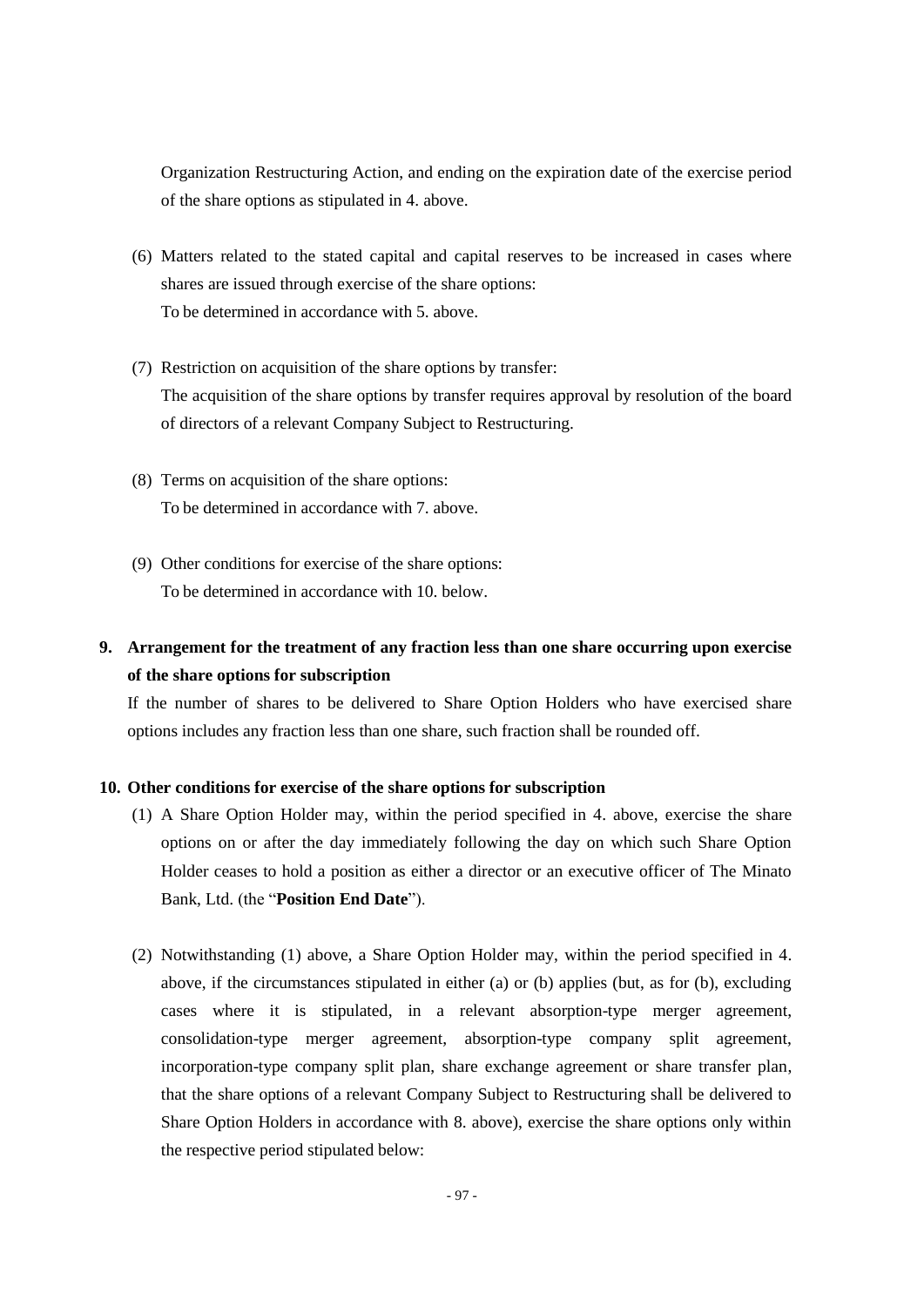- (a) In the event that the Position End Date did not occur to a relevant Share Option Holder by July 21, 2046: From July 22, 2046 to July 21, 2047
- (b) In the event that a proposal for approval of a merger agreement under which the Company becomes a company absorbed in such merger or a proposal for approval of a share exchange agreement or share transfer plan under which the Company becomes a wholly owned subsidiary company is approved by a general meeting of shareholders of the Company (or is resolved by a board of directors meeting of the Company if resolution of a general meeting of shareholders is not required): Fifteen (15) days from the day immediately following the day of such approval
- (3) (1) and (2)(a) above shall not apply to a person who has succeeded the share options by inheritance.
- (4) In cases where a Share Option Holder waives its share options, such Share Option Holder may not exercise such share options.

### **11. The paid-in amount for the share options for subscription**

No money is required to be paid in exchange for the share options.

**12. The day on which the share options for subscription is allotted** April 1, 2018

### **13. Request for exercise of the share options for subscription and the method for payment**

- (1) In the event of exercise of the share options, a "Request for Exercise of Share Options" in the form designated by the Company shall be submitted, with the necessary information filled in and name and seal being affixed thereonto, to the handling location designated by the Company.
- (2) Along with submission of the "Request for Exercise of Share Options" specified in (1) above, the amount obtained by multiplying the value of the property to be contributed upon exercise of each share option by the number of share options relating to such exercise shall be paid in full in cash by way of transfer into the bank account designated by the Company at the handling location of payment designated by the Company by no later than the date and time designated by the Company.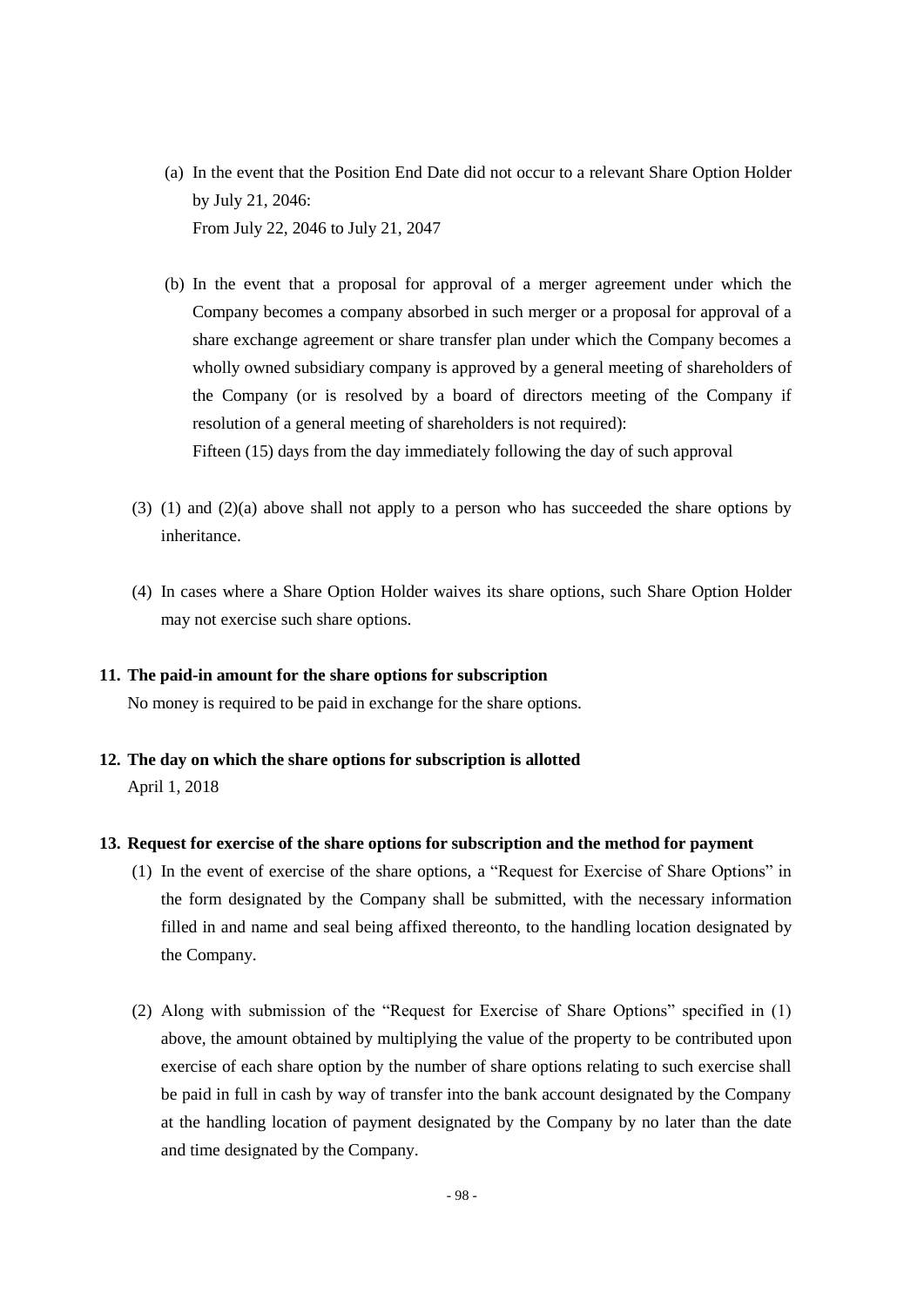## **14. Effective timing of exercise of the share options for subscription, etc.**

- (1) Share Option Holders who have exercised the share options shall, pursuant to the applicable laws and regulations, become shareholders of shares of common stock of the Company that are the object of the share options.
- (2) Immediately after completion of the exercise procedures, the Company shall take the procedures necessary to enter or record the shares acquired by a Share Option Holder through exercise of the share options, on the Share Option Holder's account that has been opened by such Share Option Holder in advance at the financial instruments business operators, etc. designated by the Company.

## **15. Handling of replacement or other measures regarding provisions specified in this Outline**

In cases where replacement or other measures are required regarding any provision specified in this outline (this "**Outline**"), the Company may change this Outline by using a method as it deems necessary, with respect to the handling of matters relating thereto, in accordance with the provisions of the Companies Act and the intent of the share options, and any such change is deemed to be an integral part of this Outline.

## **16. Public notification of the issued Outline**

The Company shall keep the original copy of the issued Outline at its head office, and make it available to Share Option Holders during its business hours.

- End -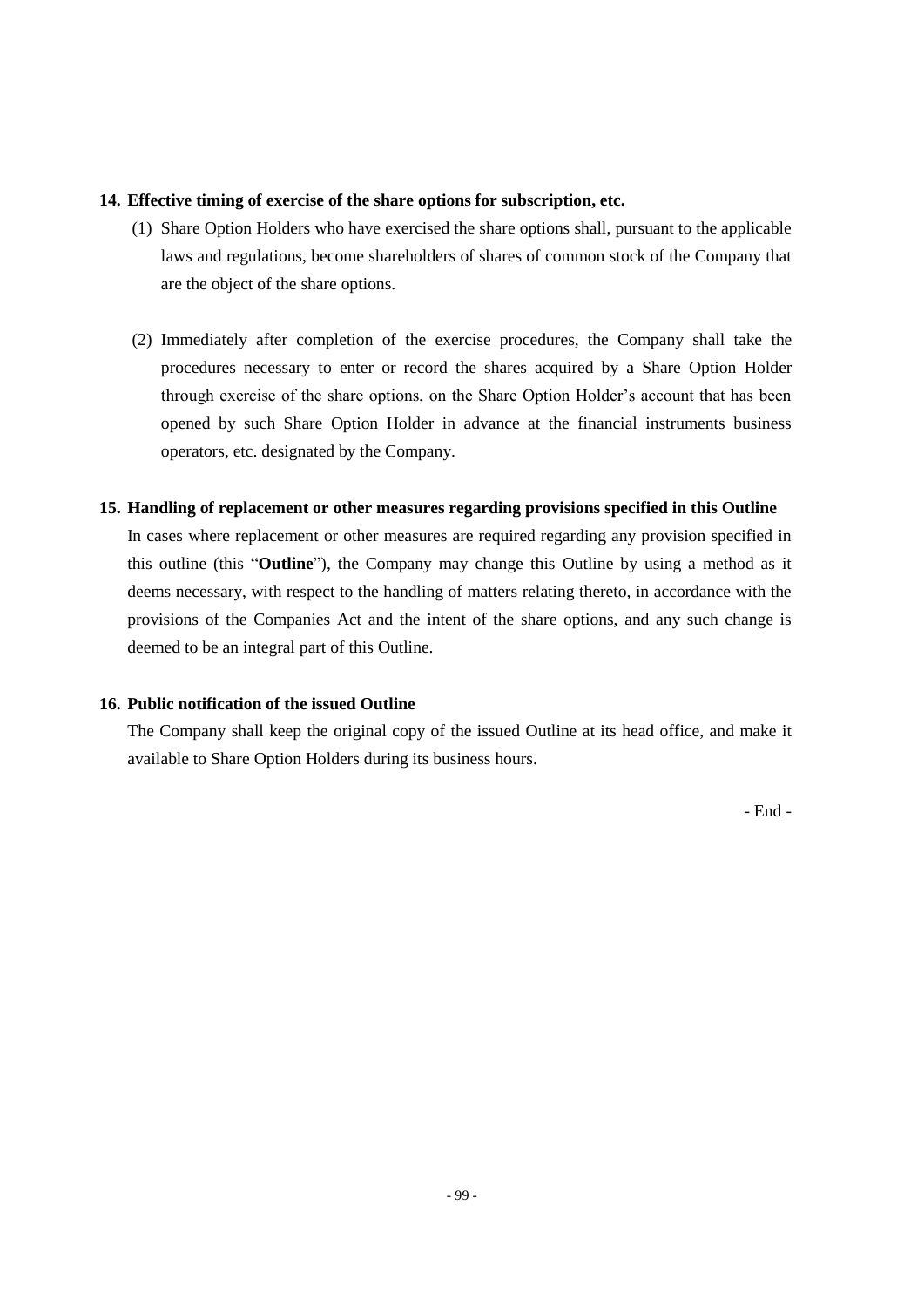### **Attachment 13: Contents of Representations and Warranties**

## **1. Representations and Warranties of Resona HD**

Resona HD represents and warrants to SMFG, SMBC, Kinki Osaka, Kansai Urban and Minato that the following matters are true and correct in all material respects as of the execution date of the Business Integration Agreement until the day before the Effective Date.

(1) Establishment and Existence

Resona HD is a stock company legally and validly established and existing under the laws of Japan, which has the power and authority necessary for the businesses currently conducted thereby.

(2) Execution and Performance of Business Integration Agreement

Resona HD has the power and authority necessary to legally and validly execute the Business Integration Agreement and to perform its obligations thereunder. Resona HD's execution of the Business Integration Agreement and its performance of its obligations are acts within the scope of Resona HD's corporate purpose, and, with respect to the execution of the Business Integration Agreement and the performance of its obligations, Resona HD legally and validly implements all of the procedures required by the laws and regulations, etc. (which means the laws, regulations and rules within and outside Japan (including ordinances, etc. of local public entities) as well as the decisions, etc. of the relevant authorities, etc., wherein "**Relevant Authorities, etc.**" means courts, supervisory authorities, other judicial and administrative organs (including regulatory bodies related to competition laws such as the Fair Trade Commission, and other regulatory or supervisory bodies), or financial instruments exchanges within or outside Japan, and wherein "**Decisions, etc. of the Relevant Authorities, etc.**" means judgments (including settlements in court and other decisions which have effects equivalent to judgments), determinations, orders, trial decisions, circular notices, guidance, requests and other decisions made or given by the Relevant Authorities, etc., as well as the rules and restrictions of the Relevant Authorities, etc.; the "**Laws and Regulations, etc.**") as well as by the Articles of Incorporation and other internal rules of Resona HD.

(3) Enforceability

The Business Integration Agreement is legally and validly executed by Resona HD. If legally and validly executed by and among SMFG, SMBC, Kinki Osaka, Kansai Urban and Minato, the Business Integration Agreement will constitute a legal, valid and legally binding obligation for Resona HD, and, unless the enforcement of performance of such obligation is restricted by the Laws and Regulations, etc., such obligation will be enforceable upon Resona HD in accordance with each of the Articles of the Business Integration Agreement.

(4) Non-Existence of Conflict with Laws and Regulations, etc.

Resona HD's execution of the Business Integration Agreement and its performance of its obligations do not: (i) violate the Laws and Regulations, etc. applicable to Resona HD; (ii) breach the Articles of Incorporation and other internal rules of Resona HD; or (iii) breach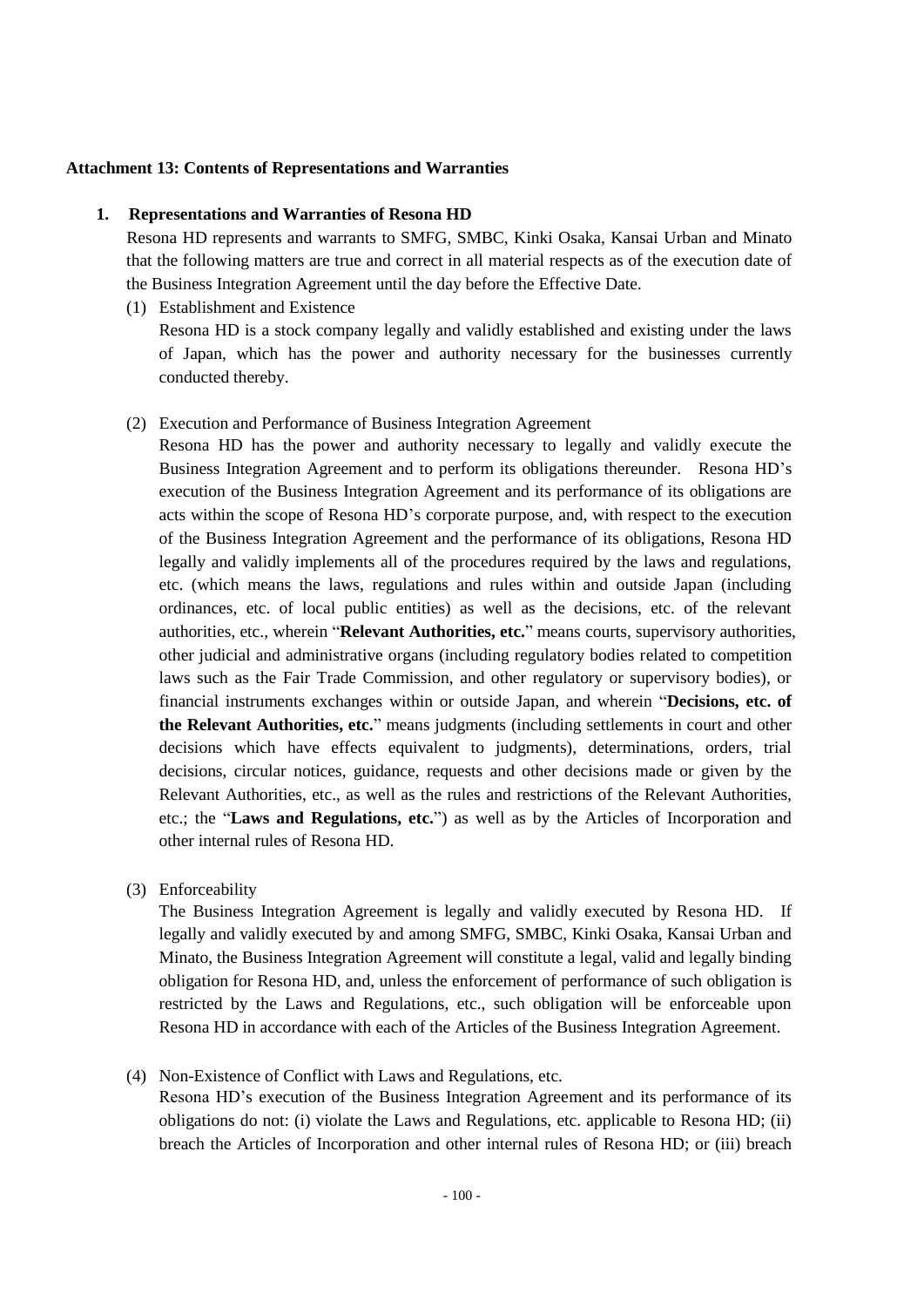the approvals and permissions, etc. necessary for Resona HD to conduct its businesses (which means reports, notifications, registrations, approvals, permissions, consents, licenses, agreements, exemptions and other similar acts or procedures made or given to Relevant Authorities, etc.; the "**Approvals and Permissions, etc.**").

### (5) Anti-Social Forces

None of Resona HD or its subsidiaries is an anti-social force (which means: (i) an organized crime group, a member of an organized crime group, a person/entity for whom five (5) years have not yet passed since having ceased to be a member of an organized crime group, a quasi-member of an organized crime group, a company related to an organized crime group, a corporate extortionist (*sokaiya*), a racketeer advocating a social movement (*shakaiundotouhyobogoro*), a special intelligence criminal organization (*tokushuchinoboryokushudan*) or a person/entity equivalent to any of the foregoing (collectively, "**Organized Crime Group Members, etc.**"); (ii) a person/entity having a relationship with Organized Crime Group Members, etc. wherein such Organized Crime Group Members, etc. are recognized as controlling the management thereof; (iii) a person/entity having a relationship with Organized Crime Group Members, etc. wherein such Organized Crime Group Members, etc. are recognized as being substantially involved in the management thereof; (iv) a person/entity having a relationship with Organized Crime Group Members, etc. wherein such person/entity is recognized as wrongfully utilizing such Organized Crime Group Members, etc. for the purpose of unjustly securing a benefit for him/her/itself or a third party, or for the purpose of causing damage to any third party; (v) a person/entity having a relationship with Organized Crime Group Members, etc. wherein such person/entity is recognized as being involved with such Organized Crime Group Members, etc. through supplying funds, etc. or providing favors thereto; or (vi) a person/entity whose officers or persons substantially involved in the management thereof have socially reprehensible relationships with Organized Crime Group Members, etc.; collectively, "**Anti-Social Forces**"). To the best of Resona HD and its subsidiaries' knowledge, Resona HD and its subsidiaries do not currently have any direct relationships with Anti-Social Forces concerning capital, funds or trade, and do not have any relationships or interactions therewith, such as monetary payments or provision of favors. Resona HD and its subsidiaries, both at present and in the future, have not elected, and will not elect, persons who belong to Anti-Social Forces or have intentional interactions with Anti-Social Forces, as officers, and have not employed and will not employ, such persons as employees, etc.

### (6) Information Disclosure

The information disclosed by Resona HD to SMFG, SMBC, Kinki Osaka, Kansai Urban, Minato and the external advisors thereof in connection with the Business Integration, to the best of Resona HD's knowledge, is true and correct in all material respects.

## **2. Representations and Warranties of SMFG**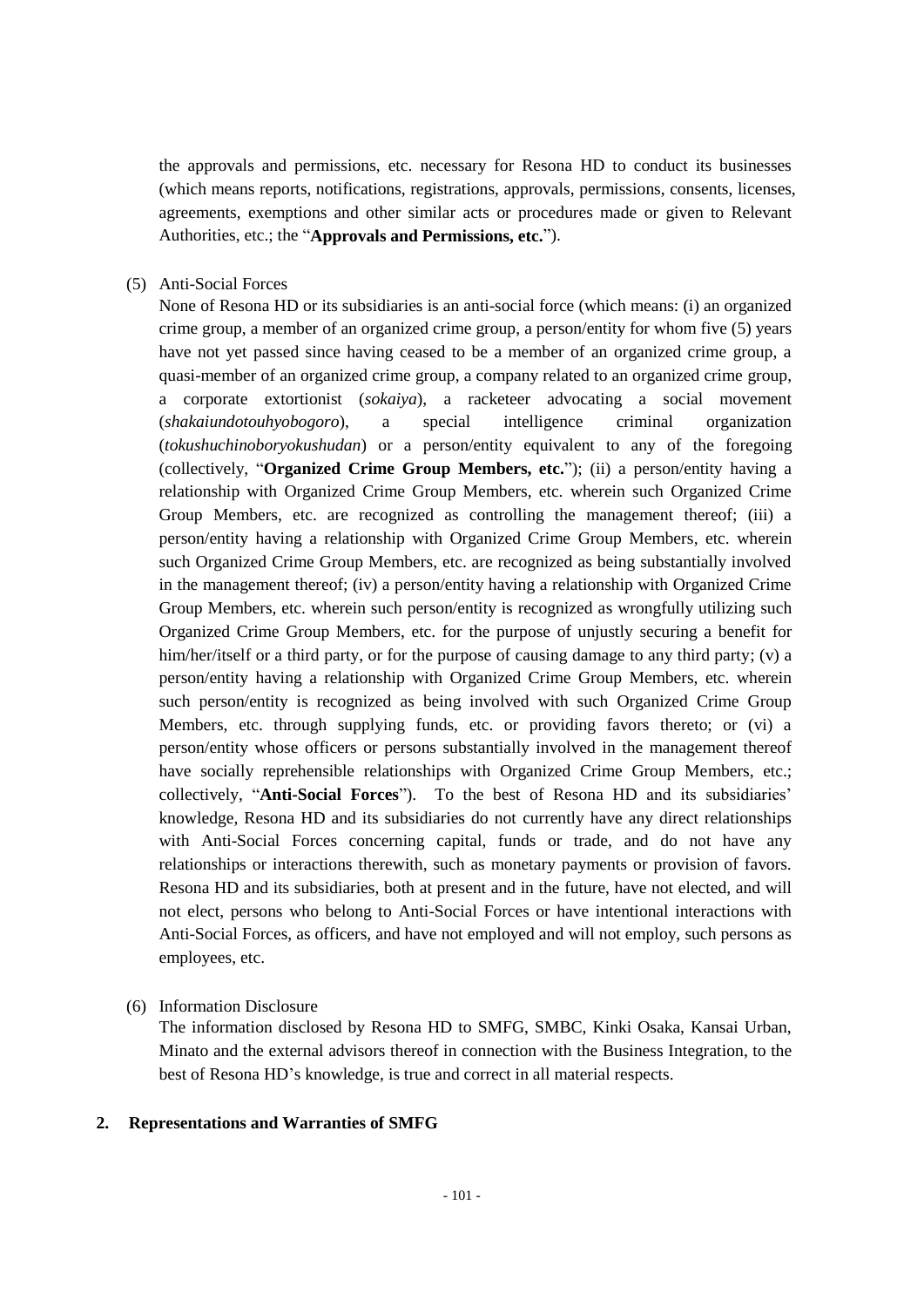SMFG represents and warrants to Resona HD, SMBC, Kinki Osaka, Kansai Urban and Minato that the following matters are true and correct in all material respects as of the execution date of the Business Integration Agreement until the day before the Effective Date.

(1) Establishment and Existence

SMFG is a stock company legally and validly established and existing under the laws of Japan, which has the power and authority necessary for the businesses currently conducted thereby.

(2) Execution and Performance of Business Integration Agreement

SMFG has the power and authority necessary to legally and validly execute the Business Integration Agreement and to perform its obligations thereunder. SMFG's execution of the Business Integration Agreement and its performance of its obligations are acts within the scope of SMFG's corporate purpose, and, with respect to the execution of the Business Integration Agreement and the performance of its obligations, SMFG legally and validly implements all of the procedures required by the Laws and Regulations, etc., as well as by the Articles of Incorporation and other internal rules of SMFG.

(3) Enforceability

The Business Integration Agreement is legally and validly executed by SMFG. If legally and validly executed by and among Resona HD, SMBC, Kinki Osaka, Kansai Urban and Minato, the Business Integration Agreement will constitute a legal, valid and legally binding obligation for SMFG, and, unless the enforcement of performance of such obligation is restricted by the Laws and Regulations, etc., such obligation will be enforceable upon SMFG in accordance with each of the Articles of the Business Integration Agreement.

(4) Non-Existence of Conflict with Laws and Regulations, etc.

SMFG's execution of the Business Integration Agreement and its performance of its obligations do not: (i) violate the Laws and Regulations, etc. applicable to SMFG; (ii) breach the Articles of Incorporation and other internal rules of SMFG; or (iii) breach the Approvals and Permissions, etc. necessary for SMFG to conduct its businesses.

(5) Anti-Social Forces

None of SMFG or its subsidiaries is an Anti-Social Force. To the best of SMFG and its subsidiaries' knowledge, SMFG and its subsidiaries do not currently have any direct relationships with Anti-Social Forces concerning capital, funds or trade, and do not have any relationships or interactions therewith, such as monetary payments or provision of favors. SMFG and its subsidiaries, both at present and in the future, have not elected, and will not elect, persons who belong to Anti-Social Forces or have intentional interactions with Anti-Social Forces, as officers, and have not employed and will not employ, such persons as employees, etc.

(6) Information Disclosure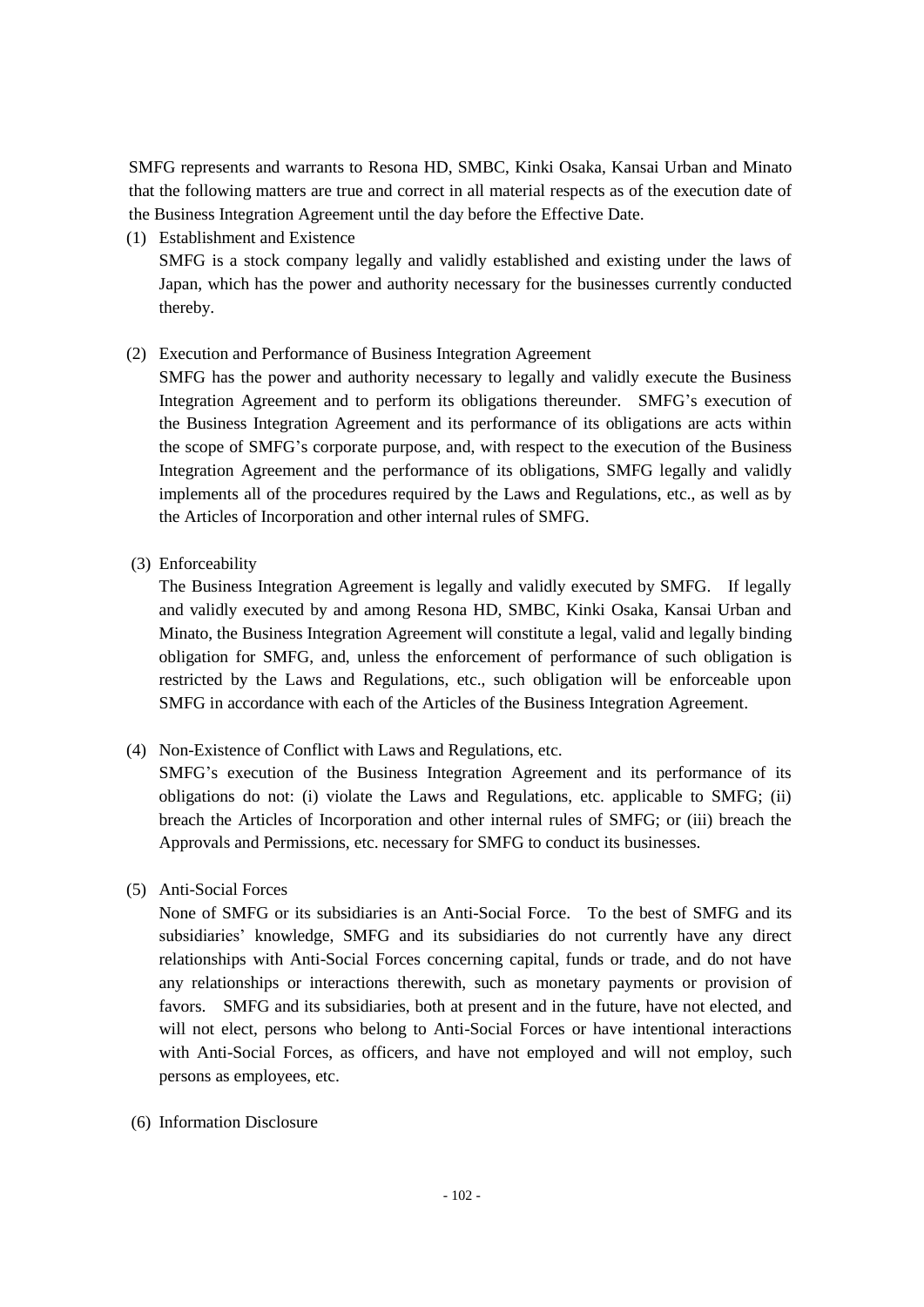The information disclosed by SMFG to Resona HD, SMBC, Kinki Osaka, Kansai Urban, Minato and the external advisors thereof in connection with the Business Integration, to the best of SMFG's knowledge, is true and correct in all material respects.

## **3. Representations and Warranties of SMBC**

SMBC represents and warrants to Resona HD, SMFG, Kinki Osaka, Kansai Urban and Minato that the following matters are true and correct in all material respects as of the execution date of the Business Integration Agreement until the day before the Effective Date.

- (1) Establishment and Existence SMBC is a stock company legally and validly established and existing under the laws of Japan, which has the power and authority necessary for the businesses currently conducted thereby.
- (2) Execution and Performance of Business Integration Agreement

SMBC has the power and authority necessary to legally and validly execute the Business Integration Agreement and to perform its obligations thereunder. SMBC's execution of the Business Integration Agreement and its performance of its obligations are acts within the scope of SMBC's corporate purpose, and, with respect to the execution of the Business Integration Agreement and the performance of its obligations, SMBC legally and validly implements all of the procedures required by the Laws and Regulations, etc., as well as by the Articles of Incorporation and other internal rules of SMBC.

(3) Enforceability

The Business Integration Agreement is legally and validly executed by SMBC. If legally and validly executed by and among Resona HD, SMFG, Kinki Osaka, Kansai Urban and Minato, the Business Integration Agreement will constitute a legal, valid and legally binding obligation for SMBC, and, unless the enforcement of performance of such obligation is restricted by the Laws and Regulations, etc., such obligation will be enforceable upon SMBC in accordance with each of the Articles of the Business Integration Agreement.

(4) Non-Existence of Conflict with Laws and Regulations, etc.

SMBC's execution of the Business Integration Agreement and its performance of its obligations do not: (i) violate the Laws and Regulations, etc. applicable to SMBC; (ii) breach the Articles of Incorporation and other internal rules of SMBC; or (iii) breach the Approvals and Permissions, etc. necessary for SMBC to conduct its businesses.

(5) Anti-Social Forces

None of SMBC or its subsidiaries is an Anti-Social Force. To the best of SMBC and its subsidiaries' knowledge, SMBC and its subsidiaries do not currently have any direct relationships with Anti-Social Forces concerning capital, funds or trade, and do not have any relationships or interactions therewith, such as monetary payments or provision of favors. SMBC and its subsidiaries, both at present and in the future, have not elected, and will not elect, persons who belong to Anti-Social Forces or have intentional interactions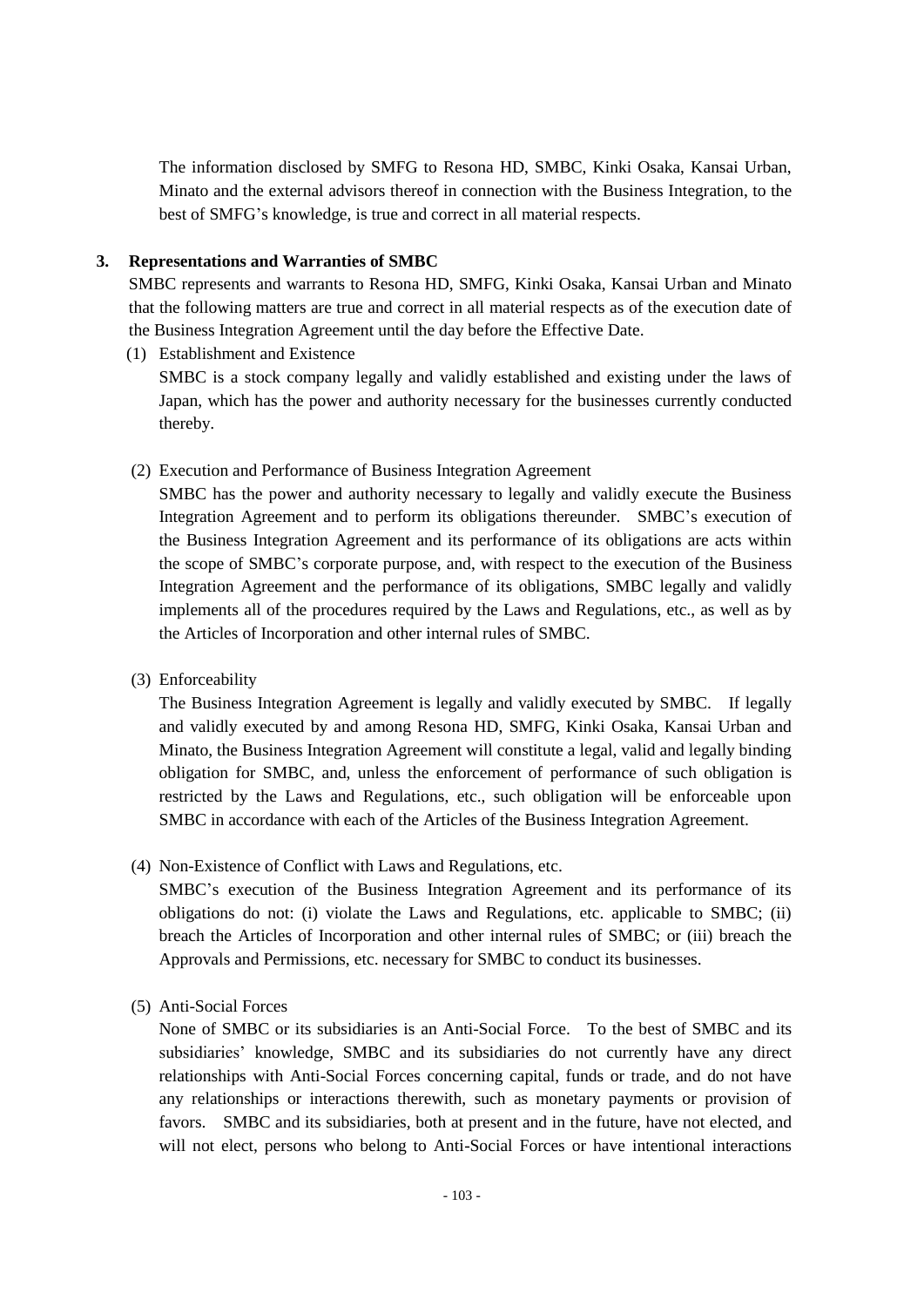with Anti-Social Forces, as officers, and have not employed and will not employ, such persons as employees, etc.

(6) Information Disclosure

The information disclosed by SMBC to Resona HD, SMFG, Kinki Osaka, Kansai Urban, Minato and the external advisors thereof in connection with the Business Integration, to the best of SMBC's knowledge, is true and correct in all material respects.

### **4. Representations and Warranties of Kinki Osaka**

Kinki Osaka represents and warrants to Resona HD, SMFG, SMBC, Kansai Urban and Minato that the following matters are true and correct in all material respects as of the execution date of the Business Integration Agreement until the day before the Effective Date.

(1) Establishment and Existence

Kinki Osaka is a stock company legally and validly established and existing under the laws of Japan, which has the power and authority necessary for the businesses currently conducted thereby.

#### (2) Execution and Performance of Business Integration Agreement

Kinki Osaka has the power and authority necessary to legally and validly execute the Business Integration Agreement and to perform its obligations thereunder. Kinki Osaka's execution of the Business Integration Agreement and its performance of its obligations are acts within the scope of Kinki Osaka's corporate purpose, and, with respect to the execution of the Business Integration Agreement and the performance of its obligations, Kinki Osaka legally and validly implements all of the procedures required by the Laws and Regulations, etc., as well as by the Articles of Incorporation and other internal rules of Kinki Osaka.

(3) Enforceability

The Business Integration Agreement is legally and validly executed by Kinki Osaka. If legally and validly executed by and among Resona HD, SMFG, SMBC, Kansai Urban and Minato, the Business Integration Agreement will constitute a legal, valid and legally binding obligation for Kinki Osaka, and, unless the enforcement of performance of such obligation is restricted by the Laws and Regulations, etc., such obligation will be enforceable upon Kinki Osaka in accordance with each of the Articles of the Business Integration Agreement.

(4) Non-Existence of Conflict with Laws and Regulations, etc.

Kinki Osaka's execution of the Business Integration Agreement and its performance of its obligations do not: (i) violate the Laws and Regulations, etc. applicable to Kinki Osaka; (ii) breach the Articles of Incorporation and other internal rules of Kinki Osaka; or (iii) breach the Approvals and Permissions, etc. necessary for Kinki Osaka to conduct its businesses.

(5) Financial Statements, etc.

Kinki Osaka's consolidated and non-consolidated financial statements for the fiscal year ended March 2016 and for the fiscal year ended March 2017 (collectively, the "**Financial**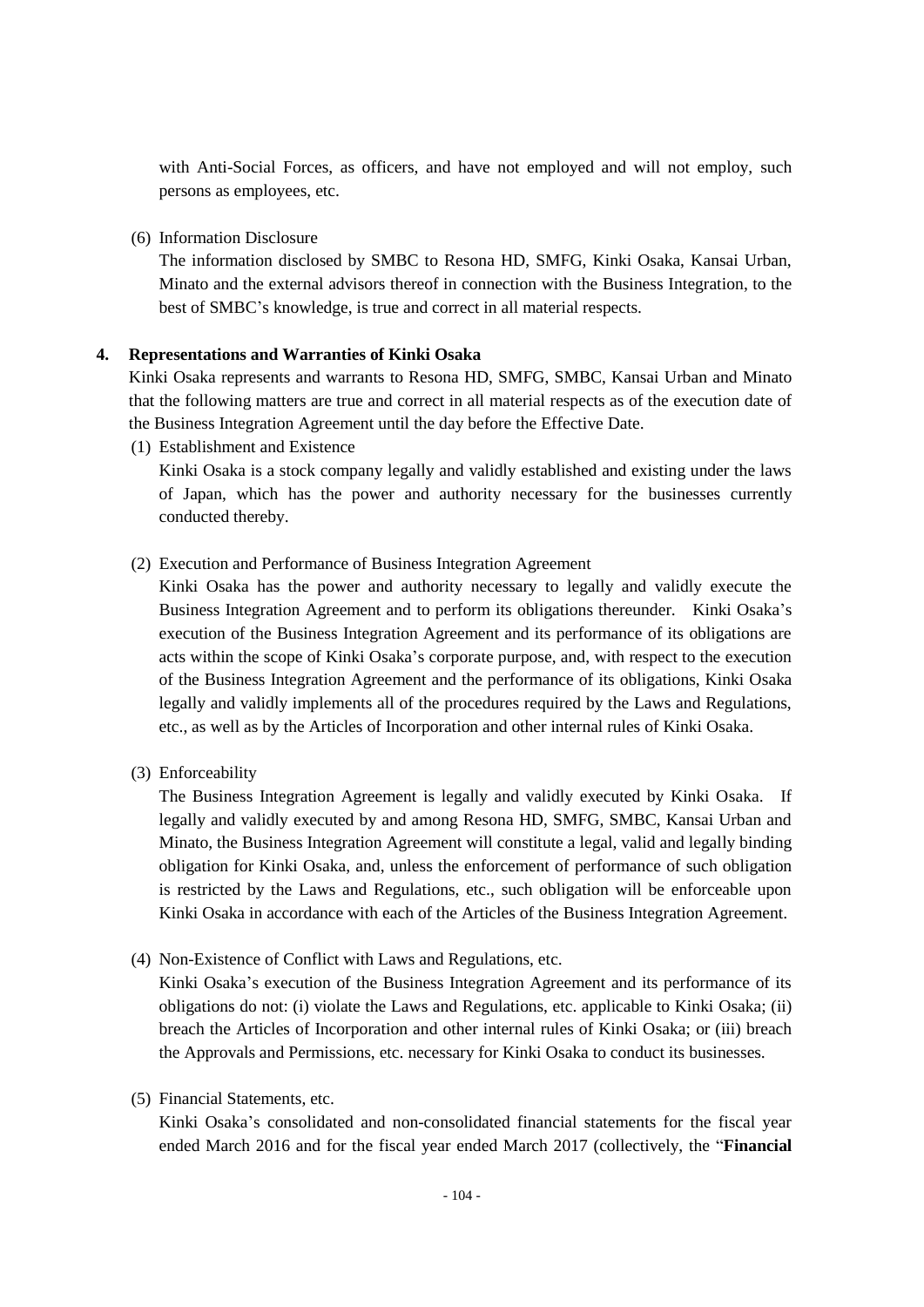**Statements, etc. of Kinki Osaka**") are prepared in accordance with corporate accounting standards generally accepted in Japan, and each of such statements fairly indicates the financial condition, operating results and cash flow of Kinki Osaka for the relevant fiscal year in all material respects. Other than those set forth or reflected in the Financial Statements, etc. of Kinki Osaka as of the execution date of the Business Integration Agreement and those which were incurred on or after April 1, 2017 in the ordinary course of Kinki Osaka and its subsidiaries' businesses, Kinki Osaka and its subsidiaries do not have any material debts, obligations, liabilities or other responsibilities (whether determinable or contingent, regardless of its cause). During the period from April 1, 2017 to the execution date of the Business Integration Agreement, to the best of Kinki Osaka's knowledge, there has been no occurrence of a fact or event which is likely to have a materially adverse effect on the financial condition, operating results or cash flow of Kinki Osaka, or the forecast thereof.

## (6) Anti-Social Forces

None of Kinki Osaka or its subsidiaries is an Anti-Social Force. To the best of Kinki Osaka and its subsidiaries' knowledge, Kinki Osaka and its subsidiaries do not currently have any direct relationships with Anti-Social Forces concerning capital, funds or trade, and do not have any relationships or interactions therewith, such as monetary payments or provision of favors. Kinki Osaka and its subsidiaries, both at present and in the future, have not elected, and will not elect, persons who belong to Anti-Social Forces or have intentional interactions with Anti-Social Forces, as officers, and have not employed and will not employ, such persons as employees, etc.

## (7) Information Disclosure

The information disclosed by Kinki Osaka to Resona HD, SMFG, SMBC, Kansai Urban, Minato and the external advisors thereof in connection with the Business Integration, to the best of Kinki Osaka's knowledge, is true and correct in all material respects, and, such information, excluding matters for which the disclosure thereof is restricted by the Relevant Authorities, etc., does not omit any facts necessary to prevent misinterpretation of any material matters regarding Kinki Osaka.

## **5. Representations and Warranties of Kansai Urban**

Kansai Urban represents and warrants to Resona HD, SMFG, SMBC, Kinki Osaka and Minato that the following matters are true and correct in all material respects as of the execution date of the Business Integration Agreement until the day before the Effective Date.

(1) Establishment and Existence

Kansai Urban is a stock company legally and validly established and existing under the laws of Japan, which has the power and authority necessary for the businesses currently conducted thereby.

(2) Execution and Performance of Business Integration Agreement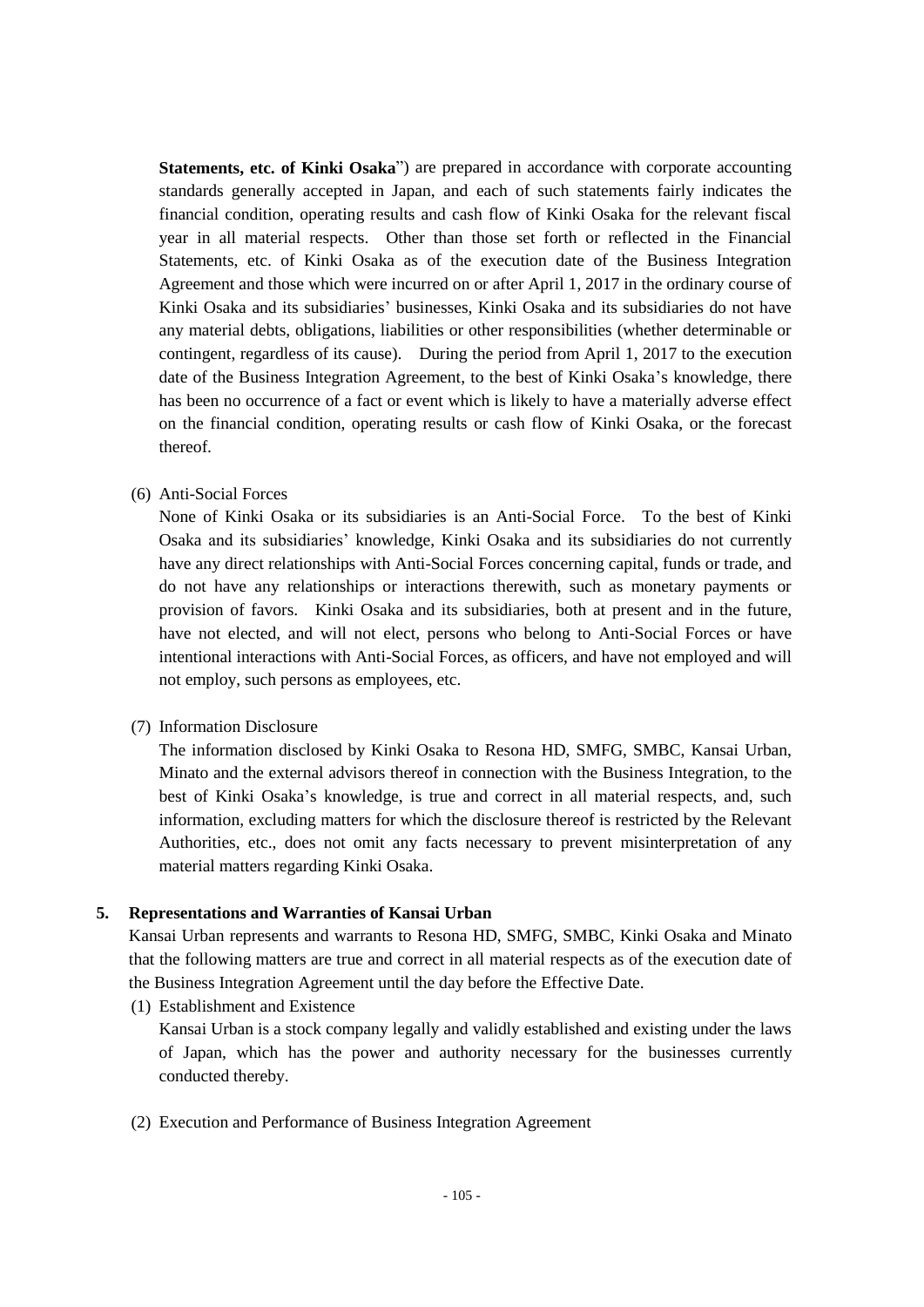Kansai Urban has the power and authority necessary to legally and validly execute the Business Integration Agreement and to perform its obligations thereunder. Kansai Urban's execution of the Business Integration Agreement and its performance of its obligations are acts within the scope of Kansai Urban's corporate purpose, and, with respect to the execution of the Business Integration Agreement and the performance of its obligations, Kansai Urban legally and validly implements all of the procedures required by the Laws and Regulations, etc., as well as by the Articles of Incorporation and other internal rules of Kansai Urban.

(3) Enforceability

The Business Integration Agreement is legally and validly executed by Kansai Urban. If legally and validly executed by and among Resona HD, SMFG, SMBC, Kinki Osaka and Minato, the Business Integration Agreement will constitute a legal, valid and legally binding obligation for Kansai Urban, and, unless the enforcement of performance of such obligation is restricted by the Laws and Regulations, etc., such obligation will be enforceable upon Kansai Urban in accordance with each of the Articles of the Business Integration Agreement.

(4) Non-Existence of Conflict with Laws and Regulations, etc.

Kansai Urban's execution of the Business Integration Agreement and its performance of its obligations do not: (i) violate the Laws and Regulations, etc. applicable to Kansai Urban; (ii) breach the Articles of Incorporation and other internal rules of Kansai Urban; or (iii) breach the Approvals and Permissions, etc. necessary for Kansai Urban to conduct its businesses.

(5) Financial Statements, etc.

Kansai Urban's consolidated and non-consolidated financial statements for the fiscal year ended March 2016 and for the fiscal year ended March 2017 (collectively, the "**Financial Statements, etc. of Kansai Urban**") are prepared in accordance with corporate accounting standards generally accepted in Japan, and each of such statements fairly indicates the financial condition, operating results and cash flow of Kansai Urban for the relevant fiscal year in all material respects. Other than those set forth or reflected in the Financial Statements, etc. of Kansai Urban as of the execution date of the Business Integration Agreement and those which were incurred on or after April 1, 2017 in the ordinary course of Kansai Urban and its subsidiaries' businesses, Kansai Urban and its subsidiaries do not have any material debts, obligations, liabilities or other responsibilities (whether determinable or contingent, regardless of its cause). During the period from April 1, 2017 to the execution date of the Business Integration Agreement, to the best of Kansai Urban's knowledge, there has been no occurrence of a fact or event which is likely to have a materially adverse effect on the financial condition, operating results or cash flow of Kansai Urban, or the forecast thereof.

(6) Anti-Social Forces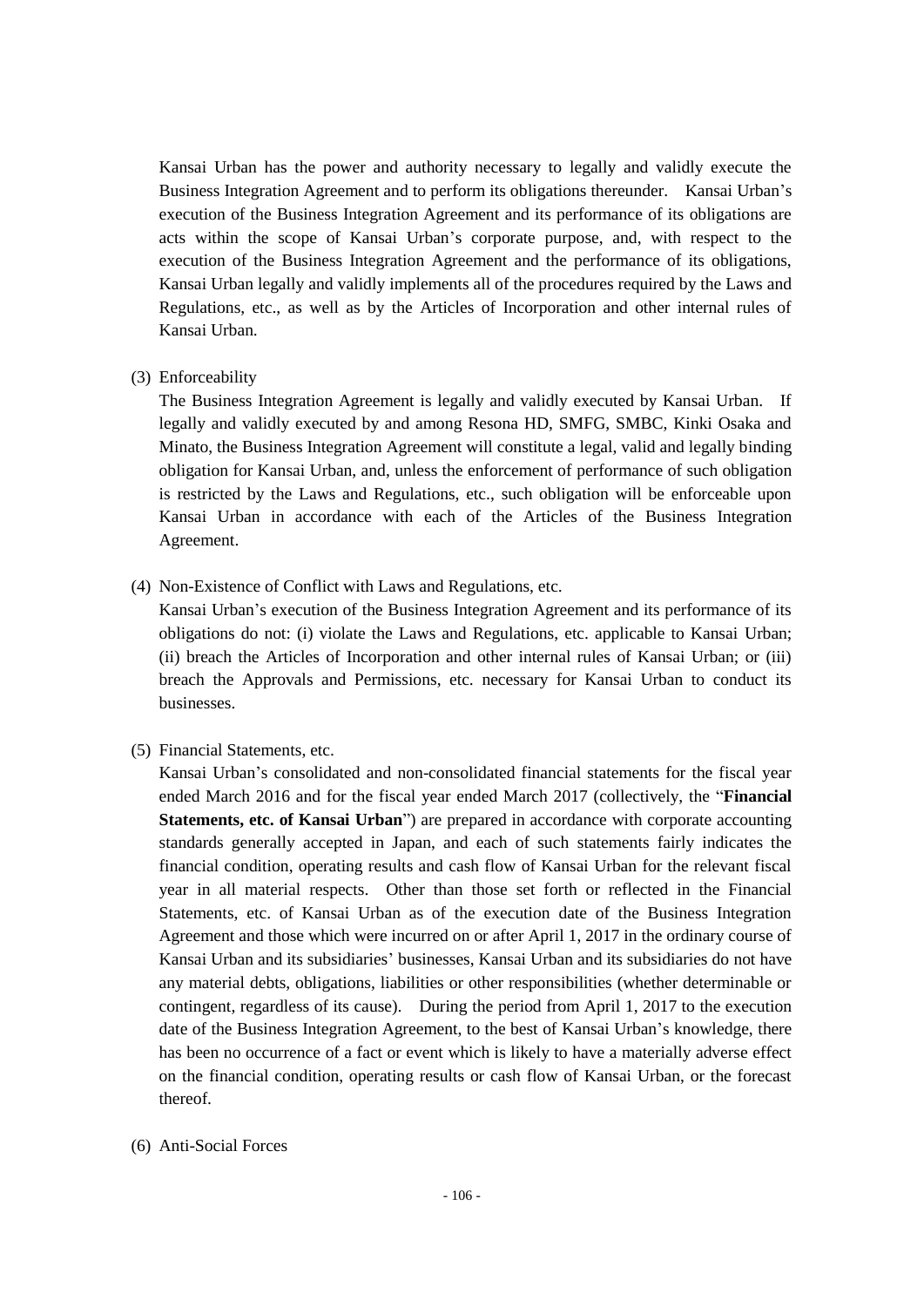None of Kansai Urban or its subsidiaries is an Anti-Social Force. To the best of Kansai Urban and its subsidiaries' knowledge, Kansai Urban and its subsidiaries do not currently have any direct relationships with Anti-Social Forces concerning capital, funds or trade, and do not have any relationships or interactions therewith, such as monetary payments or provision of favors. Kansai Urban and its subsidiaries, both at present and in the future, have not elected, and will not elect, persons who belong to Anti-Social Forces or have intentional interactions with Anti-Social Forces, as officers, and have not employed and will not employ, such persons as employees, etc.

# (7) Information Disclosure

The information disclosed by Kansai Urban to Resona HD, SMFG, SMBC, Kinki Osaka, Minato and the external advisors thereof in connection with the Business Integration, to the best of Kansai Urban's knowledge, is true and correct in all material respects, and, such information, excluding matters for which the disclosure thereof is restricted by the Relevant Authorities, etc., does not omit any facts necessary to prevent misinterpretation of any material matters regarding Kansai Urban.

# **6. Representations and Warranties of Minato**

Minato represents and warrants to Resona HD, SMFG, SMBC, Kinki Osaka and Kansai Urban that the following matters are true and correct in all material respects as of the execution date of the Business Integration Agreement until the day before the Effective Date.

(1) Establishment and Existence

Minato is a stock company legally and validly established and existing under the laws of Japan, which has the power and authority necessary for the businesses currently conducted thereby.

(2) Execution and Performance of Business Integration Agreement

Minato has the power and authority necessary to legally and validly execute the Business Integration Agreement and to perform its obligations thereunder. Minato's execution of the Business Integration Agreement and its performance of its obligations are acts within the scope of Minato's corporate purpose, and, with respect to the execution of the Business Integration Agreement and the performance of its obligations, Minato legally and validly implements all of the procedures required by the Laws and Regulations, etc., as well as by the Articles of Incorporation and other internal rules of Minato.

(3) Enforceability

The Business Integration Agreement is legally and validly executed by Minato. If legally and validly executed by and among Resona HD, SMFG, SMBC, Kinki Osaka and Kansai Urban, the Business Integration Agreement will constitute a legal, valid and legally binding obligation for Minato, and, unless the enforcement of performance of such obligation is restricted by the Laws and Regulations, etc., such obligation will be enforceable upon Minato in accordance with each of the Articles of the Business Integration Agreement.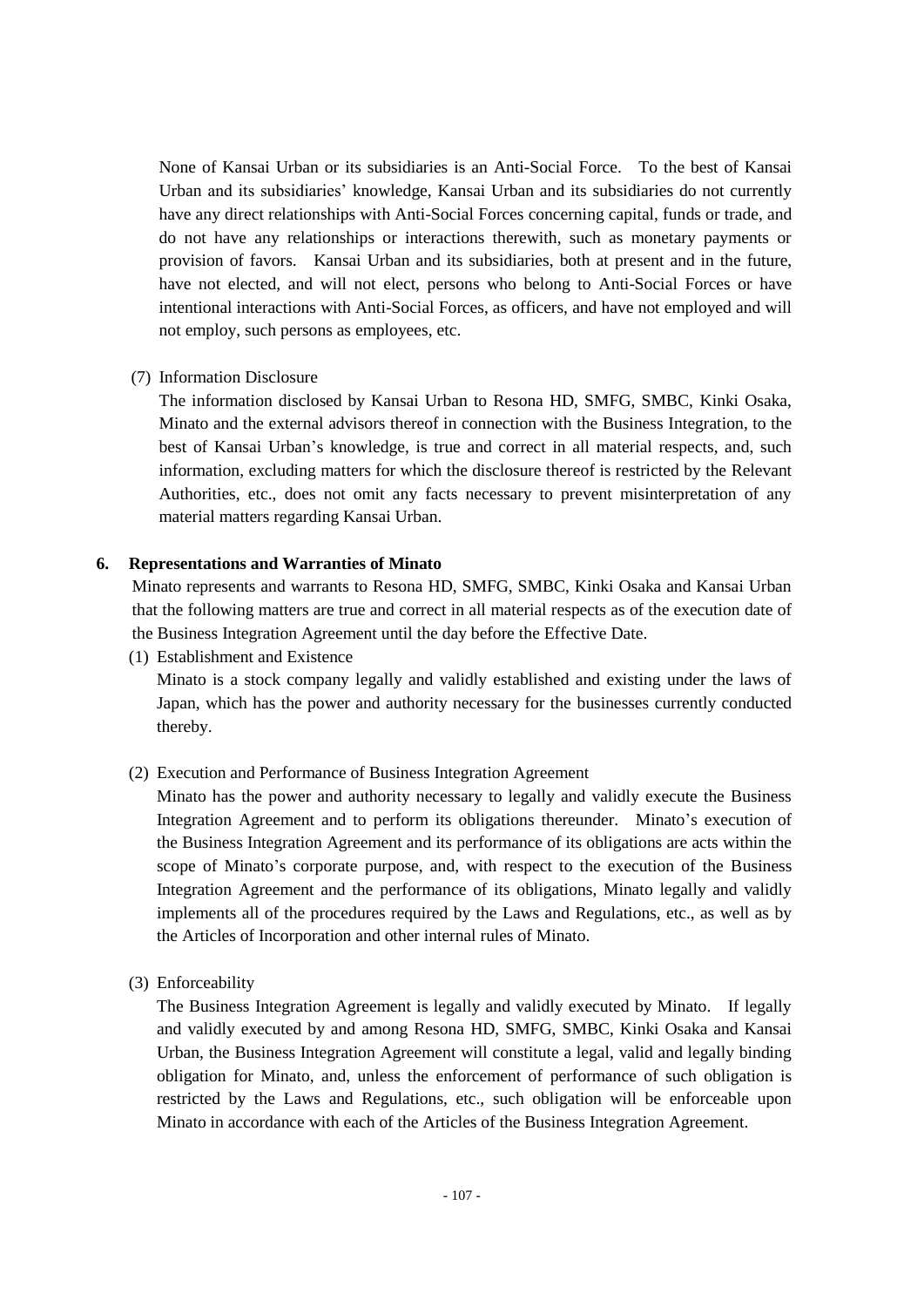## (4) Non-Existence of Conflict with Laws and Regulations, etc.

Minato's execution of the Business Integration Agreement and its performance of its obligations do not: (i) violate the Laws and Regulations, etc. applicable to Minato; (ii) breach the Articles of Incorporation and other internal rules of Minato; or (iii) breach the Approvals and Permissions, etc. necessary for Minato to conduct its businesses.

## (5) Financial Statements, etc.

Minato's consolidated and non-consolidated financial statements for the fiscal year ended March 2016 and for the fiscal year ended March 2017 (collectively, the "**Financial Statements, etc. of Minato**") are prepared in accordance with corporate accounting standards generally accepted in Japan, and each of such statements fairly indicates the financial condition, operating results and cash flow of Minato for the relevant fiscal year in all material respects. Other than those set forth or reflected in the Financial Statements, etc. of Minato as of the execution date of the Business Integration Agreement and those which were incurred on or after April 1, 2017 in the ordinary course of Minato and its subsidiaries' businesses, Minato and its subsidiaries do not have any material debts, obligations, liabilities or other responsibilities (whether determinable or contingent, regardless of its cause). During the period from April 1, 2017 to the execution date of the Business Integration Agreement, to the best of Minato's knowledge, there has been no occurrence of a fact or event which is likely to have a materially adverse effect on the financial condition, operating results or cash flow of Minato, or the forecast thereof.

## (6) Anti-Social Forces

None of Minato or its subsidiaries is an Anti-Social Force. To the best of Minato and its subsidiaries' knowledge, Minato and its subsidiaries do not currently have any direct relationships with Anti-Social Forces concerning capital, funds or trade, and do not have any relationships or interactions therewith, such as monetary payments or provision of favors. Minato and its subsidiaries, both at present and in the future, have not elected, and will not elect, persons who belong to Anti-Social Forces or have intentional interactions with Anti-Social Forces, as officers, and have not employed and will not employ, such persons as employees, etc.

# (7) Information Disclosure

The information disclosed by Minato to Resona HD, SMFG, SMBC, Kinki Osaka, Kansai Urban and the external advisors thereof in connection with the Business Integration, to the best of Minato's knowledge, is true and correct in all material respects, and, such information, excluding matters for which the disclosure thereof is restricted by the Relevant Authorities, etc., does not omit any facts necessary to prevent misinterpretation of any material matters regarding Minato.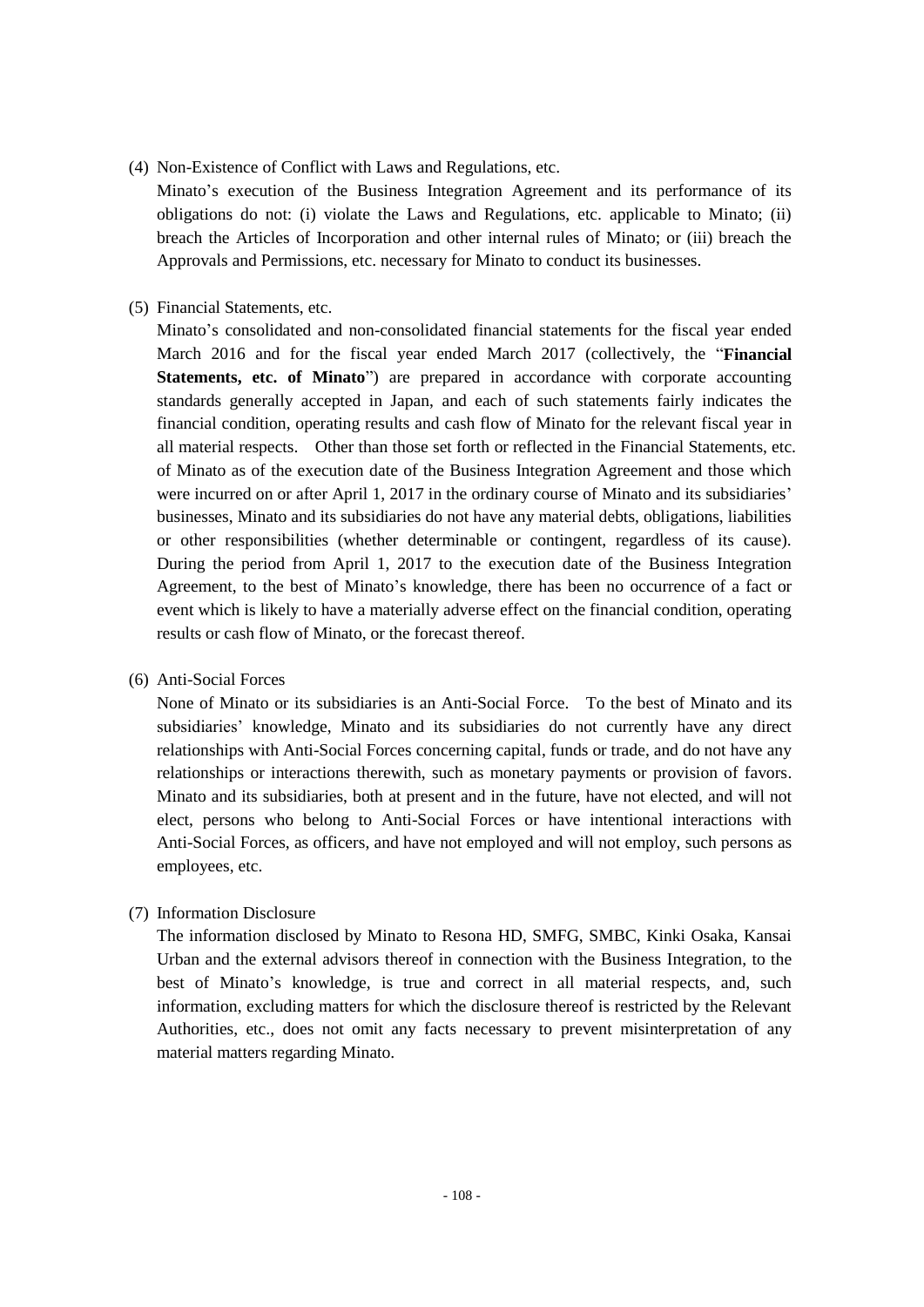## **Attachment 14: Contents of Representations and Warranties of Kansai Mirai**

(1) Establishment and Existence

Kansai Mirai is a stock company legally and validly established and existing under the laws of Japan, which has the power and authority necessary for the businesses currently conducted thereby.

(2) Execution and Performance of This Agreement

Kansai Mirai has the power and authority necessary to legally and validly execute this Agreement and to perform its obligations thereunder. Kansai Mirai's execution of this Agreement and its performance of its obligations are acts within the scope of Kansai Mirai's corporate purpose, and, with respect to the execution of this Agreement and the performance of its obligations, Kansai Mirai legally and validly implements all of the procedures required by the Laws and Regulations, etc., as well as by the Articles of Incorporation and other internal rules of Kansai Mirai.

(3) Enforceability

This Agreement is legally and validly executed by Kansai Mirai. If legally and validly executed by and between Kansai Urban and Minato, this Agreement will constitute a legal, valid and legally binding obligation for Kansai Mirai, and, unless the enforcement of performance of such obligation is restricted by the Laws and Regulations, etc., such obligation will be enforceable upon Kansai Mirai in accordance with each of the Articles of this Agreement.

(4) Non-Existence of Conflict with Laws and Regulations, etc.

Kansai Mirai's execution of this Agreement and its performance of its obligations do not: (i) violate the Laws and Regulations, etc. applicable to Kansai Mirai; (ii) breach the Articles of Incorporation and other internal rules of Kansai Mirai; or (iii) breach the Approvals and Permissions, etc. necessary for Kansai Mirai to conduct its businesses.

(5) Anti-Social Forces

None of Kansai Mirai or its subsidiaries is an Anti-Social Force. To the best of Kansai Mirai and its subsidiaries' knowledge, Kansai Mirai and its subsidiaries do not currently have any direct relationships with Anti-Social Forces concerning capital, funds or trade, and do not have any relationships or interactions therewith, such as monetary payments or provision of favors. Kansai Mirai and its subsidiaries, both at present and in the future, have not elected, and will not elect, persons who belong to Anti-Social Forces or have intentional interactions with Anti-Social Forces, as officers, and have not employed and will not employ, such persons as employees, etc.

(6) Information Disclosure

The information disclosed by Kansai Mirai to Kansai Urban, Minato and the external advisors thereof in connection with the Business Integration, to the best of Kansai Mirai's